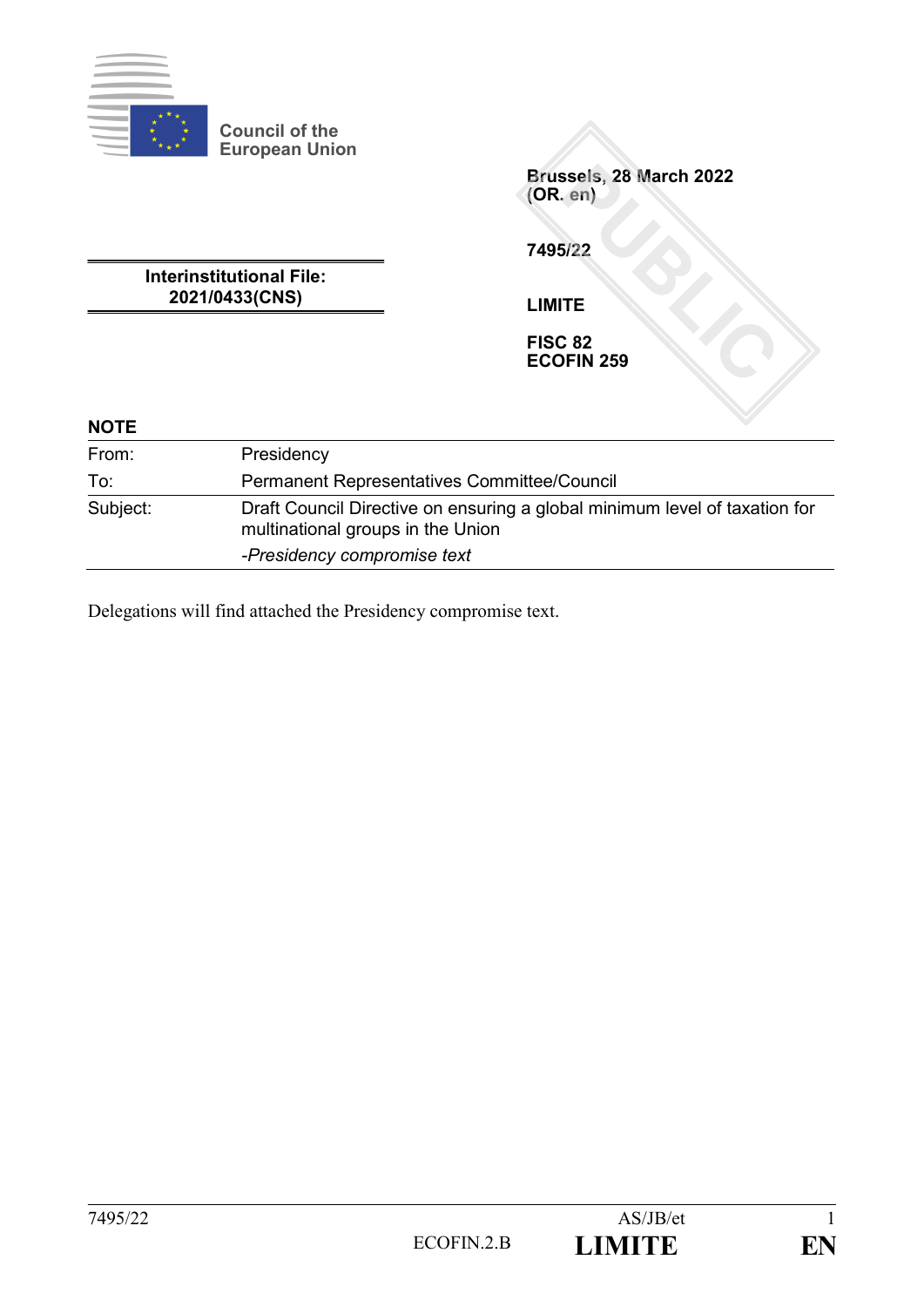#### **DRAFT**

## **COUNCIL DIRECTIVE**

## **on ensuring a global minimum level of taxation for multinational groups in the Union**

#### THE COUNCIL OF THE EUROPEAN UNION,

Having regard to the Treaty on the Functioning of the European Union, and in particular Article 115 thereof,

Having regard to the proposal from the European Commission,

After transmission of the draft legislative act to the national parliaments,

Having regard to the opinion of the European Parliament<sup>1</sup>,

Having regard to the opinion of the European Economic and Social Committee<sup>2</sup>,

Acting in accordance with a special legislative procedure,

Whereas:

(1) In recent years, the Union has adopted landmark measures to reinforce the fight against aggressive tax planning within the internal market. The anti-tax avoidance directives have laid down rules against the erosion of tax bases in the internal market and the shifting of profits out of the internal market. Those rules converted into Union law the recommendations made by the Organisation for Economic Cooperation and Development (OECD) in the context of the initiative against base erosion and profit shifting (BEPS) to ensure that profits of multinational enterprises (MNEs) are taxed where economic activities generating the profits are performed and where value is created.

<sup>1</sup>  $1$  OJ C, , p..

<sup>2</sup> OJ C, , p..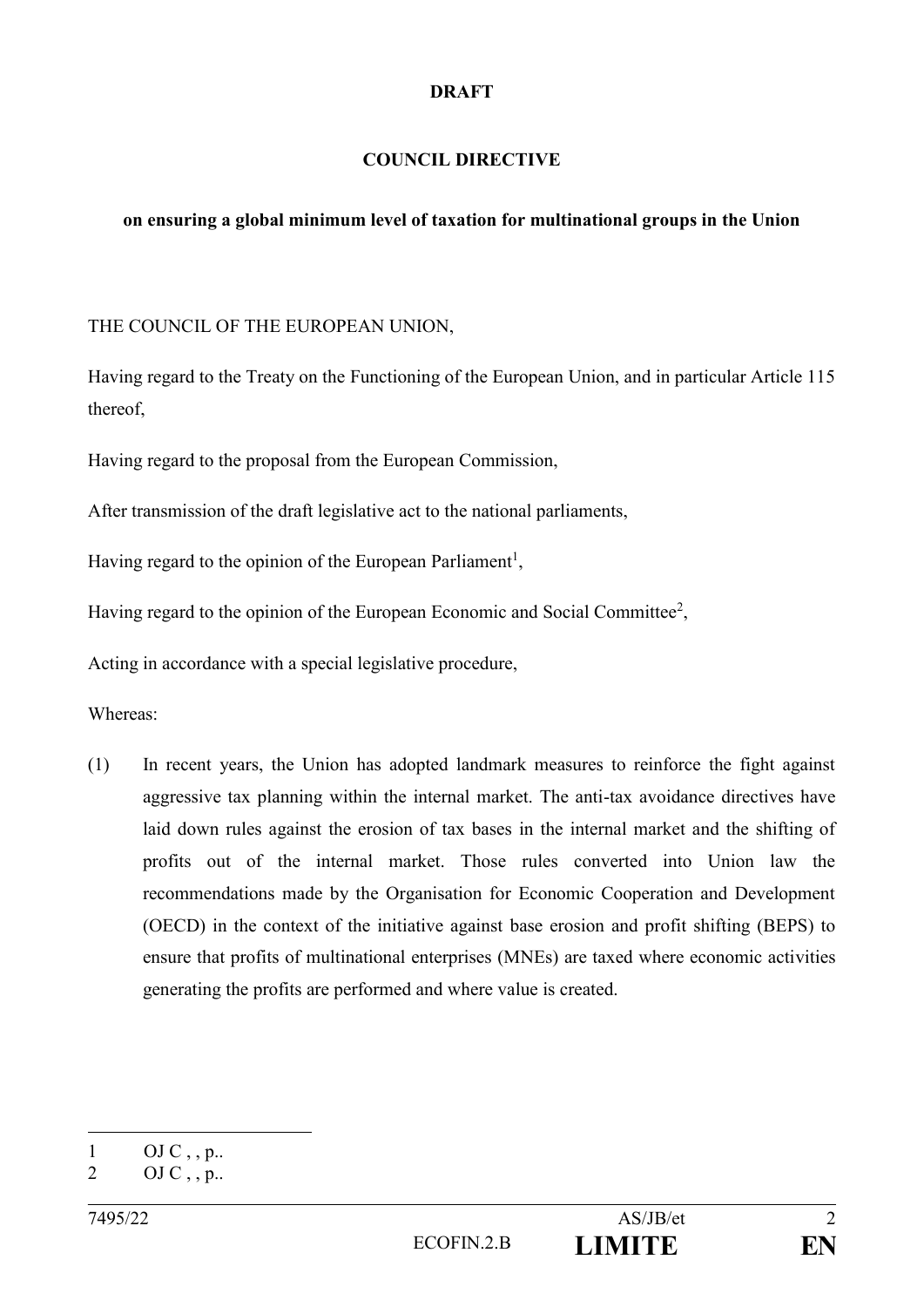- (2) In a continued effort to put an end to tax practices of MNEs which allow them to shift profits to jurisdictions where they are subject to no or very low taxation, the OECD has further developed a set of international tax rules to ensure that MNEs pay a fair share of tax wherever they operate. This major reform aims to put a floor on competition over corporate income tax rates through the establishment of a global minimum level of taxation. By removing a substantial part of the advantages of shifting profits to jurisdictions with no or very low taxation, the global minimum tax reform will level the playing field for businesses worldwide and allow jurisdictions to better protect their tax bases.
- (3) This political objective has been translated into the Global Anti-Base Erosion Model Rules (GloBE Model Rules) approved on 14 December 2021 by the OECD/G20 Inclusive Framework on BEPS to which Member States have committed. In the Council report to the European Council on tax issues approved by the Council on 7 December 2021<sup>3</sup>, the Council reiterated its firm support of the global minimum tax reform and committed to a swift implementation of the agreement by means of Union legislation. In this context, it is essential that Member States effectively implement their commitment to achieve a global minimum level of taxation.
- (4) In a Union of closely integrated economies, it is crucial that the global minimum tax reform is implemented in a sufficiently coherent and coordinated fashion. Considering the scale, detail and technicalities of those new international tax rules, only a common Union framework would prevent a fragmentation of the internal market in the implementation of them. Moreover, a common framework, designed to be compatible with the fundamental freedoms guaranteed by the Treaty, would provide taxpayers with legal certainty when implementing the rules.

<sup>3</sup> Council report to the European Council on tax issues approved by the Council on 7 December 2021, doc. 14767/21.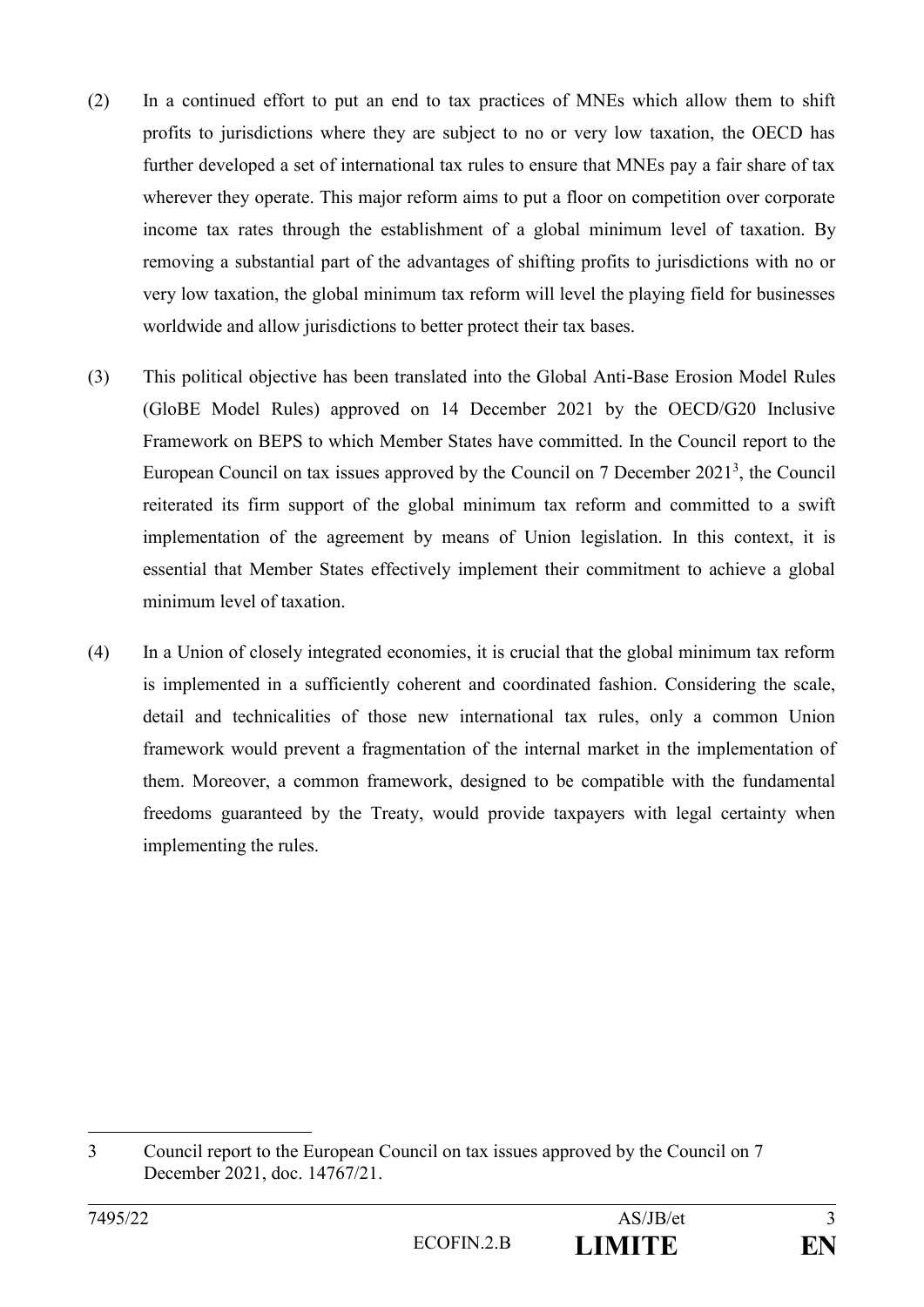- (5) It is necessary to lay down rules in order to establish an efficient and coherent framework for the global minimum level of taxation at Union level. The framework creates a system of two interlocked rules, together referred to as the GloBE rules, through which an additional amount of tax called a top-up tax should be collected each time that the effective tax rate (ETR) of an MNE in a given jurisdiction is below the 15 %. In such case, the jurisdiction is considered to be low-taxed. Those two rules are called the Income Inclusion Rule (IIR) and the Undertaxed Profit Rule (UTPR). Under this system, the parent entity of an MNE located in a Member State has the obligation to apply the IIR to its share of top-up tax relating to any entity of the group that is low-taxed, whether this **entity** is located within or outside the Union. The UTPR should act as a backstop to the IIR through a reallocation of any residual amount of top-up tax in cases where not the entire amount of top-up tax relating to lowtaxed entities could be collected by parent entities through the application of the IIR.
- (6) It is necessary to implement the GloBE Model Rules agreed by the Member States in a way that it remains as close as possible to the global agreement, in order to ensure that the rules implemented by the Member States pursuant to this Directive are qualified within the meaning of the GloBE Model Rules. This Directive closely follows the content and structure of the GloBE Model Rules. To ensure compatibility with primary Union law, and more precisely with the freedom of establishment, the rules of this Directive should apply to entities resident in a Member State as well as non-resident entities of a parent entity located in that Member State. This Directive should also apply to large-scale, purely domestic groups. In this way, the legal framework would be designed to avoid any risk of discrimination between cross-border and domestic situations. All entities, including the parent entity that applies the IIR, which are located in a Member State that is low-taxed, would be subject to the top-up tax. Equally, constituent entities of the same parent entity that are located in another Member State, which is low-taxed, would be subject to the top-up tax.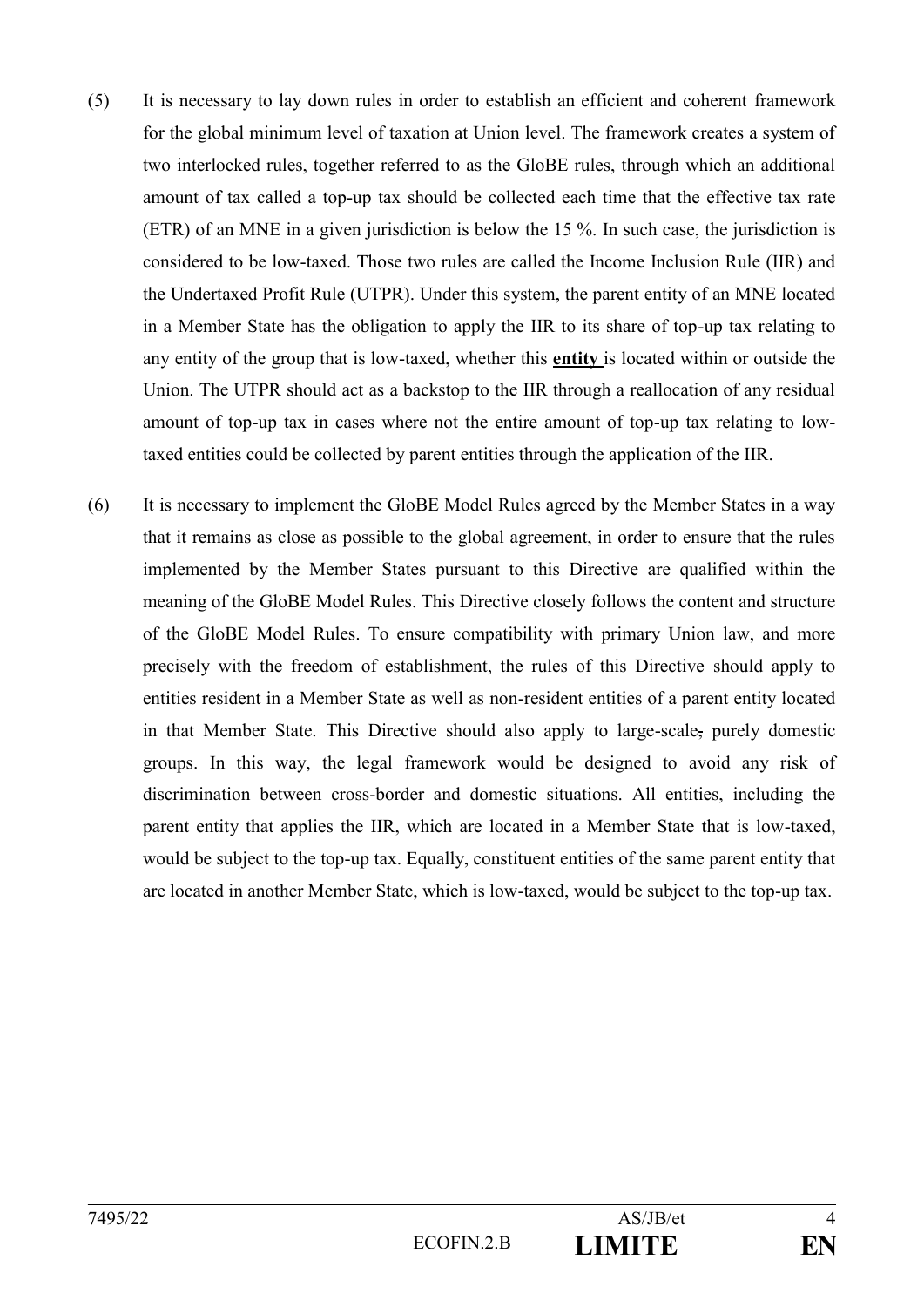(7) While it is necessary to ensure that tax avoidance practices are discouraged, adverse impacts on smaller MNEs in the internal market should be avoided. For this purpose, this Directive should only apply to entities located in the Union that are members of MNE groups or largescale domestic groups that meet the annual threshold of at least EUR 750 000 000 of consolidated revenue. This threshold would be consistent with the threshold of existing international tax rules such as the country-by-country reporting rules<sup>4</sup>. Entities within the scope of this Directive are referred to as constituent entities. Certain entities should be excluded from the scope based on their particular purpose and status. Excluded entities would be those that generally do not carry on a trade or business and perform activities in the general interest, such as public health care and education or building public infrastructure, and which-, for these reasons, might not be subject to tax in the Member State in which they are located. In order to protect those specific interests, it is necessary to exclude governmental entities, international organisations, non-profit organisations, including organisations for purposes such as public health, and pension funds from the scope of this Directive. Non-profit organisations may also include health care insurers which do not seek or make any profits other than for the benefit of public health care. Investment funds and real estate investment vehicles should also be excluded from the scope when they are at the top of the ownership chain, since, the income earned **by these entities** is taxed at the level of the **their** owners.

<sup>4</sup> Council Directive (EU) 2016/881 of 25 May 2016 amending Directive 2011/16/EU as regards mandatory automatic exchange of information in the field of taxation, (OJ L 146, 3.6.2016, p. 8).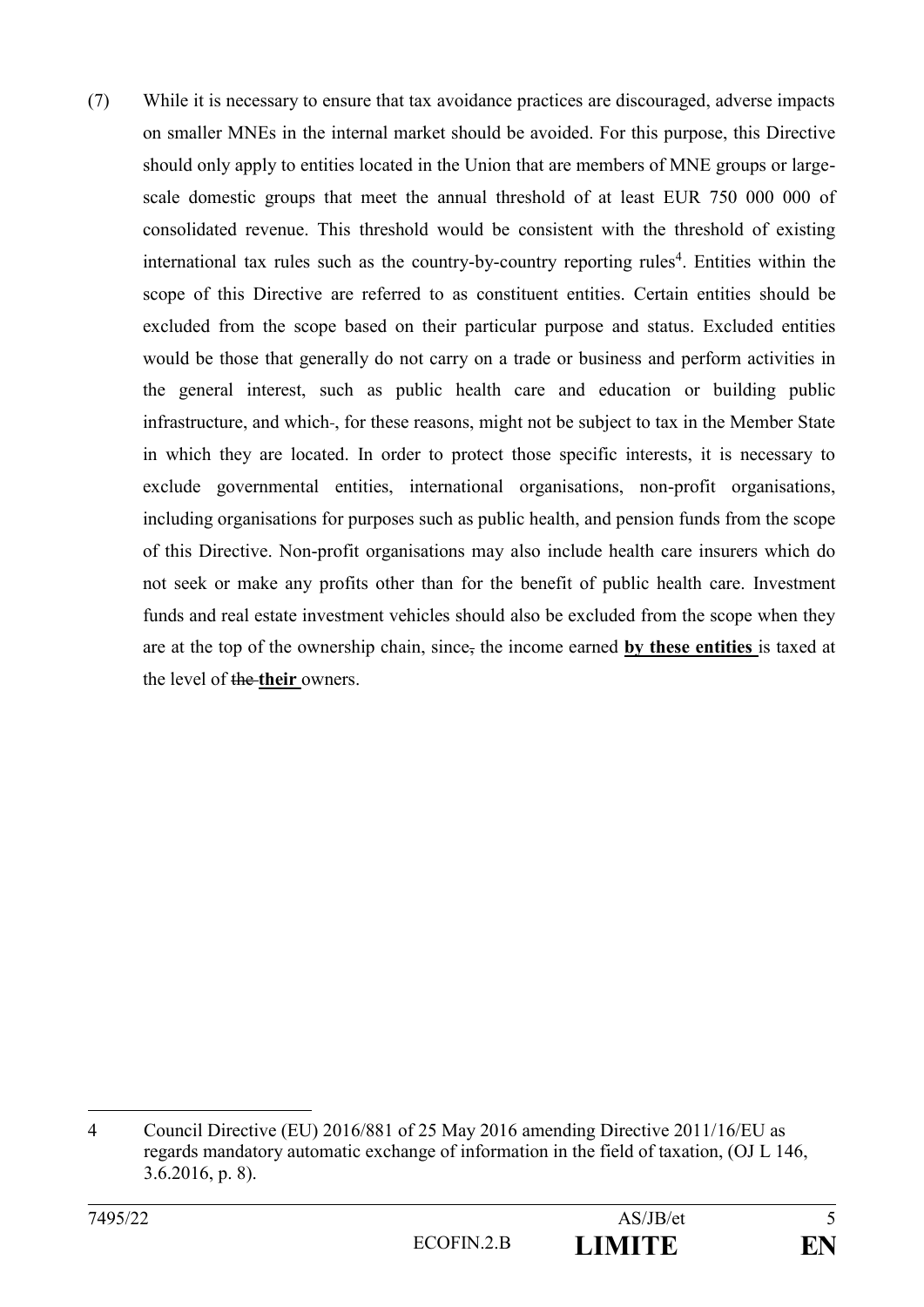- (8) The ultimate parent entity (UPE) of an MNE group or a large-scale domestic group, which directly or indirectly owns a controlling interest in all the other constituent entities of the MNE group or large-scale domestic group, stands at the heart of the system. Since the UPE is normally required to consolidate the financial accounts of all the entities of the MNE group or large-scale domestic group or, if this is not the case, would be so required under an acceptable financial accounting standard, it holds critical information and would be best placed to ensure that the level of taxation per jurisdiction for the group complies with the agreed minimum rate. When the UPE is located in the Union, it should therefore incur the primary obligation under this Directive to apply the IIR to its allocable share of top-up tax relating to all low-taxed constituent entities of the MNE group whether they are located in or outside the Union. The UPE at the top of a large-scale domestic group would apply the IIR to the entire amount of top-up tax in respect of its low-taxed constituent entities.
- (9) In certain circumstances, this obligation would have to move down to other constituent entities of the MNE group located in the Union. First, when the UPE is an excluded entity or it is located in a third country jurisdiction that has not implemented the GloBE Model Rules or equivalent rules and thus does not have a qualified IIR, intermediate parent entities (IPE) situated below the UPE in the ownership chain and located in the Union should have the obligation under the Directive to apply the IIR up to their allocable share of the top-up tax, unless an IPE that is required to apply the IIR owns a controlling interest in another IPE, in which case the IIR should be applied by the first-mentioned IPE.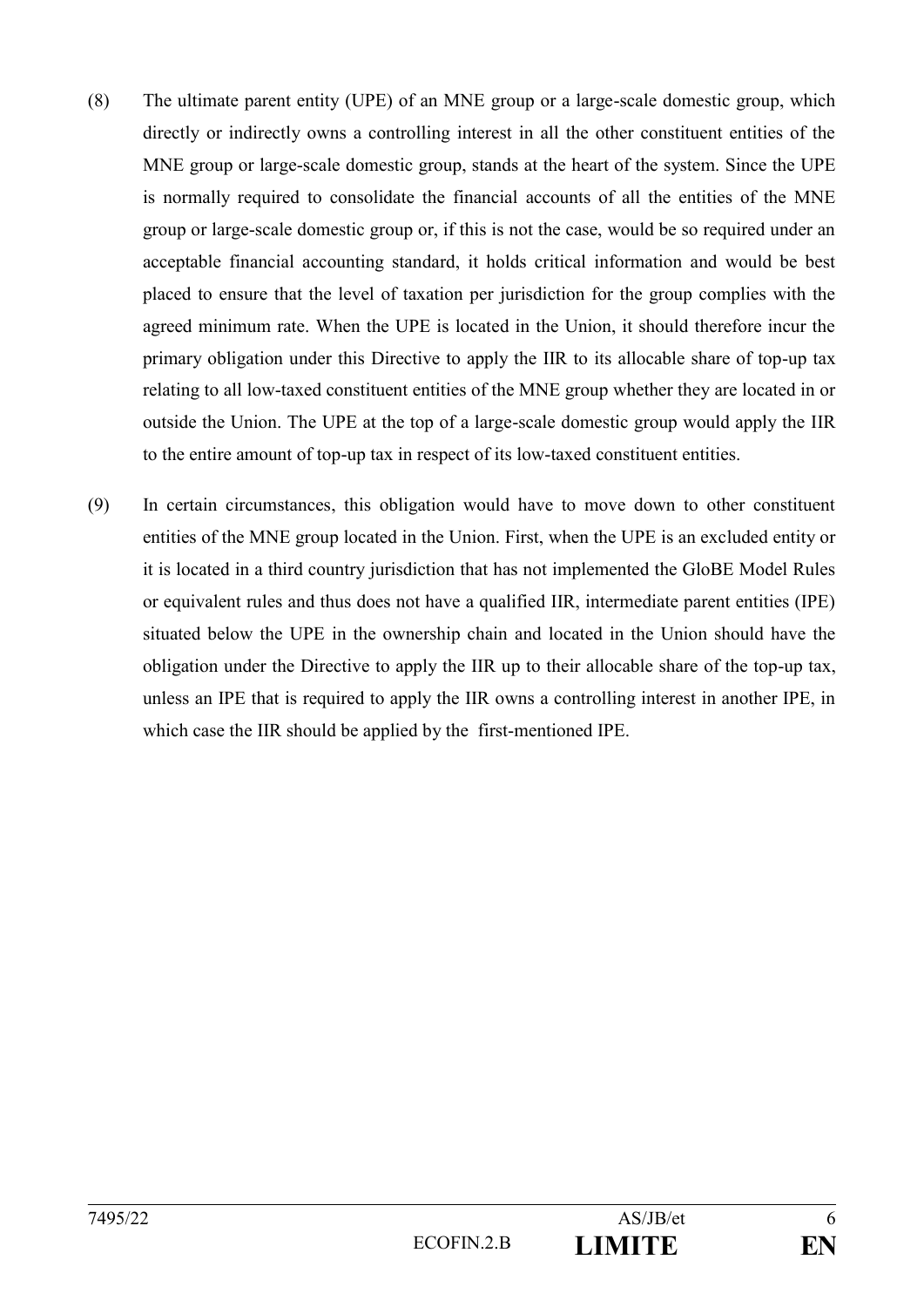- (10) Second, regardless of whether the UPE is located in a jurisdiction that has a qualified IIR or not, partially-owned parent entities (POPE) located in the Union that are more than 20 % owned by interest holders outside the MNE group should have the obligation under this Directive to apply the IIR up to their allocable share of the top-up tax. Such POPE should however not apply the IIR when they are wholly-owned by another POPE which is required to apply the IIR. Third, when the UPE is an excluded entity or it is located in a jurisdiction without a qualified IIR, the constituent entities of the MNE group should apply the UTPR to any residual amount of top-up tax that has not been subject to the IIR in proportion to an allocation formula based on their number of employees and tangible assets. Fourth, where the UPE is located in a third country jurisdiction with a qualified IIR, the constituent entities of the MNE group should apply the UTPR to the constituent entities located in that third country jurisdiction, in cases where that third country jurisdiction is low-taxed based on the ETR of all constituent entities in that jurisdiction, including that of the UPE.
- (11) In accordance with the policy objectives of the global minimum tax reform regarding fair tax competition amongst jurisdictions, the calculation of the ETR should take place at a jurisdictional level. For the purpose of calculating the ETR, this Directive should provide for a common set of specific rules for the computation of the tax base, referred to as qualifying income or loss, and for the taxes paid, referred to as covered taxes. The starting point are the financial accounts used for consolidation purposes that are then subject to a series of adjustments, including accommodating timing differences, in order to avoid any distortions between jurisdictions. Furthermore, the qualifying income or loss and the covered taxes of certain entities may be allocated to other, relevant entities within the MNE group to ensure neutrality in the tax treatment of qualifying income or loss that may be subject to covered taxes in several jurisdictions, either because of the nature of the entities (flow-through entities, hybrid entities or permanent establishment) or because of the specific tax treatment of the income (dividend payment or controlled foreign company tax regime). As regards covered taxes, the provisions of this Directive should be interpreted in light of any further guidance provided by the OECD, that should be taken into account by Member States in order to ensure a uniform identification of the covered taxes of all Member States and third country jurisdictions.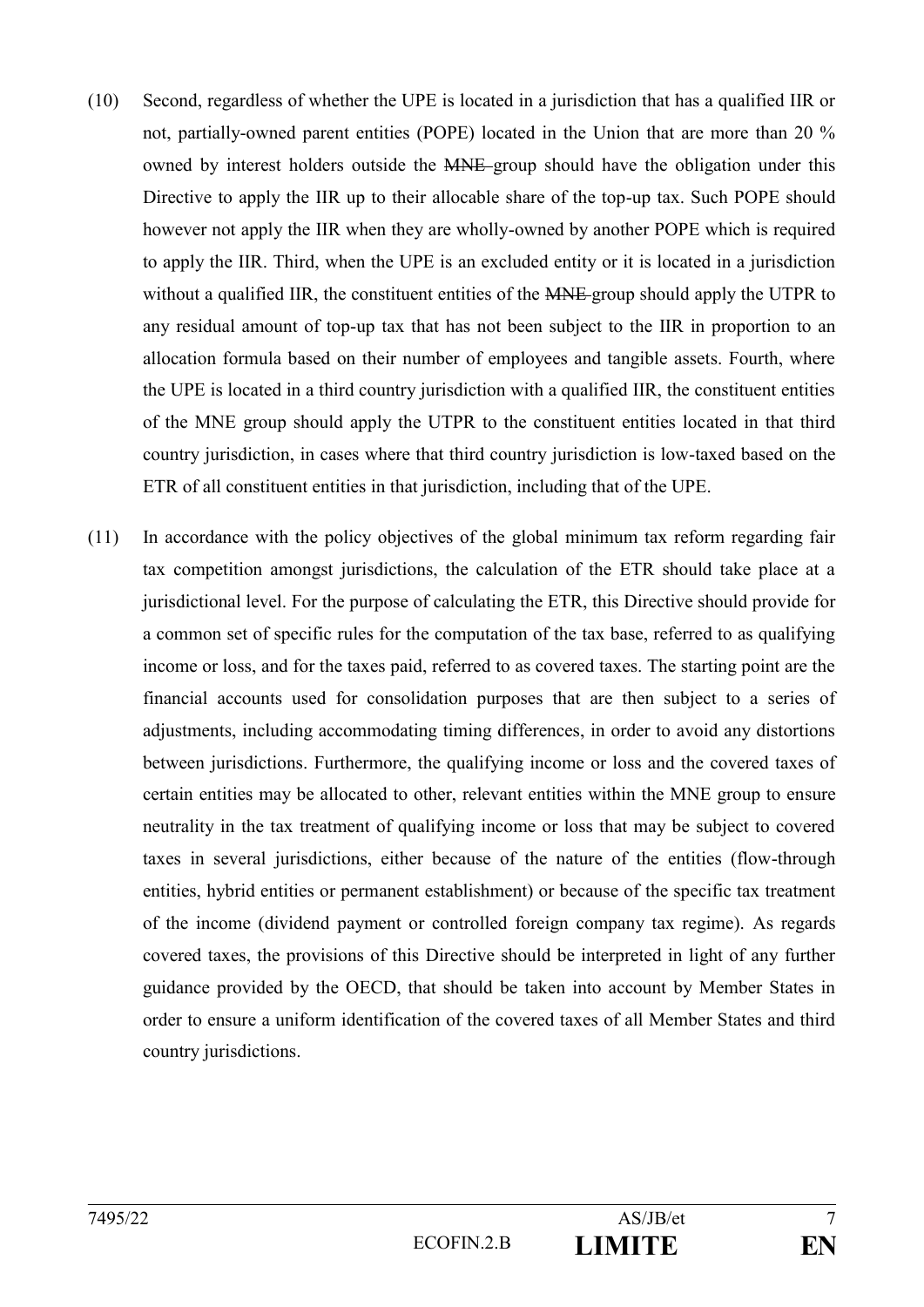- (12) The ETR of an MNE group in each jurisdiction where it carries out activities or of a largescale domestic group should be compared to the agreed minimum tax rate of 15 % in order to determine whether the MNE group or large-scale domestic group is liable to pay a top-up tax and consequently should apply the IIR or the UTPR. The minimum tax rate of 15 % agreed by the OECD/G20 Inclusive Framework on BEPS reflects a balance amongst corporate tax rates worldwide. In cases where the ETR of an MNE group falls below the minimum tax rate in a given jurisdiction, the top-up tax should be allocated to the entities in the MNE group that are liable to pay the tax in accordance with the application of the IIR and the UTPR, in order to comply with the globally agreed minimum effective rate of 15 %. In cases where the ETR of a large-scale domestic group falls below the minimum tax rate, the UPE at the top of the large-scale domestic group should apply the IIR in respect of its low-taxed constituent entities, in order to ensure that such group is liable to pay tax at an effective minimum rate of 15 %.
- (13) In order to allow Member States to benefit from the top-up tax revenues collected on their low-taxed constituent entities located in their territory, Member States should be able to elect to apply a domestic top-up tax system. Member States should notify to the European Commission when they elect to apply a qualified domestic top-up tax, with the objective of providing tax authorities of other Member States and third country jurisdictions as well as MNE groups with sufficient certainty as regards the applicability of the qualified domestic top-up tax to low-taxed constituent entities in that Member State. Constituent entities of an MNE group that are located in a Member State which has elected to implement such a system in its own domestic tax system should pay the top-up tax to this Member State. Such system should ensure that the minimum effective taxation of the qualifying income or loss of the constituent entities is computed in the same way, as the calculation of the top-up tax in accordance with this Directive.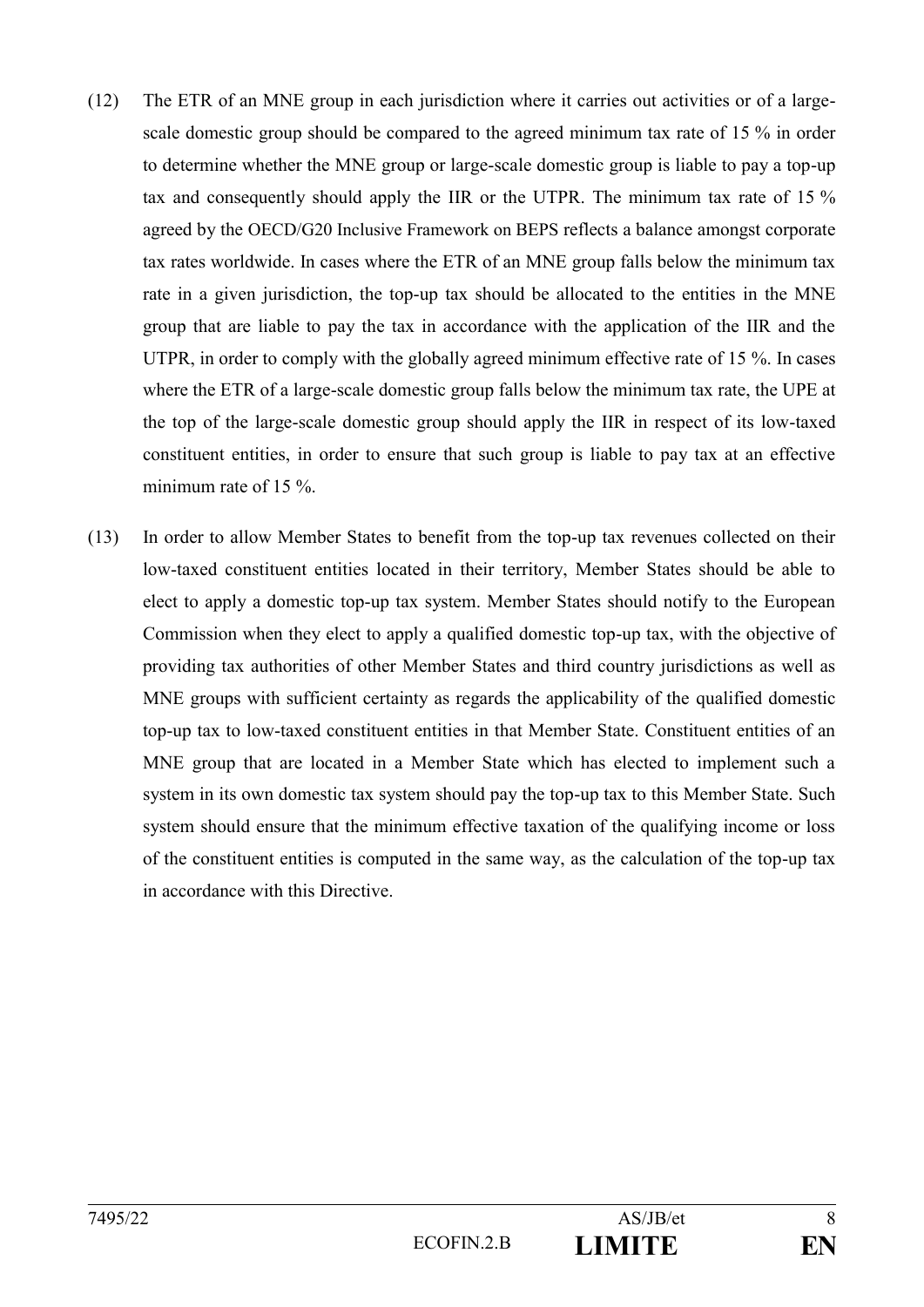- (14) To ensure a proportionate approach, this exercise should take into consideration certain specific situations in which BEPS risks are reduced. Therefore, the Directive should include a substance carve-out based on the costs associated with employees and the value of tangible assets in a given jurisdiction. This would allow to address, to a certain extent, situations where an MNE group or a large-scale domestic group carries out economic activities which require material presence in a low-taxed jurisdiction as in such case BEPS practices would be unlikely to flourish. The specific case of MNE groups that are at the first stages of their international activity should also be considered in order not to discourage the development of cross-border activities for MNE groups that benefit from low taxation in their domestic jurisdiction where they are predominantly operating. Thus, the low-taxed domestic activities of such groups should be excluded from the application of the rules for a transitional period of five years, and provided that the MNE group does not have constituent entities in more than six other jurisdictions. In order to ensure equal treatment for large-scale domestic groups, the income from the activities of such groups should also be excluded for a transitional period of five years.
- (14a) What is more, in order to address the particular situation of Member States in which very few groups are headquartered and which accommodate such a low number of constituent entities that it would make it disproportionate to immediately require the application of the IIR and UTPR by the tax administrations of those Member States, and given the status of common approach of the GloBE rules, it would be adequate to enable these Member States to elect not to apply the IIR and the UTPR for a limited period of time. This election should be notified to the Commission before the transposition date of the Directive.
- (15) Due to its highly volatile nature and the long economic cycle of this industry, the shipping sector is traditionally subject to alternative or supplementary taxation regimes in Member States. To avoid undermining that policy rationale and allow Member States to continue applying a specific tax treatment to the shipping sector in line with international practice and State aid rules, shipping income should be excluded from the system.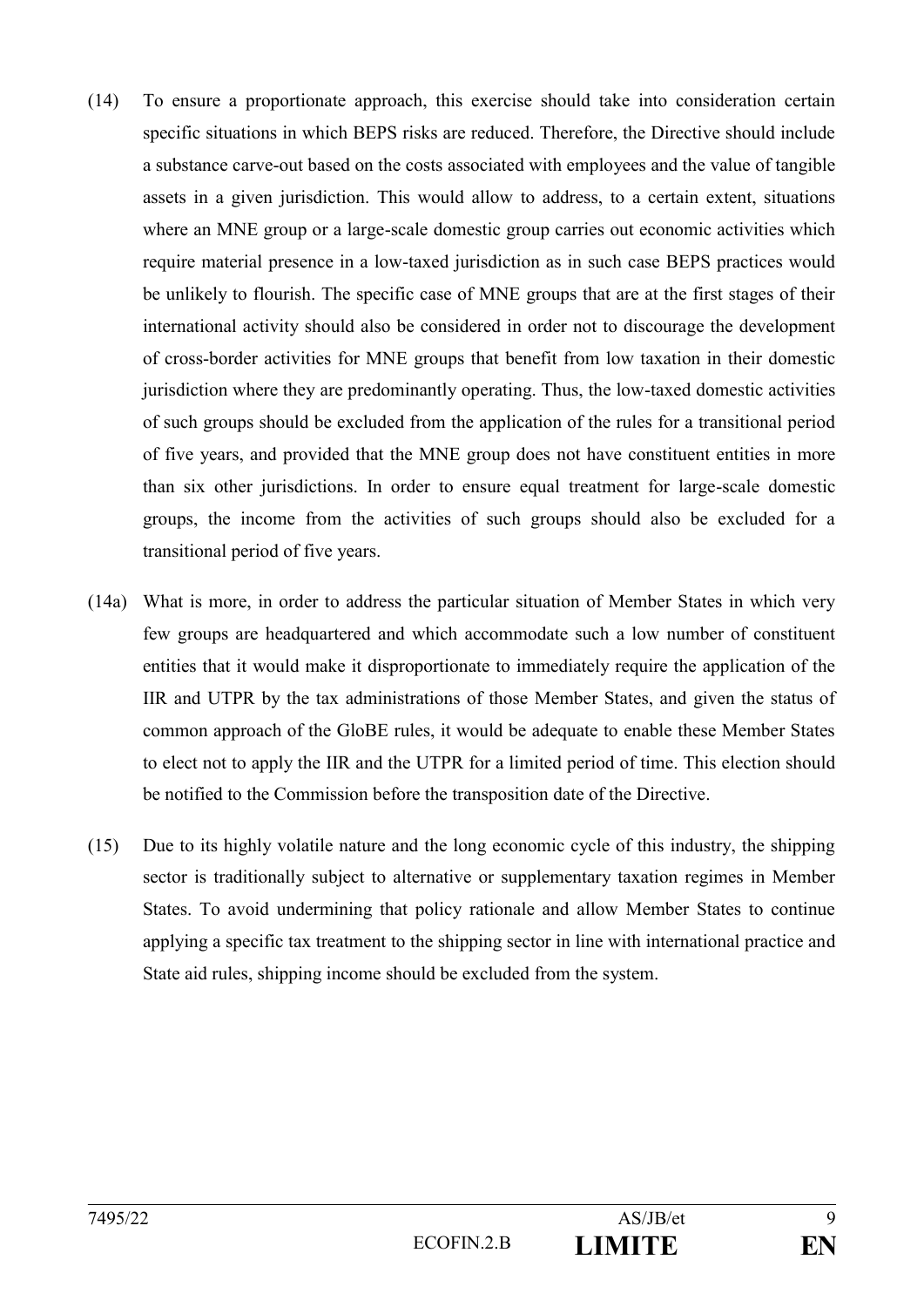- (16) In order to achieve a balance between the objectives of the global minimum tax reform and the administrative burden for tax administrations and taxpayers, this Directive should provide for a *de minimis* exclusion for MNE groups or large-scale domestic groups that have an average revenue of less than EUR 10 000 000 and an average qualifying income or loss of less than EUR 1 000 000 in a jurisdiction. Such MNE groups or large-scale domestic groups should not pay a top-up tax even if their ETR is below the minimum tax rate in that jurisdiction.
- (17) The application of the rules of this Directive to MNE groups and large-scale domestic groups that fall within its scope for the first time could give rise to distortions resulting from the existence of tax attributes, including losses from prior fiscal years, or from timing differences, and require transitional rules to eliminate such distortions. A gradual decrease of the rates for the payroll and the tangible assets carve-outs over ten years should also apply to allow a smooth transition to the new tax system.
- (17a) Considering that MNE and large- scale domestic groups should pay tax at a minimum level in a given jurisdiction and for a given fiscal year, a top-up tax should exclusively aim to ensure that the profits of such groups be subject to tax at a minimum effective tax rate in a given fiscal year. For this reason, the rules on a top-up tax do not operate as a tax levied directly on the income of an entity but instead apply to the excess profit in accordance with a standardised base and specific tax computation mechanics in order to identify low-taxed income within the groups concerned and impose a top-up tax that would bring a group's effective tax rate on that income up to the agreed minimum level of tax. The design of the IIR and UTPR as top-up taxes, however, does not prevent a jurisdiction from applying those rules under a corporate income tax system in its domestic law.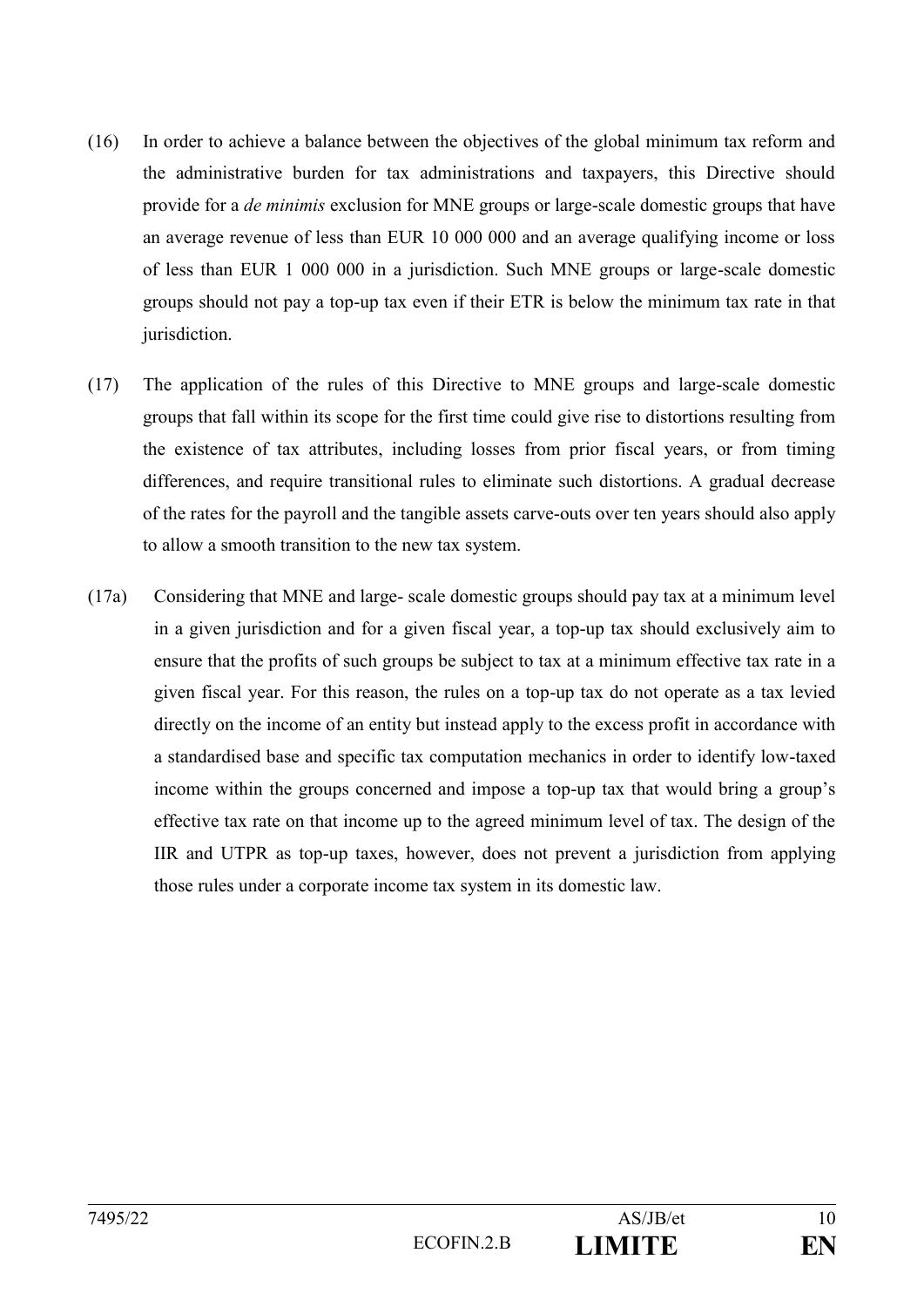- (17b) As it results from the political agreement reached at international level, the distribution tax systems taken into account by the GloBE rules should be those in force on or before July, 1<sup>st</sup> 2021, date of the first OECD/G20 Inclusive Framework statement on the digitalisation of the economy that agreed the special treatment of eligible distribution tax systems. This should not prevent changes to a jurisdiction's distribution tax system that are in line with its existing design.
- (18) For an efficient application of the system, it is crucial that procedures are coordinated at a group level. It will be necessary to operate a system ensuring the unobstructed flow of information within the MNE group and towards tax administrations where constituent entities are located. The primary responsibility of filing the information return should lie on the constituent entity itself. A waiver of such responsibility should however apply where the MNE group has designated another entity to file and share the information return. It could be either a local entity or an entity from another jurisdiction that has a competent authority agreement in place with the Member State of the constituent entity. Information filed as part of the top-up tax information return should allow the tax administrations where the constituent entities are located to evaluate the correctness of a constituent entity's liability of the top-up tax or the domestic top-up tax, as the case may be, by application of domestic procedures, including for filing of domestic tax returns. Further guidance to be developed in the OECD's GloBE Implementation Framework might be a useful source of illustration and interpretation in this respect, and Member States might choose to introduce its provisions into domestic legislation. Considering the compliance adjustments that this system requires, groups that fall within the scope of this Directive for the first time should be granted a period of 18 months to comply with the information requirements.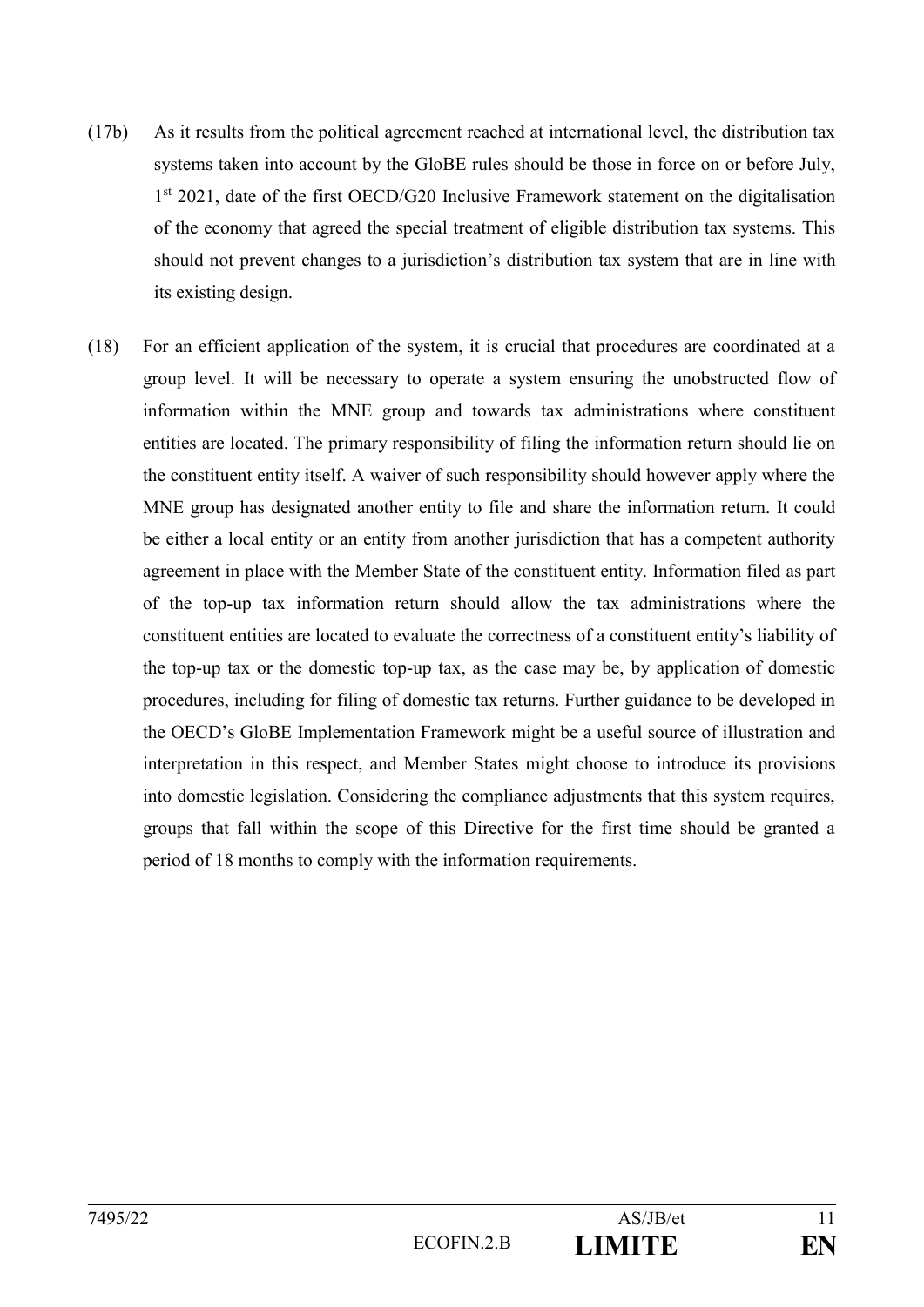- (19) Considering the benefits of transparency in the field of tax, it is encouraging that a significant amount of information will be filed with the tax authorities in all the participating jurisdictions. MNE groups within the scope of this Directive should be obliged to provide comprehensive and detailed information on their profits and effective tax rate in every jurisdiction where they have constituent entities. Such extensive reporting could be expected to increase transparency.
- (19a) In implementing this Directive, Member States should use the 'Tax Challenges Arising from the Digitalisation of the Economy Global Anti-Base Erosion Model Rules (Pillar Two)' agreed by the OECD/G20 Inclusive Framework on BEPS and the explanations and examples in the OECD Commentary on the GloBE Rules under Pillar Two, as well as the GloBE Implementation Framework, including its safe harbours rules, as a source of illustration or interpretation in order to ensure consistency in application across Member States to the extent that they are consistent with the provisions of this Directive and with Union law. The safe harbours rules should be of relevance as regards MNE groups as well as large-scale domestic groups.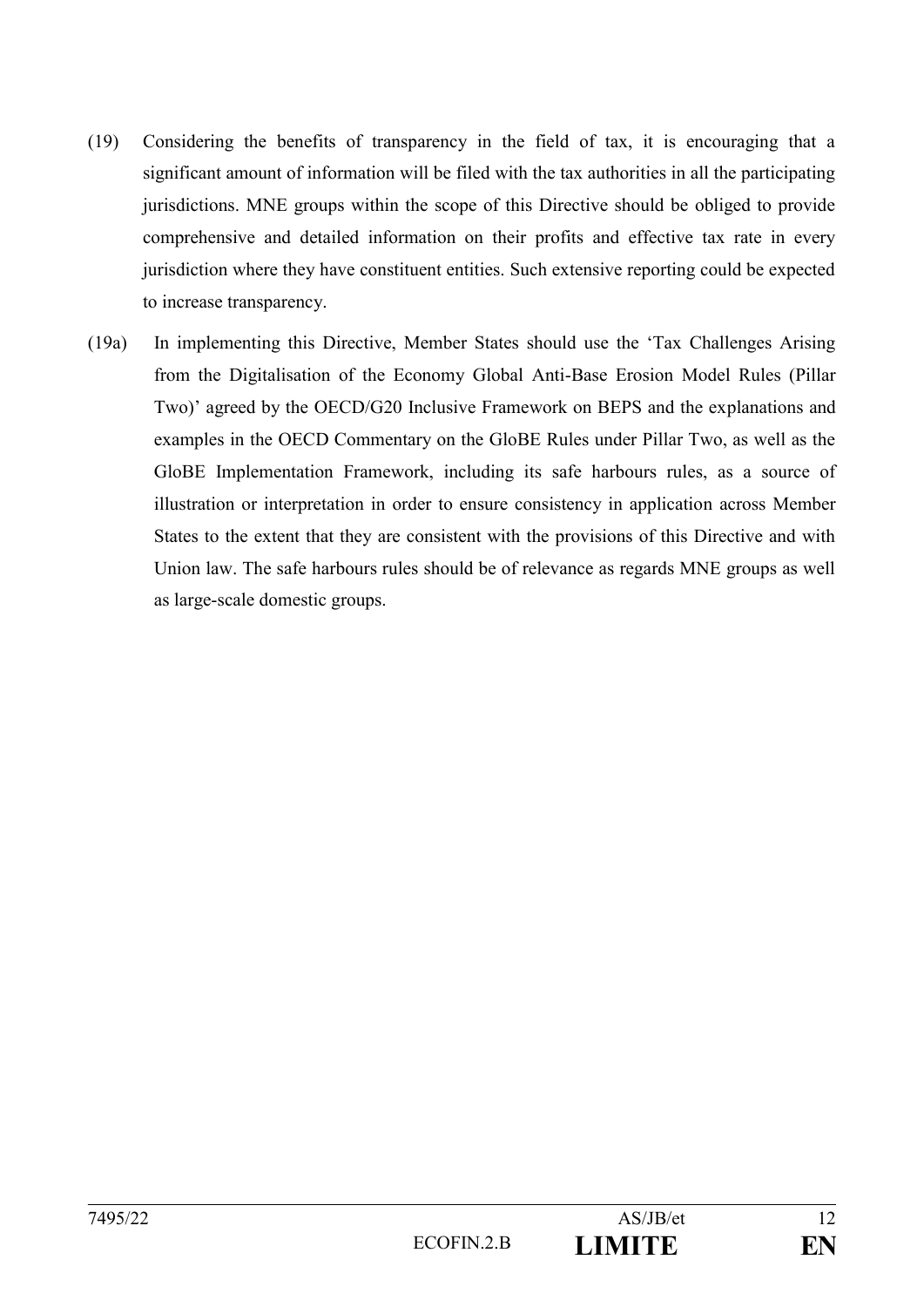(20) The effectiveness and fairness of the global minimum tax reform heavily relies on its worldwide implementation. In order to ensure a proper enforcement of the rules under this Directive, Member States should apply adequate penalties, in particular towards entities that do not comply with their obligations to file a tax information return and pay their share of top-up tax. When determining these penalties, Member States should take particular account of the necessity to tackle the risk that an MNE group does not declare the information necessary for applying the UTPR. To address this risk, Member States should lay down dissuasive penalties. It will also be vital that all major trading partners of the Union apply either a qualified IIR or an equivalent set of rules on minimum taxation. As regards the question of whether an IIR implemented by a third country jurisdiction that adheres to the global agreement is a qualified IIR within the meaning of the global agreement, it is appropriate to refer to the assessment to be carried out at OECD level. Furthermore, and in support of legal certainty and efficiency of the global minimum tax rules, it is important to further delineate the conditions under which the rules implemented in a third country jurisdiction which will not transpose the rules of the global agreement can be granted equivalence to a qualified IIR. The objective of the assessment of the equivalence is mainly to clarify and delineate the Member State's ensure uniform conditions for the application of the provisions of this Directive, notably as regards the application of the UTPR. To this end, this Directive should provide for an assessment, prepared by the Commission **following the OECD assessment mentioned above**, of the equivalence criteria based on certain **specific parameters. The determination of the third country jurisdictions applying legal frameworks considered as equivalent to a qualified IIR will directly result from the objective criteria set out in this Directive and should stricly follow the OECD assessment mentioned above. It may therefore be considered as appropriate, in such a particular context, to provide for a delegated act**parameters. **In particular, the recourse to a delegated act in this specific context should not be considered as a precedent for other legislative instruments adopted under the special legislative procedure, given the decision making process proper to tax matters.** Acting on the basis of a Commission's proposal, the Council should determine the third country jurisdictions applying legal frameworks considered as equivalent to a qualified IIR, by means of an implementing act. The power of the Council to adopt this implementing act is explained by the effects that such measures could have for the national budgets of the Member States, for which tax revenues are a fundamental element, the significant effort that their implementation requires from national tax administrations and the possible impact in the field of external relations.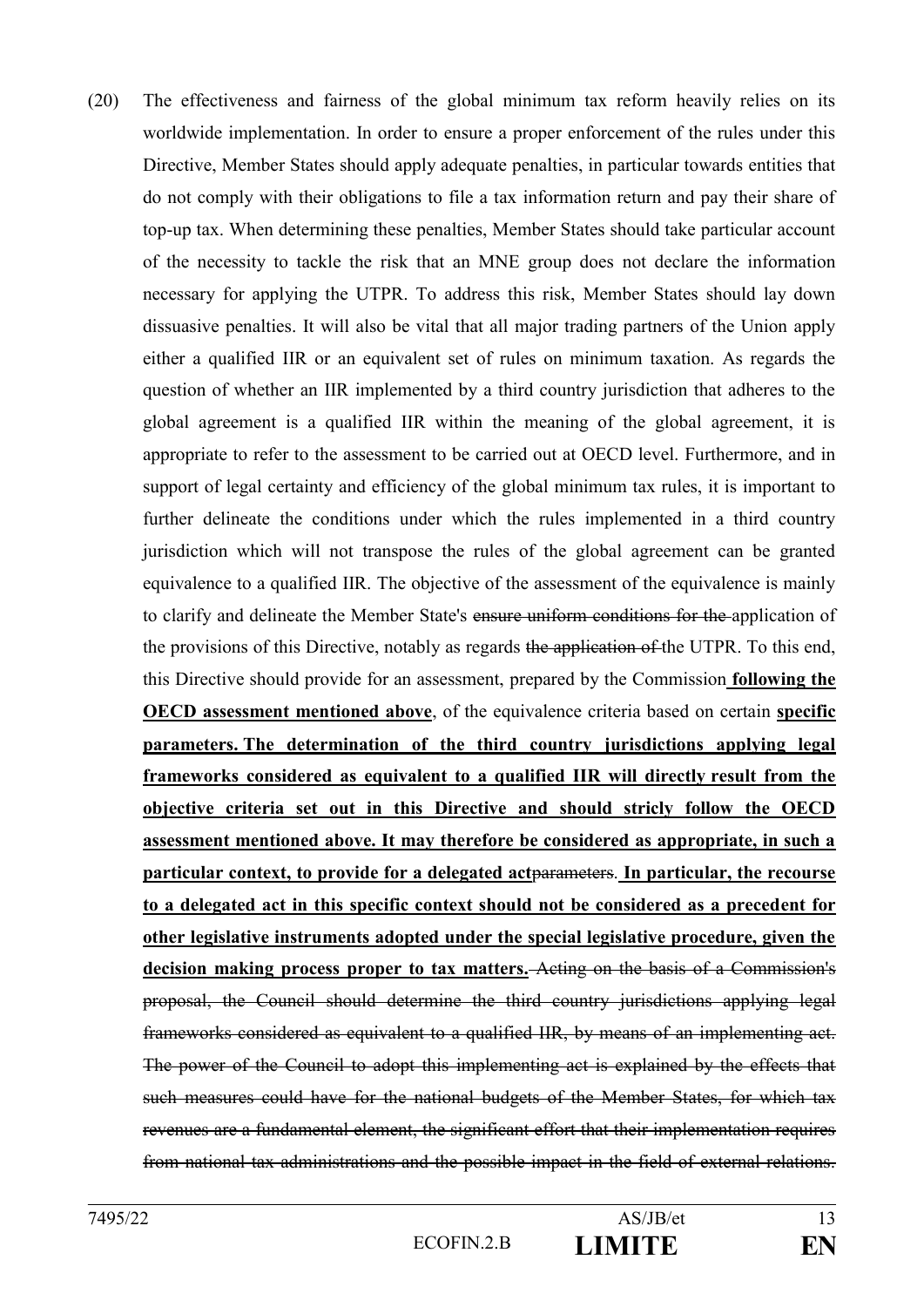Accordingly, the Council is justified in reserving to itself the right to exercise implementing powers.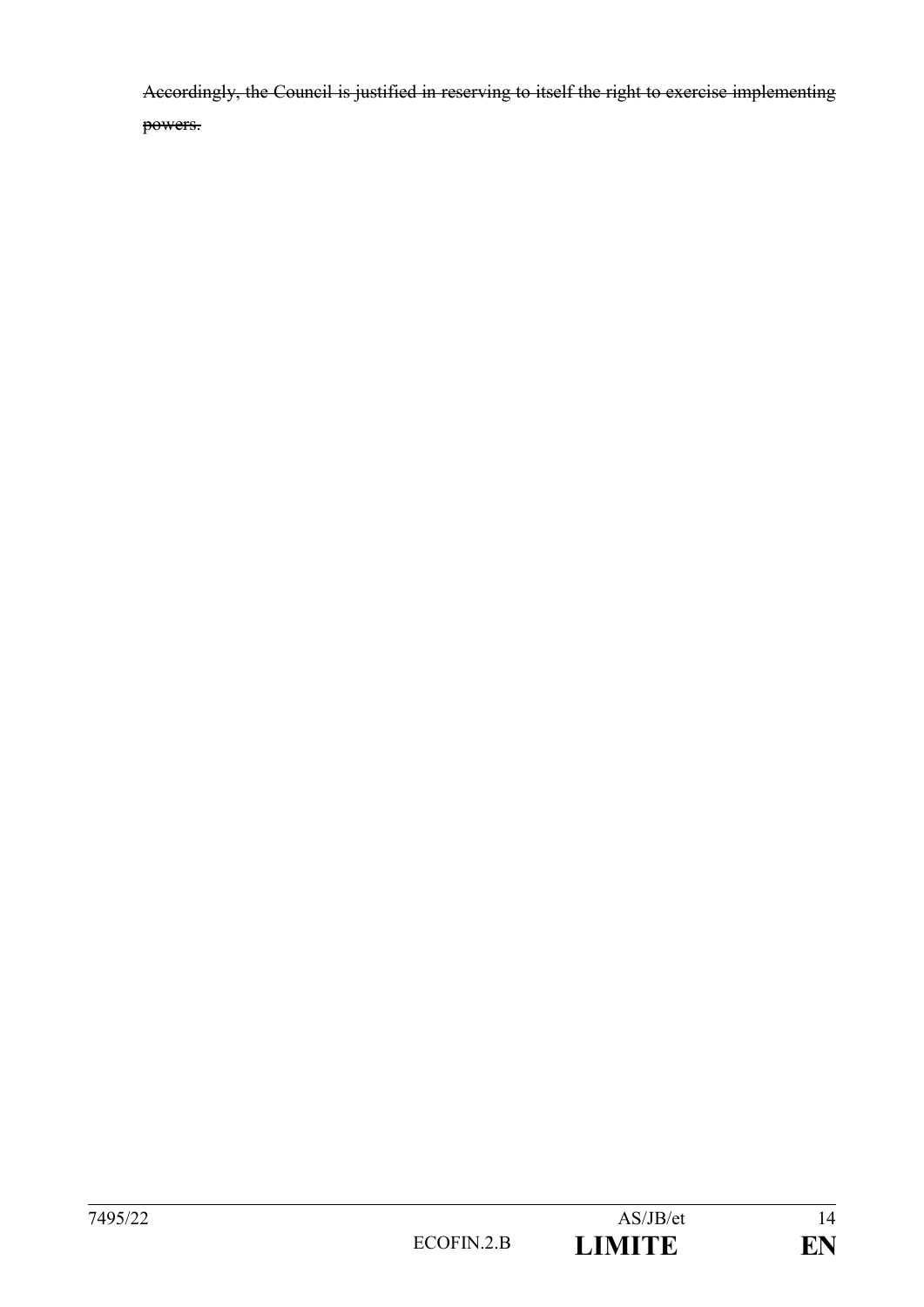- (20a) It would be essential to ensure a consistent application of the rules of this Directive with respect to any third country jurisdiction which does not transpose the rules of the global agreement and is not granted equivalence of its domestic rules to a qualified IIR. In this context, it would be necessary to develop a common methodology for allocating amounts, which would be treated as covered taxes under the rules of the global agreement, to entities within an MNE group that would be subject to top-up tax in accordance with the rules of this Directive. For this purpose, Member States should use the OECD GloBE Implementation Framework guidance as their reference for the allocation of such covered taxes.
- **(20b)** In order to **supplement certain non-essential elements of this Directive, the power to adopt acts in accordance with Article 290 of the Treaty on the Functioning of the European Union should be delegated to the Commission. The aim should be to determine, following an assessment by the Commission, the jurisdictions with a domestic legal framework which can be considered equivalent to a qualified income inclusion rule. It is of particular importance that the Commission carry out appropriate consultations during its preparatory work, including at expert level, and that those consultations be conducted in accordance with the principles laid down in the Interinstitutional Agreement of 13 April 2016 on Better-Law Making.**
- (21) With this Directive entering into force in 2022 and the time limit for transposition by the Member States been set at the latest for 31 December 2023, the EU will act in line with the timeline agreed in the October 2021 statement of the OECD Inclusive Framework on BEPS, according to which Pillar Two should be brought into law in 2022, to be effective in 2023, with the UTPR coming into effect in 2024.
- (22) The rules for the application of the UTPR should apply as of 2024 to allow third country jurisdictions to apply the IIR in the first phase of the implementation of the GloBE Model Rules.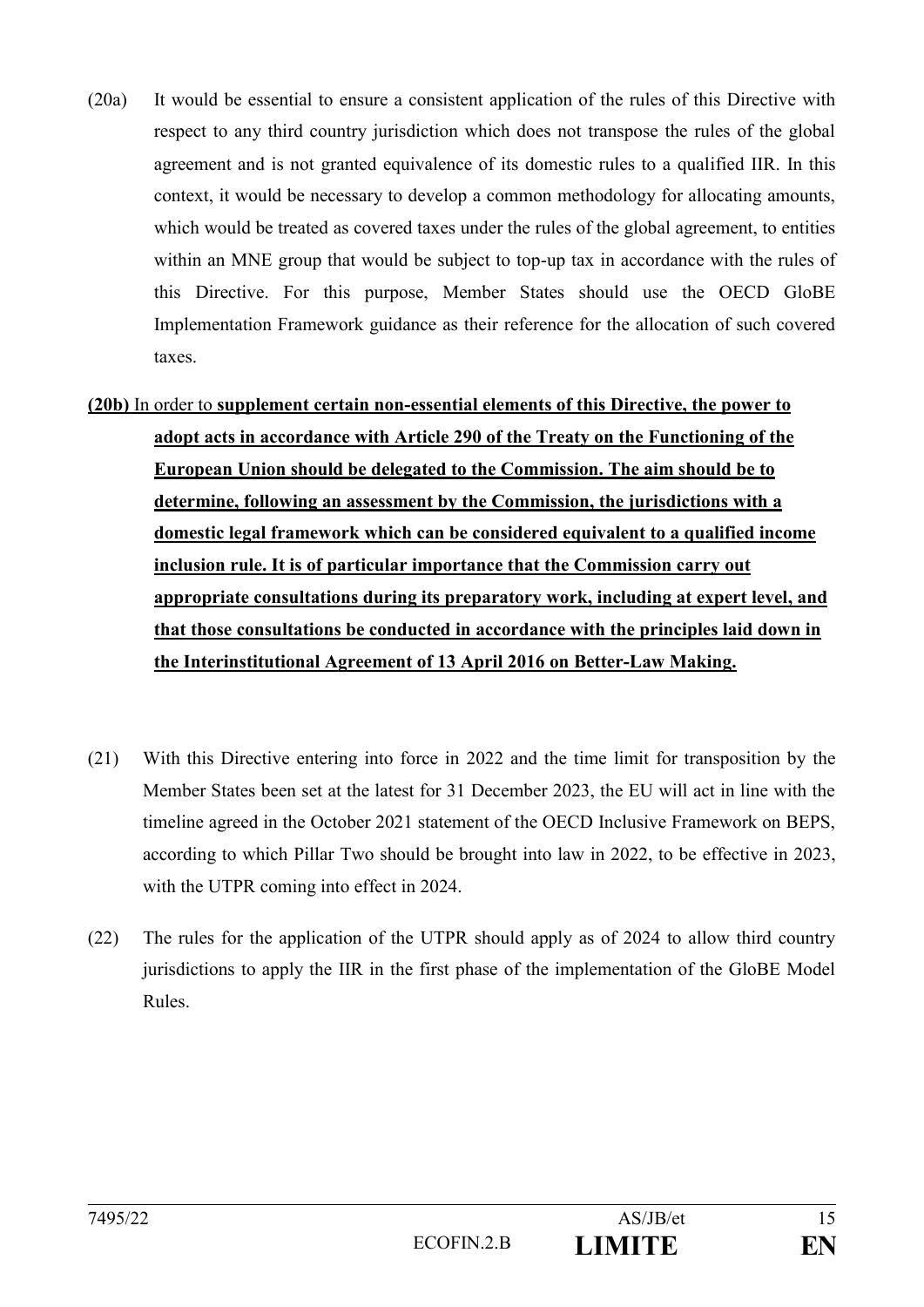- (23) The objective of this Directive, to create a common framework for a global minimum level of taxation within the Union on the basis of the common approach contained in the GloBE Model Rules, cannot sufficiently be achieved by each Member State acting alone. Independent action by Member States would further risk creating a fragmentation of the internal market. As it is critical to adopt solutions that function for the internal market as a whole, this objective can, by reason of the scale of the global minimum tax reform, be better achieved at Union level. The Union may therefore adopt measures, in accordance with the principle of subsidiarity as set out in Article 5 of the Treaty on European Union.
- (24) The European Data Protection Supervisor was consulted in accordance with Article 42(1) of Regulation (EU) 2018/1725 of the European Parliament and of the Council<sup>5</sup> and delivered formal comments on 10 February 2022. The right to protection of personal data according to Article 8 of the EU Charter of Fundamental Rights as well as Regulation 2016/679 of the European Parliament and of the Council<sup>6</sup> applies to the processing of personal data carried out within the framework of this Directive,

HAS ADOPTED THIS DIRECTIVE:

<sup>5</sup> Regulation (EU) 2018/1725 of the European Parliament and of the Council of 23 October 2018 on the protection of natural persons with regard to the processing of personal data by the Union institutions, bodies, offices and agencies and on the free movement of such data, and repealing Regulation (EC) No 45/2001 and Decision No 1247/2002/EC (OJ L 295, 21.11.2018, p. 39).

<sup>6</sup> Regulation (EU) 2016/679 of the European Parliament and of the Council of 27 April 2016 on the protection of natural persons with regard to the processing of personal data and on the free movement of such data, and repealing Directive 95/46/EC (OJ L 119, 4.5.2016, p. 1).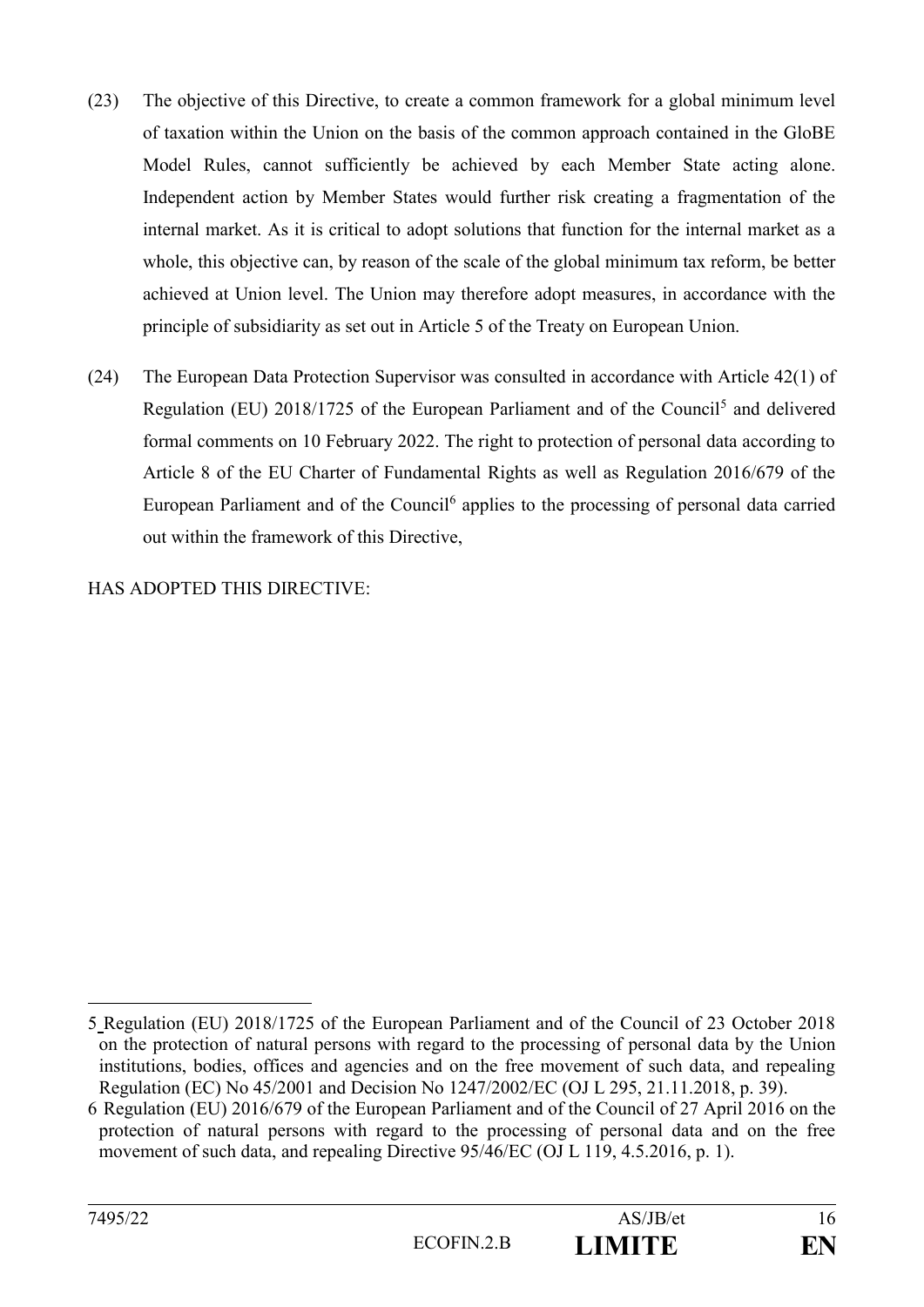# **CHAPTER I GENERAL PROVISIONS**

#### *Article 1*

#### *Subject-matter*

- 1. This Directive establishes common measures for the minimum effective taxation of MNE and large-scale domestic groups in the form of:
	- (a) an income inclusion rule (IIR) in accordance with which a parent entity of an MNE group or a large-scale domestic group computes and pays its allocable share of top-up tax in respect of the low-taxed constituent entities of the group;
	- (b) an undertaxed profit rule (UTPR) in accordance with which a constituent entity of an MNE group has an additional cash tax expense equal to its share of top-up tax that was not charged under the IIR in respect of the low-taxed constituent entities of the group.
- 2. Member States may elect to apply a qualified domestic top-up tax in accordance with which top-up tax shall be computed and paid on the excess profit of all the low-taxed constituent entities located in their jurisdiction pursuant to the provisions of this Directive.

# *Article 2*

# *Scope*

1. This Directive shall apply to constituent entities located in a Member State of the European Union that are members of an MNE or a large-scale domestic group which has an annual revenue of EUR 750 000 000 or more, including the revenue of the excluded entities referred to in paragraph 3, in its ultimate parent entity's consolidated financial statements in at least two of the four fiscal years immediately preceding the tested fiscal year.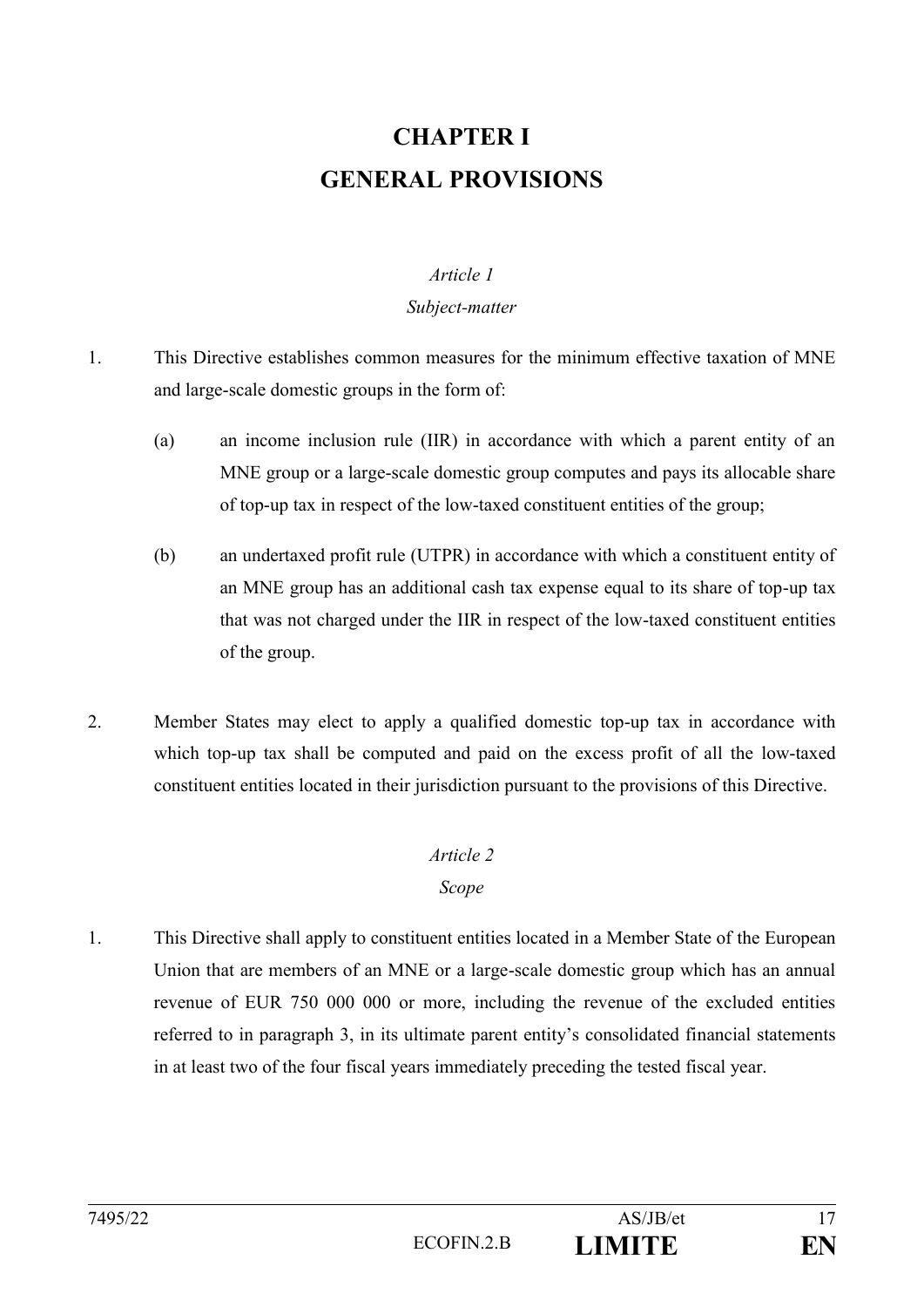- 2. Where one or more of the four fiscal years referred to in paragraph 1 is longer or shorter than 12 months, the revenue threshold referred to in that paragraph shall be adjusted proportionally for each of those fiscal years.
- 3. This Directive shall not apply to the following entities ('excluded entities'):
	- (a) a governmental entity, an international organisation, a non-profit organisation, a pension fund, an investment fund that is an ultimate parent entity and a real estate investment vehicle that is an ultimate parent entity;
	- (b) an entity where at least 95 % of the value of the entity is owned by one or more entities referred to in point (a), directly or through one or several excluded entities, except pension services entities, and that:
		- (i) operates exclusively, or almost exclusively, to hold assets or invest funds for the benefit of the entity or entities referred to in point (a); or
		- (ii) exclusively carries out activities ancillary to those performed by the entity or entities referred to in point (a);
	- (c) an entity where at least 85 % of the value of the entity is owned, directly or through one or several excluded entities, by one or more entities referred to in point (a), except pension services entities, provided that substantially all of its income is derived from dividends or equity gains or losses that are excluded from the computation of the qualifying income or loss in accordance with points (b) and (c) of Article 15(2).

By way of derogation from the first subparagraph, the filing constituent entity may make an election, in accordance with article 43(1), not to treat an entity referred to in points (b) and (c) of that subparagraph as an excluded entity.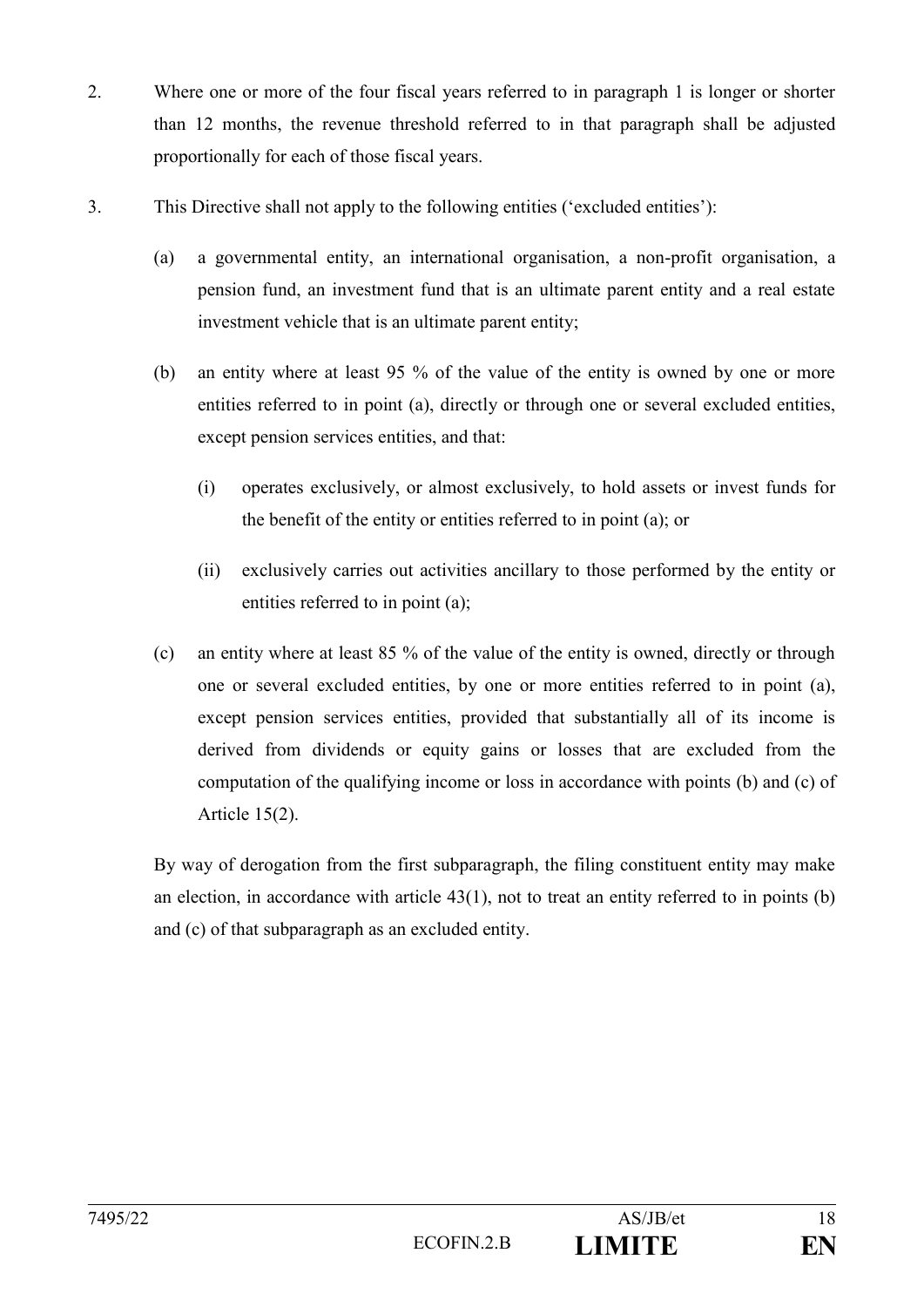#### *Article 3*

## *Definitions*

For the purpose of this Directive, the following definitions apply:

- (1) 'entity' means any legal arrangement that prepares separate financial accounts or any legal person;
- (2) 'constituent entity' means:
	- (a) any entity that is part of an MNE group or a large-scale domestic group; and
	- (b) any permanent establishment of a main entity that is part of an MNE group referred to in point  $(a)$ ;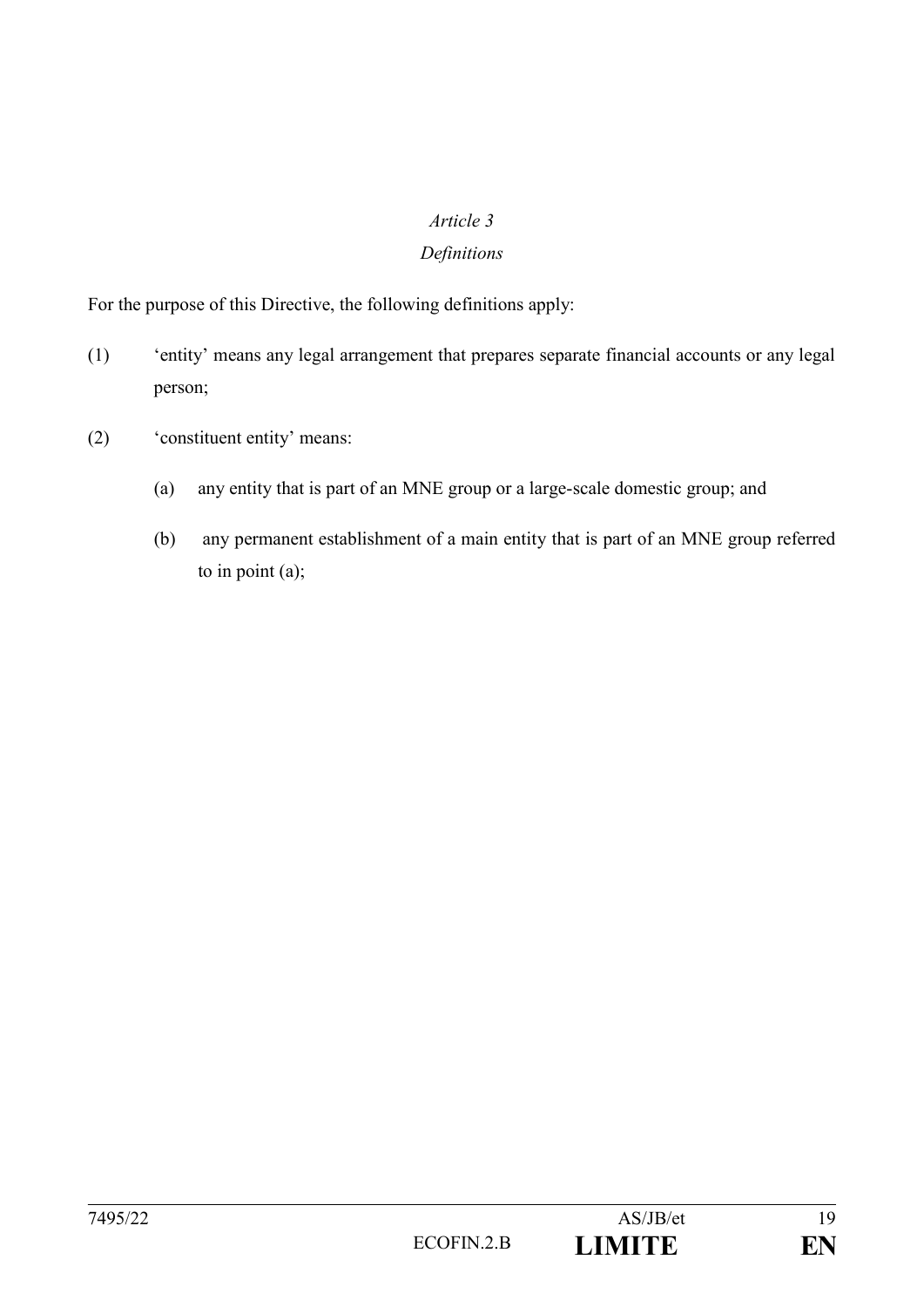- (3) 'group' means:
	- (a) a collection of entities which are related through ownership or control as defined by the acceptable accounting standard for the preparation of consolidated financial statements by the ultimate parent entity, including any entity that may have been excluded from the consolidated financial statements of the ultimate parent entity solely based on its small size, materiality grounds or on the grounds that it is held for sale; or
	- (b) an entity that has one or more permanent establishments, provided that it is not part of another group as defined in point (a);
- (4) 'MNE group' means any group that includes at least one entity or permanent establishment which is not located in the jurisdiction of the ultimate parent entity;
- (5) 'large-scale domestic group' means any group of which all constituent entities are located in the same Member State;
- (6) 'consolidated financial statements' means:
	- (a) the financial statements prepared by an entity in accordance with an acceptable financial accounting standard, in which the assets, liabilities, income, expenses and cash flows of that entity and of any entities in which it has a controlling interest are presented as those of a single economic unit;
	- (b) for groups as defined in point 3(b), the financial statements prepared by an entity in accordance with an acceptable financial accounting standard;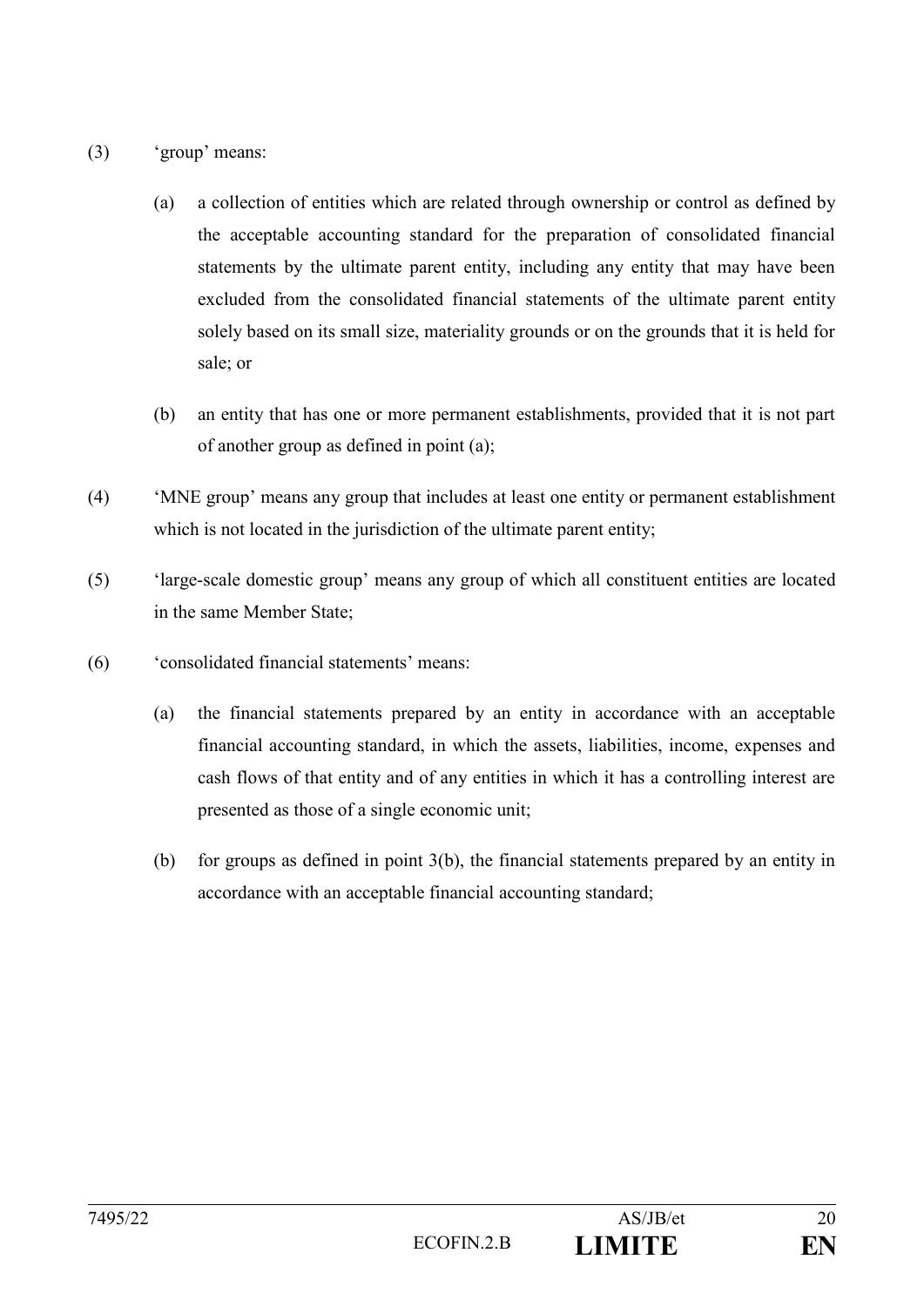- (c) the financial statements of the ultimate parent entity that are not prepared in accordance with an acceptable financial accounting standard and that have been subsequently adjusted to prevent any material competitive distortions;
- (d) where the ultimate parent entity does not prepare financial statements as described in points (a), (b) or (c), the financial statements that would have been prepared if the ultimate parent entity was required to prepare such financial statements in accordance with:
	- (i) an acceptable financial accounting standard; or
	- (ii) another financial accounting standard and provided such financial statements have been adjusted to prevent any material competitive distortions;
- (7) 'fiscal year' means the accounting period with respect to which the ultimate parent entity of an MNE group or a large-scale domestic group prepares its consolidated financial statements or, if the ultimate parent entity does not prepare consolidated financial statements, the calendar year;
- (8) 'filing constituent entity' means an entity filing a top-up tax information return in accordance with Article 42;
- (8a) 'governmental entity' means an entity that meets all of the following criteria:
	- (a) it is part of or wholly-owned by a government (including any political subdivision or local authority thereof);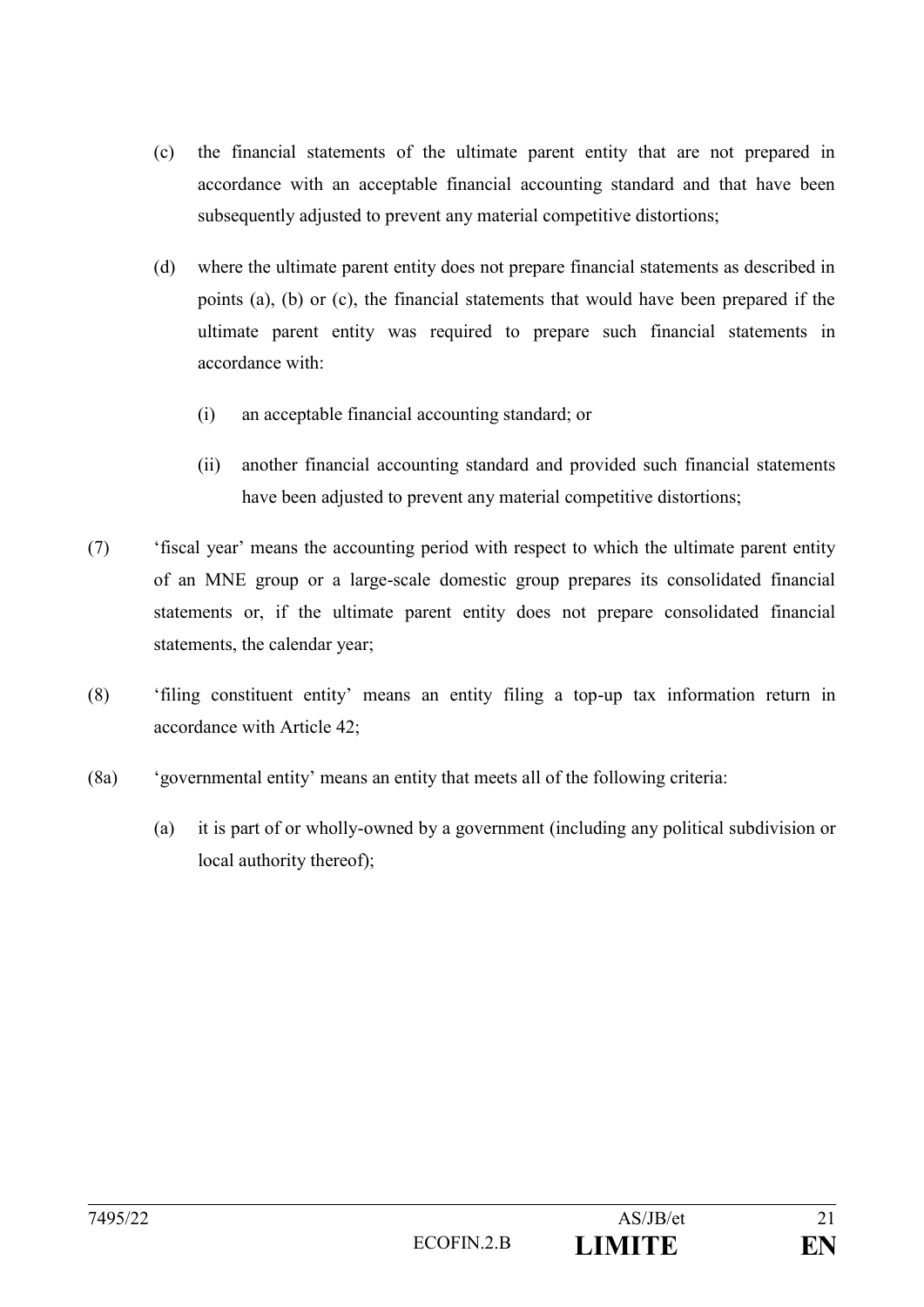- (b) it does not carry on a trade or business and has the principal purpose of:
	- (i) fulfilling a government function; or
	- (ii) managing or investing that government's or jurisdiction's assets through the making and holding of investments, asset management, and related investment activities for the government's or jurisdiction's assets;
- (c) it is accountable to the government on its overall performance, and provides annual information reporting to the government; and
- (d) its assets vest in such government upon dissolution and to the extent it distributes net earnings, such net earnings are distributed solely to such government with no portion of its net earnings inuring to the benefit of any private person;

(8aa) 'international organisation' means any intergovernmental organisation, including a supranational organisation, or wholly-owned agency or instrumentality thereof that meets all of the following criteria set out in points (a) to (c) below:

- (a) it is comprised primarily of governments;
- (b) it has in effect a headquarters or substantially similar agreement, for example, arrangements that entitle the organisation's offices or establishments in the jurisdiction to privileges and immunities, with the jurisdiction in which it is established; and
- (c) law or its governing documents prevent its income inuring to the benefit of private persons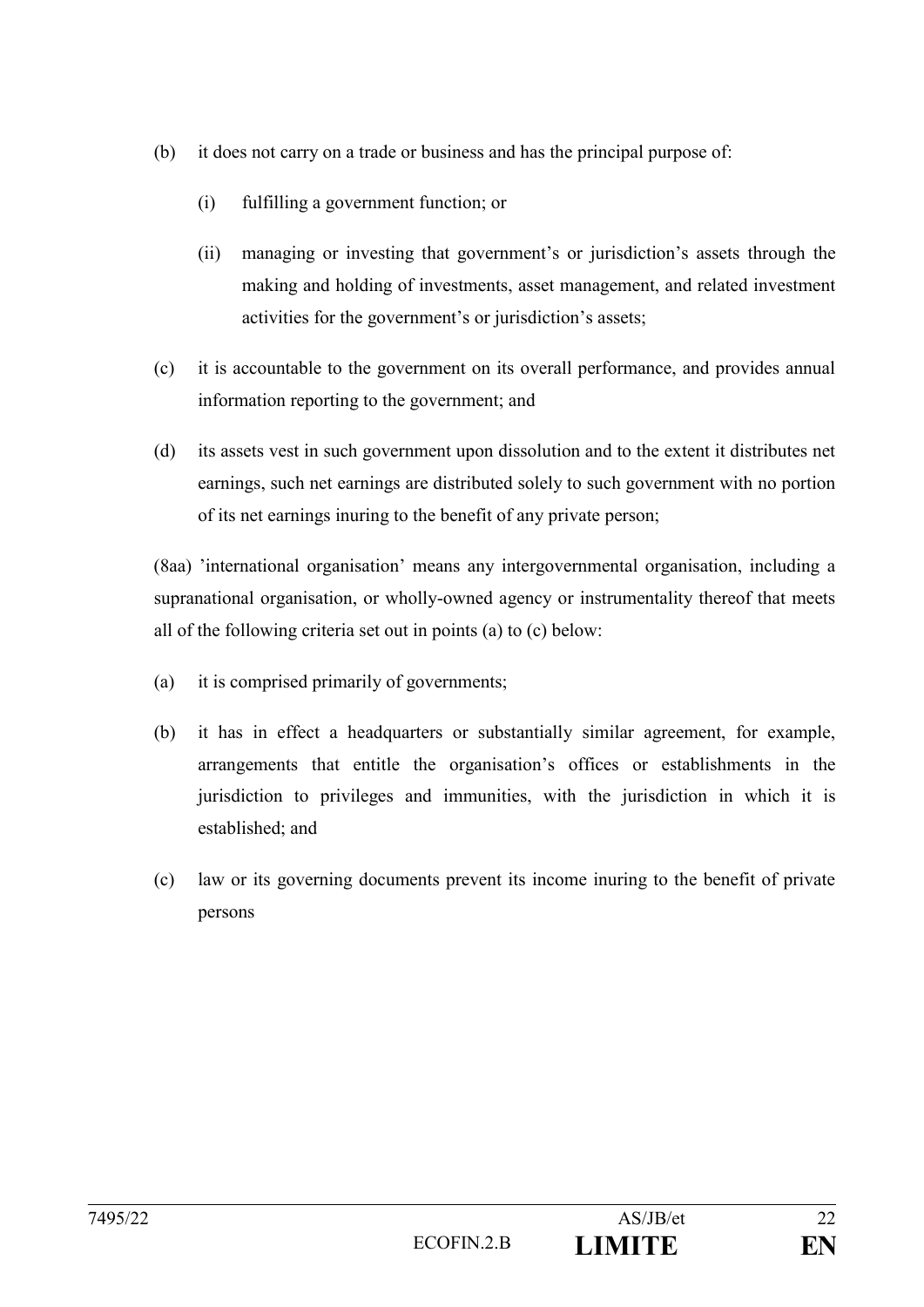- (8b) 'non-profit organisation' means an entity that meets all the following criteria:
	- (a) it is established and operated in its jurisdiction of residence:
		- (i) exclusively for religious, charitable, scientific, artistic, cultural, athletic, educational or other similar purposes; or
		- (ii) as a professional organisation, business league, chamber of commerce, labour organisation, agricultural or horticultural organisation, civic league or an organisation operated exclusively for the promotion of social welfare;
	- (b) substantially all the income from the activities mentioned in paragraph (a) is exempt from income tax in its jurisdiction of residence;
	- (c) it has no shareholders or members who have a proprietary or beneficial interest in its income or assets;
	- (d) the income or assets of the entity may not be distributed to, or applied for the benefit of, a private person or non-charitable entity other than:
		- (i) pursuant to the conduct of the entity's charitable activities;
		- (ii) as payment of reasonable compensation for services rendered or for the use of property or capital; or
		- (iii) as payment representing the fair market value of property which the entity has purchased, and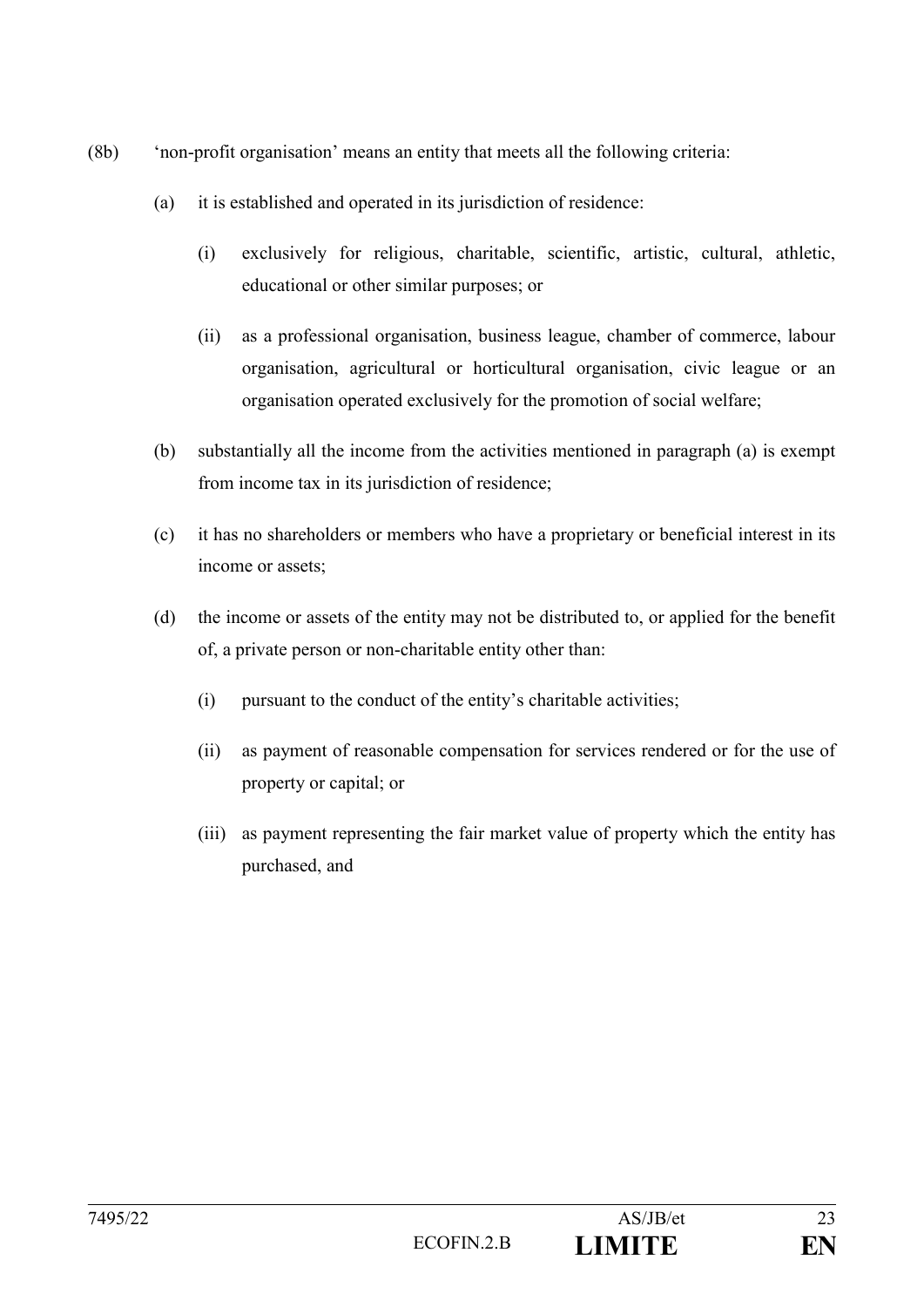(e) upon termination, liquidation or dissolution of the entity, all of its assets must be distributed or revert to a non-profit organisation or to the government (including any governmental entity) of the entity's jurisdiction of residence or any political subdivision thereof;

but does not include any entity carrying on a trade or business that is not directly related to the purposes for which it was established.

(9) 'flow-through entity' means an entity to the extent it is fiscally transparent with respect to its income, expenditure, profit or loss in the jurisdiction where it was created unless it is tax resident and subject to a covered tax on its income or profit in another jurisdiction.

A flow-through entity is deemed to be:

- (a) a tax transparent entity with respect to its income, expenditure, profit or loss to the extent that it is fiscally transparent in the jurisdiction in which its owner is located;
- (b) a reverse hybrid entity with respect to its income, expenditure, profit or loss to the extent that it is not fiscally transparent in the jurisdiction in which its owner is located;

For the purpose of this definition, a fiscally transparent entity means an entity whose income, expenditure, profit or loss is treated by the laws of a jurisdiction as if it were derived or incurred by the direct owner of that entity in proportion to its interest in that entity.

An ownership interest in an entity or a permanent establishment that is a constituent entity shall be treated as held through a tax transparent structure if that ownership interest is held indirectly through a chain of tax transparent entities.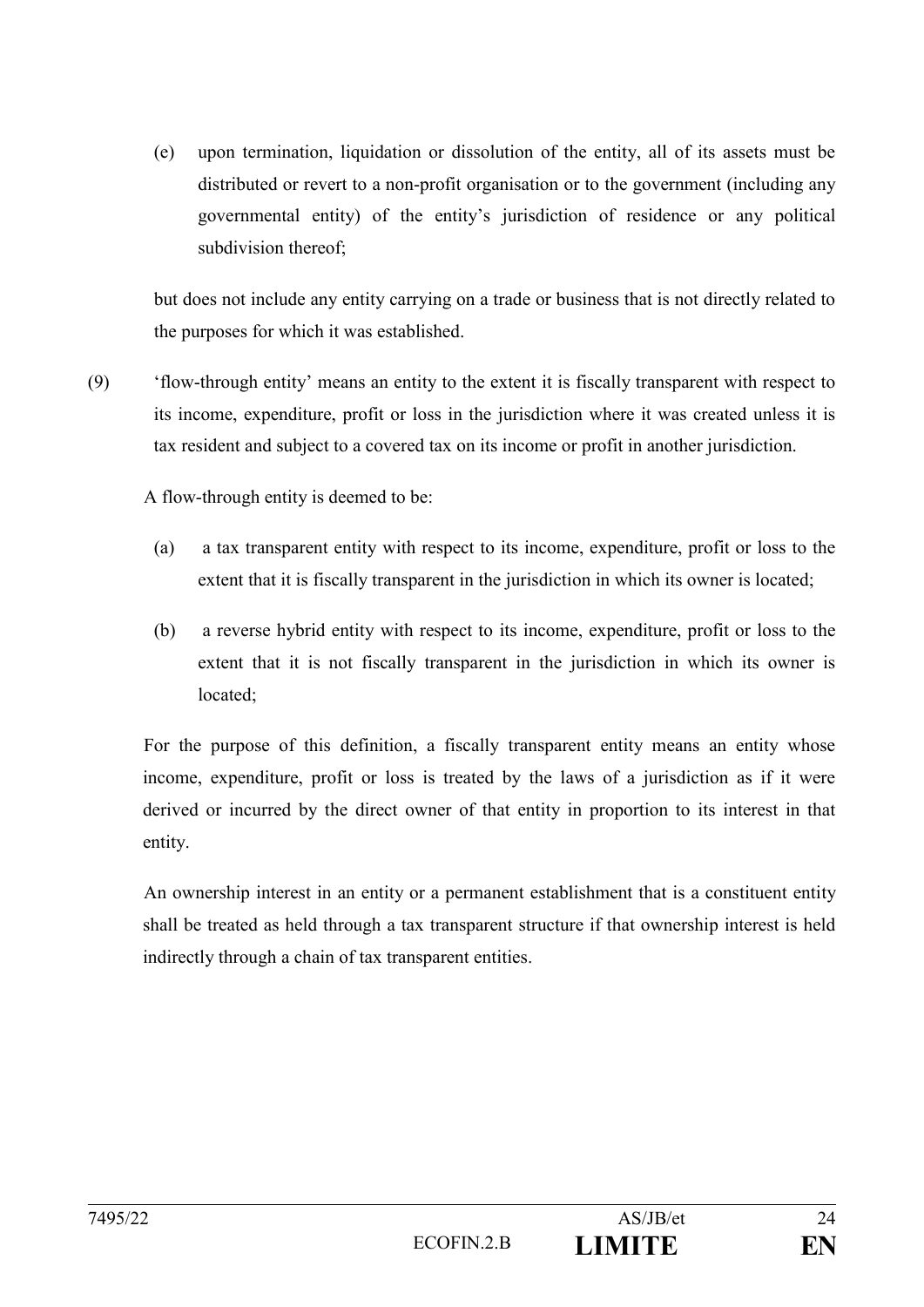A constituent entity that is not tax resident and not subject to a covered tax or a qualified domestic top-up tax based on its place of management, place of creation or similar criteria shall be treated as a flow through entity and a tax transparent entity in respect of its income, expenditure, profit or loss, to the extent that:

- (i) its owners are located in a jurisdiction that treats the entity as fiscally transparent;
- (ii) it does not have a place of business in the jurisdiction where it was created; and
- (iii) the income, expenditure, profit or loss is not attributable to a permanent establishment;
- (10) 'permanent establishment' means:
	- (a) a place of business or a deemed place of business located in a jurisdiction where it is treated as a permanent establishment in accordance with an applicable tax treaty in force provided that such jurisdiction taxes the income attributable to it in accordance with a provision similar to Article 7 of the OECD Model Tax Convention on Income and Capital<sup>7</sup>;
	- (b) if there is no applicable tax treaty in force, a place of business or a deemed place of business located in a jurisdiction which taxes the income attributable to such place of business on a net basis in a manner similar to which it taxes its own tax residents;

<sup>&</sup>lt;u>.</u> 7 OECD Model Tax Convention on Income and on Capital, as amended.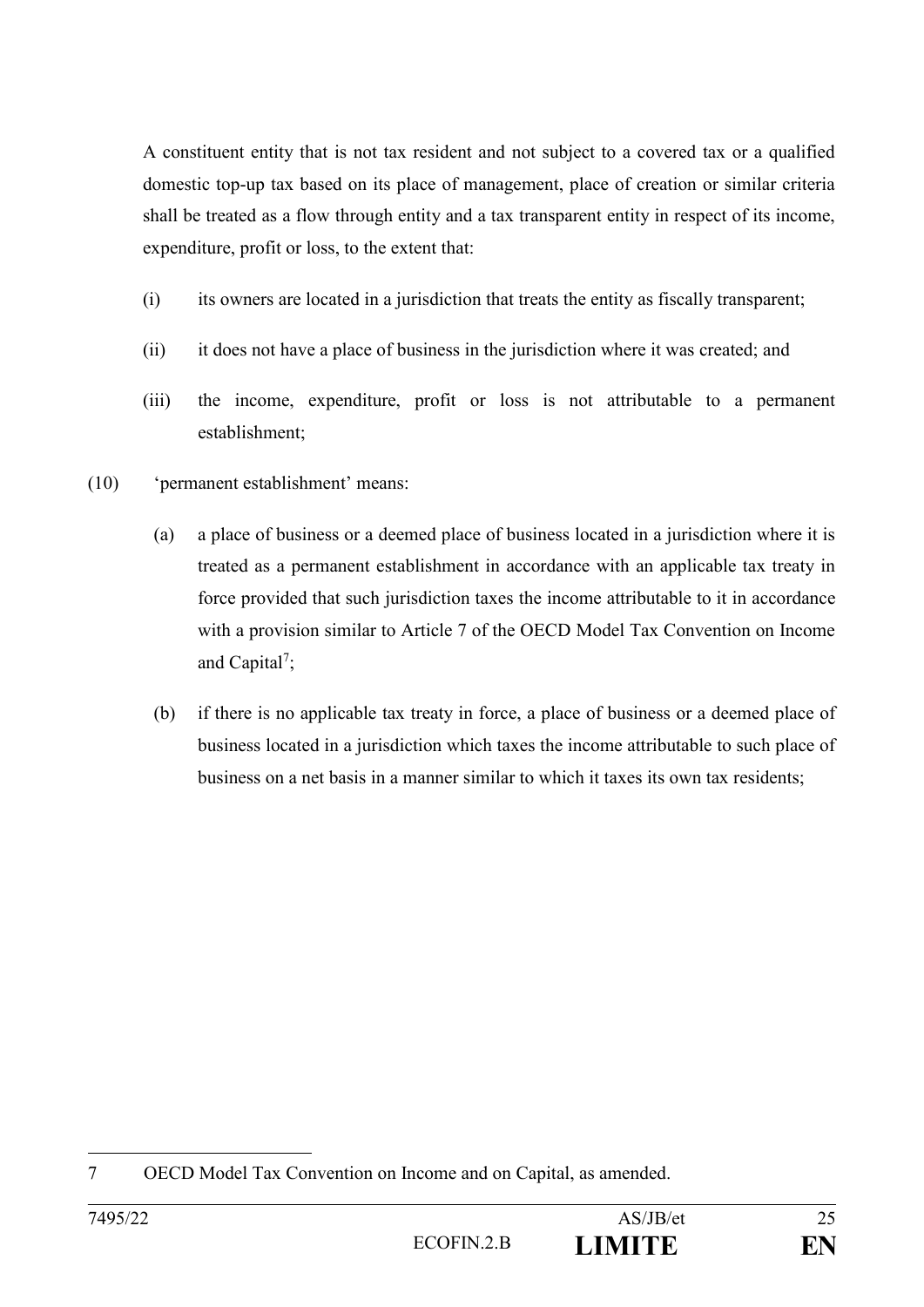- (c) if a jurisdiction has no corporate income tax system, a place of business or a deemed place of business located therein that would be treated as a permanent establishment in accordance with the OECD Model Tax Convention on Income and Capital, provided that such jurisdiction would have had the right to tax the income that would have been attributable to the place of business in accordance with Article 7 of that convention; or
- (d) a place of business or a deemed place of business that is not described in points (a) to (c) through which operations are conducted outside the jurisdiction where the entity is located if such jurisdiction exempts the income attributable to such operations;
- (11) 'ultimate parent entity' means:
	- (a) an entity that owns, directly or indirectly, a controlling interest in any other entity and that is not owned, directly or indirectly, by another entity with a controlling interest in it; or
	- (b) the main entity of a group as defined in point  $(3)(b)$ ;
- (12) 'minimum tax rate' means fifteen percent (15 %);
- (13) 'top-up tax' means the top-up tax computed for a jurisdiction or a constituent entity pursuant to Article 26;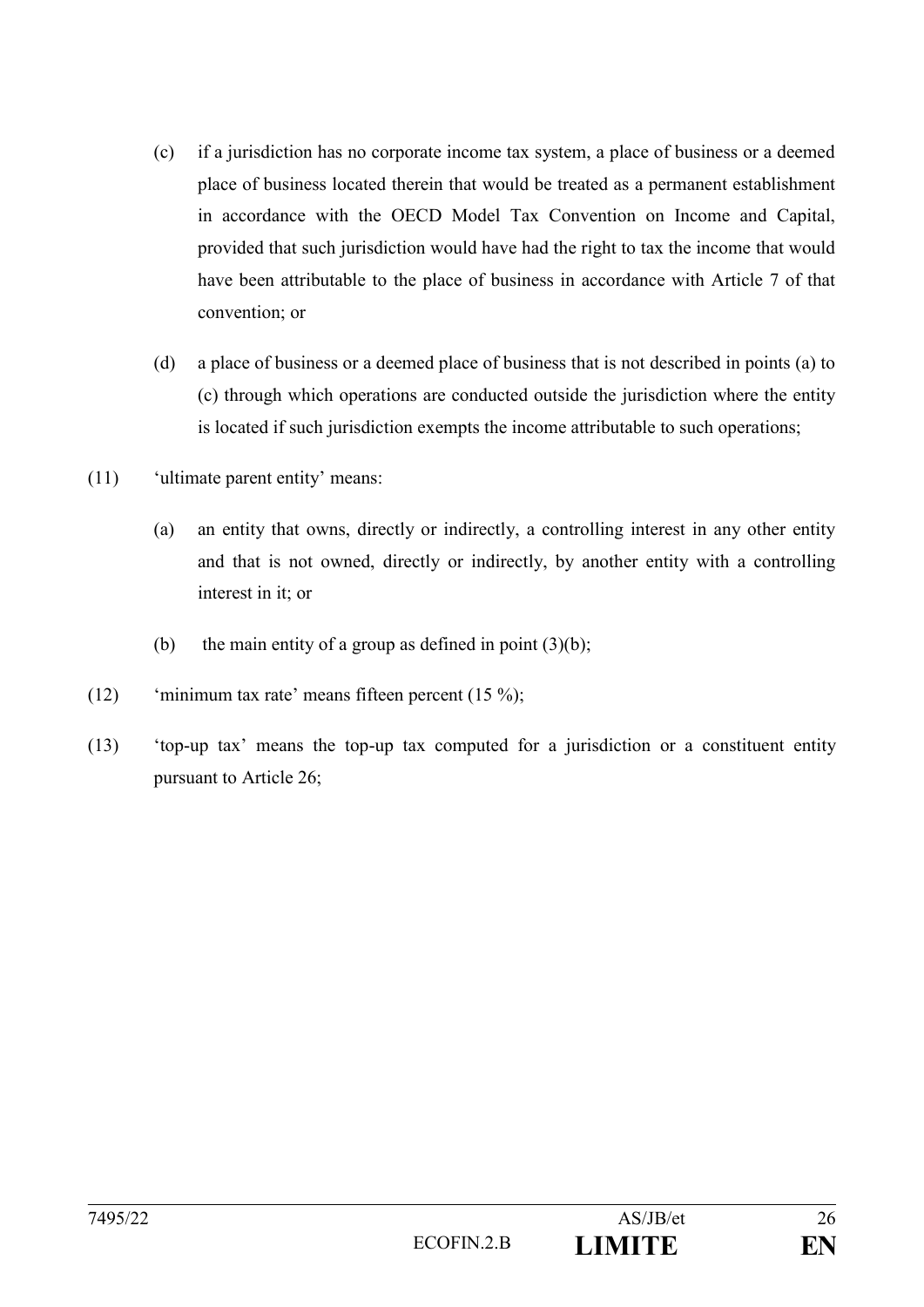- (14) 'controlled foreign company tax regime' means a set of tax rules, other than a qualified IIR, under which a direct or indirect shareholder of a foreign entity or the main entity of a permanent establishment, is subject to taxation on its share of part or all of the income earned by that foreign constituent entity, irrespective of whether that income is distributed to the shareholder;
- (15) 'qualified IIR' means a set of rules that is implemented in the domestic law of a jurisdiction, provided that such jurisdiction does not provide any benefits that are related to those rules, and that:
	- (a) is equivalent to the rules laid down in this Directive or, as regards third country jurisdictions, the OECD Model Rules $<sup>8</sup>$  in accordance with which the parent entity of</sup> an MNE group or large-scale domestic group computes and pays its allocable share of top-up tax in respect of the low-taxed constituent entities of the group;
	- (b) is implemented and administered in a way that is consistent with the rules laid down in this Directive or, as regards third country jurisdictions, the OECD Model Rules<sup>9</sup>;
- (16) 'low-taxed constituent entity' means:

- (a) a constituent entity of an MNE group or large-scale domestic group that is located in a low-tax jurisdiction; or
- (b) a stateless constituent entity that, in respect of a fiscal year, has qualifying income and an effective tax rate which is lower than the minimum tax rate;

<sup>8</sup> Tax Challenges Arising from the Digitalisation of the Economy Global Anti-Base Erosion Model Rules (Pillar Two).

<sup>9</sup> Tax Challenges Arising from the Digitalisation of the Economy Global Anti-Base Erosion Model Rules (Pillar Two).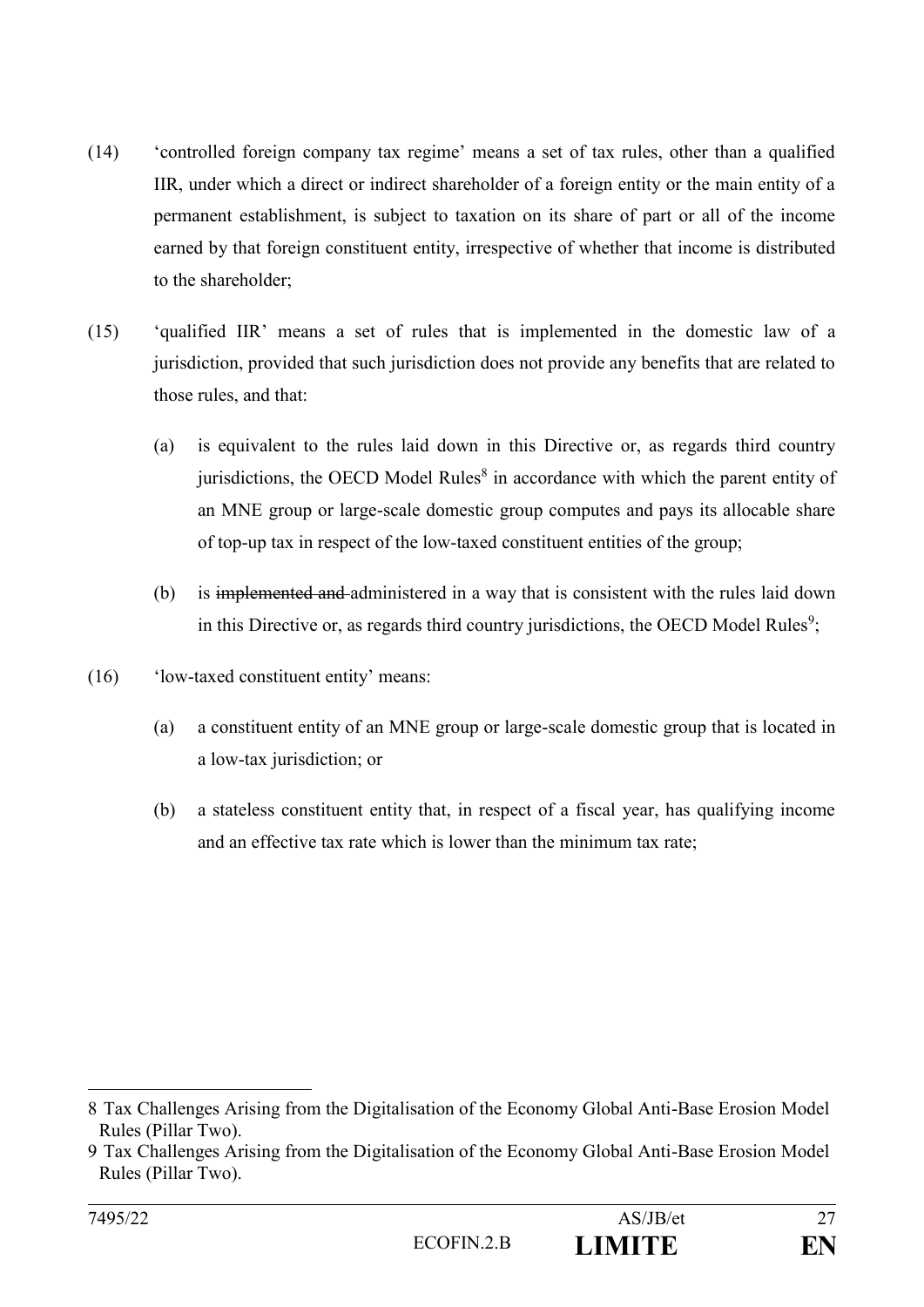- (17) 'intermediate parent entity' means a constituent entity that owns, directly or indirectly, an ownership interest in another constituent entity in the same MNE **or large-scale domestic**  group and that does not qualify as an ultimate parent entity, a partially-owned parent entity, a permanent establishment or an investment entity;
- (18) 'controlling interest' means an ownership interest in an entity whereby the interest holder is required, or would have been required, to consolidate the assets, liabilities, income, expenses and cash flows of the entity on a line-by-line basis, in accordance with an acceptable financial accounting standard;

A main entity is deemed to have the controlling interests of its permanent establishments.

- (19) 'partially-owned parent entity' means a constituent entity that owns, directly or indirectly, an ownership interest in another constituent entity of the same MNE group or large-scale domestic group, and for which more than 20 % of its ownership interest in its profits is held, directly or indirectly, by one or several persons that are not constituent entities of the MNE group or large-scale domestic group and that does not qualify as an ultimate parent entity, a permanent establishment or an investment entity;
- (20) 'ownership interest' means any equity interest that carries rights to the profits, capital or reserves of an entity or of a permanent establishment;
- (21) 'parent entity' means an ultimate parent entity, which is not an excluded entity, an intermediate parent entity, or a partially-owned parent entity;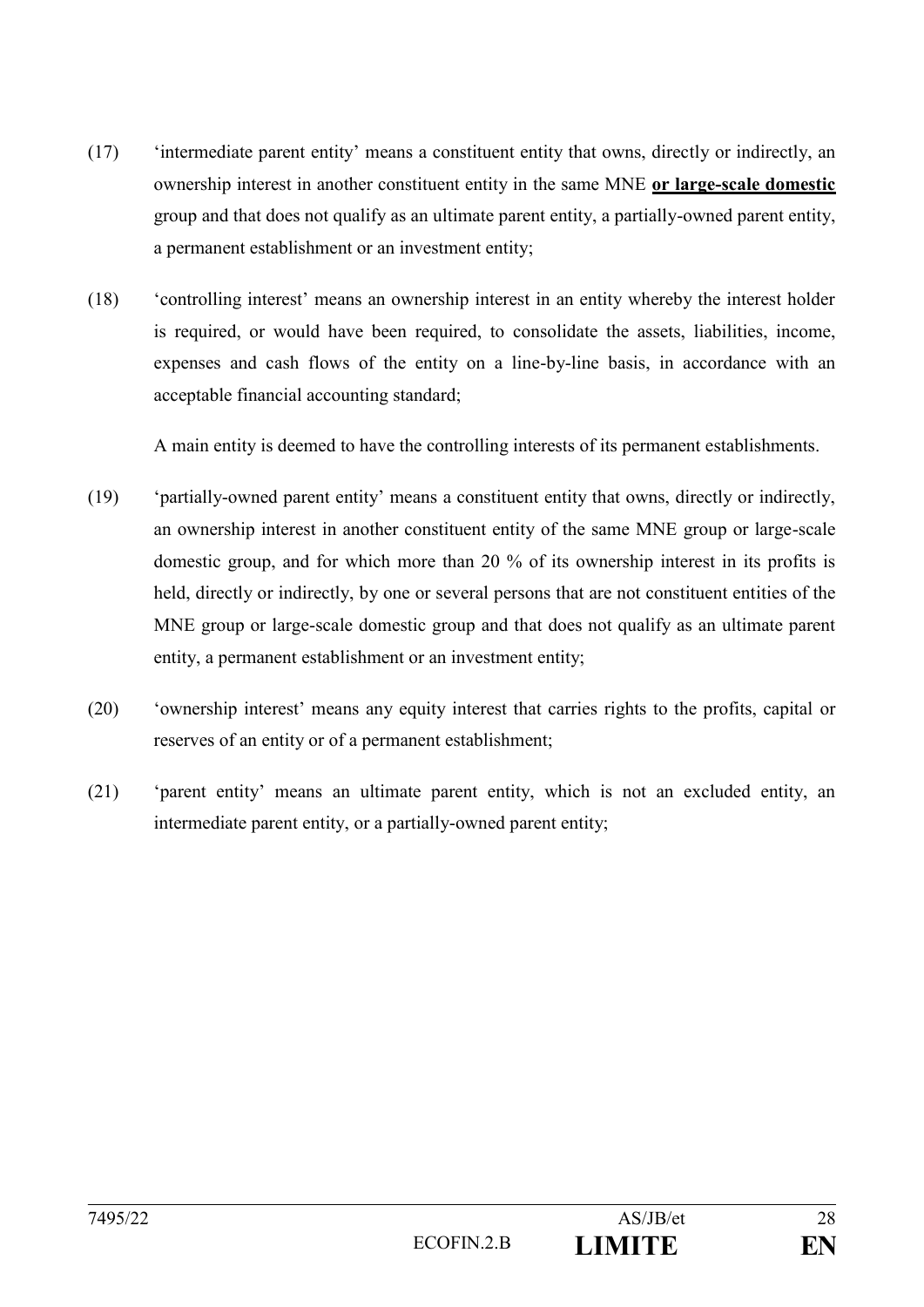- (22) 'acceptable financial accounting standard' means international financial reporting standards (IFRS and IFRS as adopted by the EU pursuant to Regulation (EC) No 1606/2002) and the generally accepted accounting principles of Australia, Brazil, Canada, the Member States of the European Union, the members of the European Economic Area, Hong Kong (China), Japan, Mexico, New Zealand, the People's Republic of China, the Republic of India, the Republic of Korea, Russia, Singapore, Switzerland, the United Kingdom and the United States of America;
- (23) 'qualified domestic top-up tax' means a top-up tax that is implemented in the domestic law of a jurisdiction provided that such jurisdiction does not provide any benefits that are related to those rules, and that:
	- (a) provides for the determination of the excess profits of the constituent entities located in that jurisdiction in accordance with the rules laid down in this Directive or, as regards third country jurisdictions, the OECD Model Rules<sup>10</sup> and the application of the minimum tax rate to those excess profits for the jurisdiction and the constituent entities in accordance with the rules laid down in this Directive or, as regards third country jurisdictions, the OECD Model Rules $<sup>11</sup>$ ; and</sup>
	- (b) is administered in a way that is consistent with the rules laid down in this Directive or, as regards third country jurisdictions, the OECD Model Rules<sup>12</sup>;

<sup>&</sup>lt;u>.</u> 10 Tax Challenges Arising from the Digitalisation of the Economy Global Anti-Base Erosion Model Rules (Pillar Two).

<sup>11</sup> Tax Challenges Arising from the Digitalisation of the Economy Global Anti-Base Erosion Model Rules (Pillar Two).

<sup>12</sup> Tax Challenges Arising from the Digitalisation of the Economy Global Anti-Base Erosion Model Rules (Pillar Two).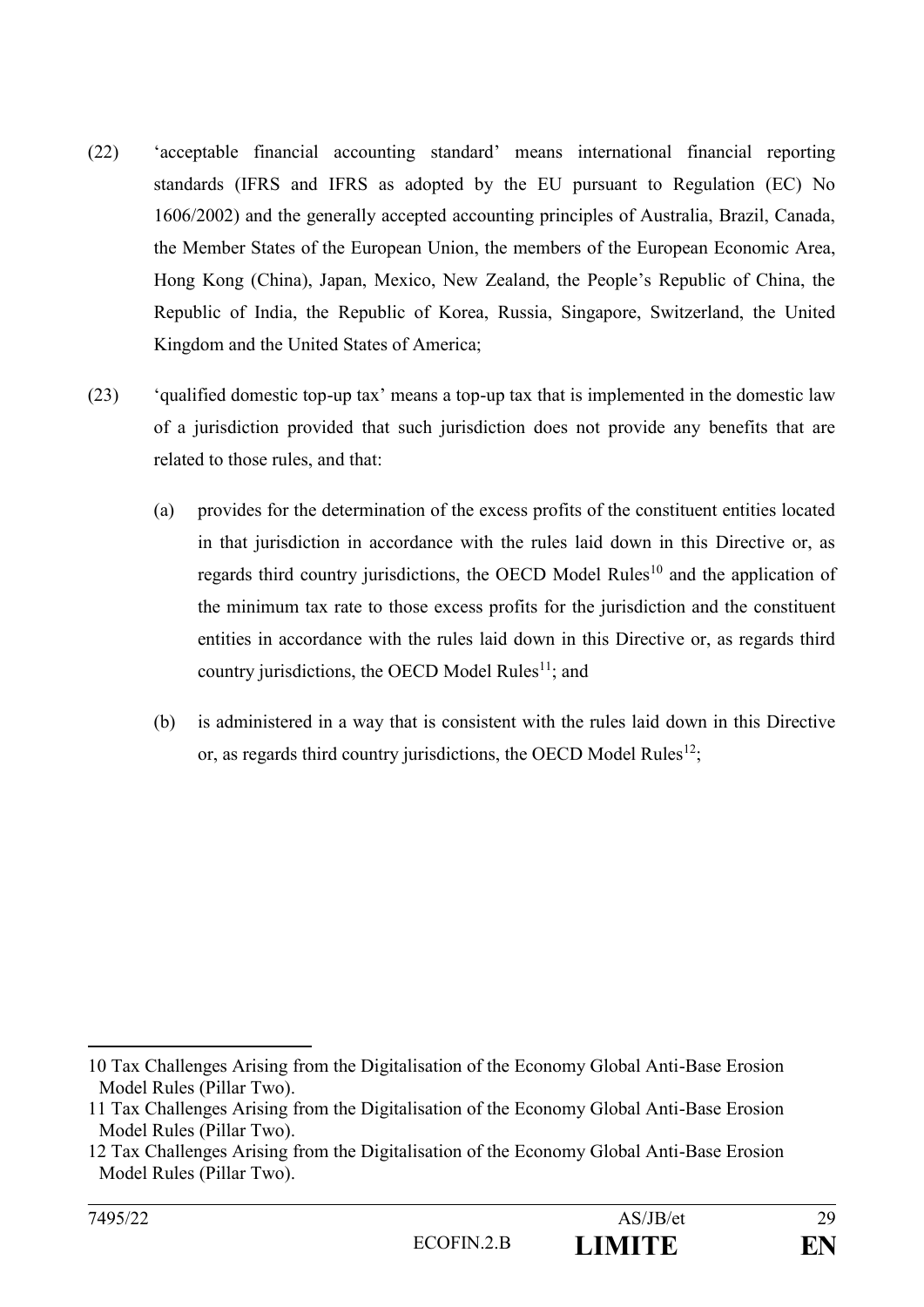- (23a) 'net book value of tangible asset' means the average of the beginning and end values of tangible assets after taking into account accumulated depreciation, depletion and impairment, as recorded in the financial statements.
- (24) 'investment entity' means:
	- (a) an investment fund or a real estate investment vehicle;
	- (b) an entity that is at least 95 % owned, directly or through a chain of such entities, by an entity referred to in point (a), and that operates exclusively or almost exclusively to hold assets or invest funds for their benefit; or
	- (c) an entity that is owned at a minimum of 85 % of its value by an entity referred to in point (a) provided that substantially all of its income is derived from dividends or equity gains or losses that are excluded from the computation of the qualifying income for the purpose of this Directive;
- (25) 'investment fund' means an entity or arrangement that meets all the following conditions:
	- (a) it is designed to pool financial or non-financial assets from a number of investors, some of which are non-connected;
	- (b) it invests in accordance with a defined investment policy;
	- (c) it allows investors to reduce transaction, research and analytical costs or to spread risk collectively;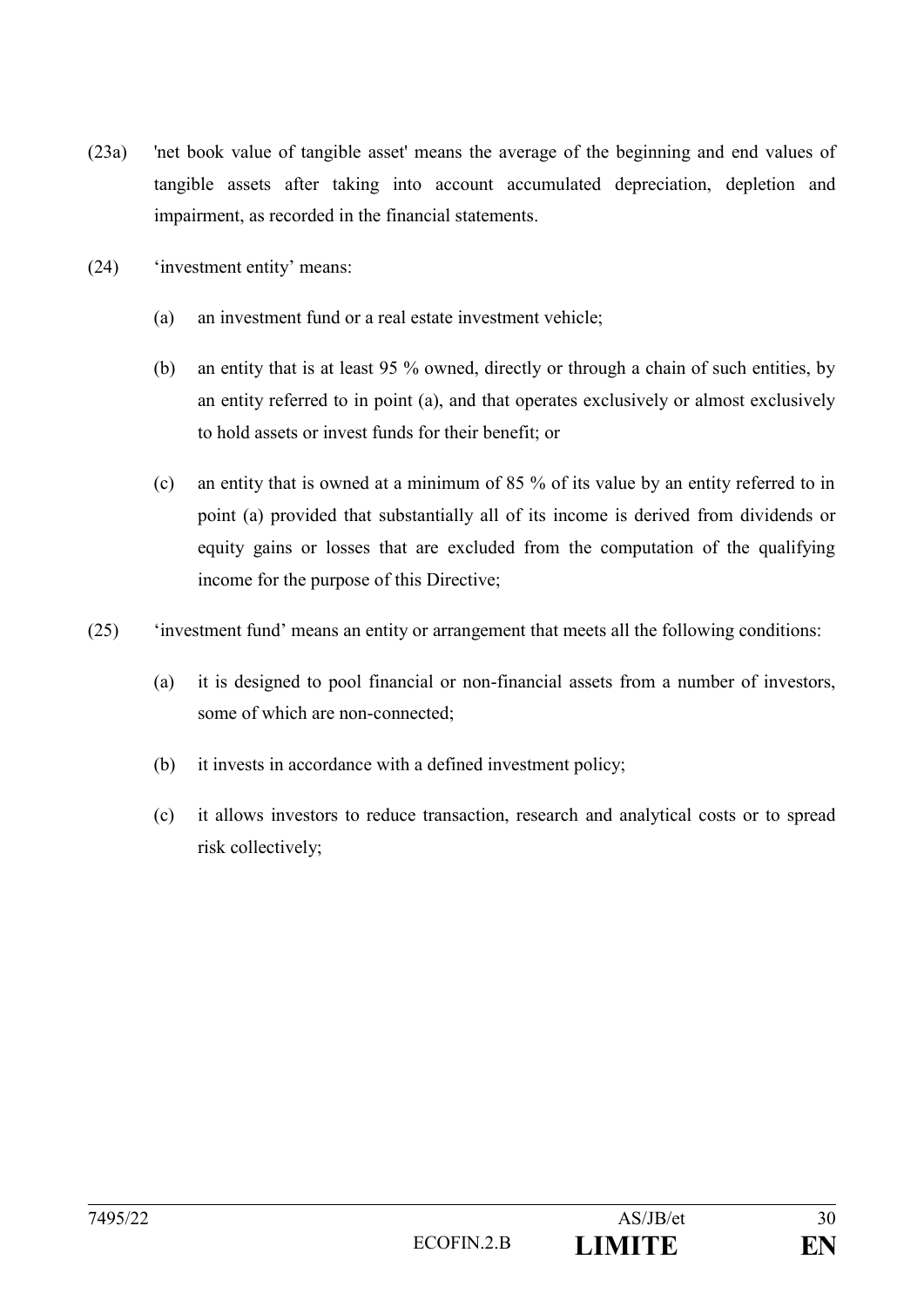- (d) it is primarily designed to generate investment income or gains, or protection against a particular or general event or outcome;
- (e) its investors have a right to return from the assets of the fund or income earned on those assets, based on the contribution they made;
- (f) it, or its management, is subject to the regulatory regime including appropriate antimoney laundering and investor protection regulation for investment funds in the jurisdiction in which it is established or managed; and
- (g) it is managed by investment fund management professionals on behalf of the investors;
- (26) 'real estate investment vehicle' means a widely held entity that holds predominantly immovable property and that is subject to a single level of taxation, either in its hands or in the hands of its interest holders, with at most one year of deferral;
- (27) 'pension fund' means:
	- (a) an entity that is established and operated in a jurisdiction exclusively or almost exclusively to administer or provide retirement benefits and ancillary or incidental benefits to individuals where: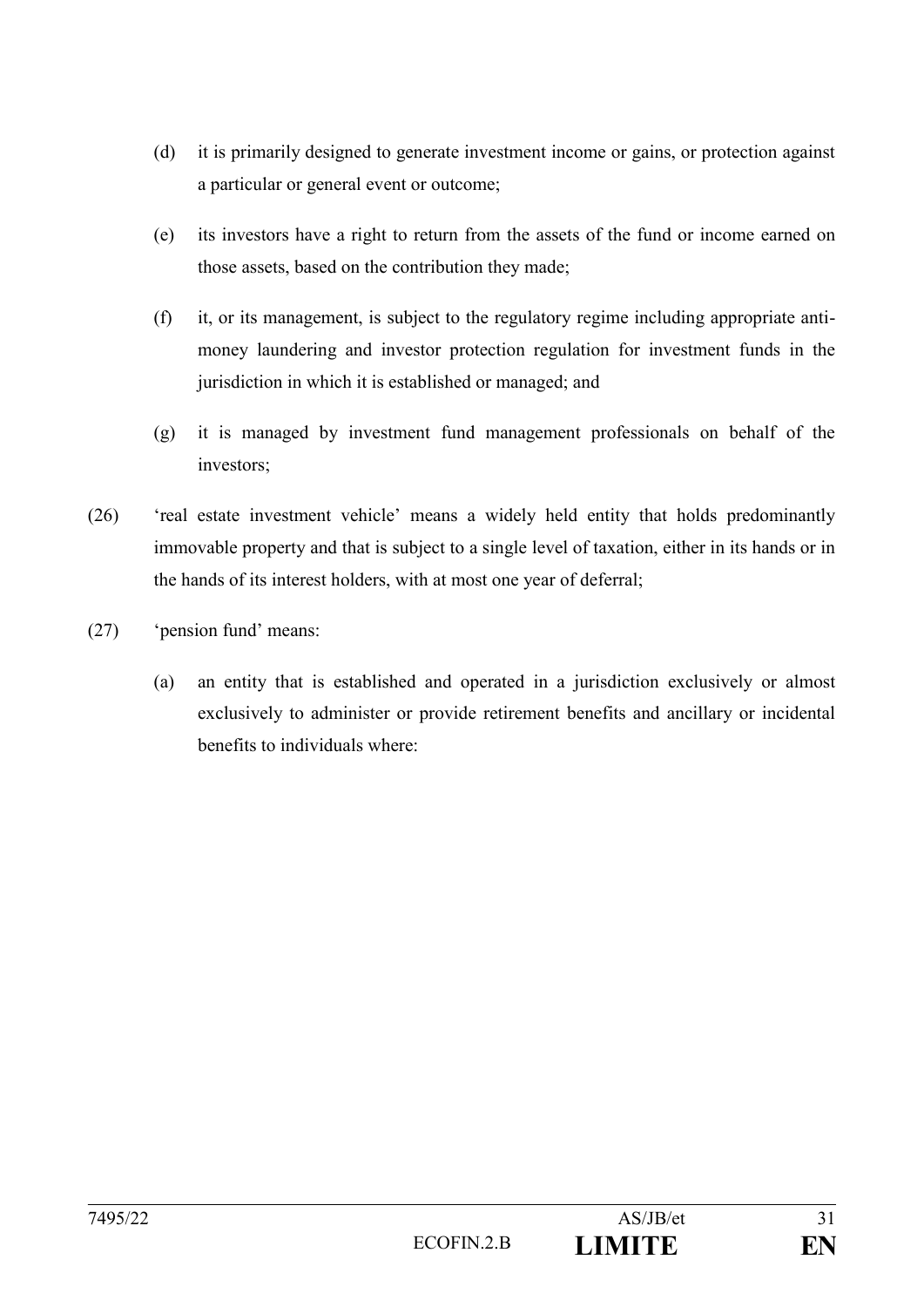- (i) this entity is regulated as such by that jurisdiction or one of its political subdivisions or local authorities; or
- (ii) those benefits are secured or otherwise protected by national regulations and funded by a pool of assets held through a fiduciary arrangement or trustor to secure the fulfilment of the corresponding pension obligations against a case of insolvency of the MNE groups and large-scale domestic groups;
- (b) a pension services entity;
- (28) 'pension services entity' means an entity that is established and operated exclusively or almost exclusively to invest funds for the benefit of entities referred to in point 27 (a) or to carry out activities that are ancillary to the regulated activities referred to in point 27 (a), where the pension services entity forms part of the same group as the entities carrying out these activities;
- (29) 'low-tax jurisdiction' means, in respect of an MNE group or large scale domestic group in any fiscal year, a Member State or a third country jurisdiction in which, the MNE group or the large-scale domestic group has a qualifying income and is subject to an effective tax rate which is lower than the minimum tax rate;
- (30) 'qualifying income or loss' means the financial accounting net income or loss of a constituent entity adjusted in accordance with the rules defined in Chapter III and in Chapters VI and VII of this Directive;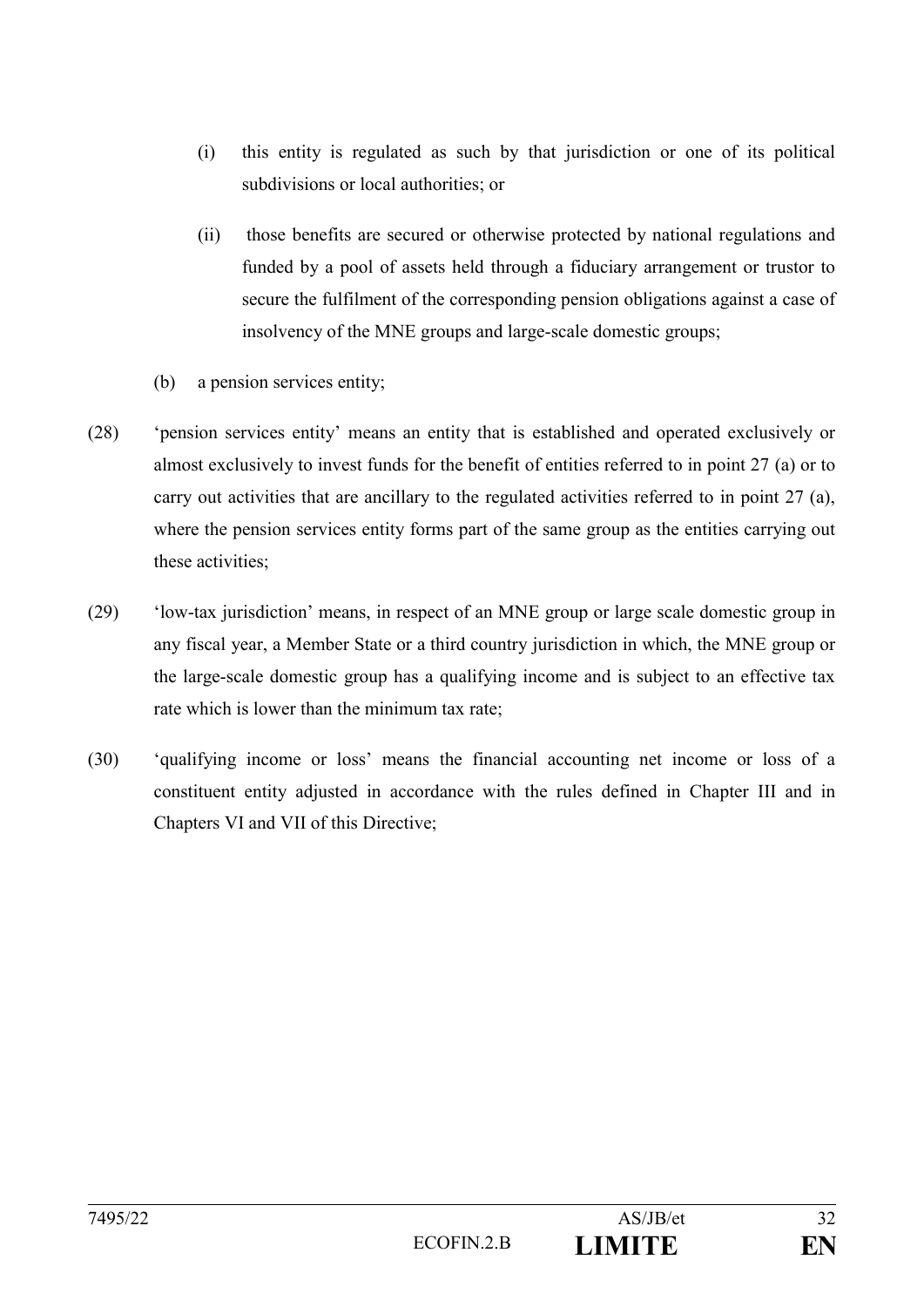- (31) 'disqualified refundable imputation tax' means any tax, other than a qualified imputation tax, accrued, or paid by, a constituent entity that is:
	- (a) refundable to the beneficial owner of a dividend distributed by such constituent entity in respect of that dividend or creditable by the beneficial owner against a tax liability other than a tax liability in respect of such dividend; or
	- (b) refundable to the distributing company upon distribution of a dividend to a shareholder.

For the purpose of this definition, a qualified imputation tax means a covered tax accrued or paid by a constituent entity, including a permanent establishment, that is refundable or creditable to the recipient of the dividend distributed by the constituent entity (or, in the case of a covered tax accrued or paid by a permanent establishment, a dividend distributed by the main entity) to the extent that the refund is payable, or the credit is provided:

- (a) by a jurisdiction other than the jurisdiction which imposed the covered taxes;
- (b) to a beneficial owner of the dividend that is subject to tax at a nominal rate that equals or exceeds the minimum tax rate on the dividend received under the domestic law of the jurisdiction which imposed the covered taxes on the constituent entity;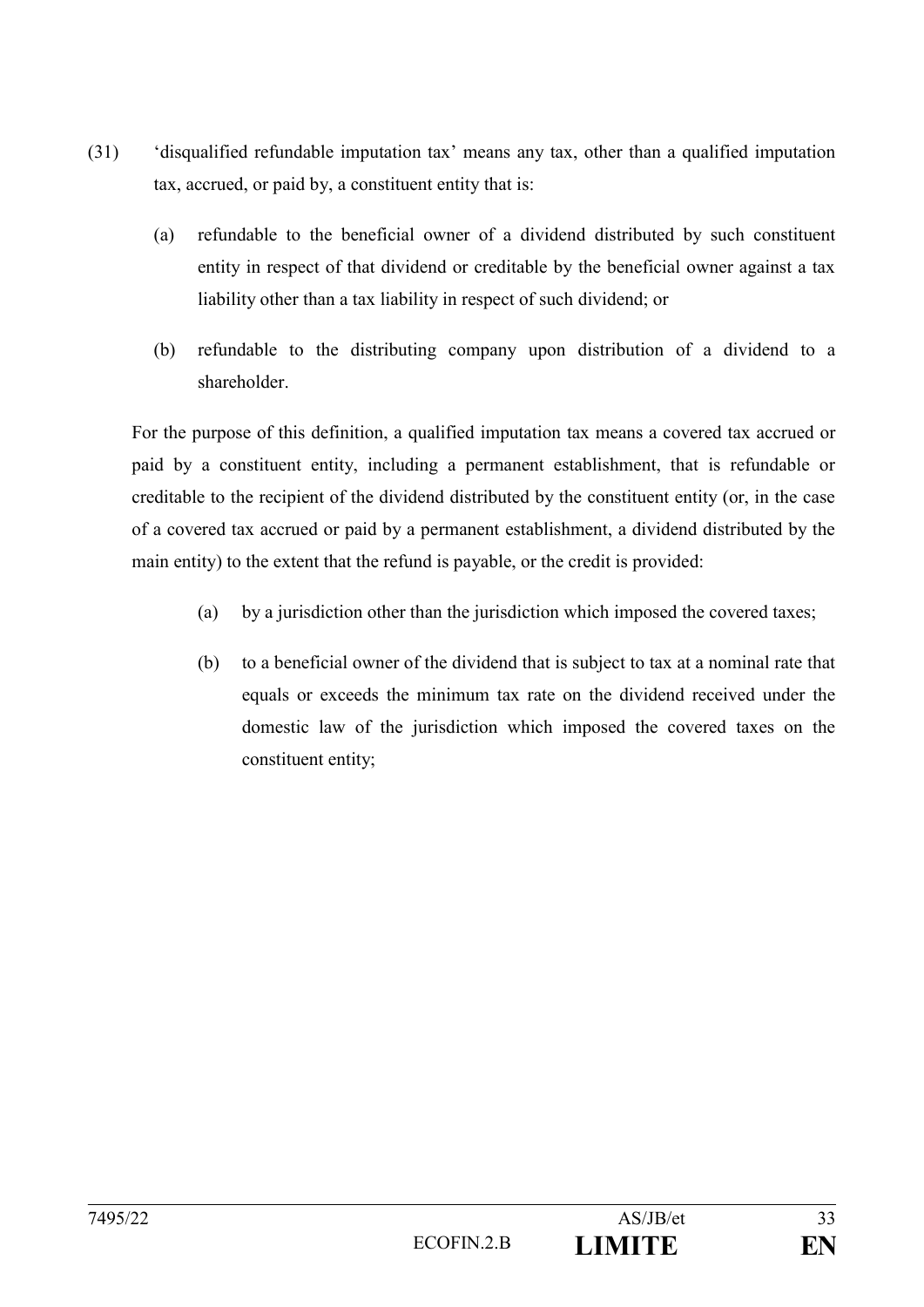- (c) to an individual who is the beneficial owner of the dividend and tax resident in the jurisdiction which imposed the covered taxes on the constituent entity and who is subject to tax at a nominal rate that equals or exceeds the standard tax rate applicable to ordinary income; or
- (d) to a governmental entity, an international organisation, a resident non-profit organisation, a pension fund, a resident investment entity that is not part of the MNE group or a large-scale domestic group or a resident life insurance company to the extent that the dividend is received in connection with resident pension fund activities and is subject to tax in a similar manner as a dividend received by a pension fund.

For purposes of this point:

- i) a non-profit organisation or pension fund is resident in a jurisdiction if it is created and managed in that jurisdiction;
- ii) an investment entity is resident in a jurisdiction if it is created and regulated in that jurisdiction;
- iii) a life insurance company is resident in the jurisdiction in which it is located.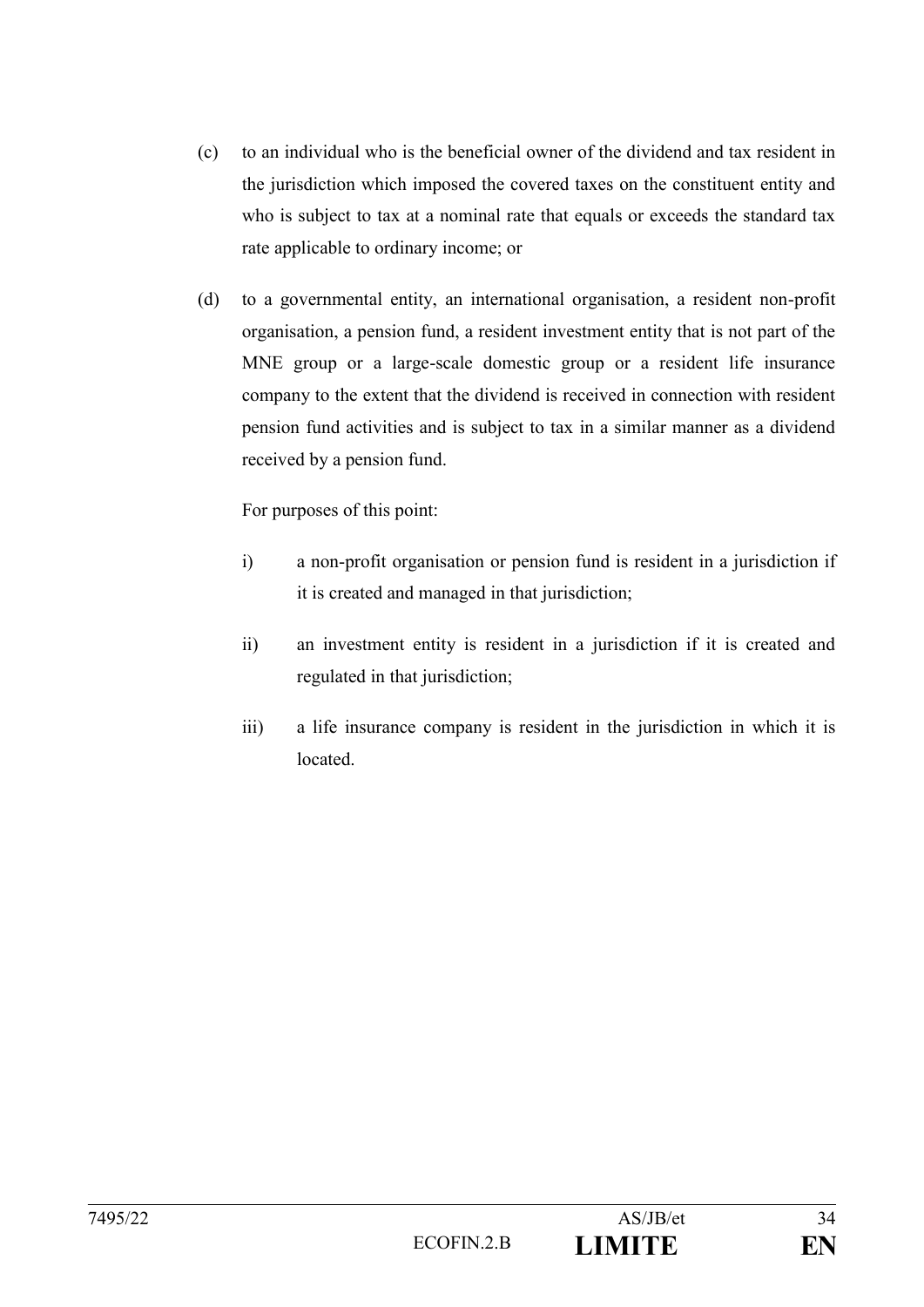- (32)(a) 'qualified refundable tax credit' means:
	- (a) a refundable tax credit designed in such a way that it must be paid as a cash payment or a cash equivalent to a constituent entity within four years from the date when the constituent entity is entitled to receive the refundable tax credit under the laws of the jurisdiction granting the credit; or
	- (b) if the tax credit is refundable in part, the portion of the refundable tax credit that is payable as a cash payment or a cash equivalent to a constituent entity within four years from the date when the constituent entity is entitled to receive the partial refundable tax credit;

A qualified refundable tax credit shall not include any amount of tax creditable or refundable pursuant to a qualified imputation tax or a disqualified refundable imputation tax.

- (32)(b) 'non-qualified refundable tax credit' means a tax credit that is a not a qualified refundable tax credit but that is refundable in whole or in part.
- (33) 'main entity' means an entity that includes the financial accounting net income or loss of a permanent establishment in its financial statements;
- (34) 'constituent entity-owner' means a constituent entity that owns, directly or indirectly, an ownership interest in another constituent entity of the same MNE group or large-scale domestic group;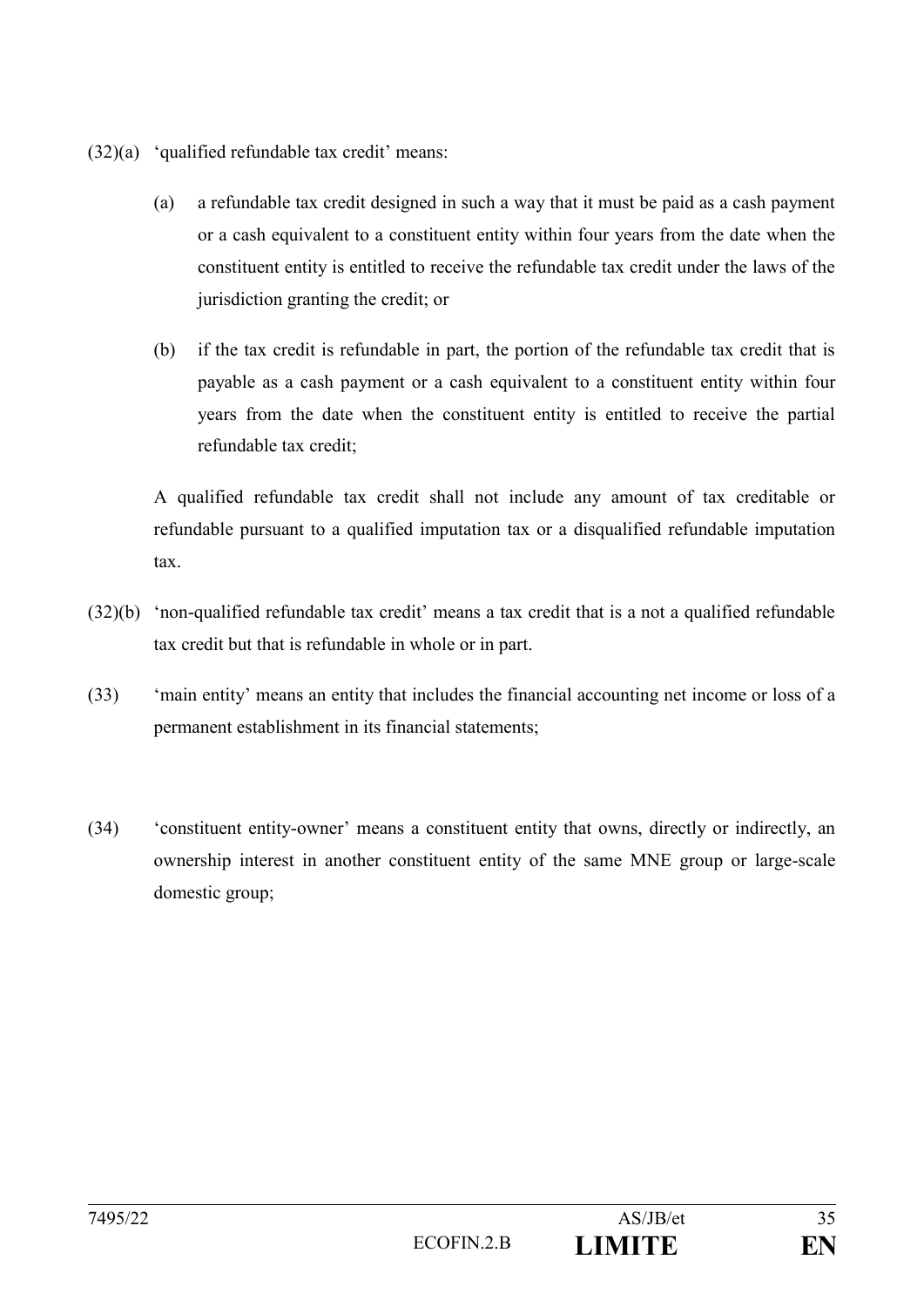- (35) 'eligible distribution tax system' means a corporate income tax system that:
	- (a) imposes income tax on profits only when those profits are distributed or deemed to be distributed to shareholders, or when the company incurs certain non-business expenses;
	- (b) imposes tax at a rate equal to, or in excess of, the minimum tax rate; and
	- (c) was in force on or before 1 July 2021;
- (36) 'qualified undertaxed profit rule' ('qualified UTPR') means a set of rules implemented in the domestic law of a jurisdiction, provided that such jurisdiction does not provide any benefits that are related to those rules, and that:
	- (a) is equivalent to the rules laid down in this Directive or, as regards third country jurisdictions, the OECD Model Rules<sup>13</sup>, in accordance with which a jurisdiction collects its allocable share of top-up tax of an MNE group that was not charged under the IIR in respect of the low-taxed constituent entities of that MNE group;
	- (b) is implemented and administered in a way that is consistent with the rules laid down in this Directive or, as regards third country jurisdictions, the OECD Model Rules<sup>14</sup>  $\ldots$
- (37) 'designated filing entity' means the constituent entity, other than the ultimate parent entity, that has been appointed by the MNE group or large-scale domestic group to fulfil the filing obligations set out in Article 42 on behalf of the MNE group or large-scale domestic group.

<sup>13</sup> Tax Challenges Arising from the Digitalisation of the Economy Global Anti-Base Erosion Model Rules (Pillar Two).

<sup>14</sup> Tax Challenges Arising from the Digitalisation of the Economy Global Anti-Base Erosion Model Rules (Pillar Two).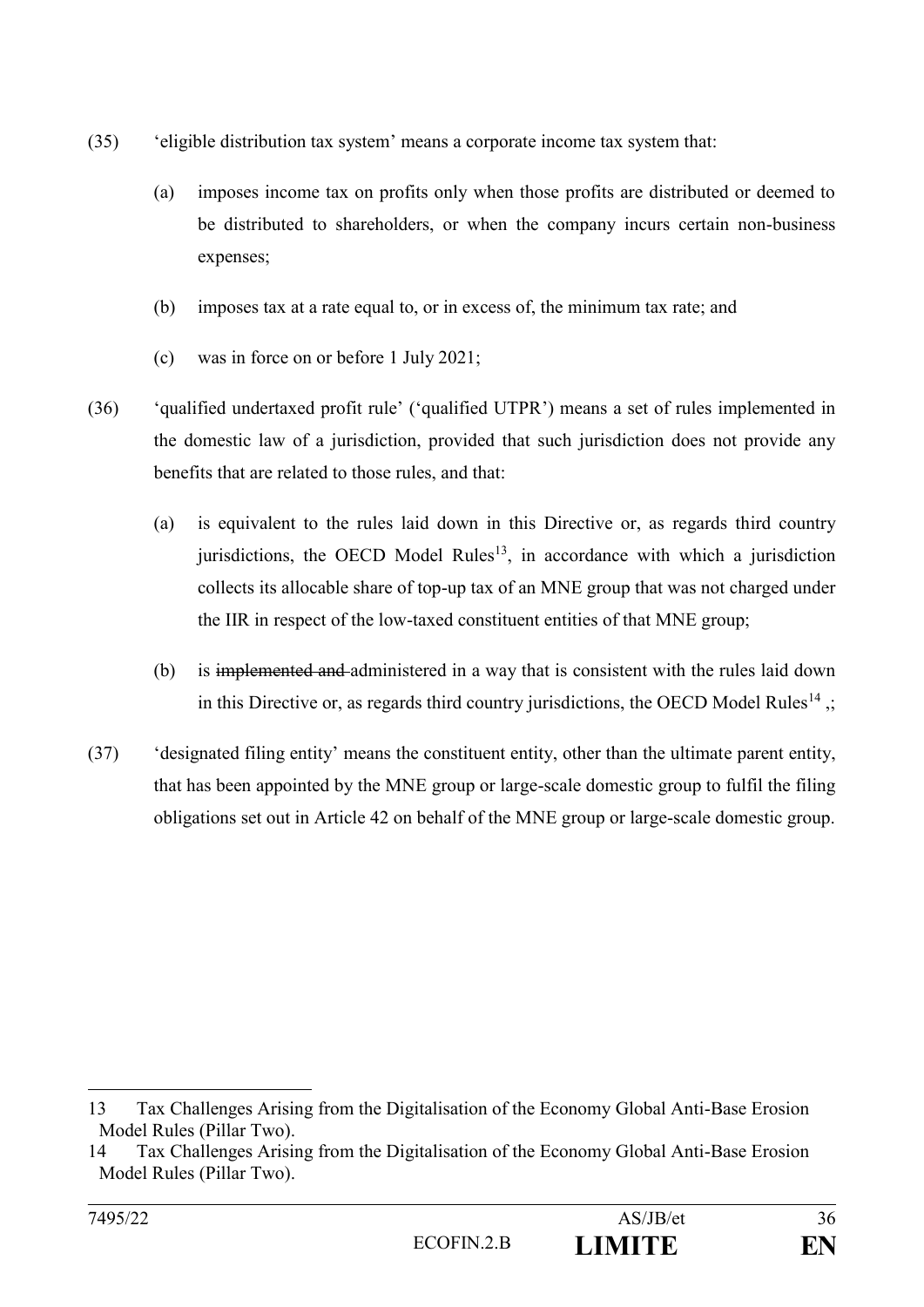### Article 4

### *Location of a constituent entity*

1. For the purpose of this Directive, a constituent entity other than a flow-through entity is located in the jurisdiction where it is considered as a resident for tax purposes based on its place of management, place of creation or similar criteria.

Where the location of a constituent entity other than a flow-through entity cannot be determined based on the first subparagraph, it shall be deemed to be located in the jurisdiction where it was created.

- 2. A flow-through entity shall be considered as stateless, unless it is the ultimate parent entity of an MNE group or a large-scale domestic group or it is required to apply an income inclusion rule in accordance with Articles 5, 6 and 7, in which case the flow-through entity shall be deemed to be located in the jurisdiction where it was created.
- 3. A permanent establishment as defined in Article 3, point (10)(a), is located in the jurisdiction where it is treated as a permanent establishment and is liable to tax under the applicable tax treaty in force.

A permanent establishment as defined in Article 3, point (10)(b), is located in the jurisdiction where it is subject to net basis taxation based on its business presence.

A permanent establishment as defined in Article 3, point (10)(c), is located in the jurisdiction where it is situated.

A permanent establishment as defined in Article 3, point (10)(d), is considered as stateless.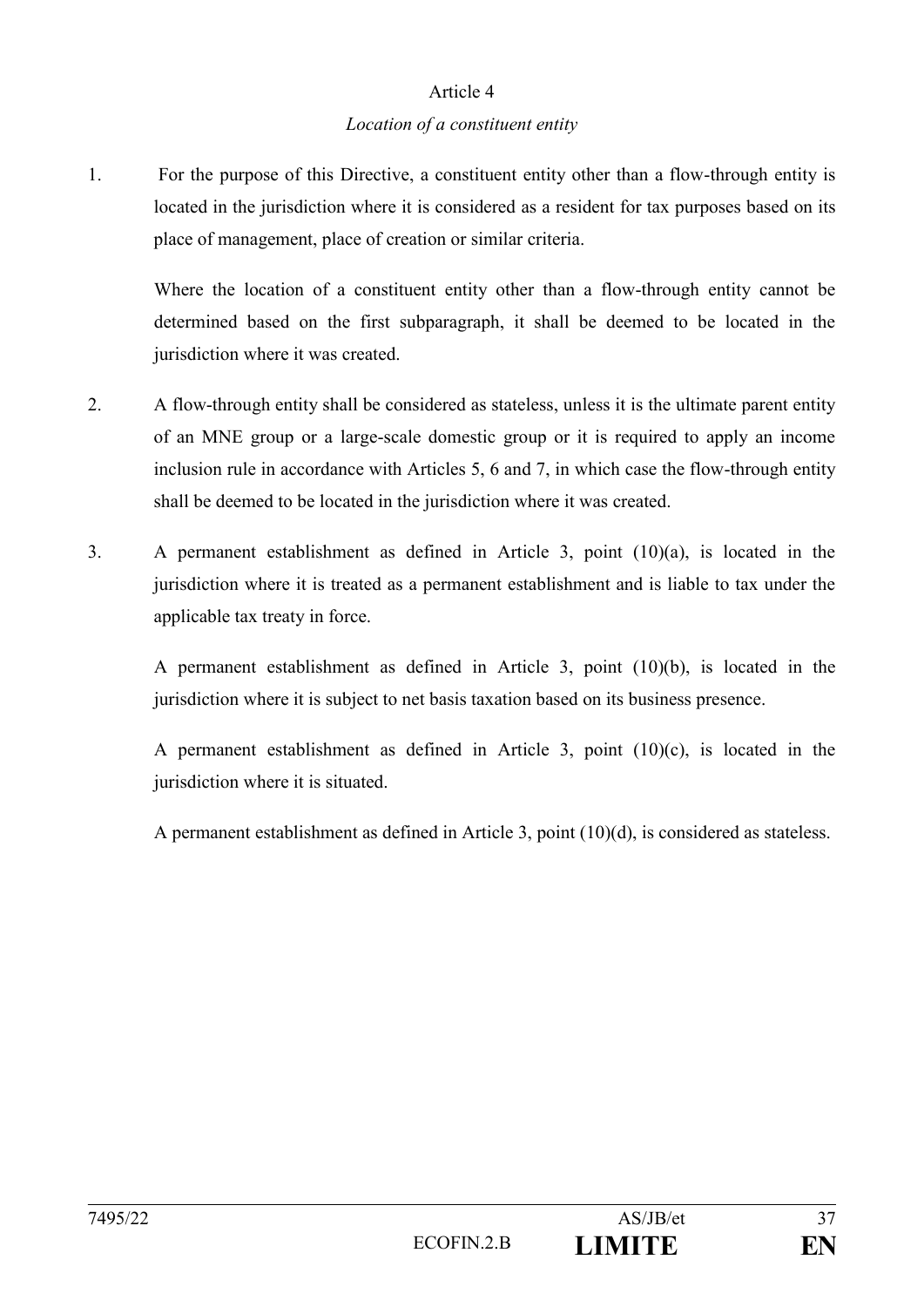4. Where a constituent entity is located in two jurisdictions and those jurisdictions have an applicable tax treaty in force, the constituent entity is deemed to be located in the jurisdiction where it is considered as resident for tax purposes under that tax treaty.

Where the applicable tax treaty requires that the competent authorities reach a mutual agreement on the deemed residence for tax purposes of the constituent entity, and no agreement is reached, paragraph 5 shall apply.

Where there is no relief for double taxation under the applicable tax treaty in force, due to the fact that a constituent entity is resident for tax purposes of both contracting parties paragraph 5 shall apply.

5. Where a constituent entity is located in two jurisdictions and those jurisdictions do not have an applicable tax treaty, the constituent entity is deemed to be located in the jurisdiction which charged the higher amount of covered taxes for the fiscal year.

For the purpose of calculating the amount of covered taxes referred to in the first subparagraph, the amount of tax paid in accordance with a controlled foreign company tax regime shall not be taken into consideration.

If the amount of covered taxes due in the two jurisdictions is the same or zero, the constituent entity is deemed to be located in the jurisdiction where it has the higher amount of substance-based income exclusion computed on an entity basis in accordance with Article 27.

If the amount of the substance-based income exclusion in the two jurisdictions is the same or zero, the constituent entity shall be considered as stateless, unless it is an ultimate parent entity, in which case it shall be deemed to be located in the jurisdiction where it was created.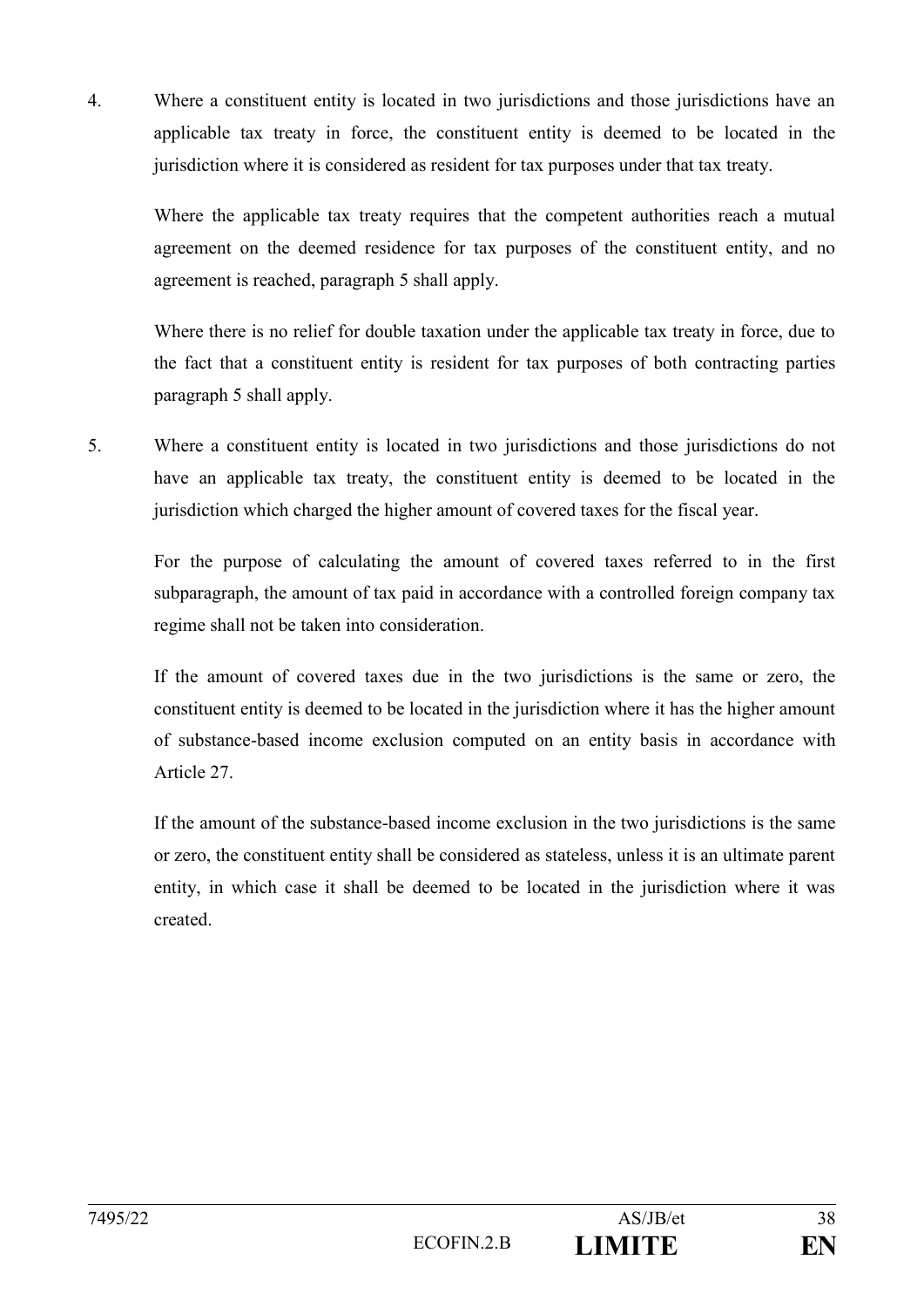- 6. Where, as a result of applying paragraphs 4 and 5, a parent entity is located in a jurisdiction where it is not subject to a qualified IIR, it is deemed to be subject to the qualified IIR of the other jurisdiction, unless an applicable tax treaty in force prohibits the application of such rule.
- 7. Where a constituent entity changes its location in the course of a fiscal year, it shall be located in the jurisdiction where it was deemed to be located under this Article at the beginning of that fiscal year.

# **CHAPTER II**

# **INCOME INCLUSION RULE AND UNDERTAXED PROFIT RULE**

## *Article 5*

### *Ultimate parent entity in the Union*

- 1. Member States shall ensure that an ultimate parent entity that is a constituent entity located in a Member State is subject to the top-up tax for the fiscal year (the "IIR top-up tax") in respect of its low-taxed constituent entities that are located in another jurisdiction or that are stateless.
- 2. Member States shall ensure that, where a constituent entity that is the ultimate parent entity of an MNE group or of a large-scale domestic group is located in a Member State that is a low- tax jurisdiction, it is subject to the IIR top-up tax in respect of itself and of all lowtaxed constituent entities of the group located in the same Member State for the fiscal year.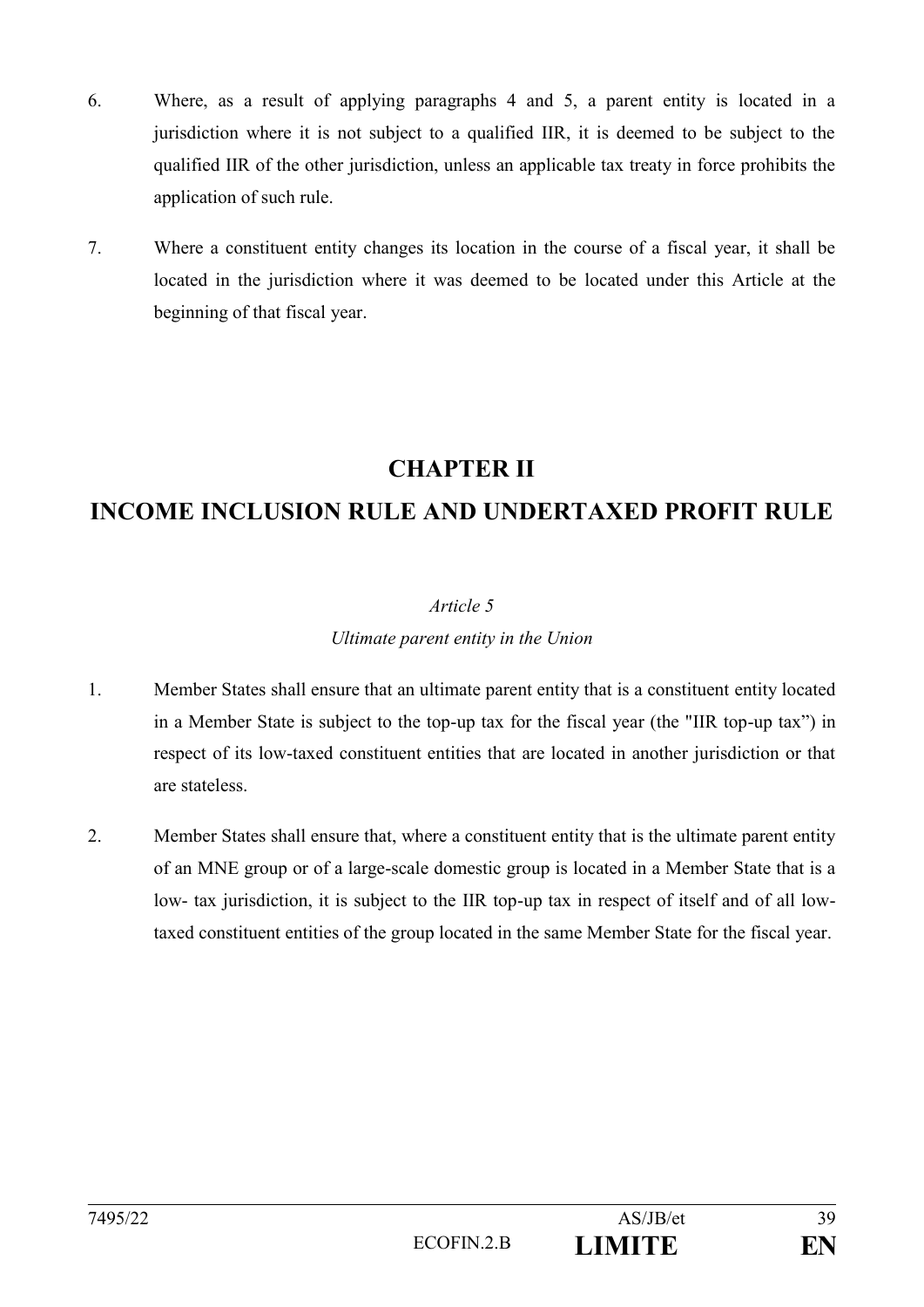## *Article 6 Intermediate parent entity in the Union*

- 1. Member States shall ensure that an intermediate parent entity located in a Member State and held by an ultimate parent entity that is located in a third country jurisdiction is subject to the IIR top-up tax for the fiscal year in respect of its low-taxed constituent entities that are located in another jurisdiction or that are stateless.
- 2. Member States shall ensure that, where an intermediate parent entity is located in a Member State that is a low-tax jurisdiction and held by an ultimate parent entity that is located in a third country jurisdiction it is subject to the IIR top-up tax in respect of itself and of its low-taxed constituent entities located in the same Member State for the fiscal year.
- 3. Paragraphs 1 and 2 shall not apply where:
	- (a) the ultimate parent entity is subject to a qualified income inclusion rule for that fiscal year; or
	- (b) another intermediate parent entity is located in a jurisdiction where it is subject to a qualified IIR and owns, directly or indirectly, a controlling interest in the intermediate parent entity.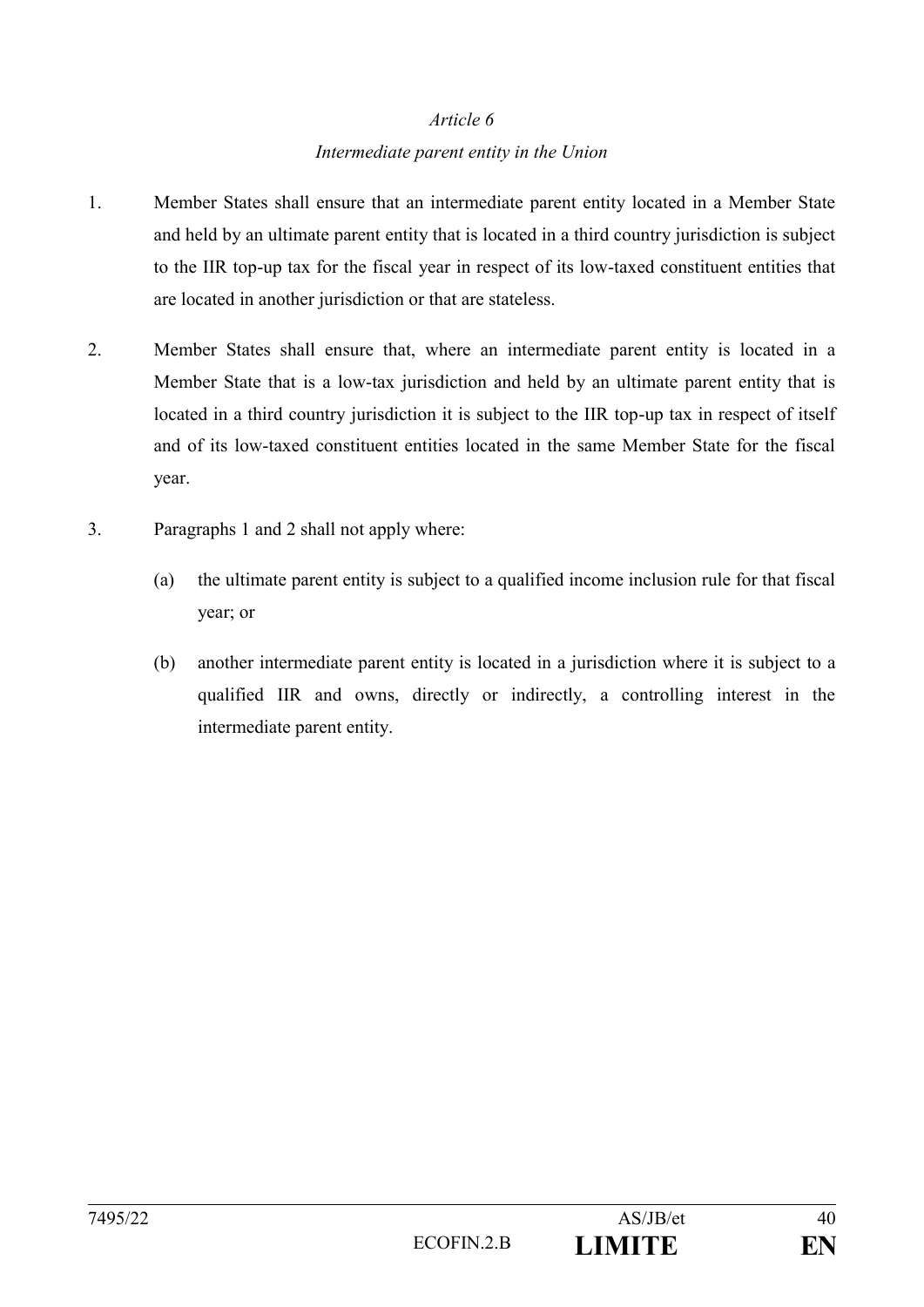#### *Article 6a*

### *Intermediate parent entity located in the Union and held by an excluded ultimate parent entity*

- 1. Member States shall ensure that, where an intermediate parent entity located in a Member State is held by an ultimate parent entity that is an excluded entity, the intermediate parent entity is subject to the IIR top-up tax for the fiscal year in respect of its low-taxed constituent entities that are located in another jurisdiction or that are stateless.
- 2. Member States shall ensure that, where an intermediate parent entity located in a Member State that is a low-tax jurisdiction is held by an ultimate parent entity that is an excluded entity, it is subject to the IIR top-up tax in respect of itself and its low-taxed constituent entities that are located in the same Member State for the fiscal year.
- 3. Paragraphs 1 and 2 shall not apply where another intermediate parent entity is located in a jurisdiction where it is subject to a qualified income inclusion rule for that fiscal year and owns, directly or indirectly, a controlling interest in the intermediate parent entity referred to in paragraphs 1 and 2.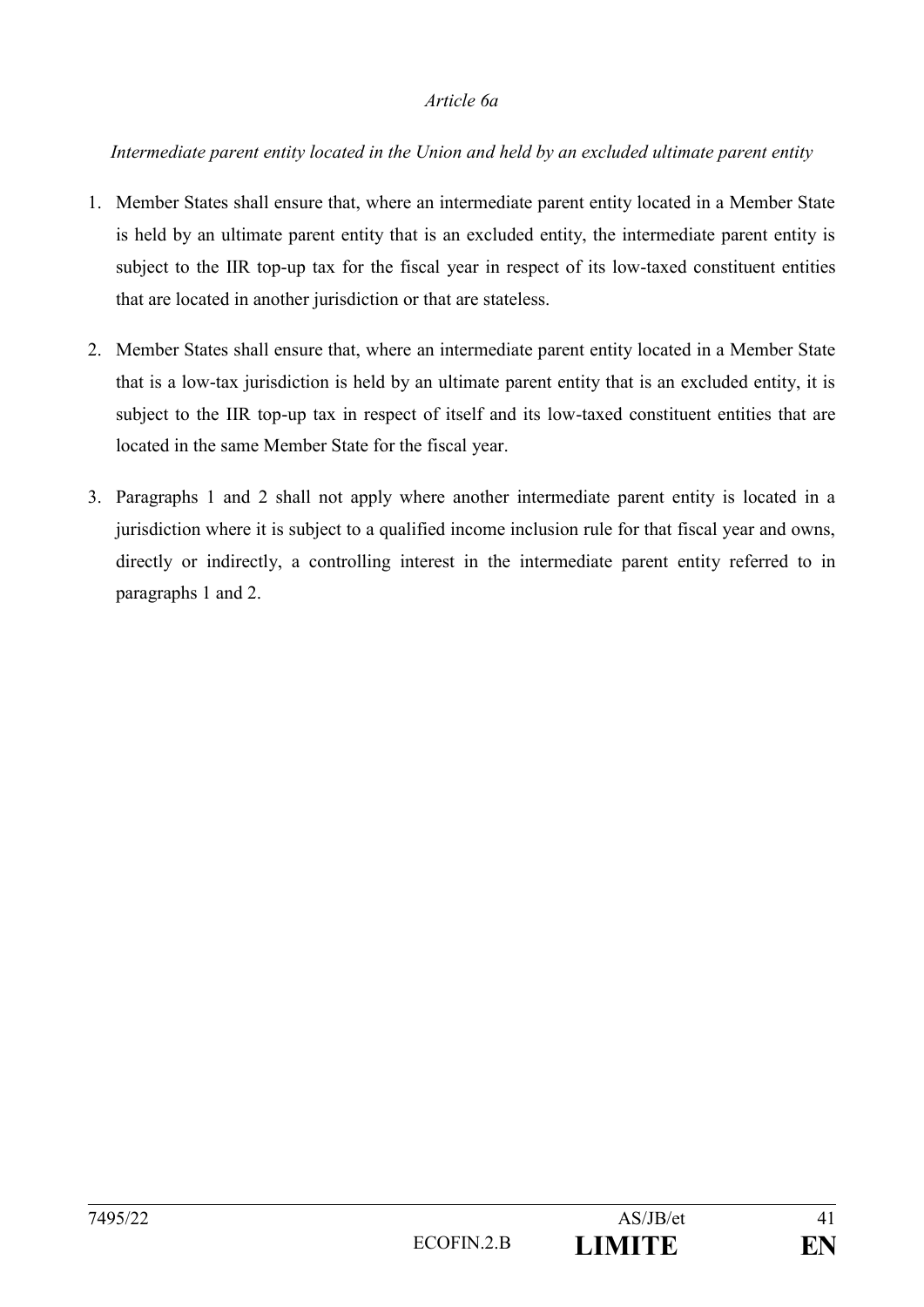## *Article 7 Partially-owned parent entity in the Union*

- 1. Member States shall ensure that a partially-owned parent entity located in a Member State is subject to the IIR top-up tax for the fiscal year in respect of its low-taxed constituent entities that are located in another jurisdiction or that are stateless.
- 2. Member States shall ensure that, where a partially-owned parent entity is located in a Member State that is a low- tax jurisdiction, it is subject to the IIR top-up tax in respect of itself and of its low-taxed constituent entities located in the same Member State for the fiscal year.
- 3. Paragraphs 1 and 2 shall not apply where the ownership interests of the partially-owned parent entity are wholly held, directly or indirectly, by another partially-owned parent entity that is subject to a qualified income inclusion rule for that fiscal year.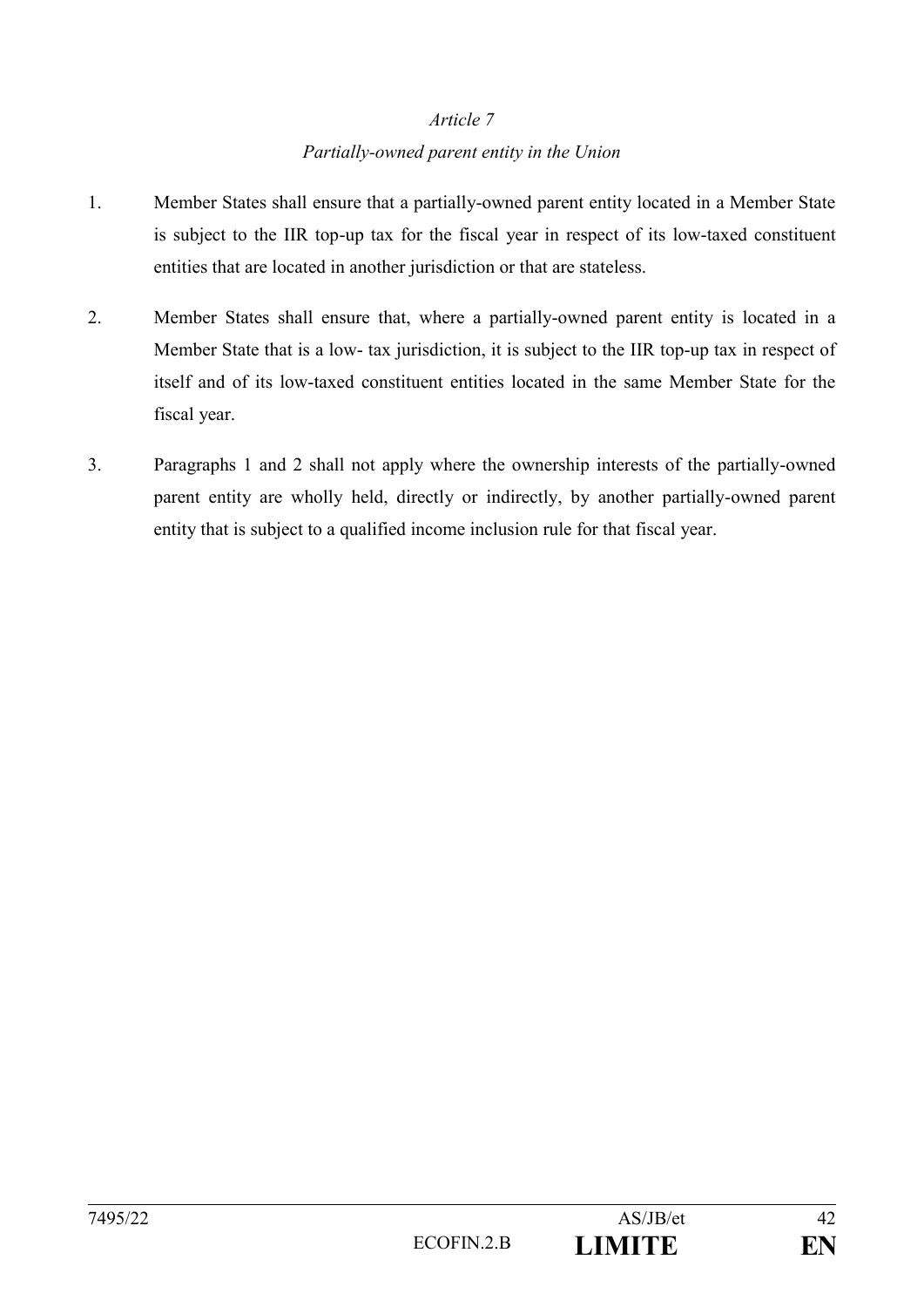#### *Article 8*

#### *Allocation of the top-up tax under the income inclusion rule*

- 1. The IIR top-up tax due by a parent entity in respect of a low-taxed constituent entity pursuant to Articles  $5(1)$ ,  $6(1)$ ,  $6a(1)$  and  $7(1)$  shall be equal to the top-up tax of the lowtaxed constituent entity, as computed in accordance with Article 26, multiplied by the parent entity's allocable share in such top-up tax for the fiscal year.
- 2. A parent entity's allocable share in the top-up tax with respect to a low-taxed constituent entity shall be the proportion of the parent entity's ownership interest in the qualifying income of the low-taxed constituent entity. The proportion of the parent entity´s ownership interest in the qualifying income shall be equal to the qualifying income of the low-taxed constituent entity for the fiscal year, reduced by the amount of such income attributable to ownership interests held by other owners, divided by the qualifying income of the lowtaxed constituent entity for the fiscal year.

The amount of qualifying income attributable to ownership interests in a low-taxed constituent entity held by other owners is the amount that would have been treated as attributable to such owners under the principles of the acceptable financial accounting standard used in the ultimate parent entity's consolidated financial statements if the lowtaxed constituent entity's net income were equal to its qualifying income and:

(a) the parent entity had prepared consolidated financial statements in accordance with that accounting standard (the hypothetical consolidated financial statements);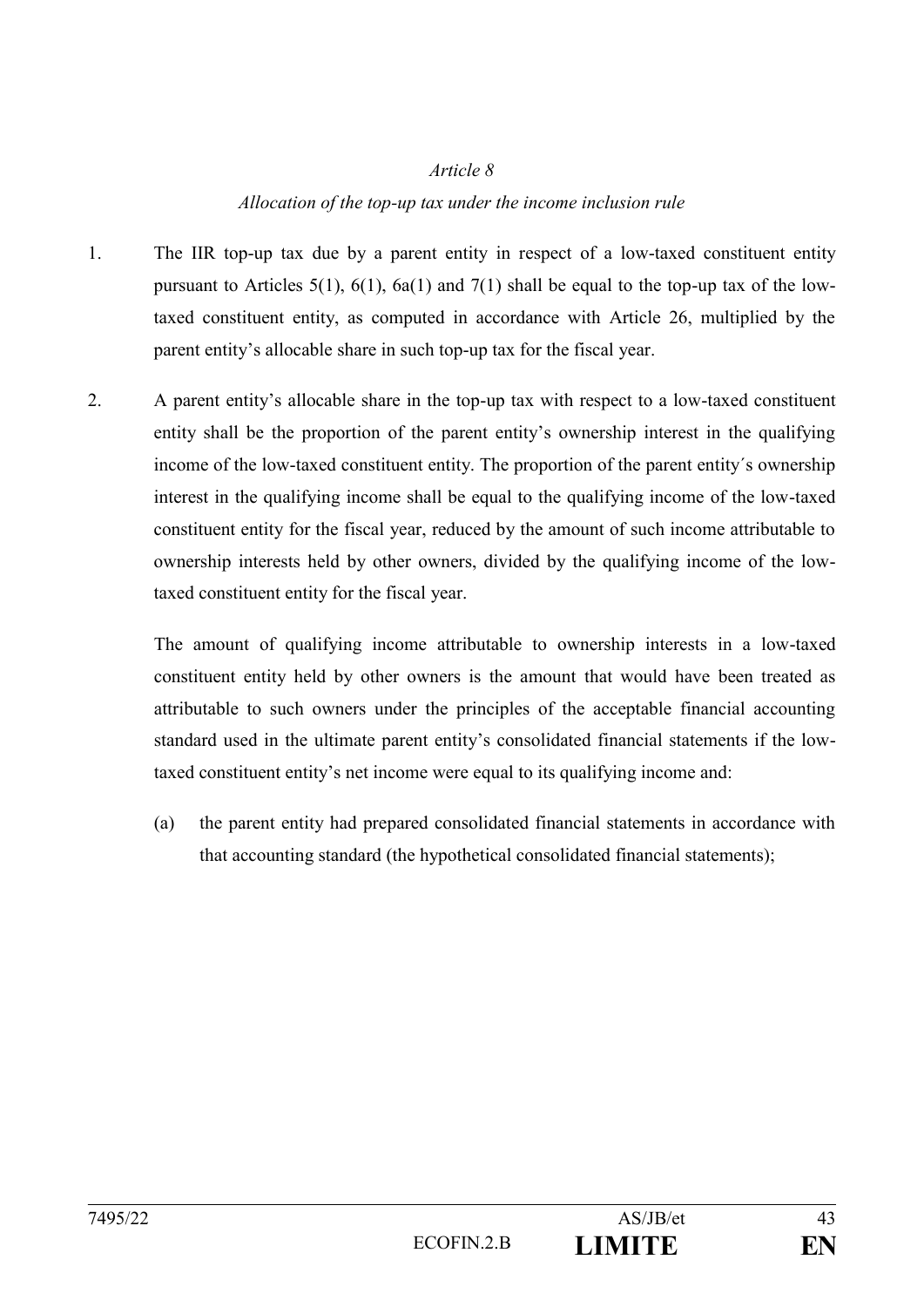- (b) the parent entity owned a controlling interest in the low-taxed constituent entity such that all of the income and expenses of the low-taxed constituent entity were consolidated on a line-by-line basis with those of the parent entity in the hypothetical consolidated financial statements;
- (c) all of the low-taxed constituent entity's qualifying income were attributable to transactions with persons that are not group entities; and
- (d) all ownership interests not directly or indirectly held by the parent entity were held by persons other than group entities.
- 3. In addition to the amount allocated to a parent entity in accordance with paragraph 1, the IIR top-up tax due by a parent entity pursuant to Article  $5(2)$ ,  $6(2)$ ,  $6a(2)$  and  $7(2)$  shall include, for the fiscal year, in accordance with Article 26 :
	- a) the full amount of top-up tax computed for that parent entity;
	- b) the amount of top-up tax computed for its low-taxed constituent entities located in the same Member State multiplied by the parent entity's allocable share in such topup tax for the fiscal year.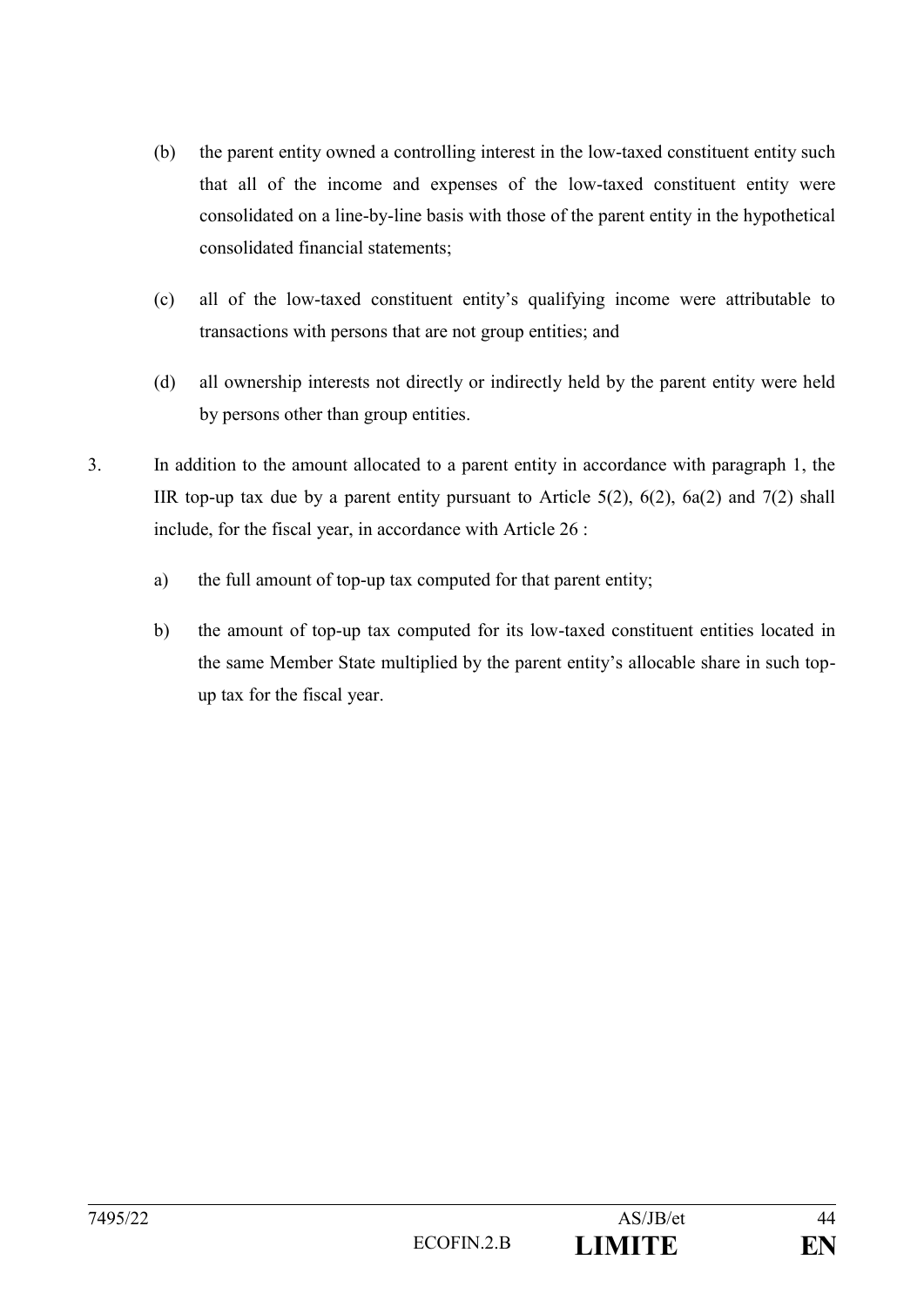### *Article 9*

### *IIR offset mechanism*

Where a parent entity located in a Member State holds an ownership interest in a low-taxed constituent entity indirectly through an intermediate parent entity or a partially-owned parent entity that is subject to a qualified IIR for the fiscal year, the top-up tax due pursuant to Articles 5 to 7 shall be reduced by an amount equal to the portion of the first-mentioned parent entity's allocable share of the top-up tax which is due by the other parent entity.

# *Article 10 Election to apply a qualified domestic top-up tax*

### 1. Member States may elect to apply a qualified domestic top-up tax.

If a Member State where constituent entities of an MNE group or a large-scale domestic group are located elects to apply a qualified domestic top-up tax, all low-taxed constituent entities of the MNE group or a large-scale domestic group in that Member State shall be subject to that domestic top-up tax for the fiscal year.

Under a qualified domestic top-up tax, the domestic excess profits of the low-taxed constituent entities may be computed based on an acceptable financial accounting standard or an authorised financial accounting standard permitted by the authorised accounting body and adjusted to prevent any material competitive distortions, rather than the financial accounting standard used in the consolidated financial statements.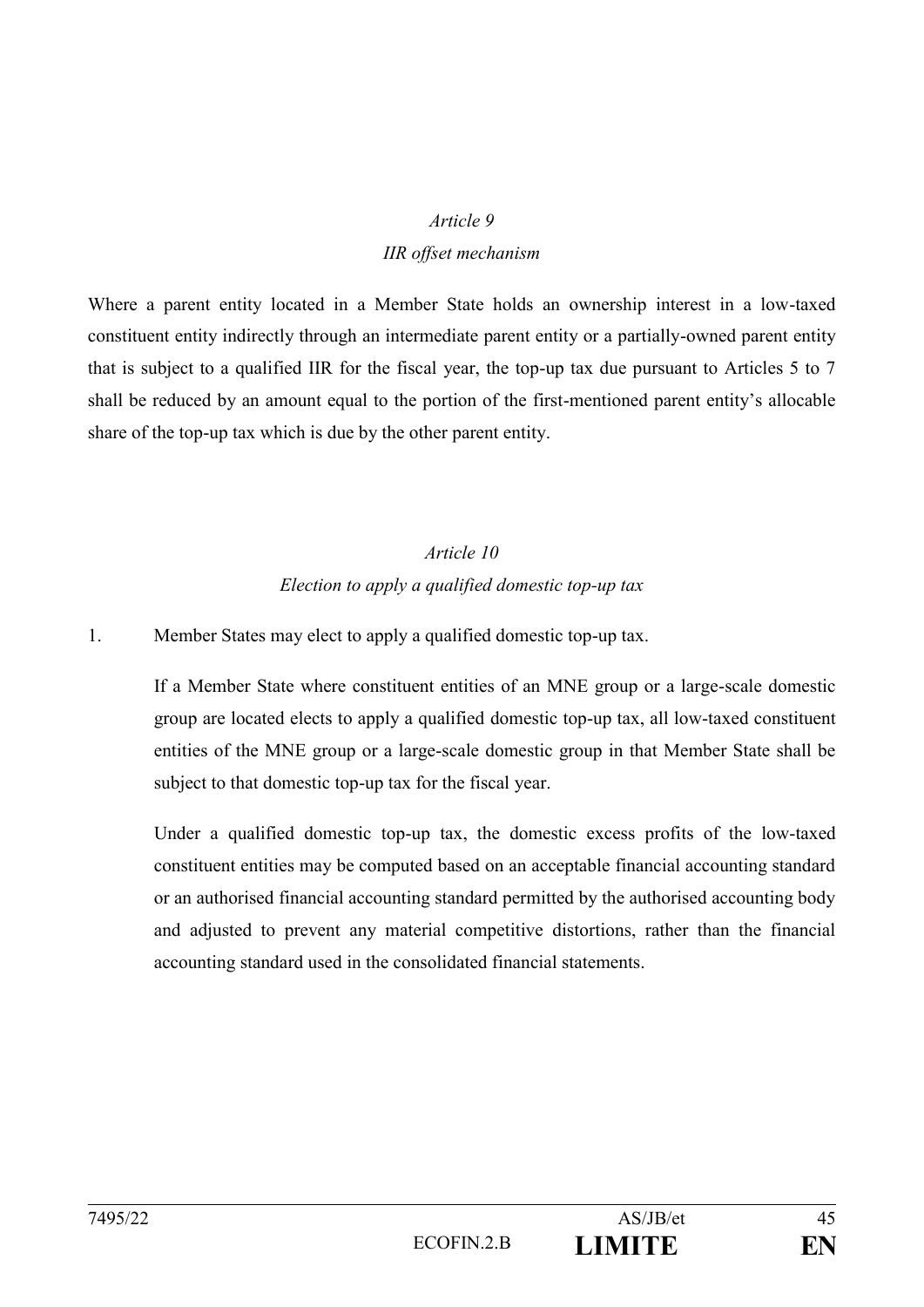2. Where a parent entity of an MNE group or a large-scale domestic group is located in a Member State, and its directly or indirectly held constituent entities located, either in this Member State or in another jurisdiction, are subject to a qualified domestic top-up tax for the fiscal year in those jurisdictions, the amount of any top-up tax computed in accordance with Article 26 due by the parent entity pursuant to Articles 5 to 7 shall be reduced, up to zero, by the amount of qualified domestic top-up tax due either by itself or by those constituent entities.

Notwithstanding the first subparagraph, if the qualified domestic top-up tax has been computed for a fiscal year in accordance with the ultimate parent entity's acceptable accounting standard or with International Financial Reporting Standards (IFRS or IFRS as adopted by the EU pursuant to Regulation (EC) No 1606/2002), no top-up tax shall be computed in accordance with Article 26 for that fiscal year in respect of the constituent entities of that MNE group or large-scale domestic group located in that Member State. This subparagraph is without prejudice to the computation of any additional top-up tax pursuant to Article 28 in the case where a Member State does not apply a qualified domestic top-up tax to collect any additional top-up tax arising under Article 28.

3. Where the amount of qualified domestic top-up tax for a fiscal year has not been paid within the four fiscal years following the fiscal year in which it was due, the amount of domestic top-up tax that was not paid shall be added to the jurisdictional top-up tax computed in accordance with Article 26(3) and cannot be collected anymore by the Member State which made the election pursuant to paragraph 1.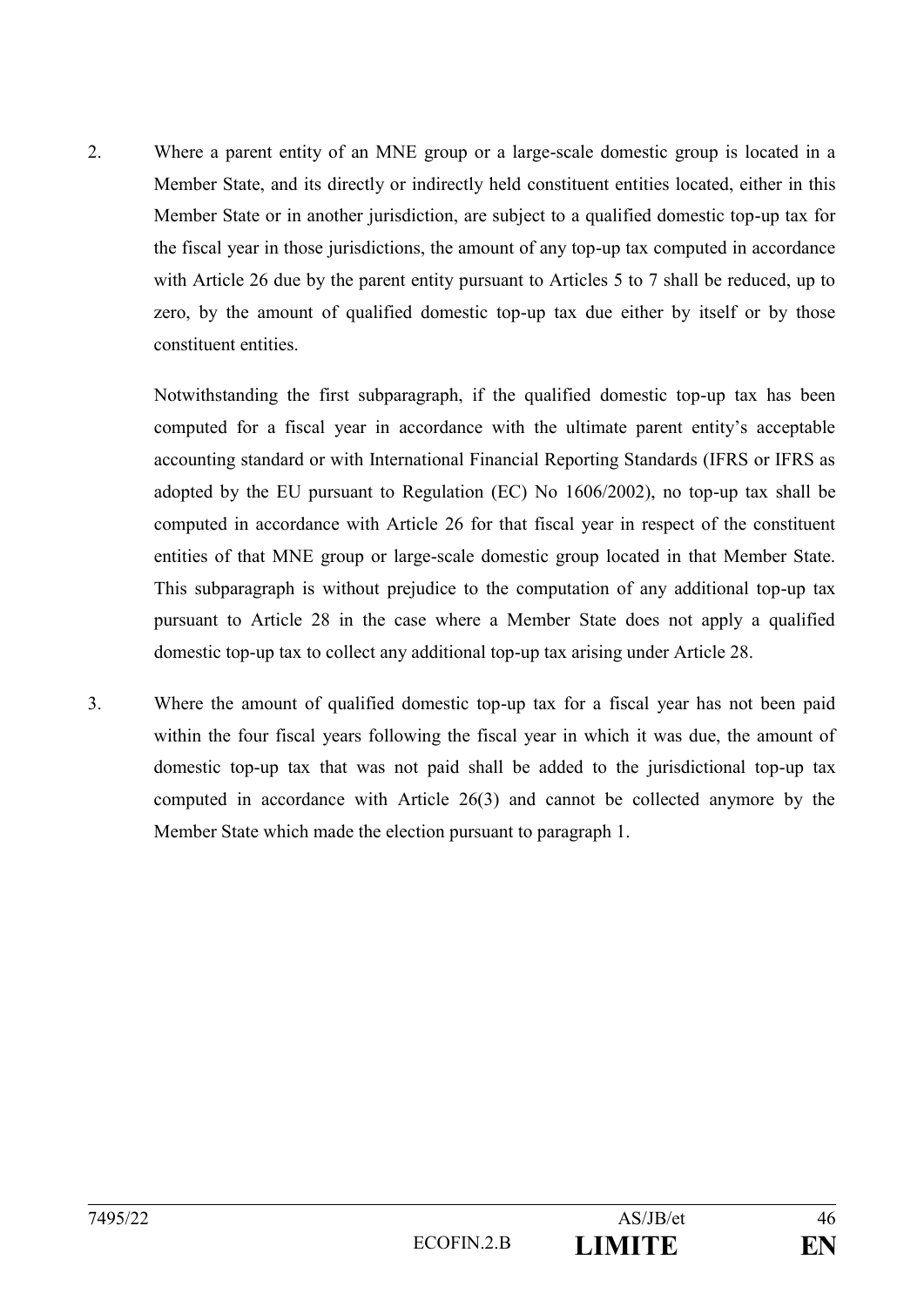4. Member States that elect to apply a qualified domestic top-up tax shall notify the Commission of this election within four months following the adoption of their national laws, regulations and administrative provisions introducing a qualified domestic top-up tax. Such election shall be valid and may not be revoked for a period of three years. At the end of each period of three years, the election shall be renewed automatically, unless the Member State revokes its election. Any revocation of the election shall be notified to the Commission no later than four months before the end of the three-year period.

# *Article 11 Application of a UTPR across the MNE group*

1. Where the ultimate parent entity of an MNE group is located in a third country jurisdiction that does not apply a qualified IIR, or where the ultimate parent entity of an MNE group is an excluded entity, Member States shall ensure that the constituent entities located in the Union are subject, in the Member State in which they are located, to an adjustment which shall be equal to the UTPR top-up tax amount allocated to that Member State for the fiscal year in accordance with Article 13.

For that purpose, such adjustment may take the form of either a top-up tax due by those constituent entities or a denial of deduction against the taxable income of those constituent entities resulting in an amount of tax liability necessary to collect to the UTPR top-up tax amount allocated to that Member State.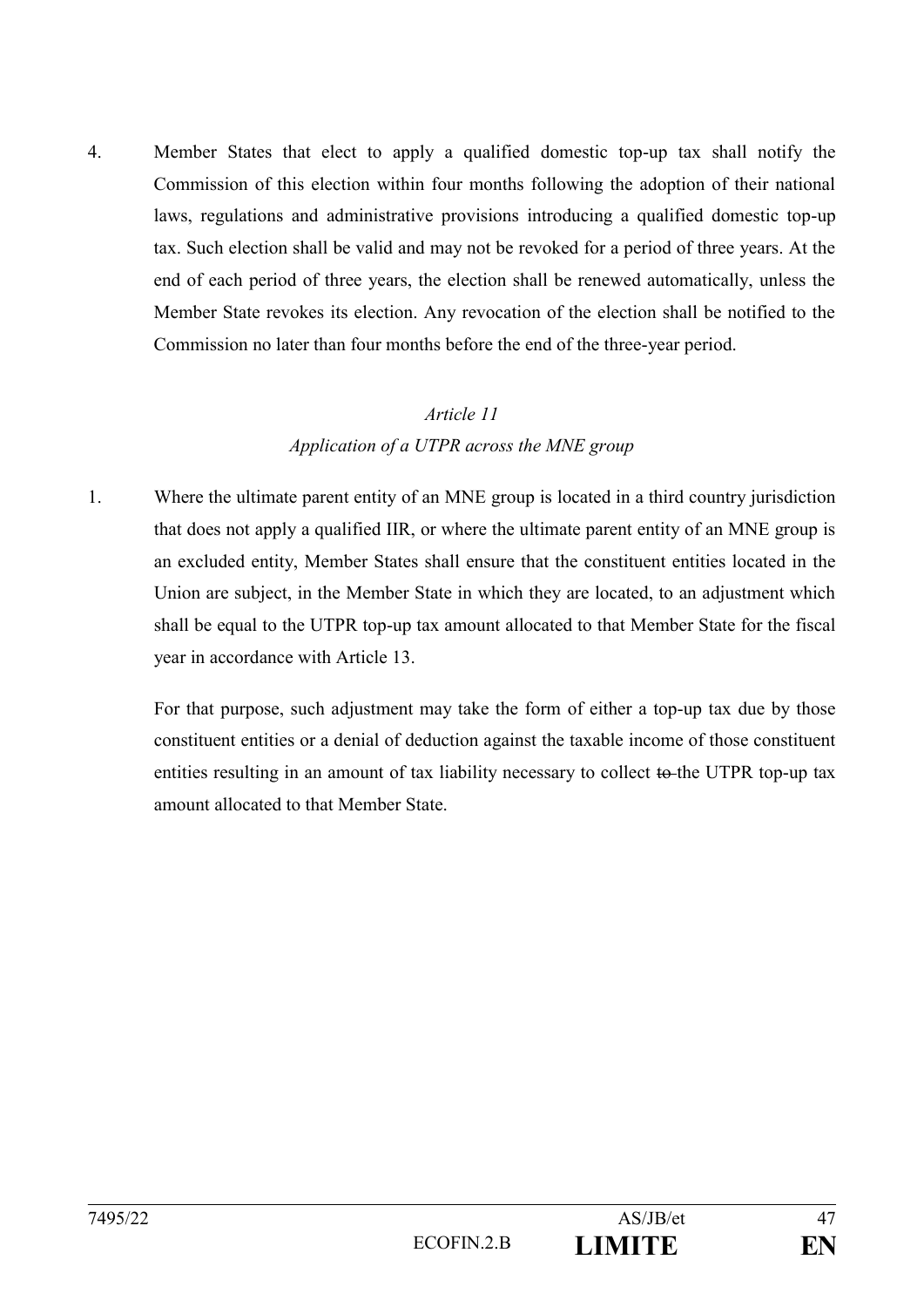2. Where a Member State applies the adjustment pursuant to paragraph 1 in the form of a denial of deduction against taxable income, such adjustment shall apply to the extent possible with respect to the taxable year in which ends the fiscal year for which the UTPR top-up tax amount was calculated and allocated to a Member State in accordance with Article 13.

Any UTPR top-up tax amount that remains due with respect to a fiscal year as a result of the application of a denial of deduction against taxable income for that fiscal year shall be carried forward to the extent necessary and be subject, with respect to each following fiscal year, to the adjustment pursuant to paragraph 1 until the full UTPR top-up tax amount allocated to that Member State for that fiscal year has been paid off.

3. Constituent entities that are investment entities shall not be subject to this Article.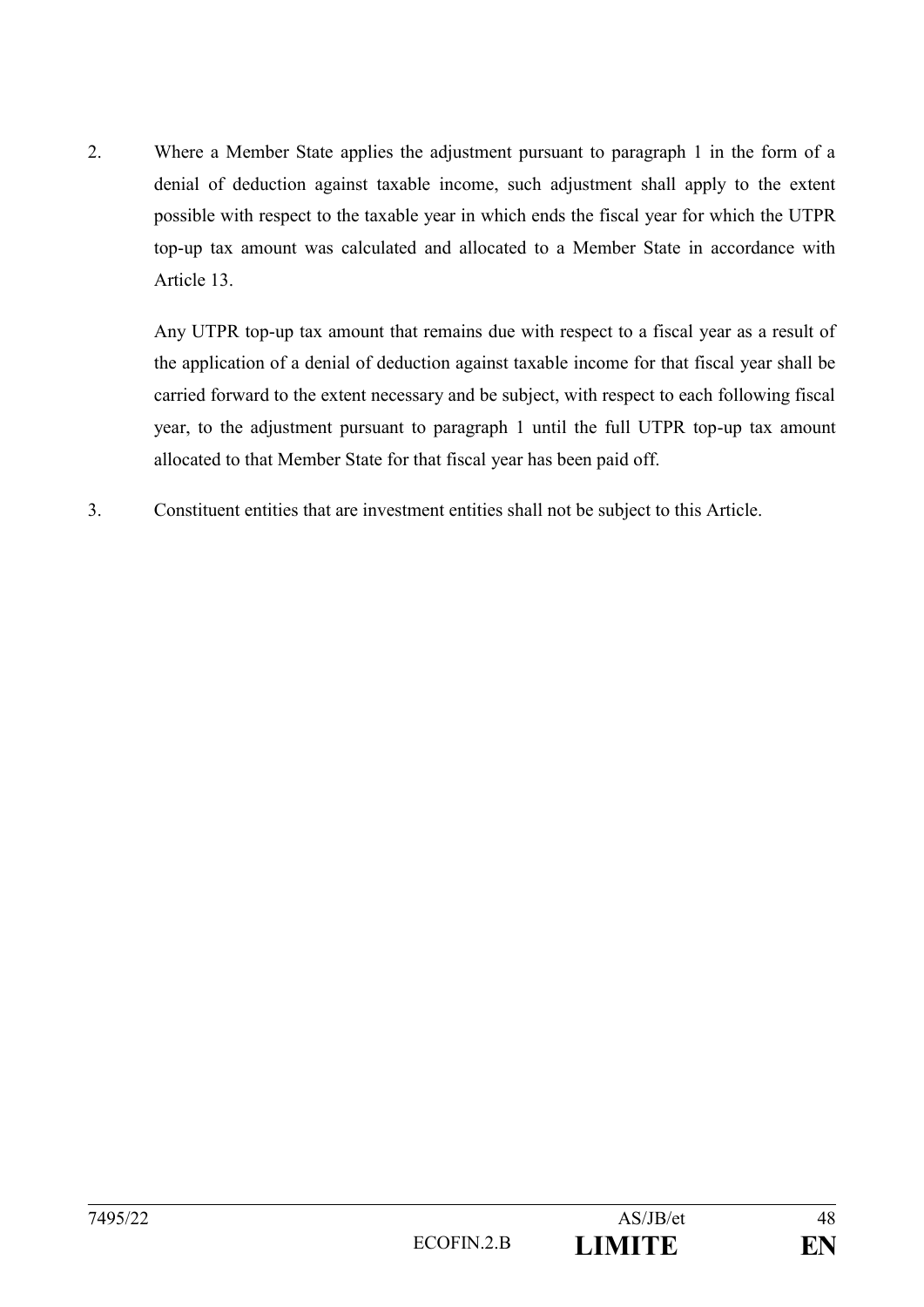## *Article 12 Application of a UTPR in the UPE jurisdiction*

1. Where the ultimate parent entity of an MNE group is located in a low-tax third country, Member States shall ensure that the constituent entities located in the Union are subject, in the Member State in which they are located, to an adjustment which shall be equal to the UTPR top-up tax amount allocated to that Member State for the fiscal year in accordance with Article 13.

For that purpose, such adjustment may take the form of either a top-up tax due by those constituent entities or a denial of deduction against the taxable income of those constituent entities resulting in an amount of tax liability necessary to collect the UTPR top-up tax amount allocated to that Member State.

The first subparagraph shall not apply when the ultimate parent entity in such low-tax third country jurisdiction is subject to a qualified IIR in respect to itself and its low taxed constituent entities located in this jurisdiction.

2. Where a Member State applies the adjustment pursuant to paragraph 1 in the form of a denial of deduction against taxable income, such adjustment shall apply to the extent possible with respect to the taxable year in which the fiscal year for which the UTPR topup tax amount was calculated and allocated to a Member State in accordance with Article 13 ends.

Any UTPR top-up tax amount that remains due with respect to a fiscal year as a result of the application of a denial of deduction against taxable income for that fiscal year shall be carried forward to the extent necessary and be subject, with respect to each following fiscal year, to the adjustment pursuant to paragraph 1 until the full UTPR top-up tax amount allocated to that Member State for that fiscal year has been paid.

3. Constituent entities that are investment entities shall not be subject to this Article.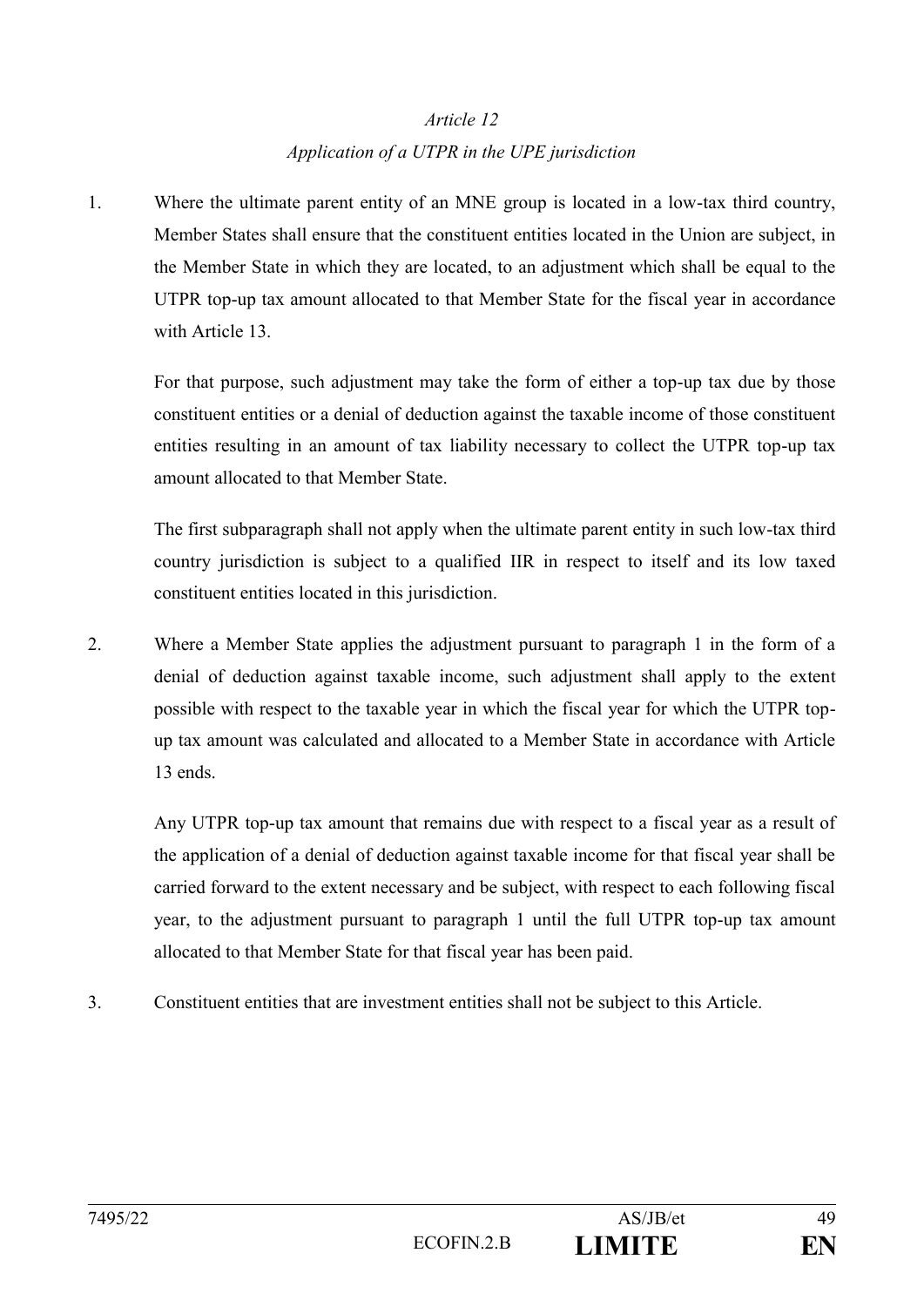### *Article 13*

### *Computation and allocation of the UTPR top-up tax amount*

- 1. The UTPR top-up tax amount allocated to a Member State shall be computed by multiplying the total UTPR top-up tax, as determined in accordance with paragraph 2, by the Member State's UTPR percentage as determined in accordance with paragraph 5.
- 2. The total UTPR top-up tax for a fiscal year shall be equal to the sum of the top-up tax calculated for each low-taxed constituent entity of the MNE group for that fiscal year, as determined in accordance with Article 26, subject to the adjustments set out in paragraphs 3 and 4.
- 3. The UTPR top-up tax of a low-taxed constituent entity shall be equal to zero where, for the fiscal year, all of the ultimate parent entity's ownership interests in such low-taxed constituent entity are held directly or indirectly by one or more parent entities, which are required to apply a qualified IIR in respect of that low-taxed constituent entity for that fiscal year.
- 4. Where paragraph 3 does not apply, the UTPR top-up tax of a low-taxed constituent entity shall be reduced by a parent entity's allocable share of the top-up tax of that low-taxed constituent entity that is brought into charge under qualified IIR.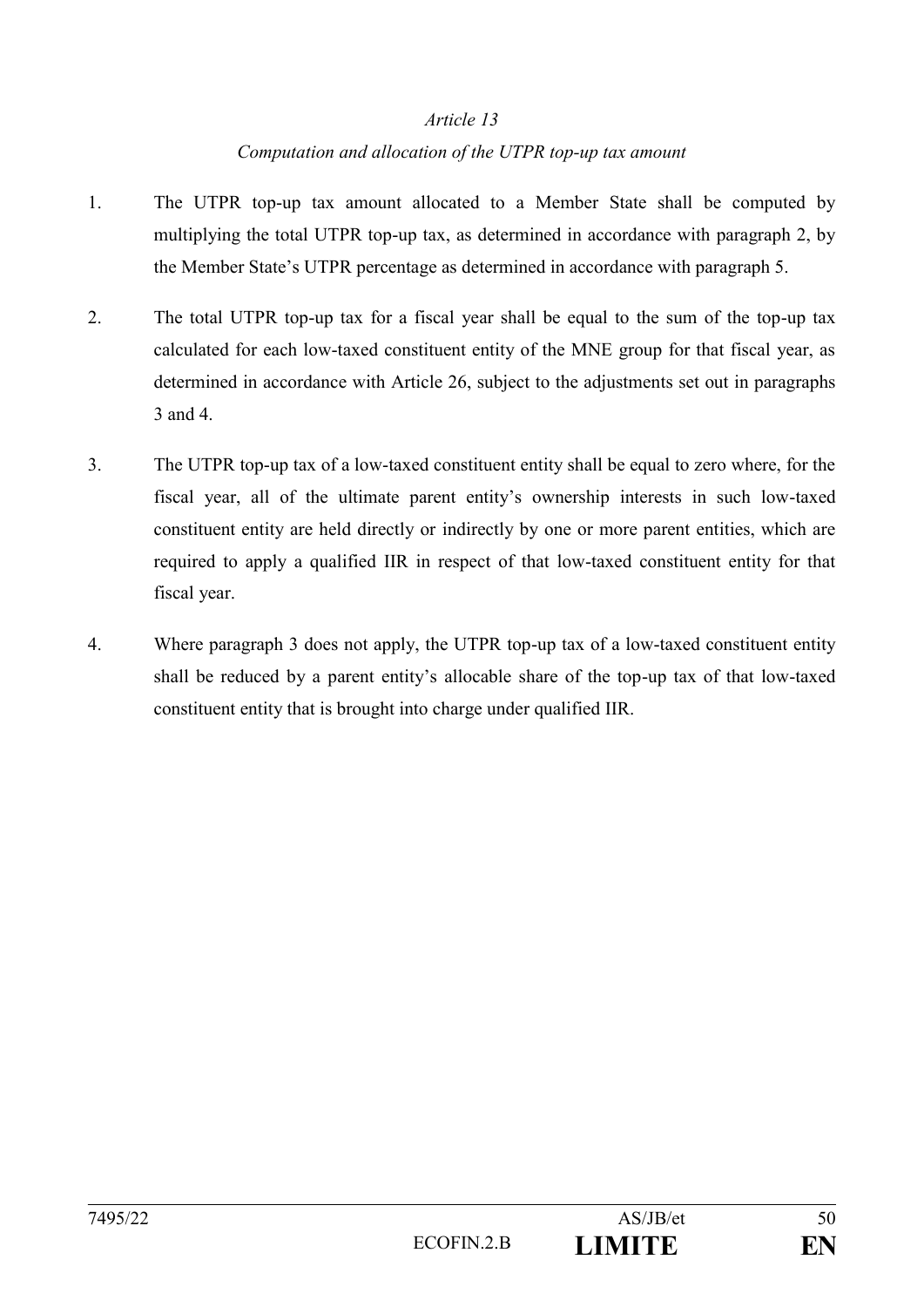5. A Member State's UTPR percentage shall be computed, for each fiscal year and for each MNE group, according to the following formula:

$$
50\%x \frac{(number\ of\ employees\ of\ the\ Member\ State)}{number\ of\ employees\ of\ all\ UTPR\ justaities}
$$
  
+ 50%x  $\frac{the\ total\ value\ of\ tangle\ assets\ of\ the\ Member\ State}{the\ total\ value\ of\ tangle\ assets\ of\ all\ UTPR\ justaities}$ 

where:

- (a) the number of employees in the Member State is the total number of employees of all the constituent entities of the MNE group located in that Member State;
- (b) the number of employees in all jurisdictions with a qualified UTPR is the total number of employees of all the constituent entities of the MNE group located in a jurisdiction that has a qualified UTPR in force for the fiscal year;
- (c) the total value of tangible assets in the Member State is the sum of the net book value of tangible assets of all the constituent entities of the MNE group located in that Member State;
- (d) The total value of tangible assets in all jurisdictions with a qualified UTPR is the sum of the net book value of tangible assets of all the constituent entities of the MNE group located in a jurisdiction that has a qualified UTPR in force for the fiscal year.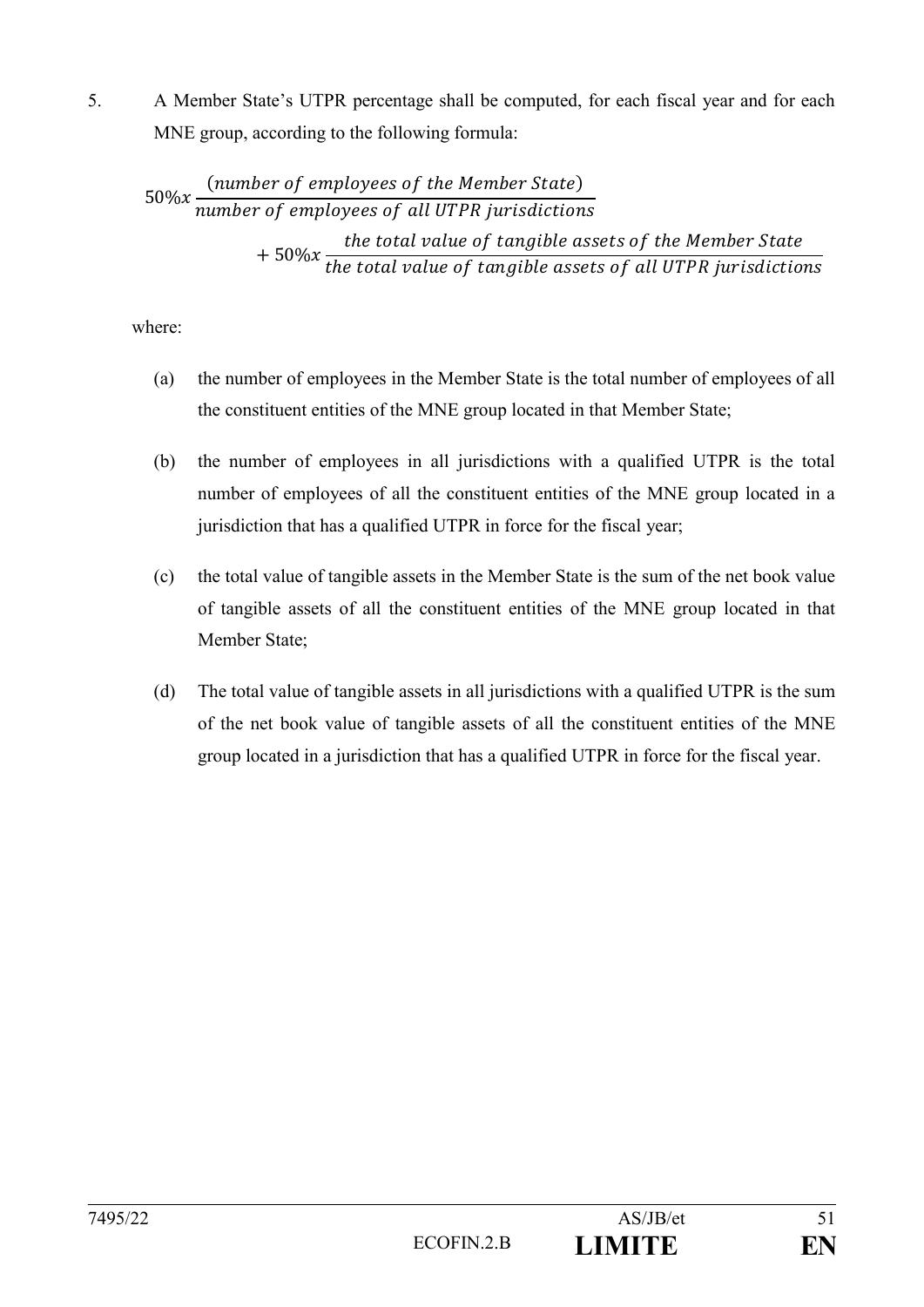6. The number of employees shall be the number of employees on a full-time equivalent basis of all constituent entities located in the relevant jurisdiction, including independent contractors provided that they participate in the ordinary operating activities of the constituent entity.

The tangible assets shall include the tangible assets of all constituent entities located in the relevant jurisdiction but shall not include cash or cash equivalent, intangible or financial assets. With regard to permanent establishments, tangible assets should be allocated provided those tangible assets are included in the separate financial accounts of that permanent establishment as determined by Article 17(1) and adjusted in accordance with Article 17(2). The tangible assets allocated to the tax jurisdiction of a permanent establishment shall not be taken into account for the tangible assets of the tax jurisdiction of the main entity.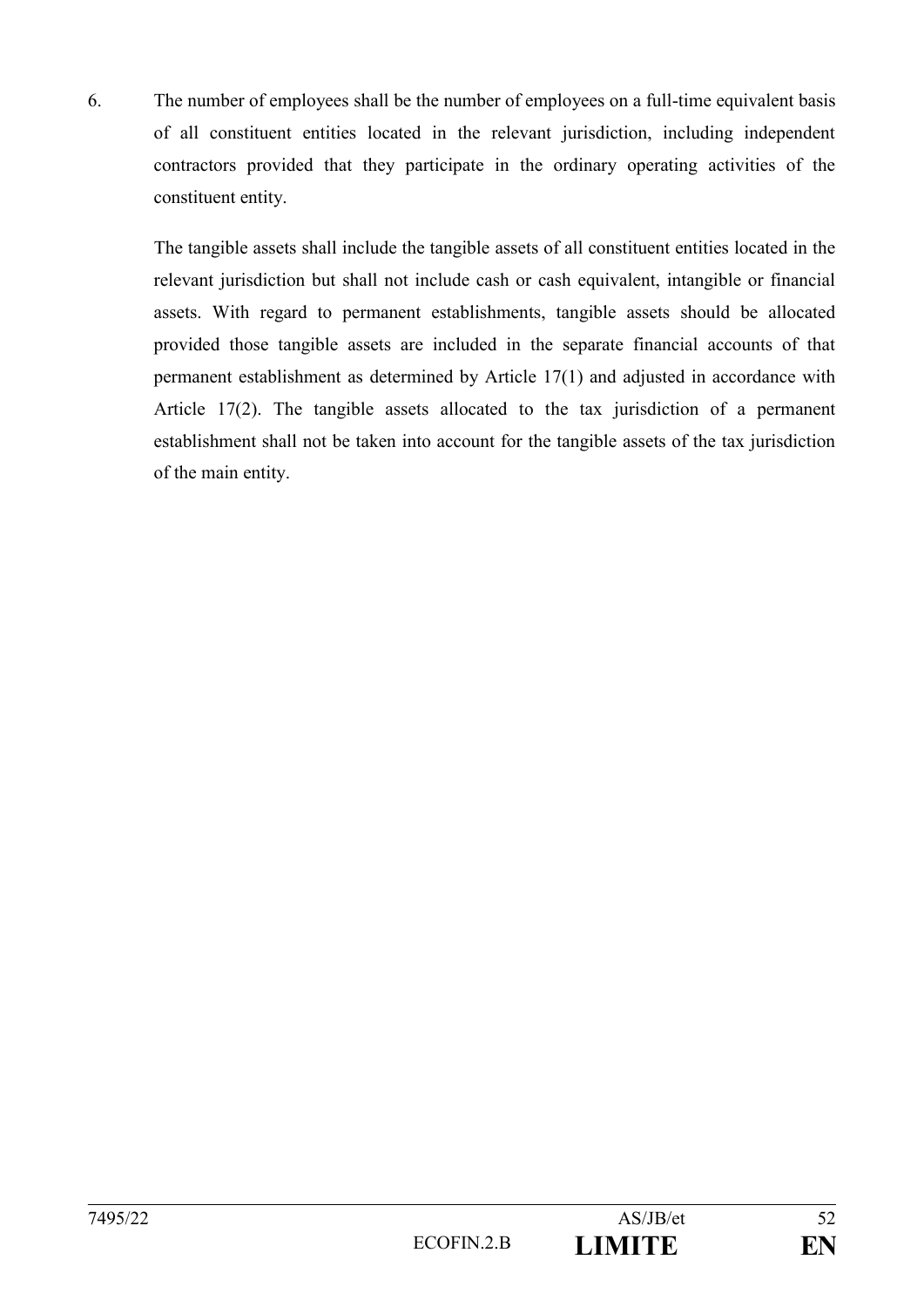7. A permanent establishment shall be allocated the employees whose payroll costs are included, and tangible assets that are included, in the separate financial accounts of that permanent establishment pursuant to Article 17(1) adjusted in accordance with Article 17(2).

The number of employees and tangible assets attributed to the jurisdiction of a permanent establishment shall not be taken into account for the number of employees and tangible assets of the tax jurisdiction of the main entity.

The number of employees and the net book value of tangible assets held by an investment entity shall be excluded from the elements of the formula.

The number of employees and the net book value of tangible assets of a flow-through entity shall be excluded from the elements of the formula, unless they are allocated to a permanent establishment or, in the absence of a permanent establishment, to the constituent entities that are located in the jurisdiction where the flow-through entity was created.

8. By way of derogation from paragraph 5, a jurisdiction's UTPR percentage for an MNE group shall be deemed to be zero for a fiscal year as long as the UTPR top-up tax amount allocated to that jurisdiction in a prior fiscal year has not resulted in the constituent entities of this MNE group located in that jurisdiction having an additional cash tax expense equal, in total, to the UTPR top-up tax amount for that prior fiscal year allocated to that jurisdiction.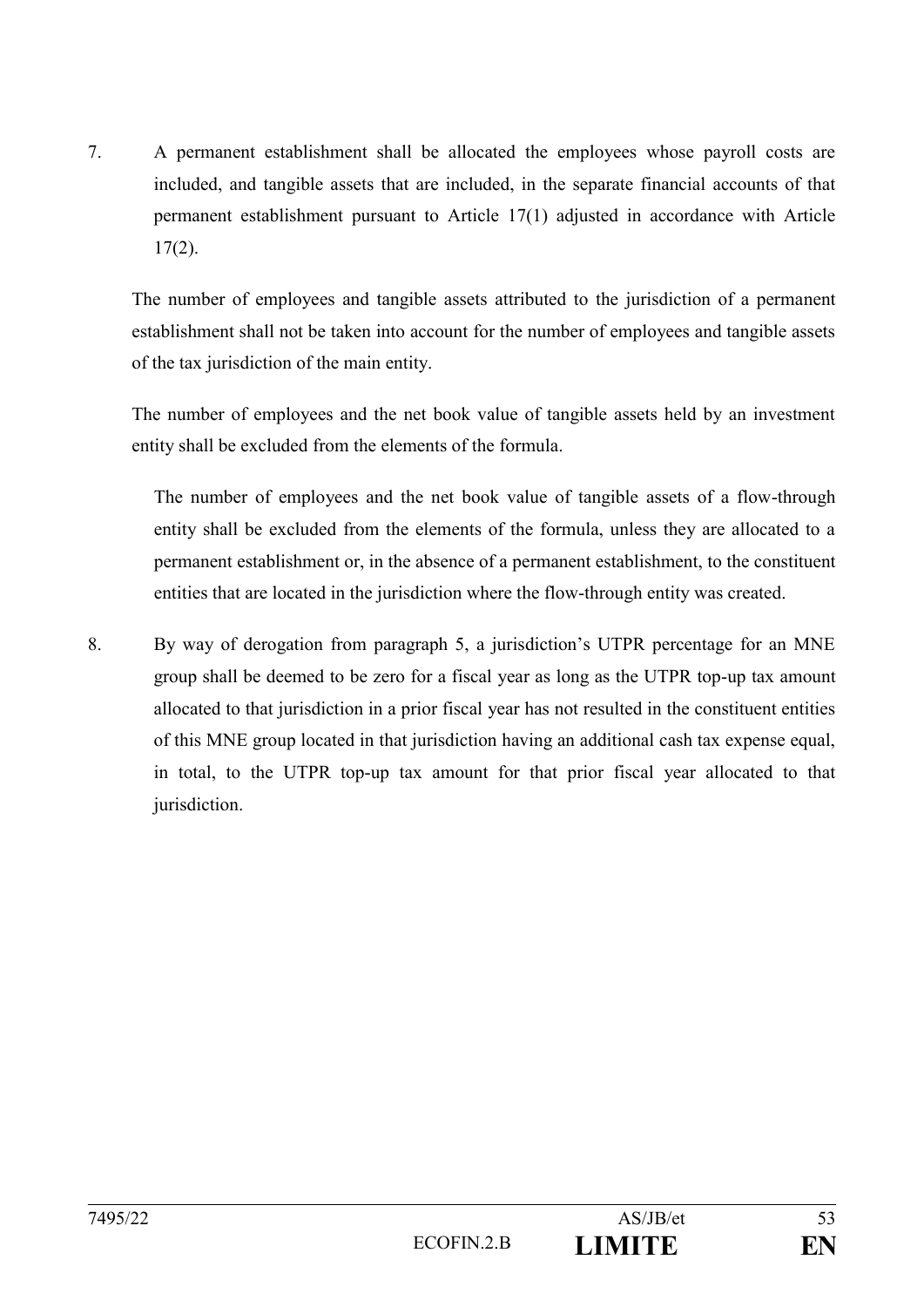The number of employees and the net book value of tangible assets of the constituent entities of an MNE group which is located in a jurisdiction with a UTPR percentage of zero for a fiscal year shall be excluded from the elements of the formula for allocating the total UTPR top-up tax to the MNE group for that fiscal year.

9. Paragraph 8 shall not apply for a fiscal year if all jurisdictions with a qualified UTPR in force for the fiscal year have a UTPR percentage of zero for the MNE group for that fiscal year.

# **CHAPTER III**

# **COMPUTATION OF THE QUALIFYING INCOME OR LOSS**

## *Article 14*

*Determination of the qualifying income or loss*

1. The qualifying income or loss of a constituent entity shall be computed by making the adjustments set out in Articles 15 to 18 to the financial accounting net income or loss of the constituent entity for the fiscal year before any consolidation adjustments for eliminating intra-group transactions, as determined under the accounting standard used in the preparation of the consolidated financial statements of the ultimate parent entity.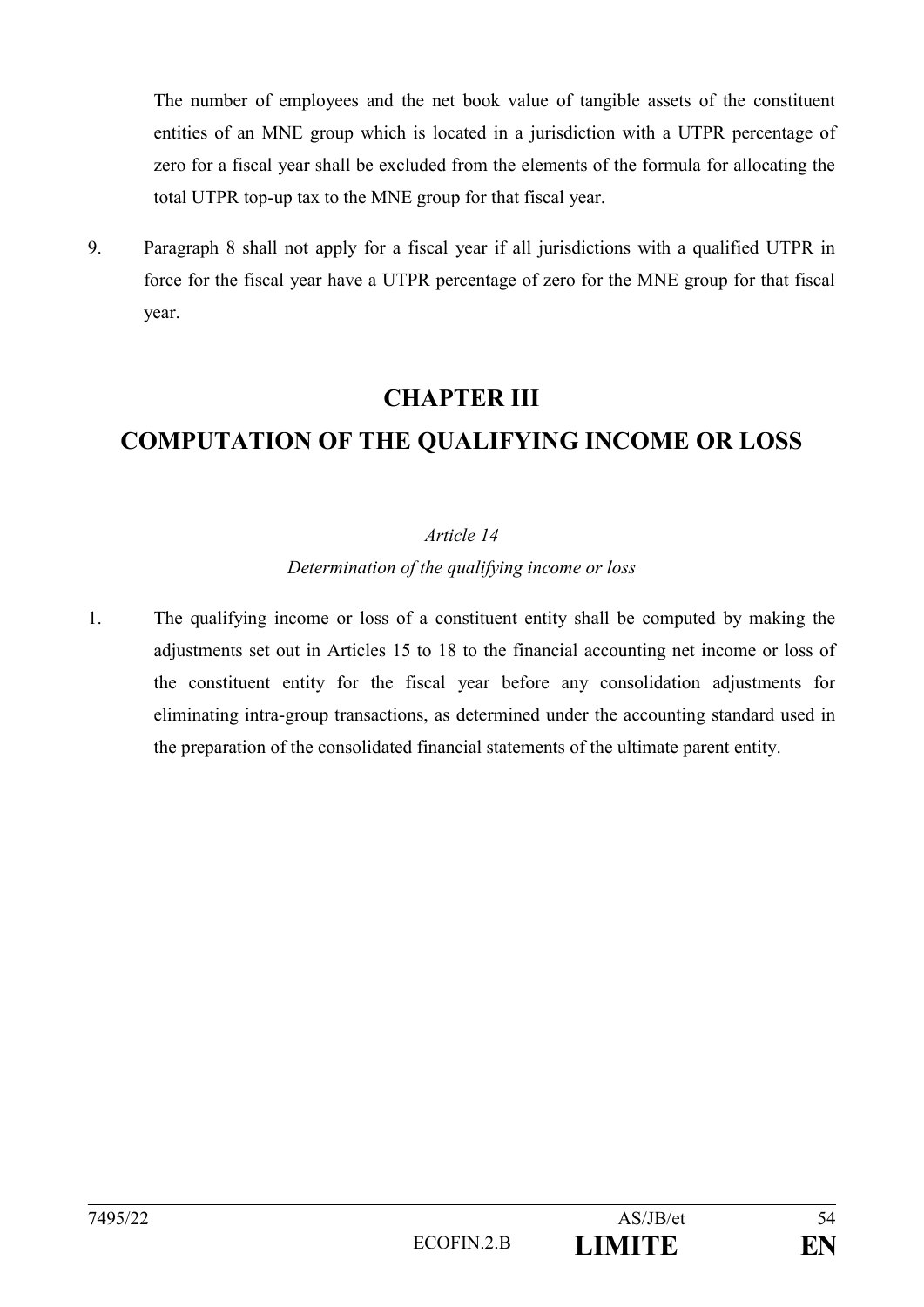- 2. Where it is not reasonably practicable to determine the financial accounting net income or loss of a constituent entity based on the acceptable financial accounting standard or authorised financial accounting standard used in the preparation of the consolidated financial statements of the ultimate parent entity, the financial accounting net income or loss of the constituent entity for the fiscal year may be determined using another acceptable financial accounting standard or an authorised financial accounting standard provided that:
	- (a) the financial accounts of the constituent entity are maintained based on that accounting standard;
	- (b) the information contained in the financial accounts is reliable; and
	- (c) permanent differences in excess of EUR 1 000 000 that arise from the application of a particular principle or standard to items of income or expense or transactions, which differs from the financial standard used in the preparation of the consolidated financial statements of the ultimate parent entity, shall be adjusted to conform to the treatment required for that item under the accounting standard used in the preparation of the consolidated financial statements.

An authorised financial accounting standard means, in respect of an entity, a set of generally acceptable accounting principles permitted by an authorised accounting body in the jurisdiction where that entity is located. For the purpose of this definition, authorised accounting body means the body with legal authority in a jurisdiction to prescribe, establish or accept accounting standards for financial reporting purposes.

3. Where an ultimate parent entity has not prepared its consolidated financial statements in accordance with an acceptable financial accounting standard referred to in Article 3(6)(c), the consolidated financial statements of the ultimate parent entity shall be adjusted to prevent any material competitive distortion.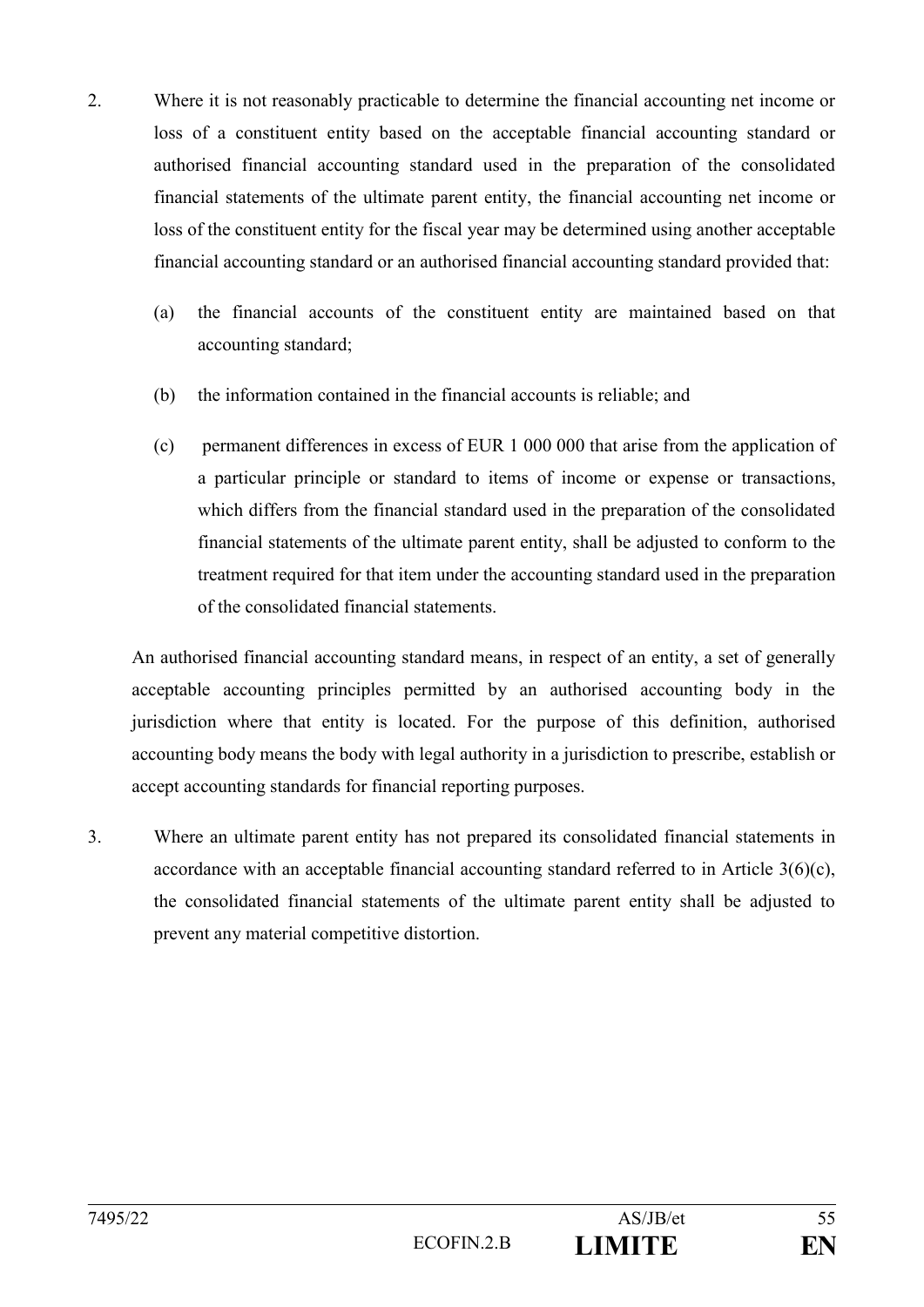4. Where an ultimate parent entity does not prepare consolidated financial statements as referred to in Articles 3(6)(a), (b) and (c), the consolidated financial statements of the ultimate parent entity referred to in Article 3(6)(d) shall be those that would have been prepared if the ultimate parent entity was required to prepare such consolidated financial statements in accordance with:

(a)an acceptable financial accounting standard; or

(b)an authorised financial accounting standard provided that such consolidated financial statements are adjusted to prevent any material competitive distortion.

- 5. Where a qualified domestic top-up tax is applied by a Member State or a third country jurisdiction, the financial accounting net income or loss of the constituent entities located in that Member State or third country jurisdiction may be determined in accordance with an acceptable financial accounting standard or an authorised financial accounting standard that is different from the financial accounting standard used in the consolidated financial statements of the ultimate parent entity provided that such financial accounting net income or loss is adjusted to prevent any material competitive distortion.
- 6. Where the application of a specific principle or procedure under a set of generally accepted accounting principles results in a material competitive distortion, the accounting treatment of any item or transaction subject to that principle or procedure shall be adjusted to conform to the treatment required for the item or transaction under International Financial Reporting Standards (IFRS or IFRS as adopted by the EU pursuant to Regulation (EC) No 1606/2002).

A material competitive distortion means, in respect of the application of a specific principle or procedure under a set of generally acceptable accounting principles, an application that results in an aggregate variation of income or expense of more than EUR75 000 000 in a fiscal year as compared to the amount that would have been determined by applying the corresponding principle or procedure under International Financial Reporting Standards.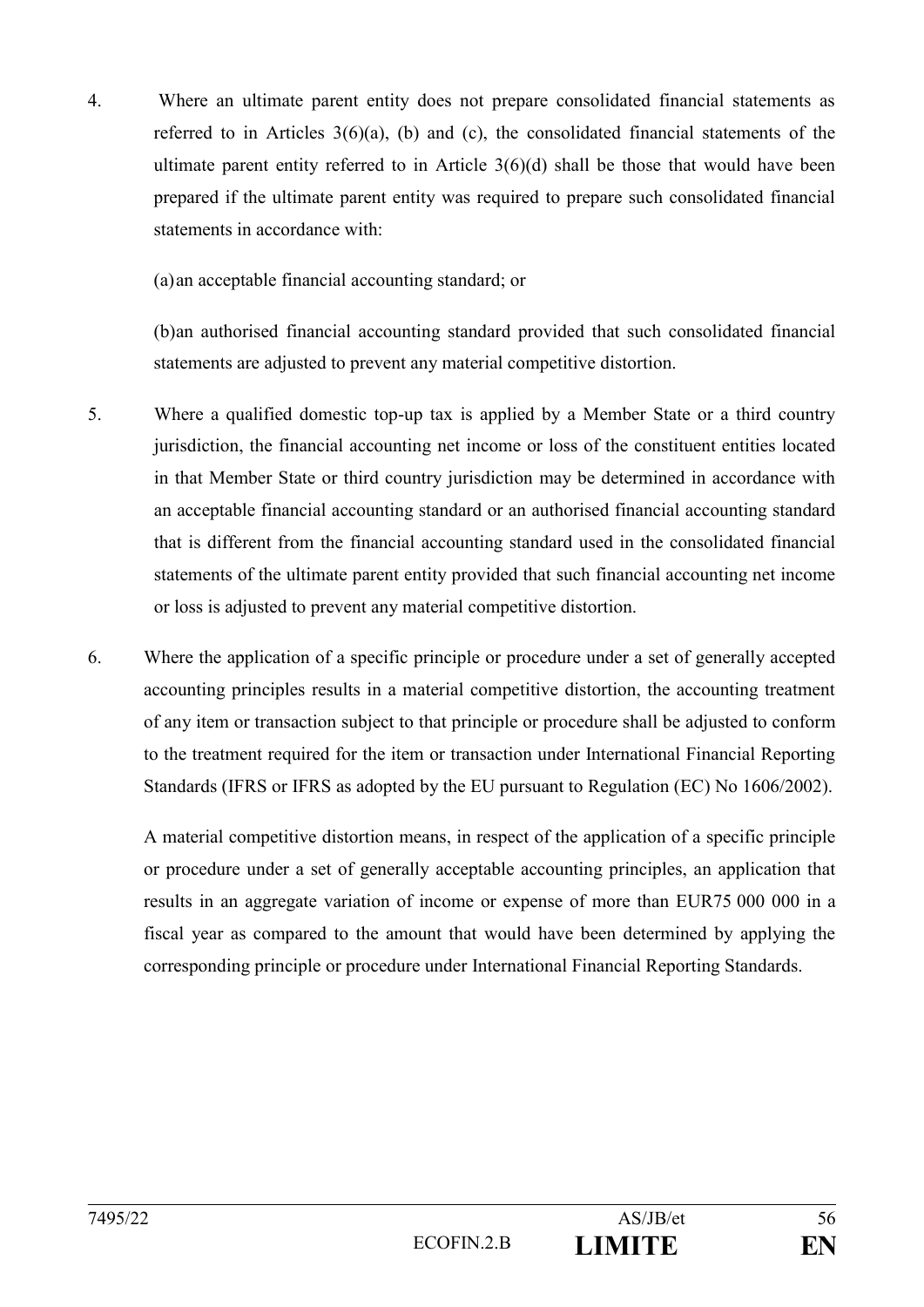### *Article 15*

### *Adjustments to determine the qualifying income or loss*

- 1. For the purpose of this Article, the following definitions apply:
	- (a) 'net taxes expense' means the net amount of the following items:
		- (i) covered taxes accrued as an expense and any current and deferred covered taxes included in the income tax expense, including covered taxes on income that is excluded from the qualifying income or loss computation;
		- (ii) deferred tax assets attributable to a loss for the fiscal year;
		- (iii) qualified domestic top-up taxes accrued as an expense;
		- (iv) taxes arising pursuant to the rules of this Directive or, as regards third country jurisdictions, the OECD Model Rules<sup>15</sup>, accrued as an expense; and
		- (v) disqualified refundable imputation taxes accrued as an expense;

1

<sup>15</sup> Tax Challenges Arising from the Digitalisation of the Economy Global Anti-Base Erosion Model Rules (Pillar Two).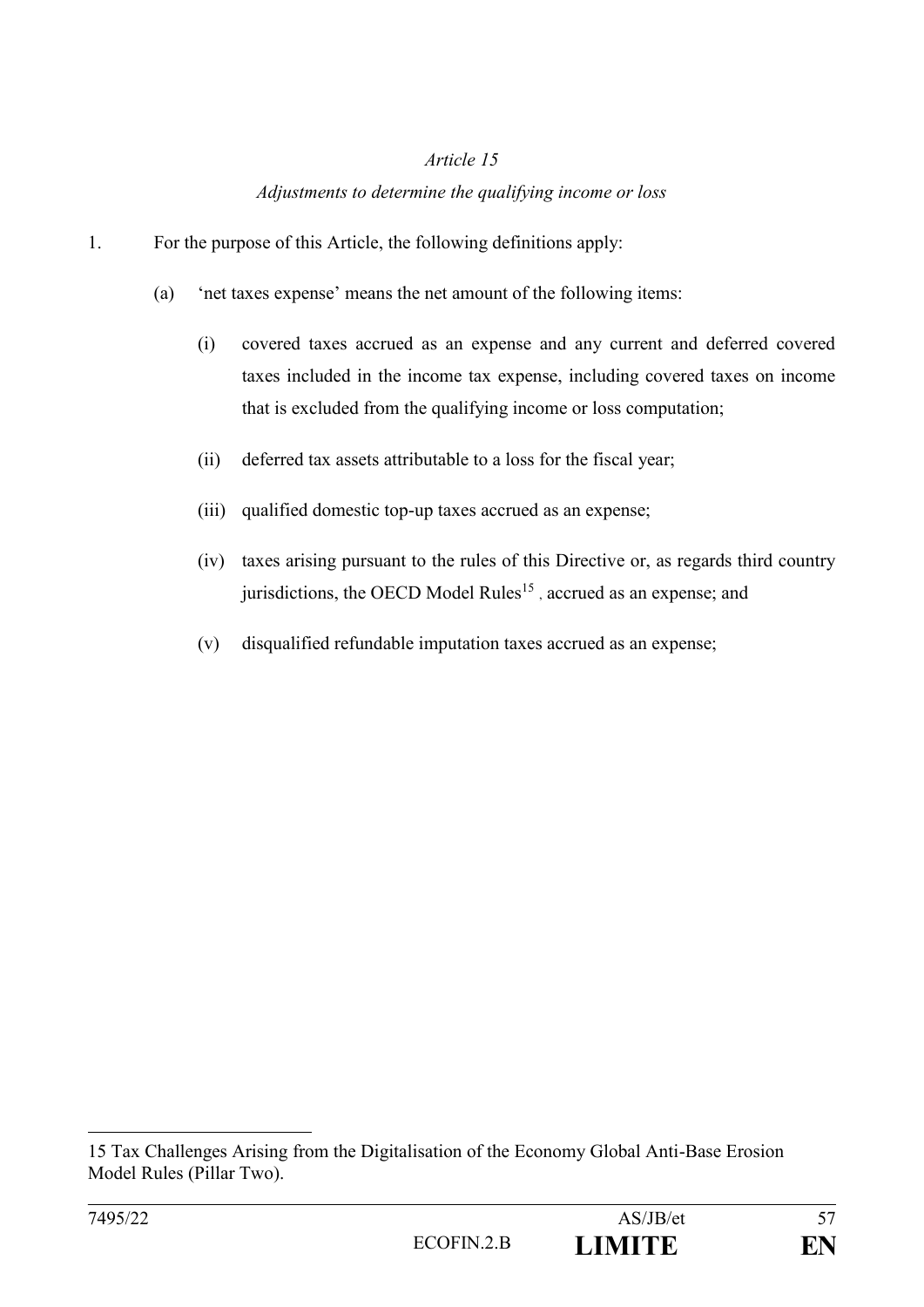- (b) 'excluded dividend' means dividends or other distributions received or accrued in respect of an ownership interest, except dividends or other distributions received or accrued in respect of:
	- (i) an ownership interest:
		- o held by the group in an entity, that carries rights to less than 10 % of the profits, capital or reserves, or voting rights of that entity at the date of the distribution or disposition (a "portfolio shareholding"); and
		- o that is economically owned by the constituent entity that receives or accrues the dividends or other distributions for less than one year at the date of the distribution;
	- (ii) an ownership interest in an investment entity that is subject to an election pursuant to Article 41;
- (c) 'excluded equity gain or loss' means a gain, profit or loss, included in the financial accounting net income or loss of the constituent entity, arising from:
	- (i) gains and losses arising from changes in the fair value of an ownership interest, except for a portfolio shareholding;
	- (ii) profits or losses in respect of an ownership interest that is included under the equity method of accounting; and
	- (iii) gains and losses from the disposal of an ownership interest, except for the disposal of a portfolio shareholding;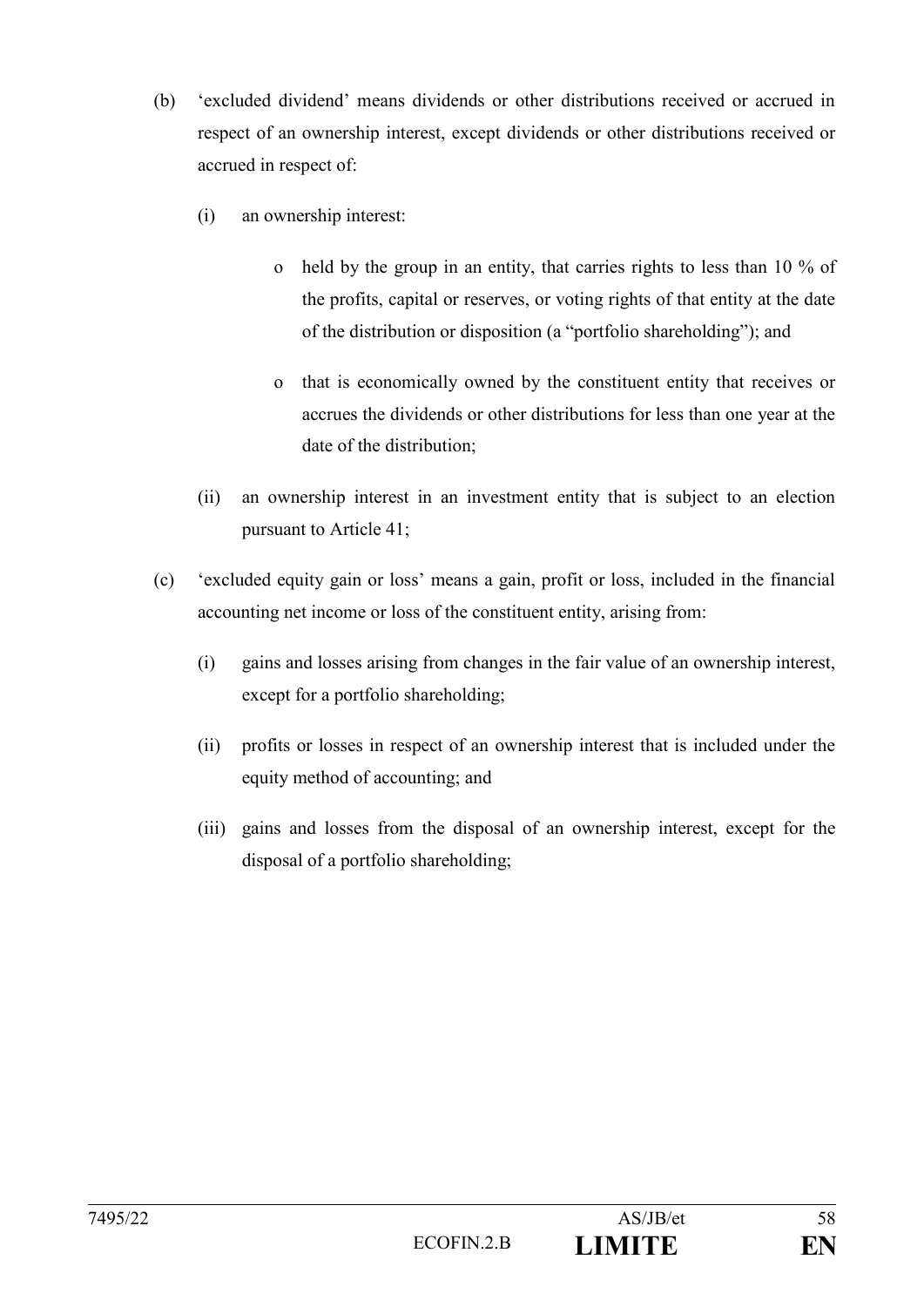- (d) 'included revaluation method gain or loss' means a net gain or loss, increased or decreased by any associated covered taxes for the fiscal year, arising from the application of an accounting method or practice that, in respect of all property, plant and equipment:
	- (i) periodically adjusts the carrying value of such property to its fair value;
	- (ii) records the changes in value in other comprehensive income; and
	- (iii) does not subsequently report the gain or loss accrued in other comprehensive income through profit and loss;
- (e) 'asymmetric foreign currency gain or loss' means foreign currency gains or losses of an entity whose accounting and tax functional currencies are different and that are:
	- (i) included in the computation of the taxable income or loss of a constituent entity and that are attributable to fluctuations in the exchange rate between the accounting functional currency and the tax functional currency of the constituent entity;
	- (ii) included in the computation of the financial accounting net income or loss of a constituent entity and that are attributable to fluctuations in the exchange rate between the accounting functional currency and the tax functional currency of the constituent entity;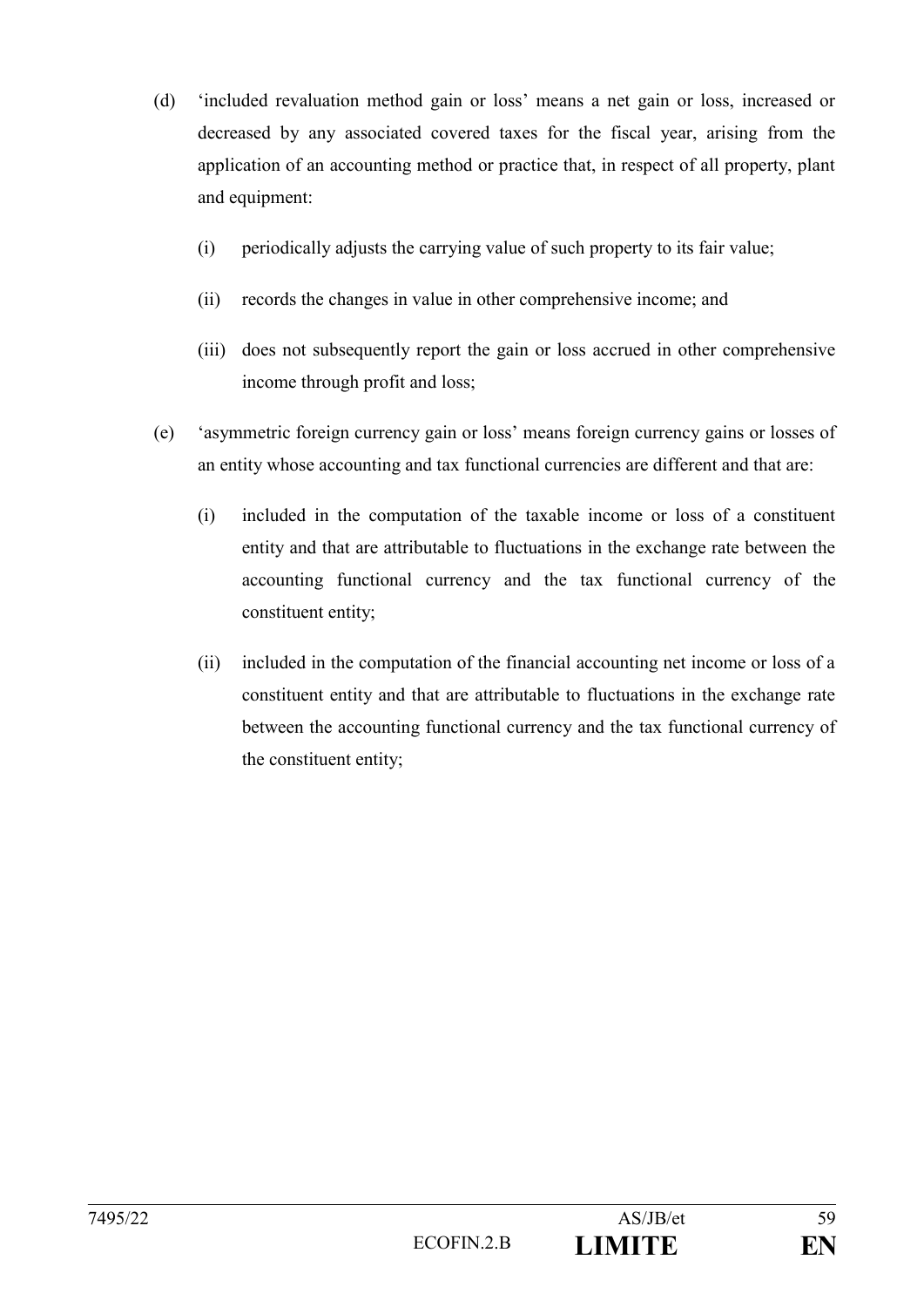- (iii) included in the computation of the financial accounting net income or loss of a constituent entity and that are attributable to fluctuations in the exchange rate between a foreign currency and the accounting functional currency of the constituent entity; and
- (iv) attributable to fluctuations in the exchange rate between a foreign currency and the tax functional currency of the constituent entity, whether or not such foreign currency gain or loss is included in the taxable income;

The tax functional currency is the functional currency used to determine the constituent entity's taxable income or loss for a covered tax in the jurisdiction in which it is located. The accounting functional currency is the functional currency used to determine the constituent entity's financial accounting net income or loss. A third foreign currency is a currency that is not the constituent entity's tax functional currency or accounting functional currency.

- (f) 'policy disallowed expense' means:
	- (i) an expense accrued by the constituent entity for illegal payments, including bribes and kickbacks; and
	- (ii) an expense accrued by the constituent entity for fines and penalties that equal or exceed EUR 50 000 or an equivalent amount in the functional currency in which the financial accounting net income or loss of the constituent entity is computed;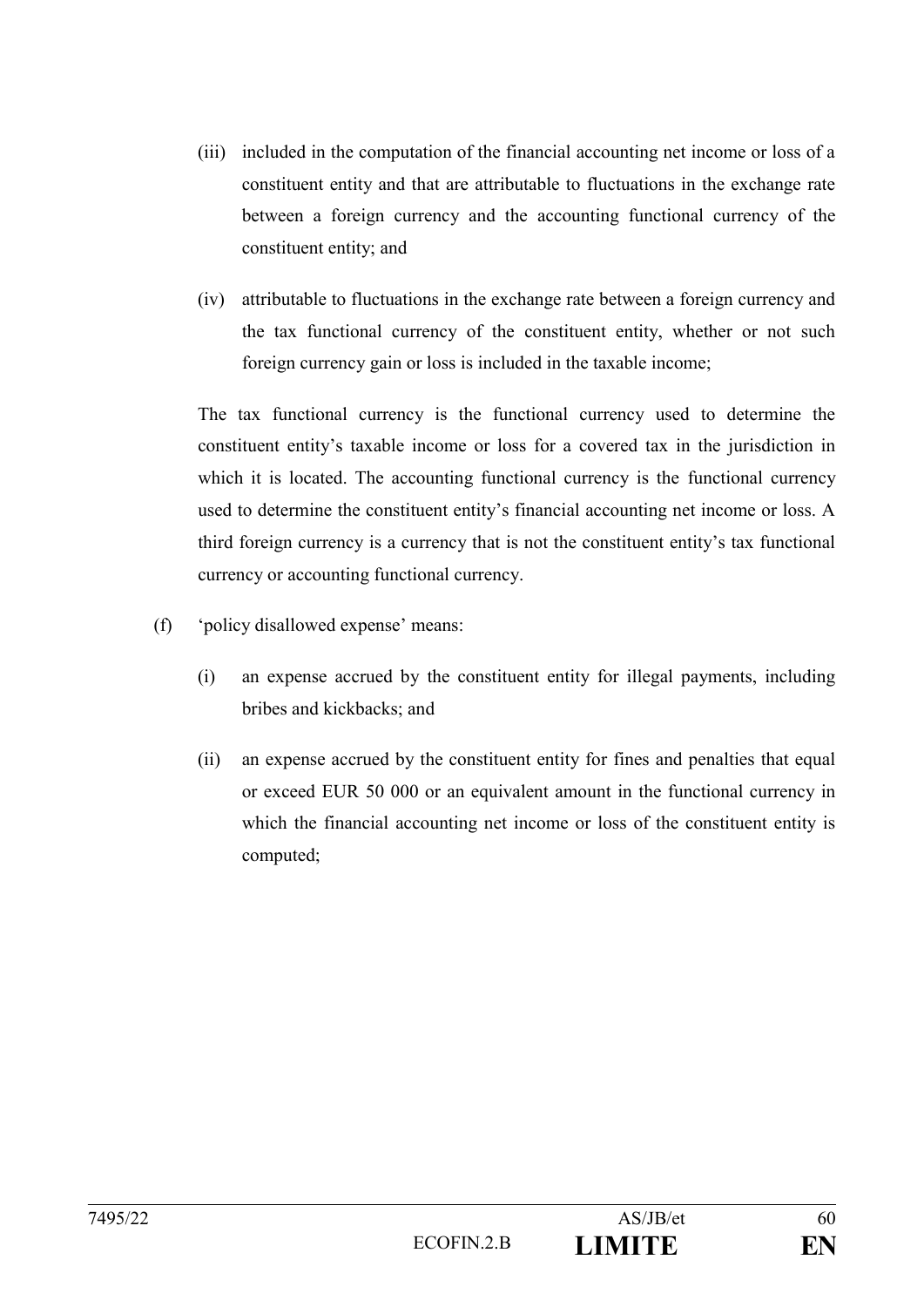- (g) 'prior period errors and changes in accounting principles' means a change in the opening equity of a constituent entity at the beginning of a fiscal year that is attributable to:
	- (i) a correction of an error in the determination of the financial accounting net income or loss in a previous fiscal year that affected the income or expenses includible in the computation of the qualifying income or loss in that previous fiscal year, except to the extent such error correction resulted in a material decrease to a liability for covered taxes subject to Article 24; and
	- (ii) a change in accounting principles or policy that affected the income or expenses included in the computation of the qualifying income or loss;
- (h) 'accrued pension expense' means the difference between the amount of pension liability expense included in the financial accounting net income or loss and the amount contributed to a pension fund for the fiscal year.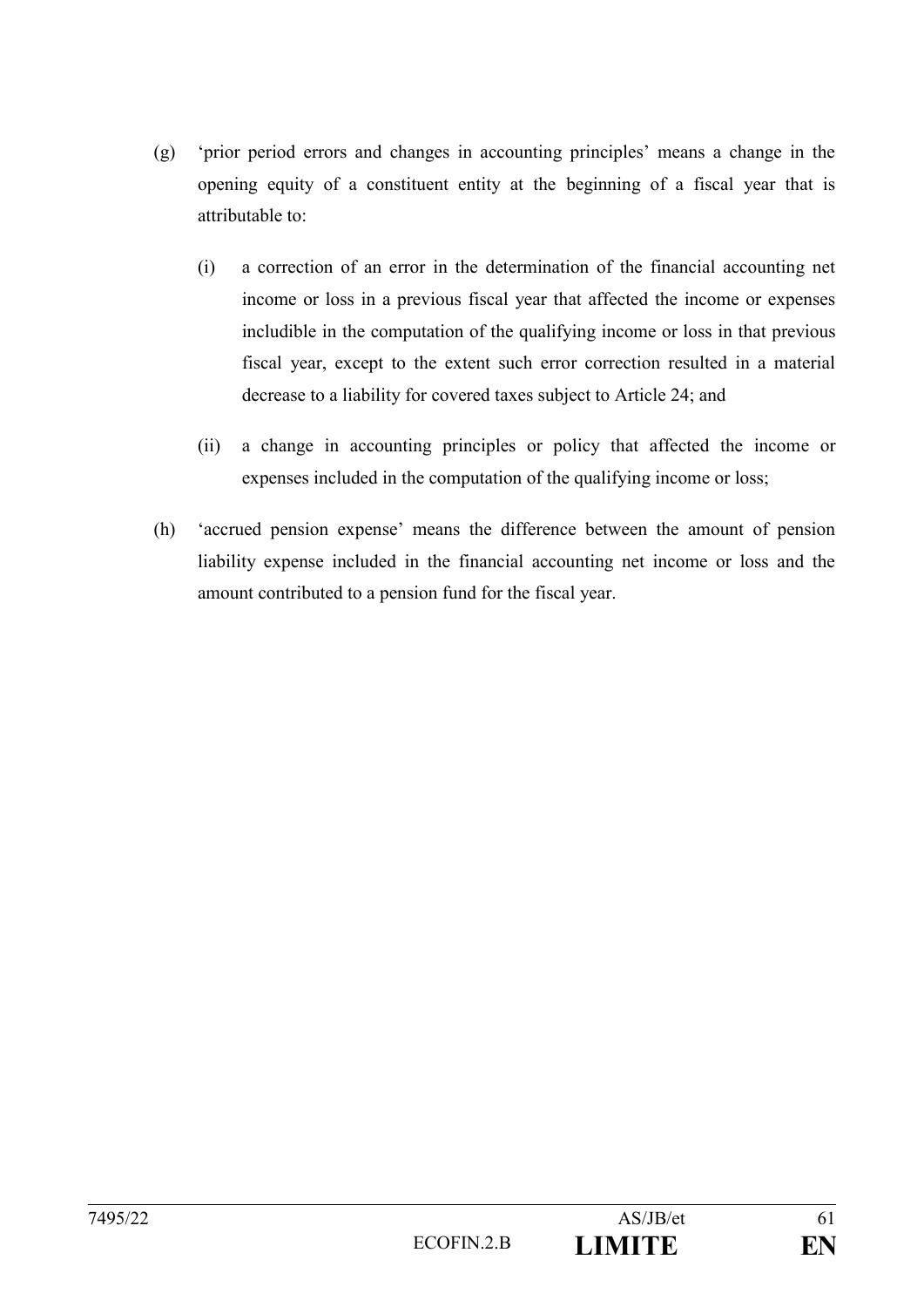- 2. The financial accounting net income or loss of a constituent entity shall be adjusted by the amount of the following items to determine its qualifying income or loss:
	- (a) net taxes expenses;
	- (b) excluded dividends;
	- (c) excluded equity gains or losses;
	- (d) included revaluation method gains or losses;
	- (e) gains or losses from the disposal of assets and liabilities excluded pursuant to Article 33;
	- (f) asymmetric foreign currency gains or losses;
	- (g) policy disallowed expenses;
	- (h) prior period errors and changes in accounting principles; and
	- (i) accrued pension expenses.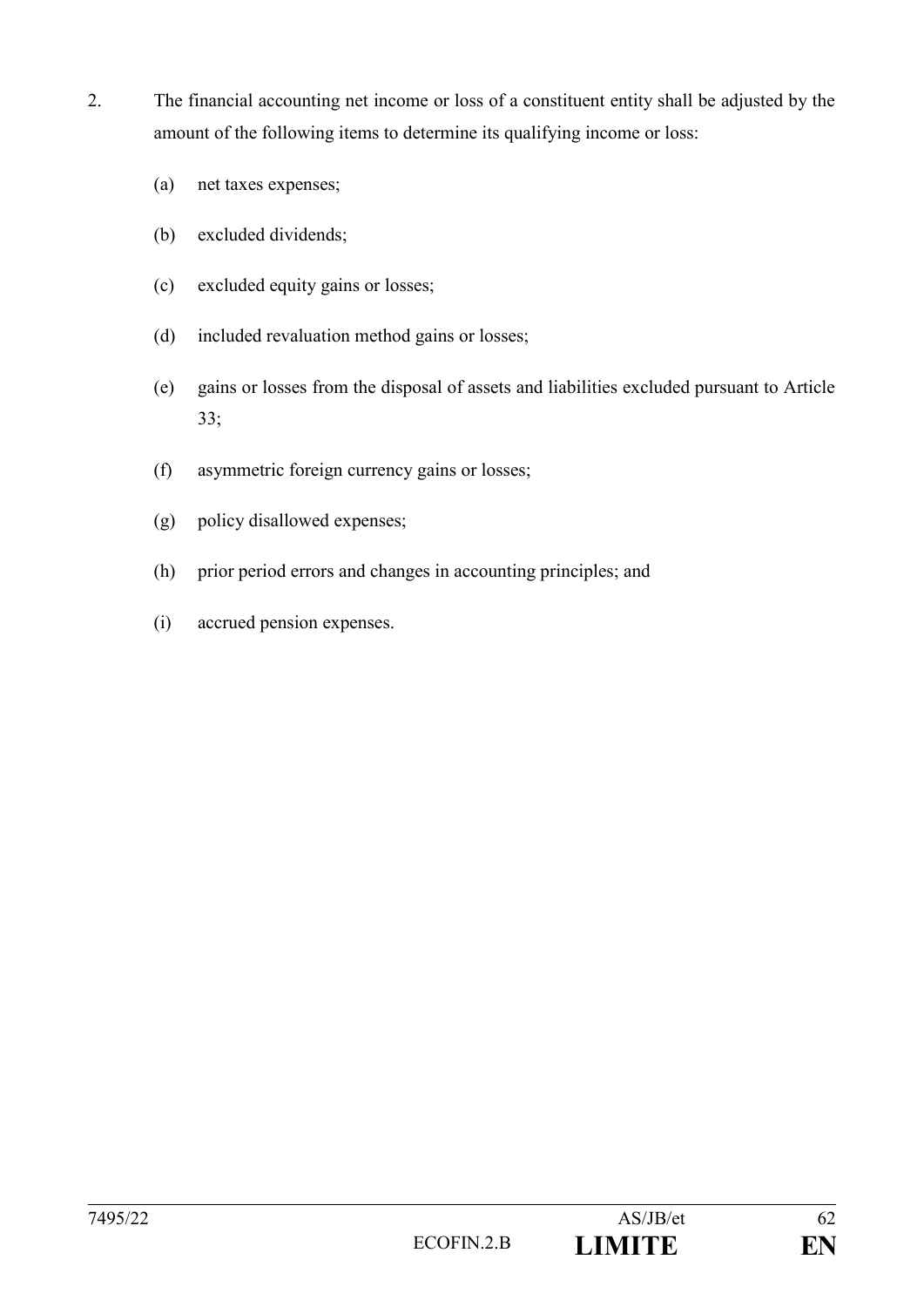3. At the election of the filing constituent entity, a constituent entity may substitute the amount allowed as a deduction in the computation of its taxable income in its location for the amount expensed in its financial accounts for a cost or expense of such constituent entity that was paid with stock-based compensation.

Where the option to use the stock-options has not been exercised, the amount of stockbased compensation expense that has been deducted from the financial accounting net income or loss of the constituent entity for the computation of its qualifying income or loss for all previous fiscal years shall be included in the fiscal year in which the option has expired.

Where part of the amount of stock-based compensation expense has been recorded in the financial accounts of the constituent entity in fiscal years prior to the fiscal year in which the election is made, an amount equal to the difference between the total amount of stockbased compensation expense that has been deducted for the computation of its qualifying income or loss in those previous fiscal years and the total amount of stock-based compensation expense that would have been deducted for the computation of its qualifying income or loss in those previous fiscal years if the election had been made in such fiscal years, shall be included in the computation of the qualifying income or loss of the constituent entity for that fiscal year.

The election shall be made in accordance with Article 43(1) and shall apply consistently to all constituent entities located in the same jurisdiction for the year in which the election is made and all subsequent fiscal years.

In the fiscal year in which the election is revoked, the amount of unpaid stock-based compensation expense deducted pursuant to the election that exceeds the financial accounting expense accrued shall be included for the computation of the qualifying income or loss of the constituent entity.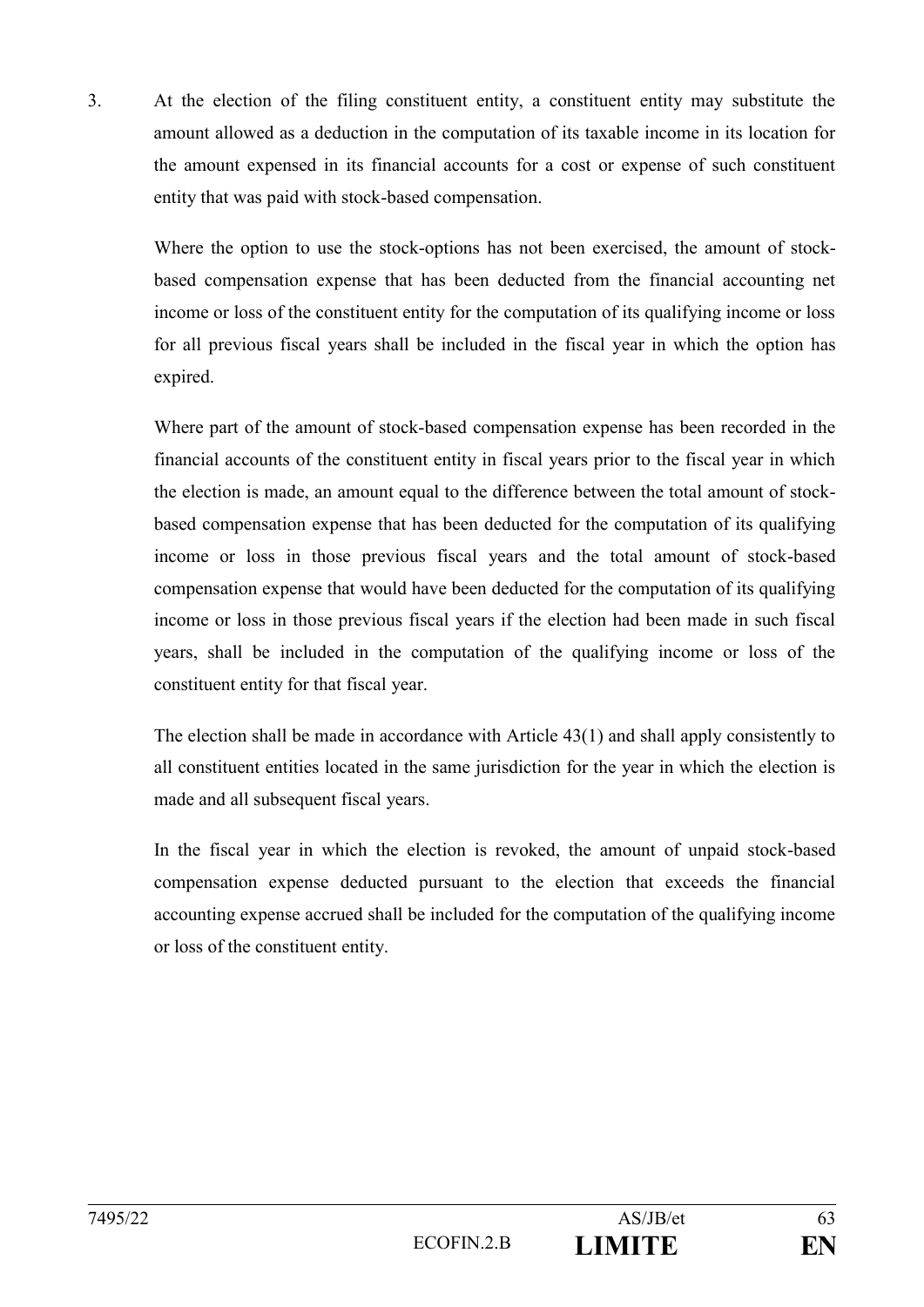4. Any transaction between constituent entities located in different jurisdictions that is not recorded in the same amount in the financial accounts of both constituent entities or that is not consistent with the arm's length principle must be adjusted so as to be in the same amount and consistent with the arm's length principle.

A loss from a sale or other transfer of an asset between two constituent entities located in the same jurisdiction that is not recorded consistently with the arm's length principle shall be adjusted based on the arm's length principle if that loss is included in the computation of the qualifying income or loss.

For the purpose of this paragraph, arm's length principle means the principle under which transactions between constituent entities must be recorded by reference to the conditions that would have been obtained between independent enterprises in comparable transactions and under comparable circumstances.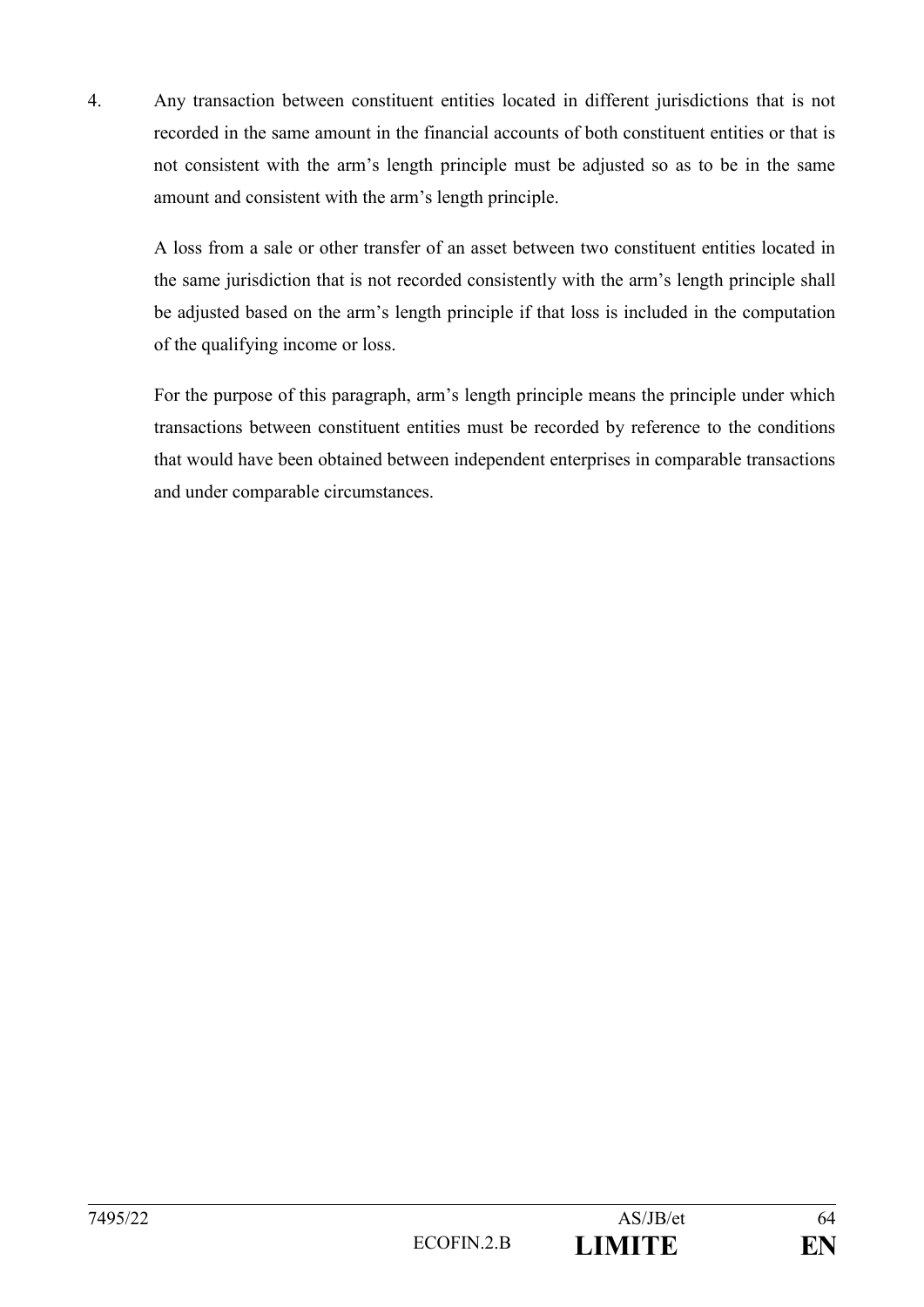- 5. Qualified refundable tax credits as referred to in Article 3(32) shall be treated as income for the computation of the qualifying income or loss of a constituent entity. Non-qualified refundable tax credits shall not be treated as income for the computation of the qualifying income or loss of a constituent entity.
- 6. At the election of the filing constituent entity, gains and losses in respect of assets and liabilities that are subject to fair value or impairment accounting in the consolidated financial statements for a fiscal year may be determined on the basis of the realisation principle for the computation of the qualifying income or loss.

Gains or losses which result from applying fair value or impairment accounting in respect of an asset or a liability shall be excluded from the computation of the qualifying income or loss of a constituent entity under the first subparagraph.

The carrying value of an asset or a liability for the purpose of determining a gain or a loss under the first subparagraph shall be the carrying value at the time the asset was acquired or the liability was incurred, or on the first day of the fiscal year in which the election is made, whichever date is the latest.

The election shall be made in accordance with Article 43(1) and shall apply to all constituent entities located in the jurisdiction to which the election is made, unless the filing constituent entity chooses to limit the election to the tangible assets of the constituent entities or to investment entities.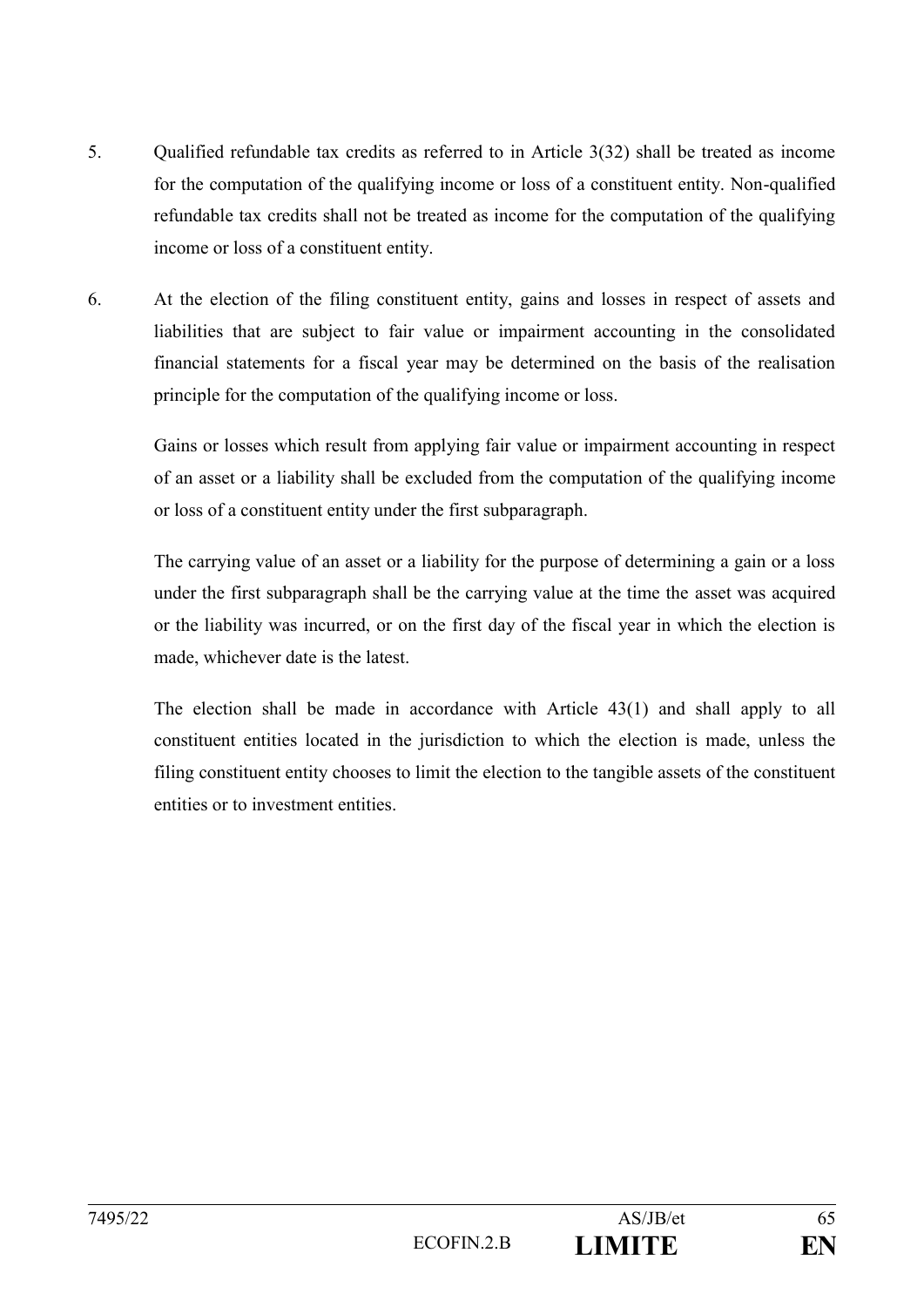In the fiscal year in which the election is revoked, an amount equal to the difference between both the fair value of the asset or liability and the carrying value of the asset or liability on the first day of the fiscal year in which the revocation is made determined pursuant to the election shall be included (if the fair value exceeds the carrying value) or deducted (if the carrying value exceeds the fair value) for the computation of the qualifying income or loss of the constituent entities.

7. At the election of the filing constituent entity, the qualifying income or loss of a constituent entity located in a jurisdiction arising from the disposal of local tangible assets located in that jurisdiction by such constituent entity to third parties (other than a member of the group) for a fiscal year may be adjusted in the following manner. For the purpose of this paragraph, the local tangible assets are immovable property located in the same jurisdiction as the constituent entity.

The net gain arising from the disposal of local tangible assets as referred to in the first subparagraph in the fiscal year in which the election is made shall be offset against any net loss of a constituent entity located in that jurisdiction arising from the disposal of local tangible assets as referred to in the first subparagraph in the fiscal year in which the election is made and in the four fiscal years prior to that fiscal year (the "five-year period"). The net gain shall be offset first against the net loss, if any, that has arisen in the earliest fiscal year of the five-year period. Any residual amount of net gain shall be carried forward and offset against any net losses that have arisen in subsequent fiscal years of the five-year period.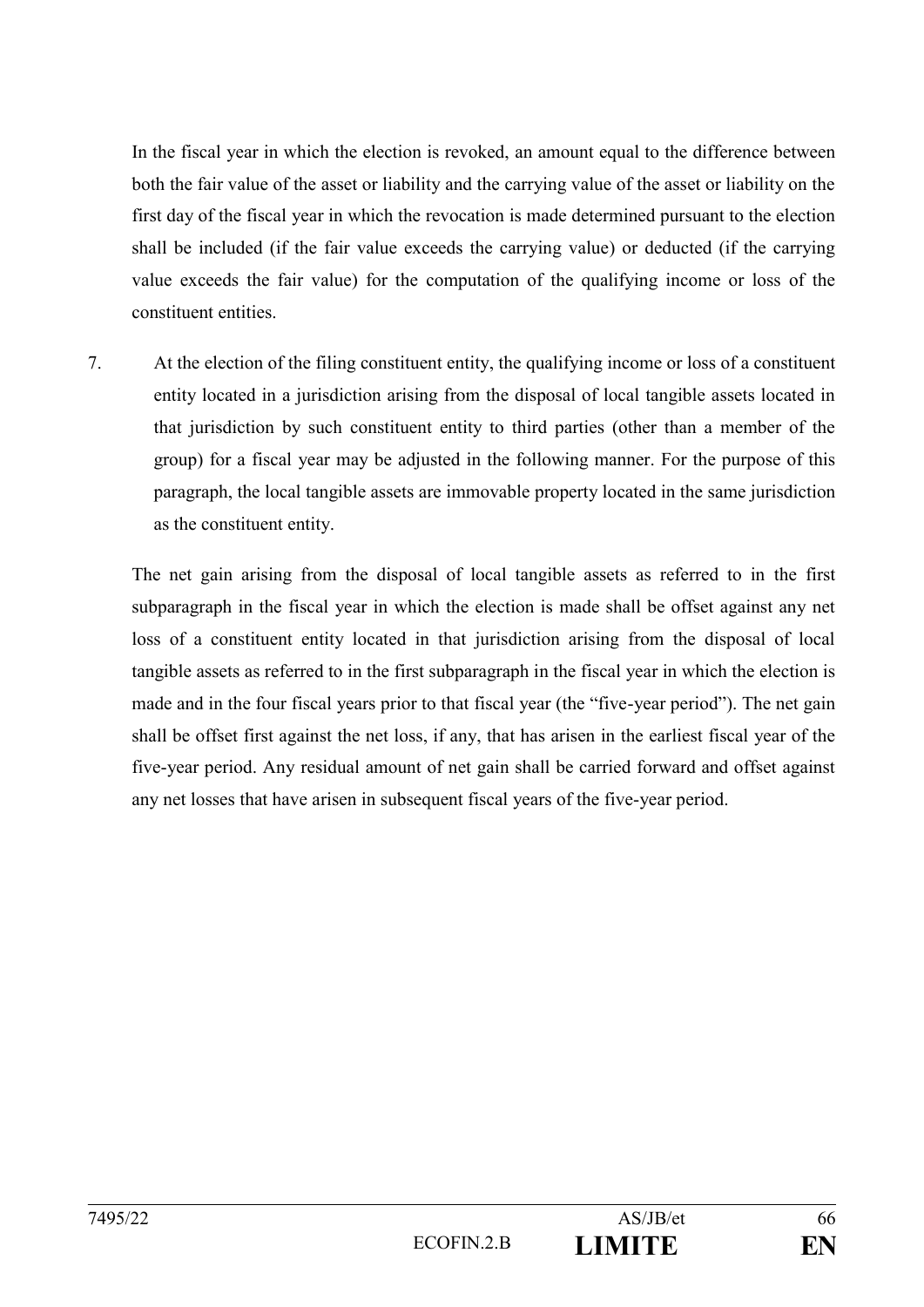Any residual amount of net gain that remains after applying the second subparagraph shall be spread evenly over the five-year period for the computation of the qualifying income or loss of each constituent entity located in that jurisdiction that has made a net gain from the disposal of local tangible assets as referred to in the first subparagraph in the fiscal year in which the election is made. The residual amount of net gain allocated to a constituent entity shall be proportionate to the net gain of that constituent entity divided by the net gain of all constituent entities.

Where no constituent entity in a jurisdiction has made a net gain from the disposal of local tangible assets as referred to in the first subparagraph in the fiscal year in which the election is made, the residual amount of net gain as referred to in the third subparagraph shall be allocated equally to each constituent entity in that jurisdiction and spread evenly over the fiveyear period for the computation of the qualifying income or loss of each of those constituent entities.

Any adjustment under this paragraph for the fiscal years preceding the election year shall be subject to adjustments in accordance with Article 28(1). The election shall be made annually in accordance with Article 43(2).

8. Any expense related to a financing arrangement whereby one or more constituent entities provide credit to one or more other constituent entities of the same group (the "intra-group financing arrangement") shall not be taken into consideration in the computation of the qualifying income or loss of a constituent entity if the following conditions occur: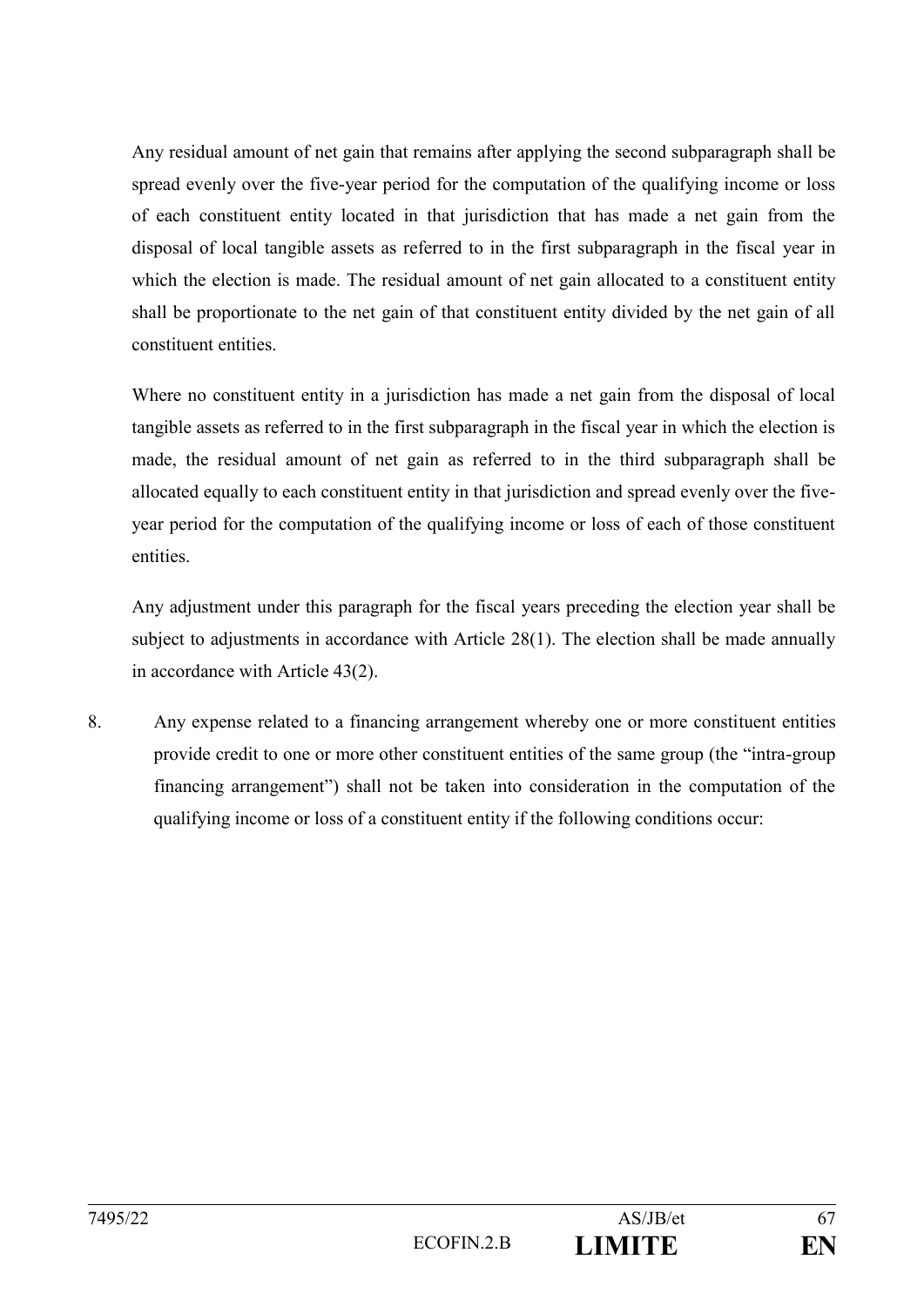- (a) the constituent entity is located in a low-tax jurisdiction or in a jurisdiction that would have been low-taxed if the expense had not been accrued by the constituent entity;
- (b) it can reasonably be anticipated that, over the expected duration of the intra-group financing arrangement, the intra-group financing arrangement increases the amount of expenses taken into account for the computation of the qualifying income or loss of that constituent entity, without resulting in a commensurate increase in the taxable income of the constituent entity providing the credit (the 'counterparty');
- (c) the counterparty is located in a jurisdiction that is not a low-tax jurisdiction or in a jurisdiction that would not have been low-taxed if the income related to the expense had not been accrued by the counterparty;
- 9. An ultimate parent entity may elect to apply its consolidated accounting treatment to eliminate income, expense, gains and losses from transactions between constituent entities that are located in the same jurisdiction and included in a tax consolidation group for the purpose of computing the net qualifying income or loss of those constituent entities.

The election shall be made in accordance with Article 43(1).

In the fiscal year in which the election is made or revoked, appropriate adjustments shall be made so that items of qualifying income or loss are not taken into consideration more than once or omitted as a result of such election or the revocation.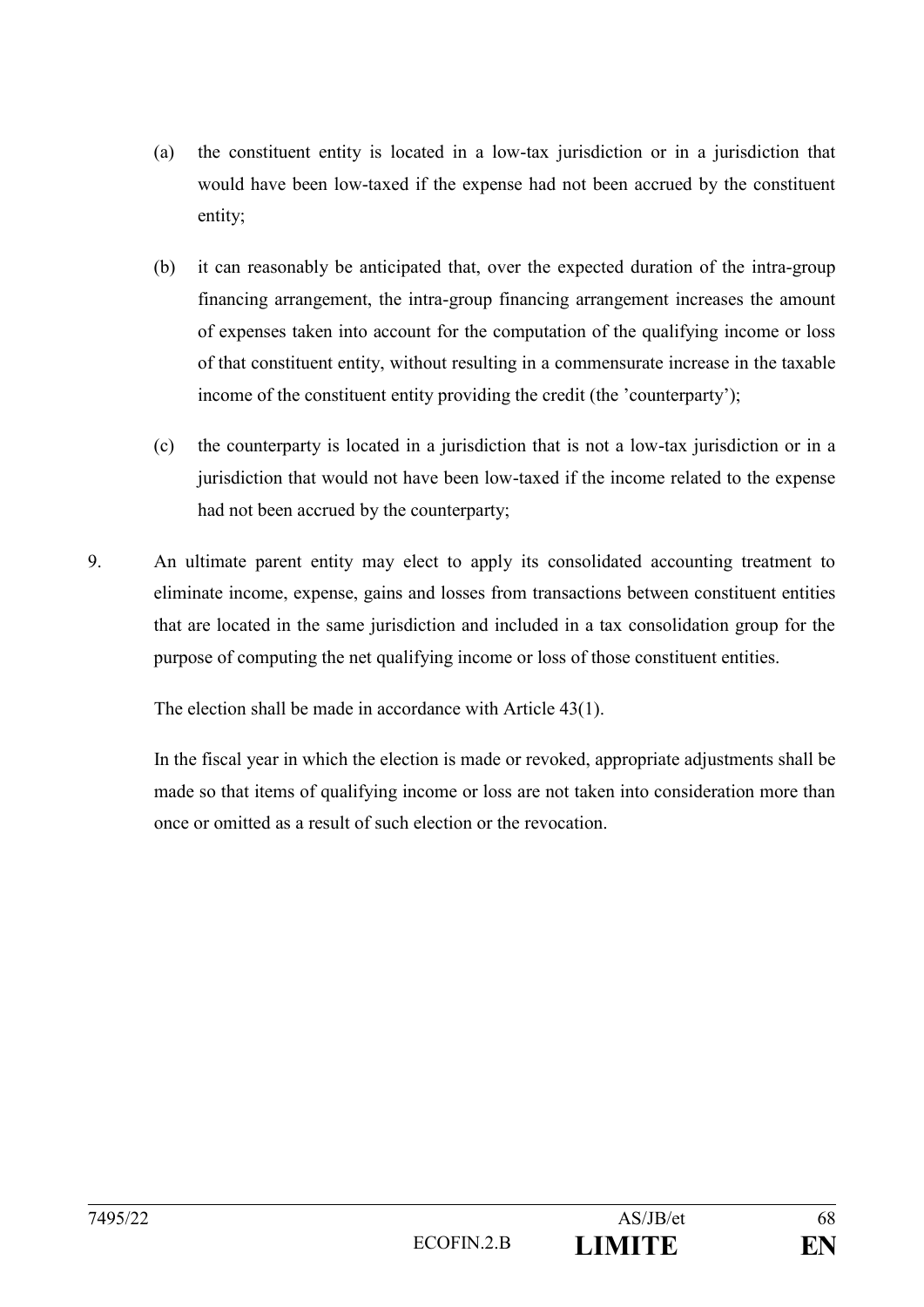- 10. An insurance company shall exclude from the computation of its qualifying income or loss any amount charged to policyholders for taxes paid by the insurance company in respect of returns to the policyholders. An insurance company shall include in the computation of its qualifying income or loss any returns to policyholders that are not reflected in its financial accounting net income or loss to the extent that the corresponding increase or decrease in liability to the policyholders is reflected in its financial accounting net income or loss.
- 11. Any amount that is recognised as a decrease in the equity of a constituent entity and is the result of distributions made or due in respect of an instrument issued by that constituent entity pursuant to prudential regulatory requirements (the "additional tier one capital") shall be treated as an expense in the computation of its qualifying income or loss.

Any amount that is recognised as an increase in the equity of a constituent entity and is the result of distributions received or due to be received in respect of an additional tier one capital held by the constituent entity shall be included in the computation of its qualifying income or loss.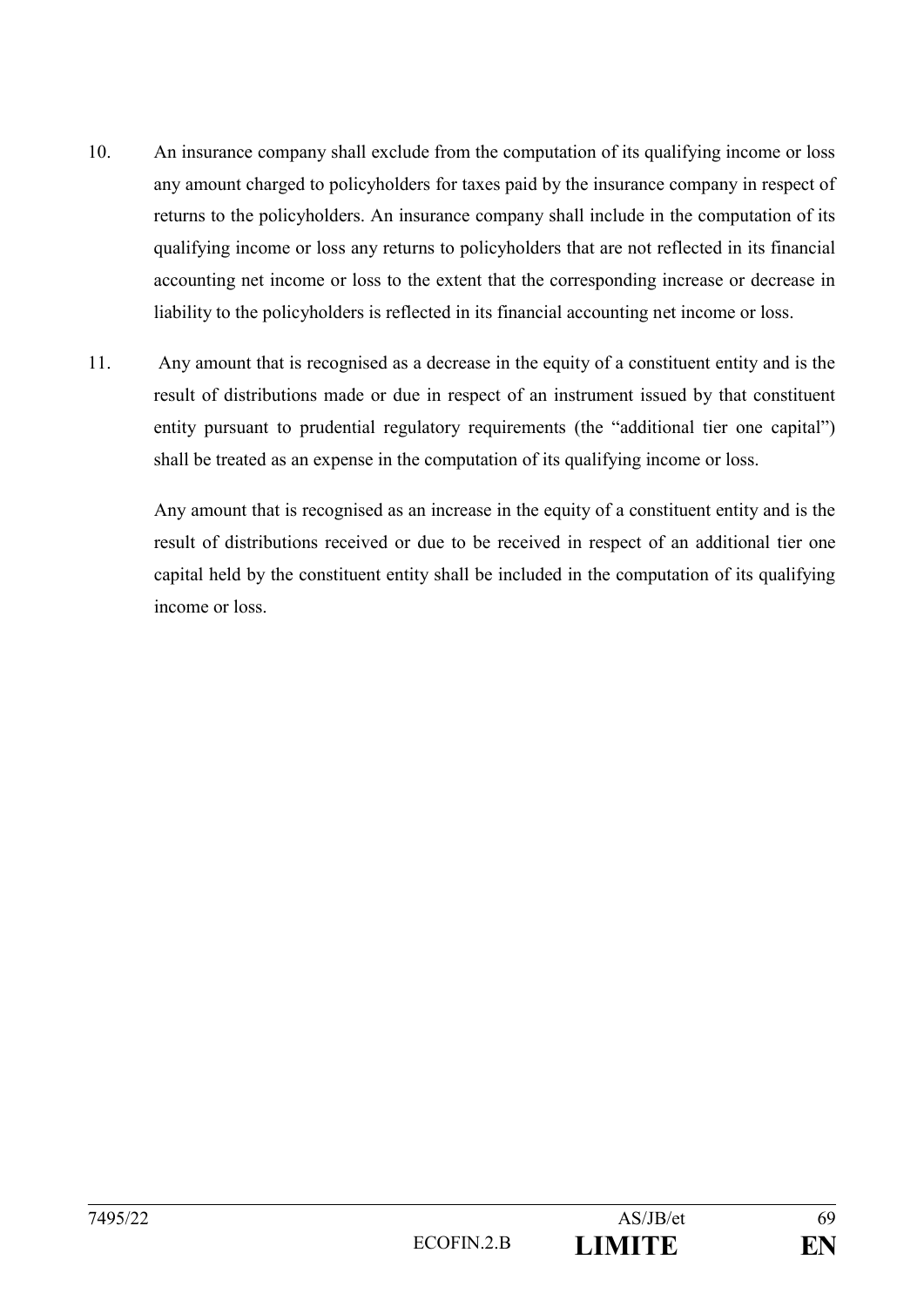# *Article 16 International shipping income exclusion*

- 1. For the purpose of this Article, the following definitions apply:
	- (a) 'international shipping income' means net income obtained by a constituent entity from the following activities, where the transportation is not carried out via inland waterways within the same jurisdiction:
		- (i) transportation of passengers or cargo by ship in international traffic whether the ship is owned, leased or otherwise at the disposal of the constituent entity;
		- (ii) transportation of passengers or cargo by ship in international traffic under slotchartering arrangements;
		- (iii) leasing of a ship to be used for the transportation of passengers or cargo in international traffic on charter fully equipped, crewed and supplied;
		- (iv) leasing of a ship used for the transportation of passengers or cargo in international traffic, on a bareboat charter basis, to another constituent entity;
		- (v) participation in a pool, a joint business or an international operating agency for the transportation of passengers or cargo by ship in international traffic; and
		- (vi) sale of a ship used for the transportation of passengers or cargo in international traffic provided that the ship has been held for use by the constituent entity for a minimum of one year;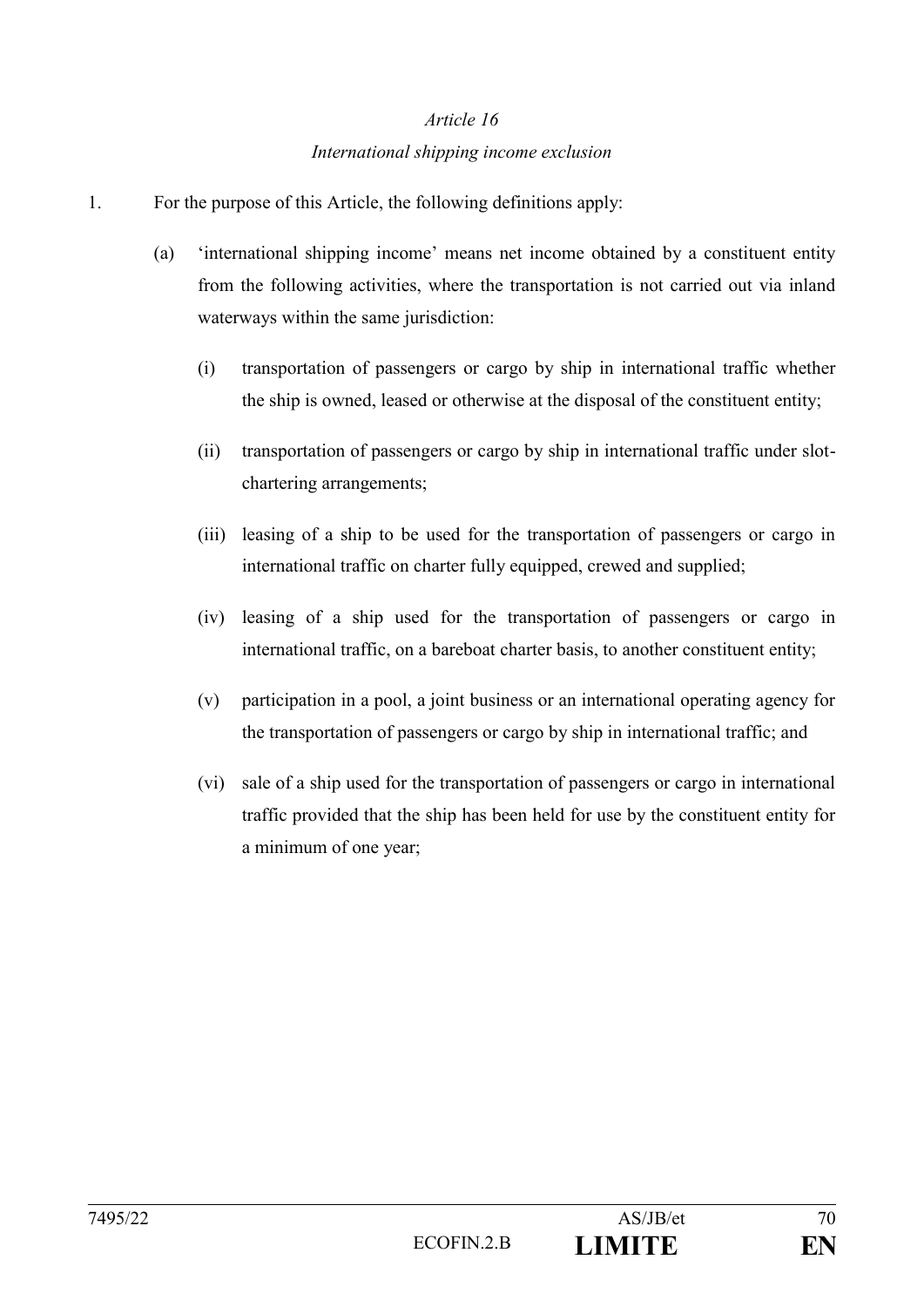- (b) 'qualified ancillary international shipping income' means net income obtained by a constituent entity from the following activities, provided that such activities are performed primarily in connection with the transportation of passengers or cargo by ships in international traffic:
	- (i) leasing of a ship, on a bareboat charter basis, to another shipping enterprise that is not a constituent entity, provided that the charter does not exceed three years;
	- (ii) sale of tickets issued by other shipping enterprises for the domestic leg of an international voyage;
	- (iii) leasing and short-term storage of containers or detention charges for the late return of containers;
	- (iv) provision of services to other shipping enterprises by engineers, maintenance staff, cargo handlers, catering staff, and customer services personnel; and
	- (v) investment income, where the investment that generates the income is made as an integral part of the carrying on the business of operating the ships in international traffic.
- 2. The international shipping income and qualified ancillary international shipping income of a constituent entity shall be excluded from the computation of its qualifying income or loss, provided that the constituent entity demonstrates that the strategic or commercial management of all ships concerned is effectively carried on from within the jurisdiction where the constituent entity is located.
- 3. Where the computation of a constituent entity's international shipping income and qualified ancillary international shipping income results in a loss, such loss shall be excluded from the computation of the constituent entity's qualifying income or loss.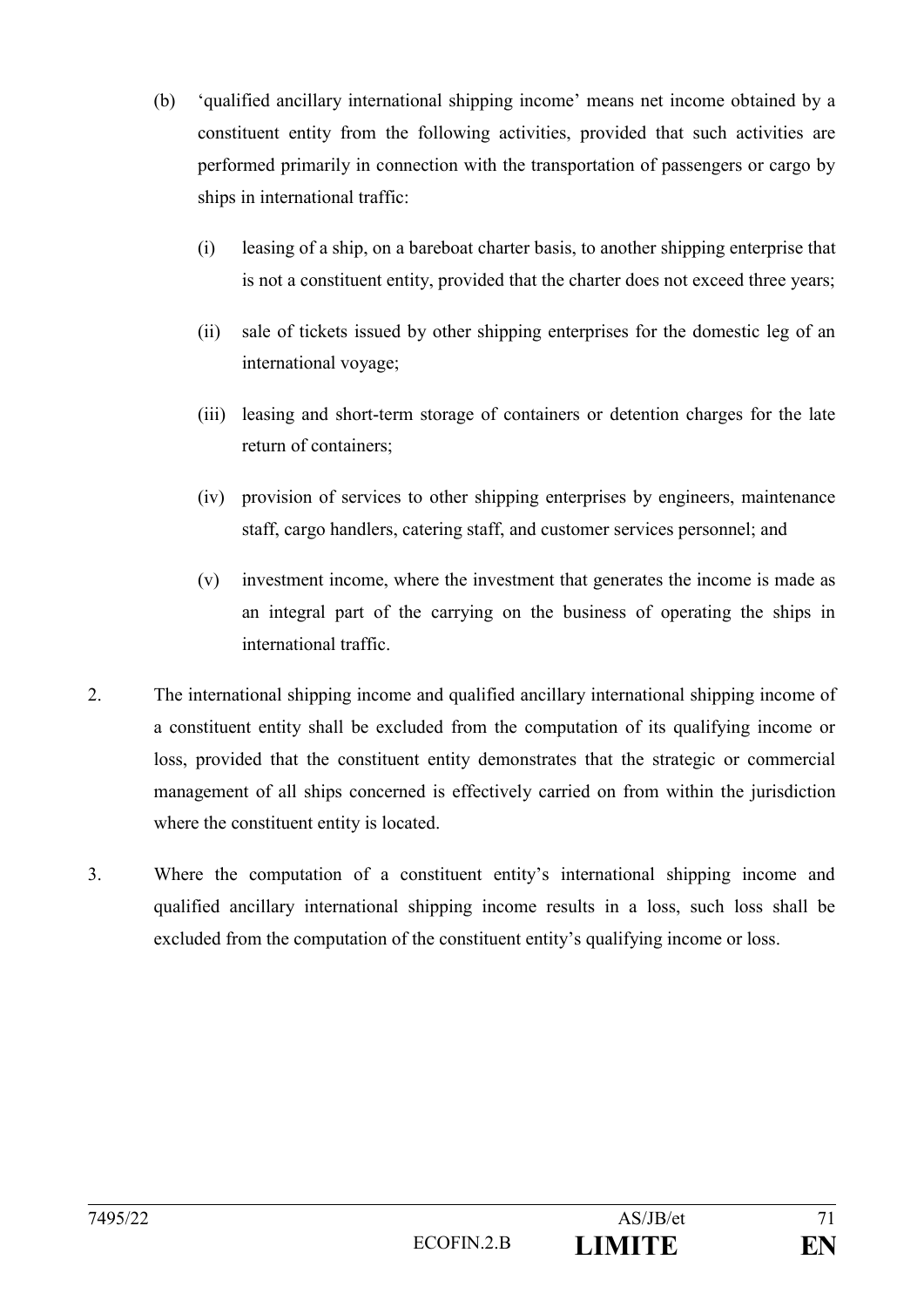- 4. The aggregated qualified ancillary international shipping income of all constituent entities located in a jurisdiction shall not exceed 50 % of those constituent entities' international shipping income.
- 5. The costs incurred by a constituent entity that are directly attributable to its international shipping activities and qualified ancillary international shipping activities referred to in paragraph 1 shall be allocated to such activities for the purpose of computing the net international shipping income and the net qualified ancillary international shipping income of the constituent entity.

The costs incurred by a constituent entity that indirectly result from its international shipping activities and qualified ancillary international shipping activities referred to in paragraph 1 shall be deducted from the constituent entity's revenues from such activities to compute its international shipping income and qualified ancillary international shipping income of the constituent entity on the basis of its revenues from such activities in proportion to its total revenues.

6. All direct and indirect costs attributed to a constituent entity's international shipping income and qualified ancillary international shipping income in accordance with paragraph 5 shall be excluded from the computation of its qualifying income or loss.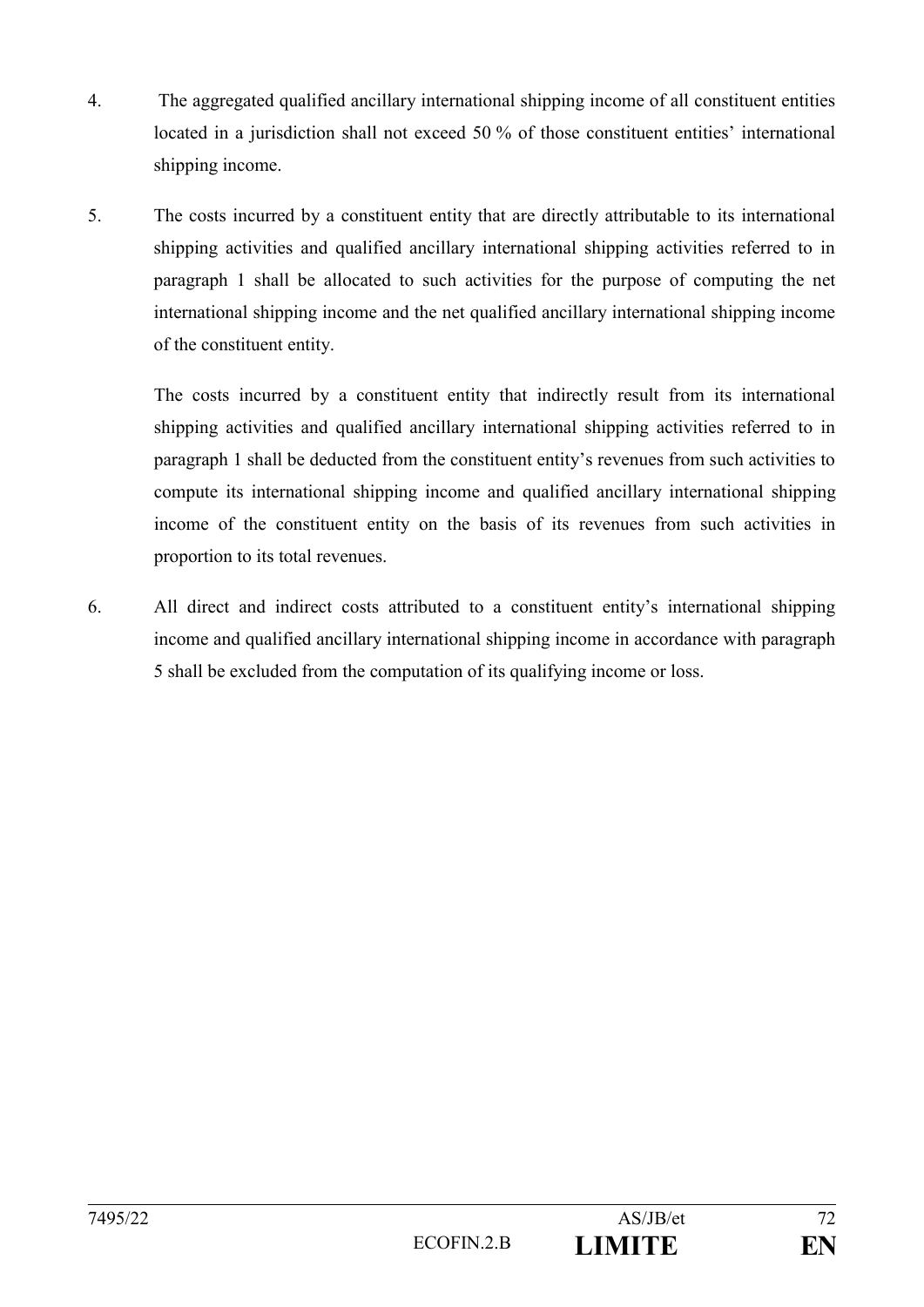## *Allocation of the qualifying income or loss between a main entity and a permanent establishment*

1. Where a constituent entity is a permanent establishment as defined in Article 3, point  $(10)(a)$ , (b) or (c), its financial accounting net income or loss shall be the net income or loss reflected in the separate financial accounts of the permanent establishment.

Where a permanent establishment does not have separate financial accounts, its financial accounting net income or loss shall be the amount that would have been reflected in its separate financial accounts if they had been prepared on a standalone basis and in accordance with the accounting standard used in the preparation of the consolidated financial statements of the ultimate parent entity.

2. Where a constituent entity meets the definition of a permanent establishment in Article 3, point (10)(a) or (b), its financial accounting net income or loss shall be adjusted to reflect only the amounts and items of income and expense that are attributable to it in accordance with the applicable tax treaty or domestic law of the jurisdiction where it is located, regardless of the amount of income subject to tax and the amount of deductible expenses in that jurisdiction.

Where a constituent entity meets the definition of a permanent establishment in Article 3, point (10)(c), its financial accounting net income or loss shall be adjusted to reflect only the amounts and items of income and expense that would have been attributable to it in accordance with Article 7 of the OECD Model Tax Convention<sup>16</sup>.

<sup>&</sup>lt;u>.</u> 16 OECD Model Tax Convention on Income and on Capital, as amended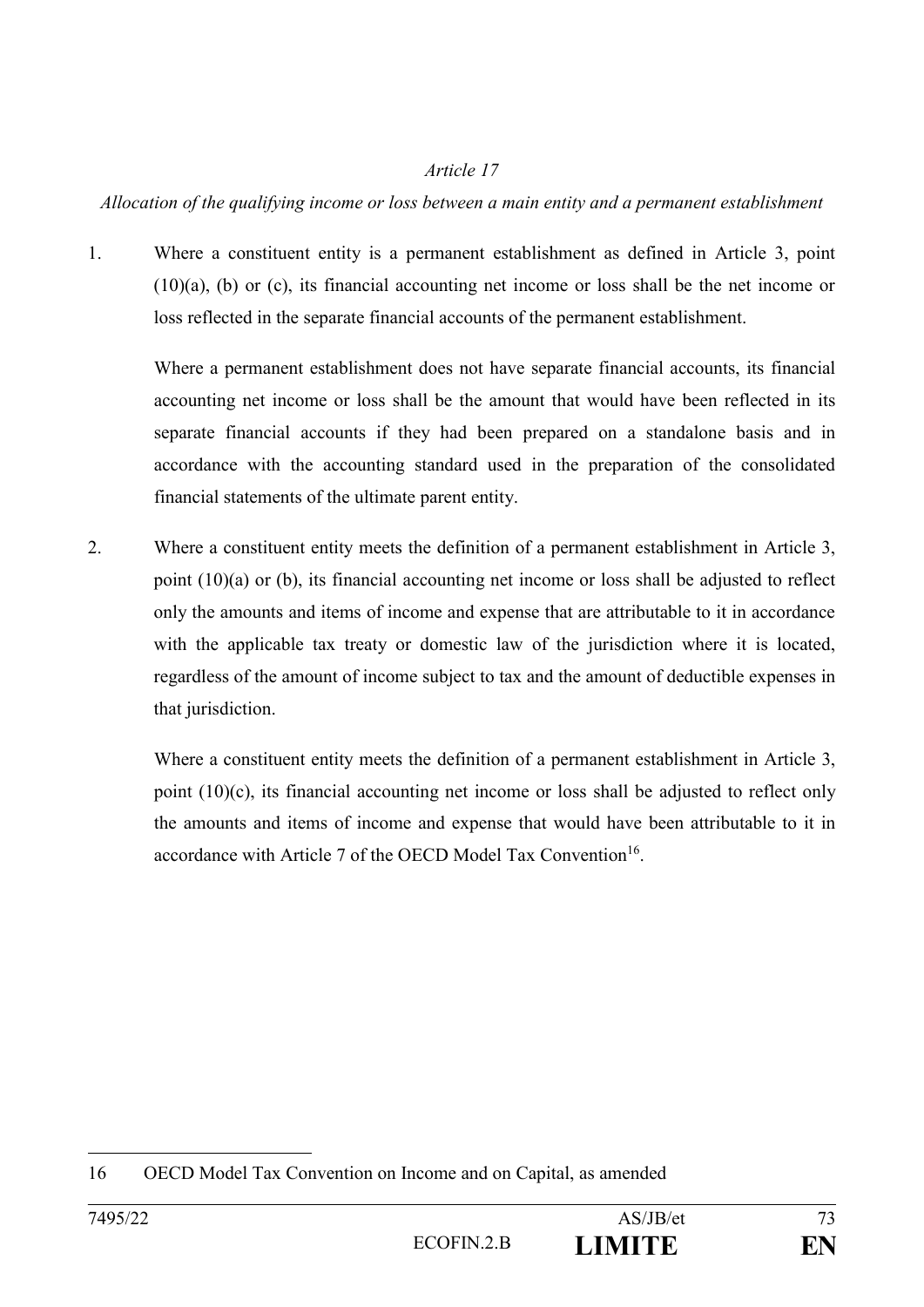- 3. Where a constituent entity meets the definition of a permanent establishment in Article 3, point (10)(d), its financial accounting net income or loss shall be computed based on the amounts and items of income that are exempt in the jurisdiction where the main entity is located and attributable to the operations conducted outside of that jurisdiction and the amounts and items of expense that are not deducted for tax purposes in the jurisdiction where the main entity is located and that are attributable to such operations outside of that jurisdiction.
- 4. The financial accounting net income or loss of a permanent establishment shall not be taken into account in determining the qualifying income or loss of the main entity, except as provided in paragraph 5.
- 5. A qualifying loss of a permanent establishment shall be treated as an expense of the main entity for the computation of its qualifying income or loss to the extent that the loss of the permanent establishment is treated as an expense in the computation of domestic taxable income of such main entity and is not set off against an item of the domestic taxable income that is subject to tax under the laws of both the jurisdiction of the main entity and the jurisdiction of the permanent establishment.

Qualifying income that is subsequently earned by the permanent establishment shall be treated as qualifying income of the main entity up to the amount of the qualifying loss that was previously treated as an expense of the main entity under the first subparagraph.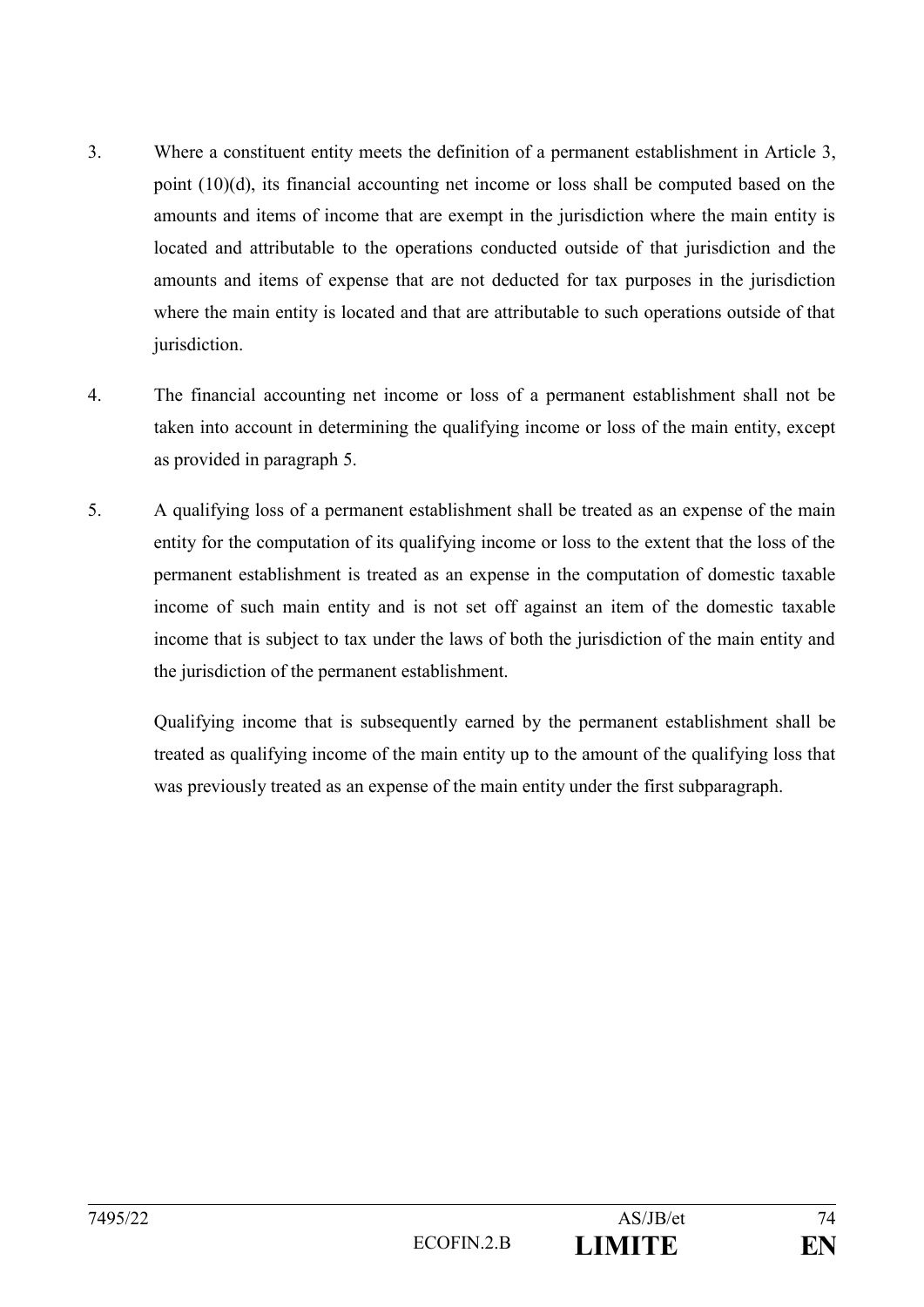## *Allocation of the qualifying income or loss of a flow-through entity*

- 1. The financial accounting net income or loss of a constituent entity that is a flow-through entity shall be reduced by the amount allocable to its owners that are not group entities and that hold their ownership interest in such flow-through entity directly or through a chain of tax transparent entities, unless:
	- (a) the flow-through entity is an ultimate parent entity; or
	- (b) the flow-through entity is held, directly or through a chain of tax transparent entities, by such an ultimate parent entity.
- 2. The financial accounting net income or loss of a constituent entity that is a flow-through entity shall be reduced by the financial accounting net income or loss that is allocated to another constituent entity.
- 3. Where a flow-through entity wholly or partially carries out business through a permanent establishment, its financial accounting net income or loss which remains after applying paragraph 1 shall be allocated to that permanent establishment in accordance with Article 17.
- 4. Where a tax transparent entity is not the ultimate parent entity, the financial accounting net income or loss of the flow-through entity which remains after applying paragraphs 1 and 3 shall be allocated to its constituent entity-owners in accordance with their ownership interests in the flow-through entity.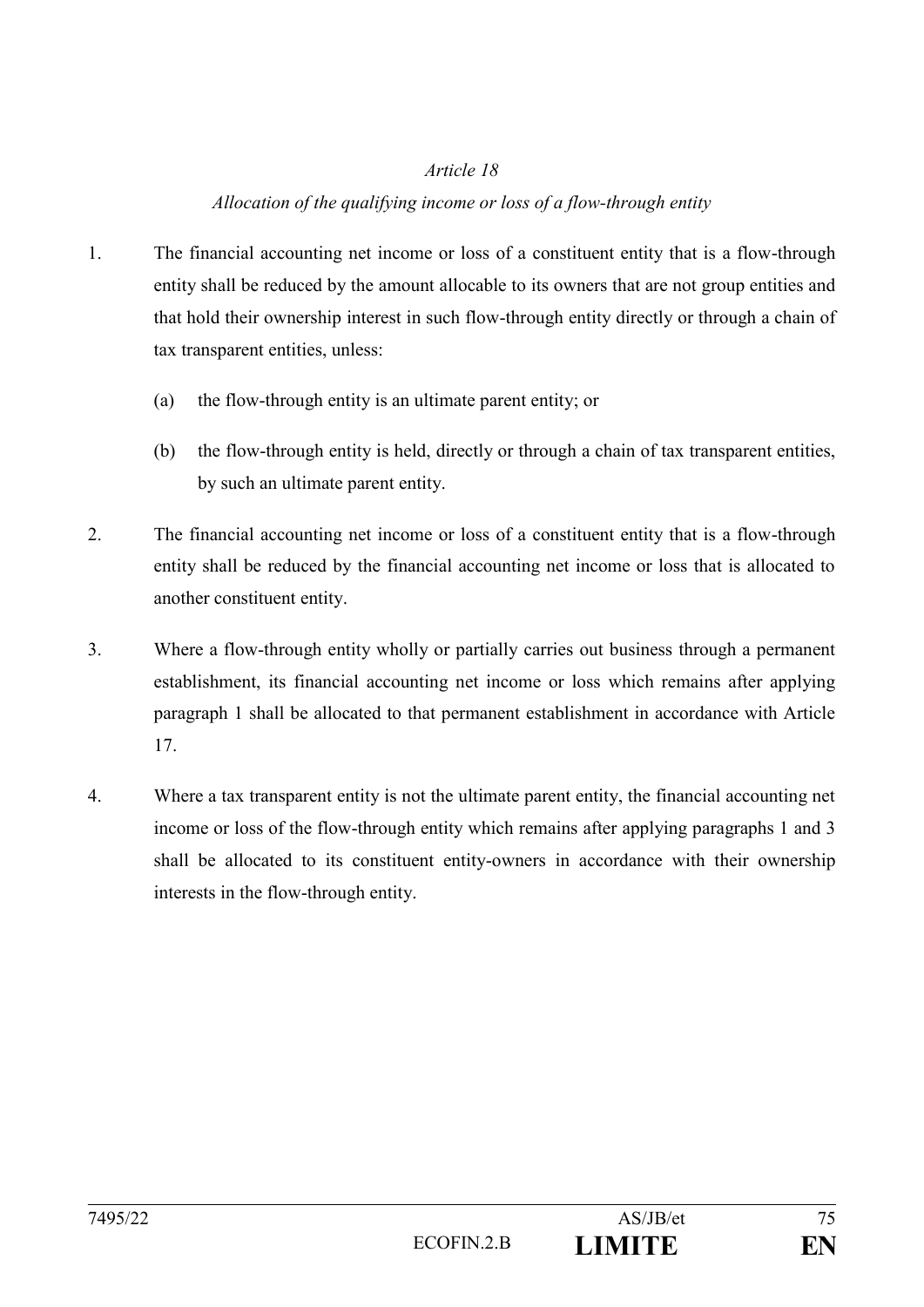- 5. Where a flow-through entity is a tax transparent entity that is the ultimate parent entity or a reverse hybrid entity, any financial accounting net income or loss of the flow-through entity which remains after applying paragraphs 1 and 3 shall be allocated to the ultimate parent entity or the reverse hybrid entity.
- 6. Paragraphs 3, 4 and 5 shall be applied separately with respect to each ownership interest in the flow-through entity.

## **CHAPTER IV**

## **COMPUTATION OF ADJUSTED COVERED TAXES**

## *Article 19*

## *Covered taxes*

- 1. The covered taxes of a constituent entity shall include:
	- (a) taxes recorded in the financial accounts of a constituent entity with respect to its income or profits, or its share of the income or profits of a constituent entity in which it owns an ownership interest;
	- (b) taxes on distributed profits, deemed profit distributions, and non-business expenses imposed under an eligible distribution tax system;
	- (c) taxes imposed in lieu of a generally applicable corporate income tax; and
	- (d) taxes levied by reference to retained earnings and corporate equity, including taxes on multiple components based on income and equity.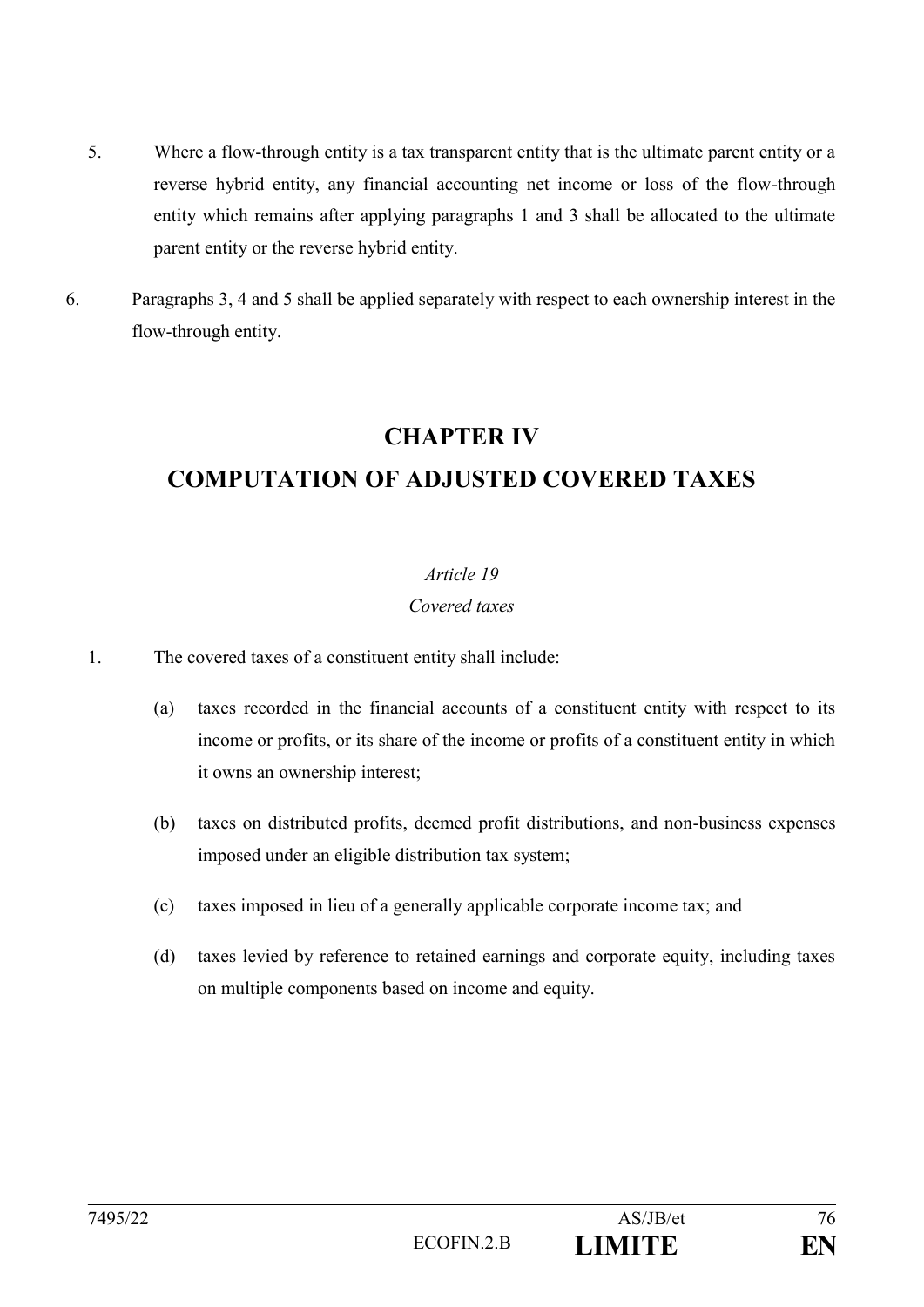- 2. The covered taxes of a constituent entity shall not include:
	- (a) the top-up tax accrued by a parent entity under a qualified IIR;
	- (b) the top-up tax accrued by a constituent entity under a qualified domestic top-up tax;
	- (c) taxes attributable to an adjustment made by a constituent entity as a result of the application of a qualified UTPR;
	- (d) disqualified refundable imputation tax; and
	- (e) taxes paid by an insurance company in respect of returns to policyholders.
- 3. Covered taxes in respect of any net gain or loss arising from the disposal of local tangible assets as referred to in the first subparagraph of Article 15(7) in the fiscal year in which the election is made shall be excluded from the computation of the covered taxes.

## *Article 20 Adjusted covered taxes*

- 1. The adjusted covered taxes of a constituent entity for a fiscal year shall be determined by adjusting the sum of the current tax expense accrued in its financial accounting net income or loss with respect to covered taxes for the fiscal year, by:
	- (a) the net amount of its additions and reductions to covered taxes for the fiscal year as set out in paragraphs 2 and 3;
	- (b) the total deferred tax adjustment amount as set out in Article 21; and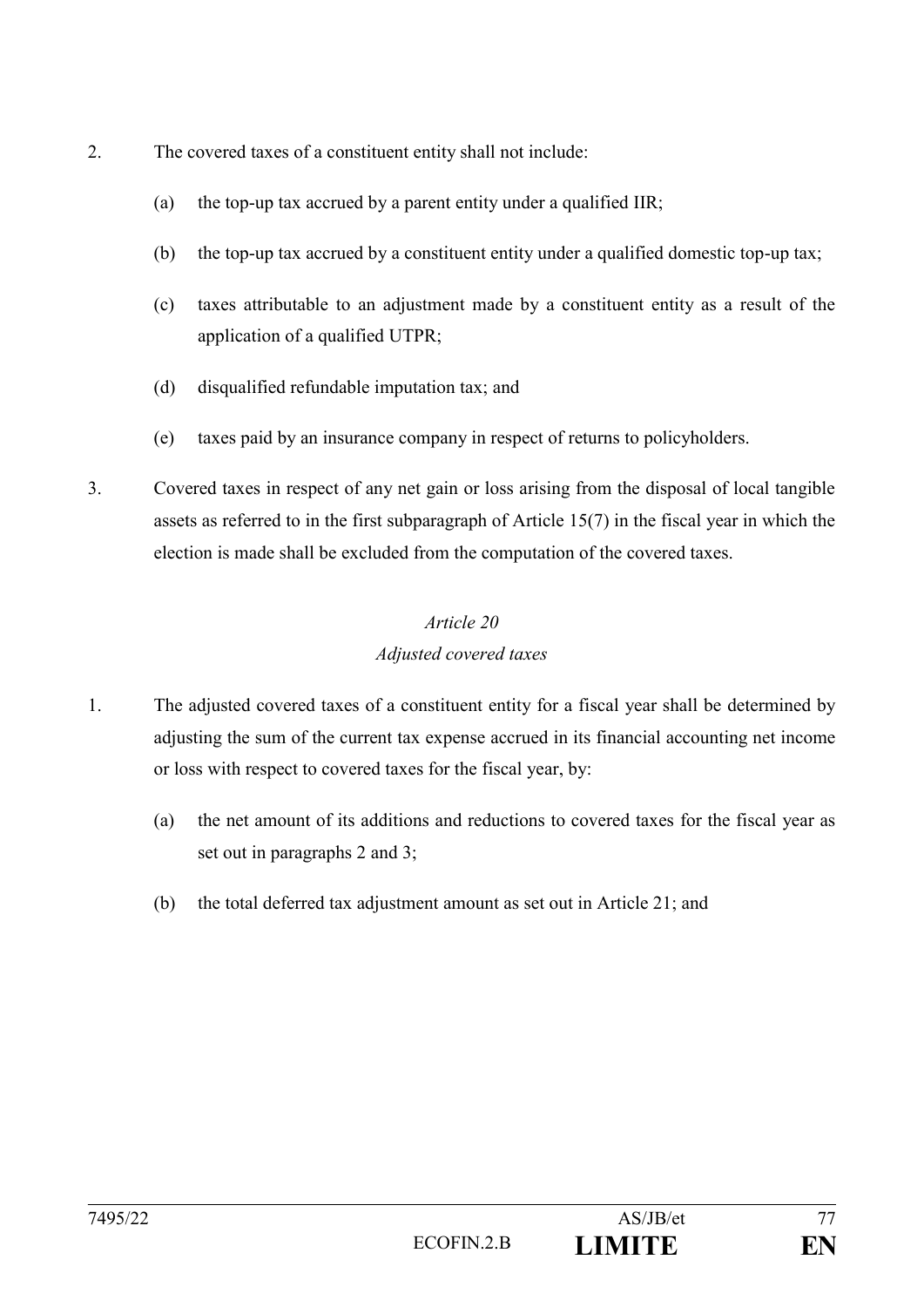- (c) any increase or decrease in covered taxes recorded in equity or other comprehensive income relating to amounts included in the computation of qualifying income or loss that will be subject to tax under local tax rules.
- 2. The additions to the covered taxes of a constituent entity for the fiscal year shall include:
	- (a) any amount of covered taxes accrued as an expense in the profit before taxation in the financial accounts;
	- (b) any amount of qualifying loss deferred tax asset that has been used pursuant to Article  $22(2)$ ;
	- (c) any amount of covered taxes relating to an uncertain tax position previously excluded under point (d) of paragraph 3 that are paid in the fiscal year; and
	- (d) any amount of credit or refund in respect of a qualified refundable tax credit that was accrued as a reduction to the current tax expense.
- 3. The reductions to the covered taxes of a constituent entity for the fiscal year shall include:
	- (a) the amount of current tax expense with respect to income excluded from the computation of qualifying income or loss under Chapter III;
	- (b) any amount of credit or refund in respect of a non-qualified refundable tax credit that was not recorded as a reduction to the current tax expense;
	- (c) any amount of covered taxes refunded or credited to a constituent entity that was not treated as an adjustment to current tax expense in the financial accounts, unless it relates to a qualified refundable tax credit;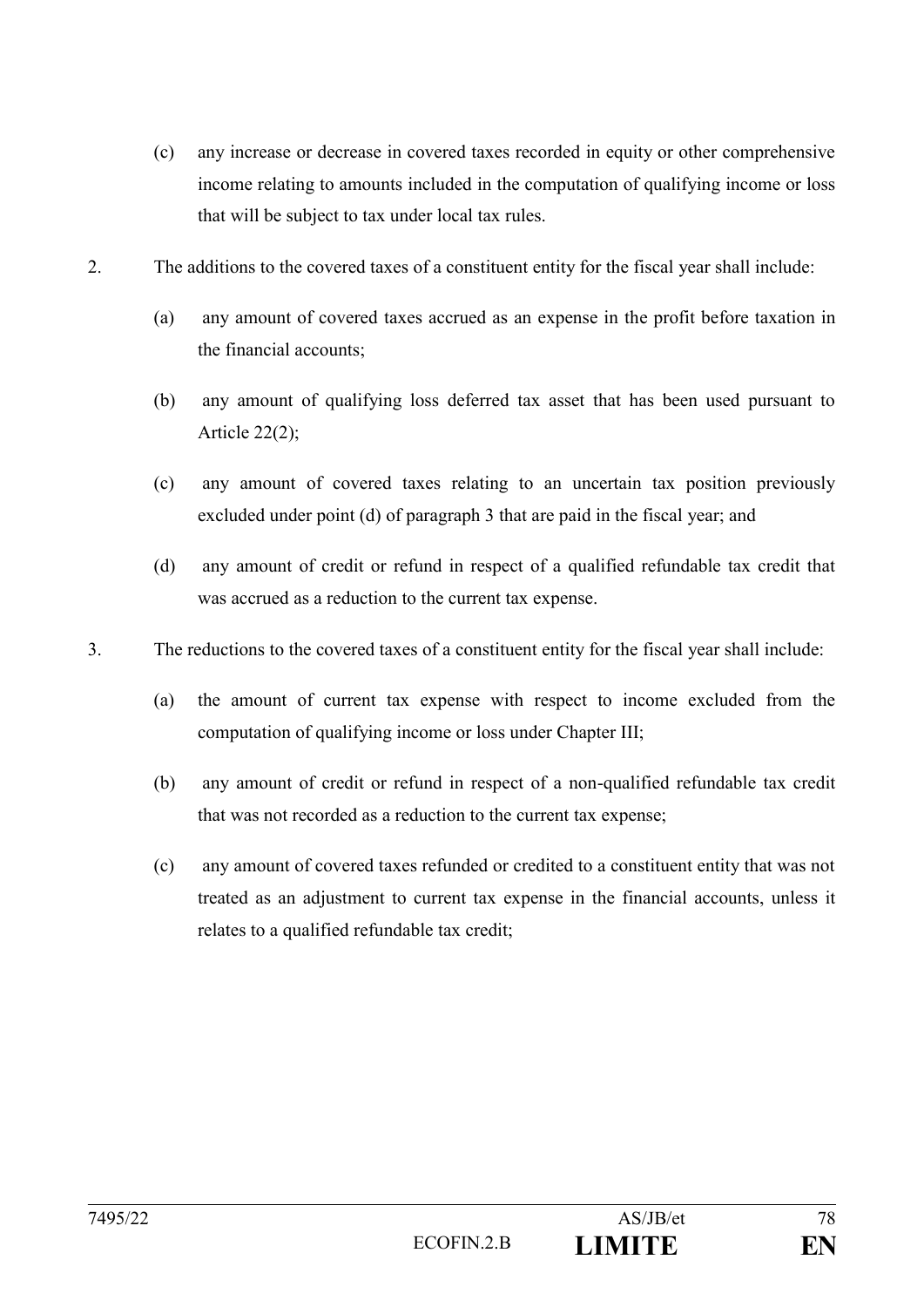- (d) the amount of current tax expense, which relates to an uncertain tax position; and
- (e) any amount of current tax expense that is not expected to be paid within three years after the end of the fiscal year.
- 4. For the purpose of computing adjusted covered taxes, where an amount of covered tax is described in more than one point in paragraphs 1 to 3, it shall only be taken into account once.
- 5. Where, for a fiscal year, there is no net qualifying income in a jurisdiction and the amount of adjusted covered taxes for that jurisdiction is negative and less than an amount equal to the net qualifying loss multiplied by the minimum tax rate (the "expected adjusted covered taxes"), the amount equal to the difference between the amount of adjusted covered taxes and the amount of expected adjusted covered taxes shall be treated as an additional top-up tax for that fiscal year. The amount of additional top-up tax shall be allocated to each constituent entity in the jurisdiction in accordance with Article 28(3).

## *Article 21 Total deferred tax adjustment amount*

- 1. For the purpose of this Article, the following definitions apply:
	- (a) 'disallowed accrual' means:
		- i) any movement in deferred tax expense accrued in the financial accounts of a constituent entity which relates to an uncertain tax position and;
		- ii) any movement in deferred tax expense accrued in the financial accounts of a constituent entity which relates to distributions from a constituent entity.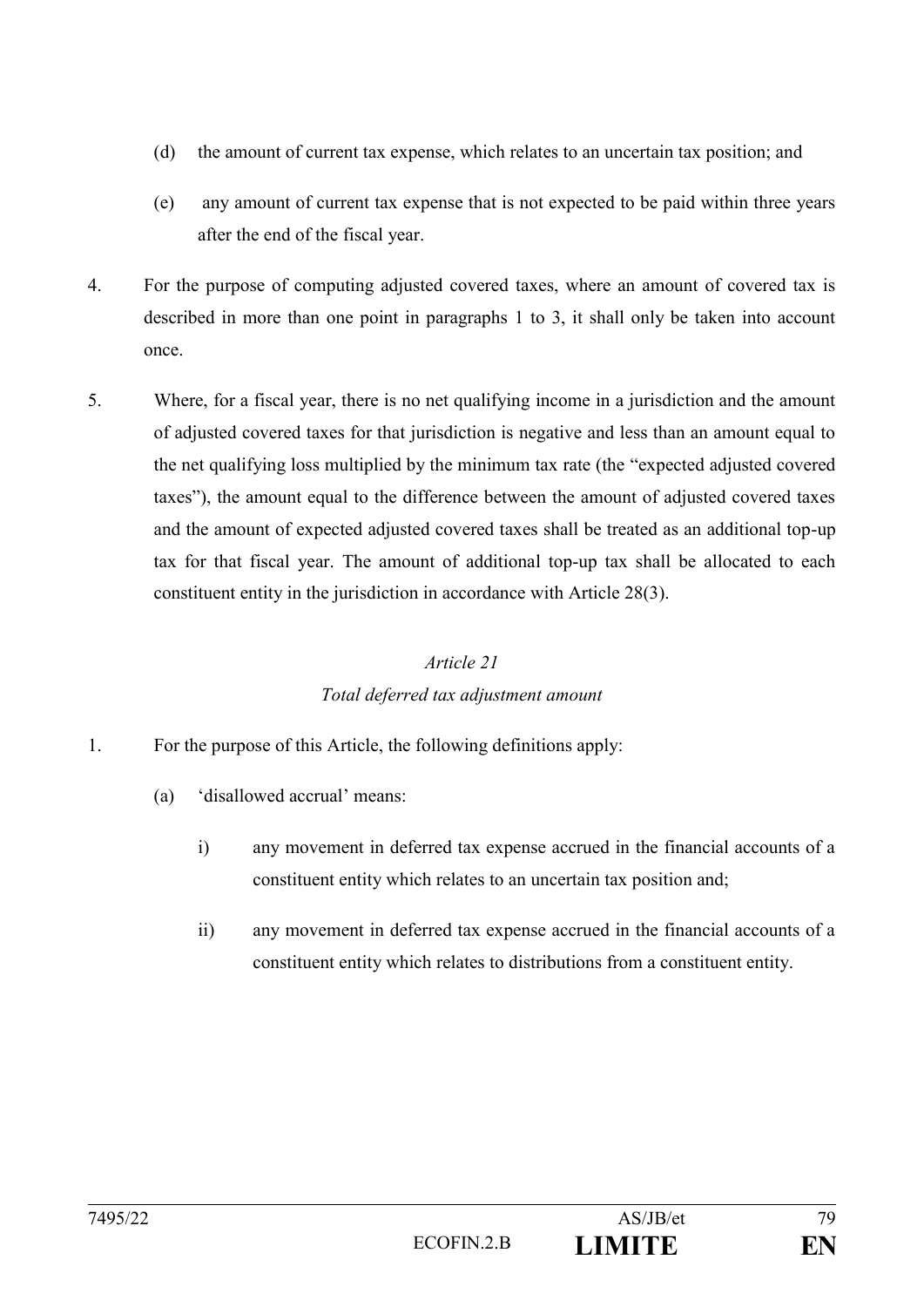- (b) 'unclaimed accrual' means any increase in a deferred tax liability recorded in the financial accounts of a constituent entity for a fiscal year that is not expected to be paid within the time period set forth in paragraph 7 and for which the filing constituent entity annually elects, in accordance with Article 43(2), not to include in total deferred tax adjustment amount for such fiscal year.
- 2. Where the tax rate applied for purposes of computing the deferred tax expense is equal or below the minimum tax rate, the total deferred tax adjustment amount to be added to the adjusted covered taxes of a constituent entity for a fiscal year pursuant to point (b) of Article 20(1) shall be the deferred tax expense accrued in its financial accounts with respect to covered taxes, subject to the adjustments under paragraphs 3 to 6.

Where the tax rate applied for purposes of computing the deferred tax expense is above the minimum tax rate, the total deferred tax adjustment amount to be added to the adjusted covered taxes of a constituent entity for a fiscal year pursuant to point (b) of Article 20(1) shall be the deferred tax expense accrued in its financial accounts with respect to covered taxes recast at the minimum tax rate, subject to the adjustments under paragraphs 3 to 6.

- 3. The total deferred tax adjustment amount shall be increased by:
	- (a) any amount of disallowed accrual or unclaimed accrual paid during the fiscal year; and
	- (b) any amount of recaptured deferred tax liability determined in a preceding fiscal year, which has been paid during the fiscal year.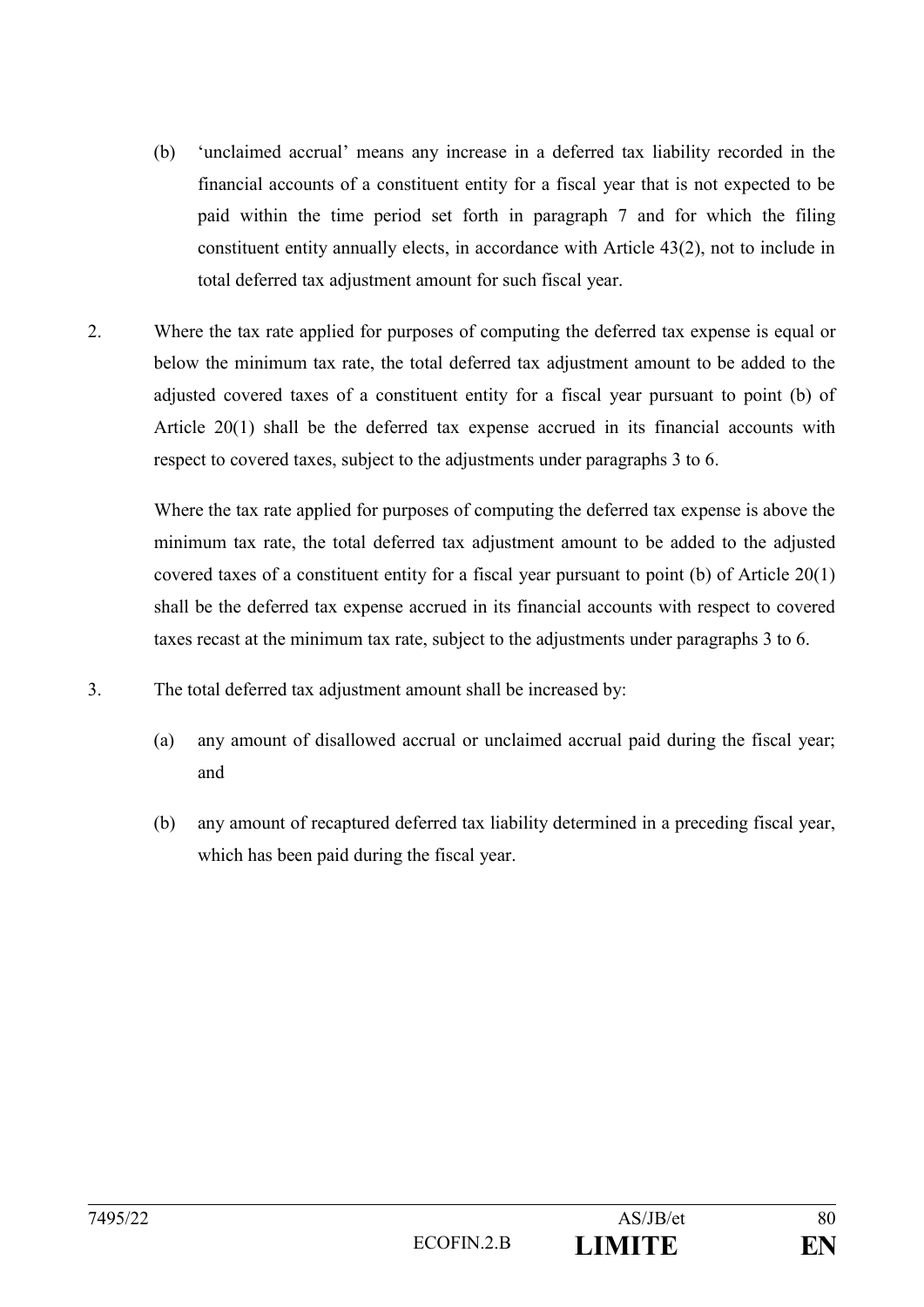- 4. Where, for a fiscal year, a loss deferred tax asset is not recognized in the financial accounts because the recognition criteria are not met, the total deferred tax adjustment amount shall be reduced by the amount that would have reduced the total deferred tax adjustment amount if a loss deferred tax asset for the fiscal year had been accrued.
- 5. The total deferred tax adjustment amount shall not include:
	- (a) the amount of deferred tax expense with respect to items excluded from the computation of qualifying income or loss under Chapter III;
	- (b) the amount of deferred tax expense with respect to disallowed accruals and unclaimed accruals;
	- (c) the impact of a valuation adjustment or accounting recognition adjustment with respect to a deferred tax asset;
	- (d) the amount of deferred tax expense arising from a re-measurement with respect to a change in the applicable domestic tax rate; and
	- (e) the amount of deferred tax expense with respect to the generation and use of tax credits.
- 6. Where a deferred tax asset, which is attributable to a qualifying loss of a constituent entity, has been recorded for a fiscal year at a rate lower than the minimum tax rate, it may be recast at the minimum tax rate in the same fiscal year, if the taxpayer can demonstrate that a deferred tax asset is attributable to a qualifying loss.

Where a deferred tax asset is increased pursuant to the first subparagraph, the total deferred tax adjustment amount shall be reduced accordingly.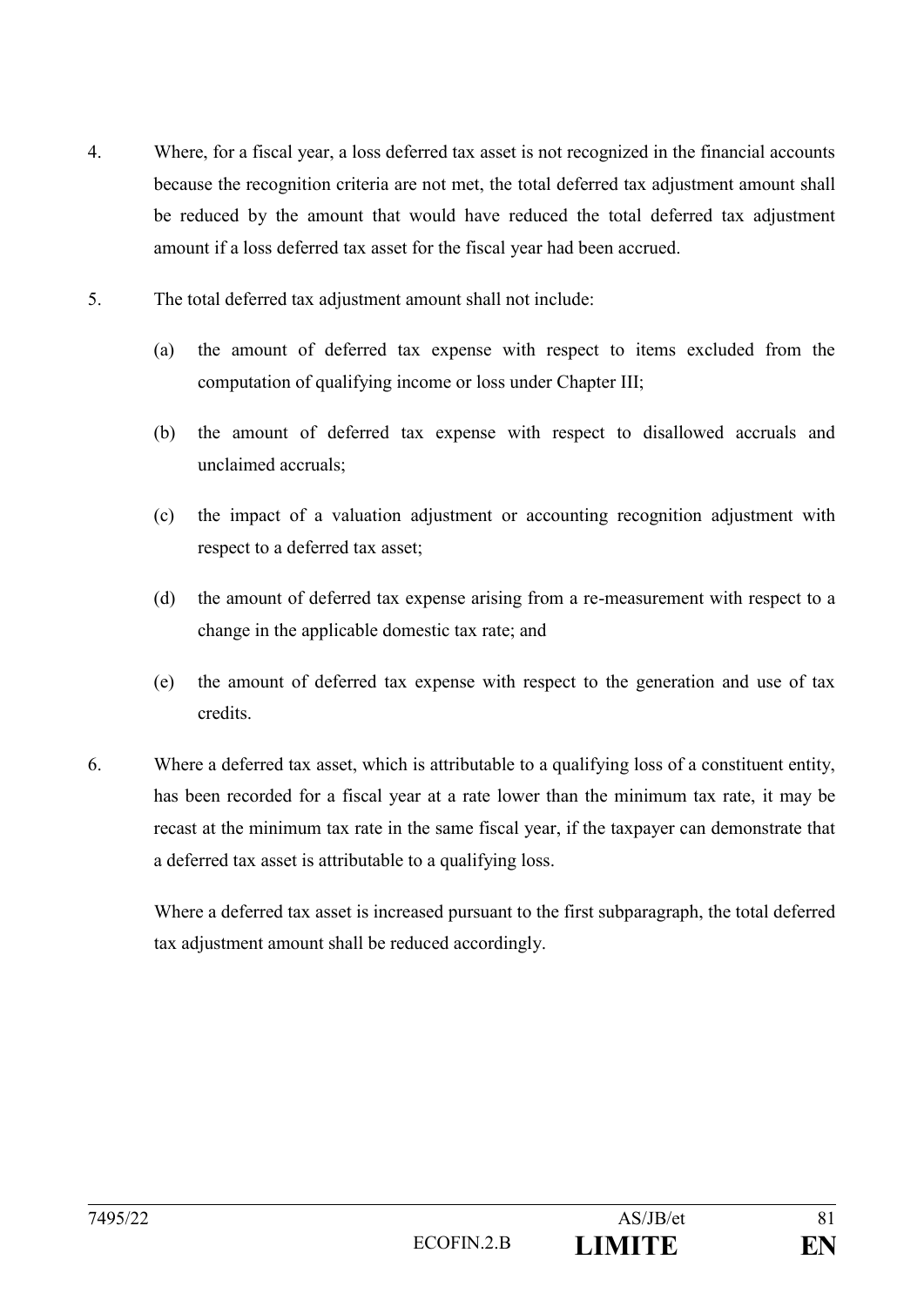7. A deferred tax liability that is not reversed and whose amount is not paid within the five subsequent fiscal years shall be recaptured to the extent it was taken into account in the total deferred tax adjustment amount of a constituent entity.

The amount of the recaptured deferred tax liability determined for the current fiscal year shall be treated as a reduction to the covered taxes in the fifth preceding the current fiscal year and the effective tax rate and top-up tax of such fiscal year shall be recomputed in accordance with Article 28(1). The recaptured deferred tax liability for the current fiscal year is the amount of the increase in the category of deferred tax liability that was included in the total deferred tax adjustment amount in the fifth preceding fiscal year that has not reversed by the end of the last day of the current fiscal year.

- 8. By way of derogation from paragraph 7, where a deferred tax liability is a recapture exception accrual, it shall not be recaptured even if it is not reversed or paid within the five subsequent years. A recapture exception accrual shall be an amount of tax expense accrued that is attributable to changes in associated deferred tax liabilities, in respect of the following items:
	- (a) cost recovery allowances on tangible assets;
	- (b) cost of a licence or similar arrangement from a government for the use of immovable property or exploitation of natural resources which entails significant investment in tangible assets;
	- (c) research and development expenses;
	- (d) de-commissioning and remediation expenses;
	- (e) fair value accounting on unrealized net gains;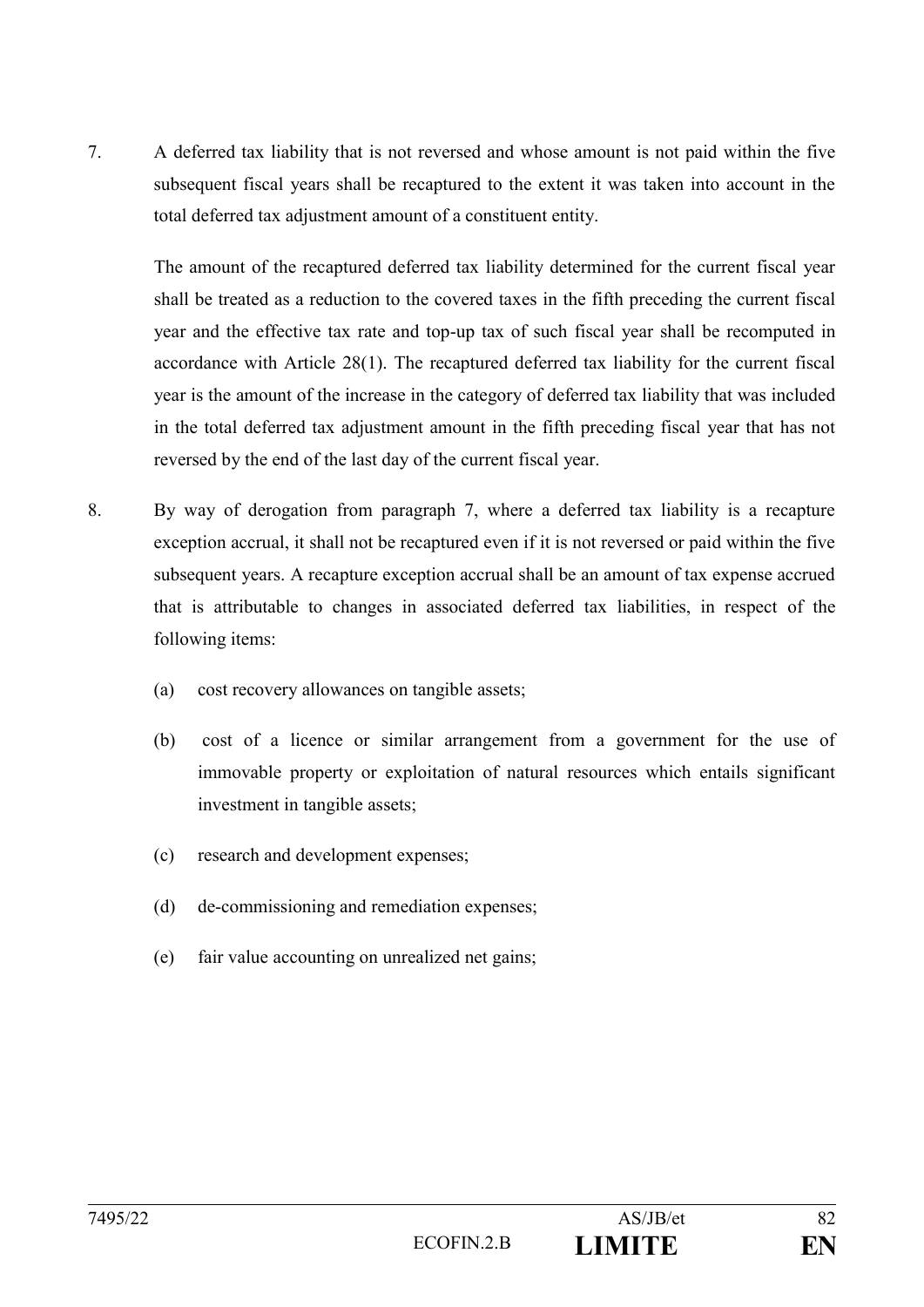- (f) foreign currency exchange net gains;
- (g) insurance reserves and insurance policy deferred acquisition costs;
- (h) gains from the sale of tangible property located in the same jurisdiction as the constituent entity that are reinvested in tangible property in the same jurisdiction; and
- (i) additional amounts accrued as a result of accounting principle changes with respect to items listed under points (a) through (h).

## *Qualifying loss election*

1. By way of derogation from Article 21, a filing constituent entity may make a qualifying loss election for a jurisdiction according to which a qualifying loss deferred tax asset shall be determined for each fiscal year in which there is a net qualifying loss in the jurisdiction. For that purpose, the qualifying loss deferred tax asset shall be equal to the net qualifying loss for a fiscal year for the jurisdiction multiplied by the minimum tax rate.

A qualifying loss election cannot be made for a jurisdiction with an eligible distribution tax system as defined in Article 38.

2. The qualifying loss deferred tax asset determined pursuant to paragraph 1 shall be used in any subsequent fiscal year in which there is net qualifying income for the jurisdiction in an amount equal to the net qualifying income multiplied by the minimum tax rate or, if lower, the amount of qualifying loss deferred tax asset that is available.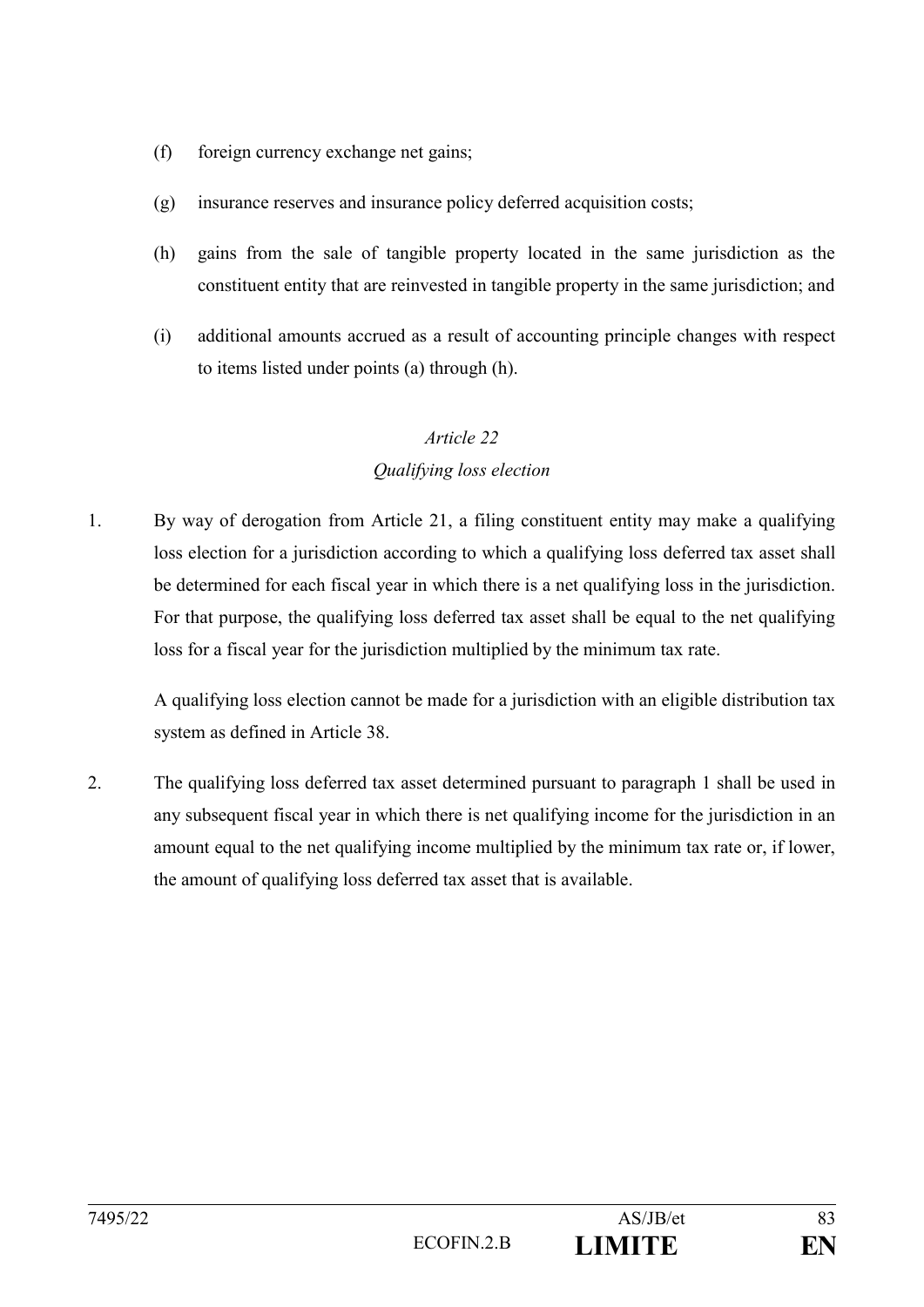- 3. The qualifying loss deferred tax asset shall be reduced by the amount that is used for a fiscal year and the balance shall be carried forward to subsequent fiscal years.
- 4. Where a qualifying loss election is revoked, any remaining qualifying loss deferred tax asset shall be reduced to zero as of the first day of the first fiscal year in which the qualifying loss election is no longer applicable.
- 5. The qualifying loss election shall be filed with the first top-up tax information return of the MNE group or large scale domestic group that includes the jurisdiction for which the election is made.
- 6. Where a flow-through entity which is the ultimate parent entity of an MNE group or largescale domestic group makes a qualifying loss election under this Article, the qualifying loss deferred tax asset shall be computed by reference to the qualifying loss of the flowthrough entity after reduction pursuant to Article 36(3).

## *Specific allocation of covered taxes incurred by certain types of constituent entities*

- 1. A permanent establishment shall be allocated the amount of any covered taxes that are included in the financial accounts of a constituent entity and that relate to qualifying income or loss of the permanent establishment.
- 2. A constituent entity-owner shall be allocated the amount of any covered taxes that are included in the financial accounts of a tax transparent entity and that relate to qualifying income or loss allocated to that constituent entity-owner in accordance with Article 18(4).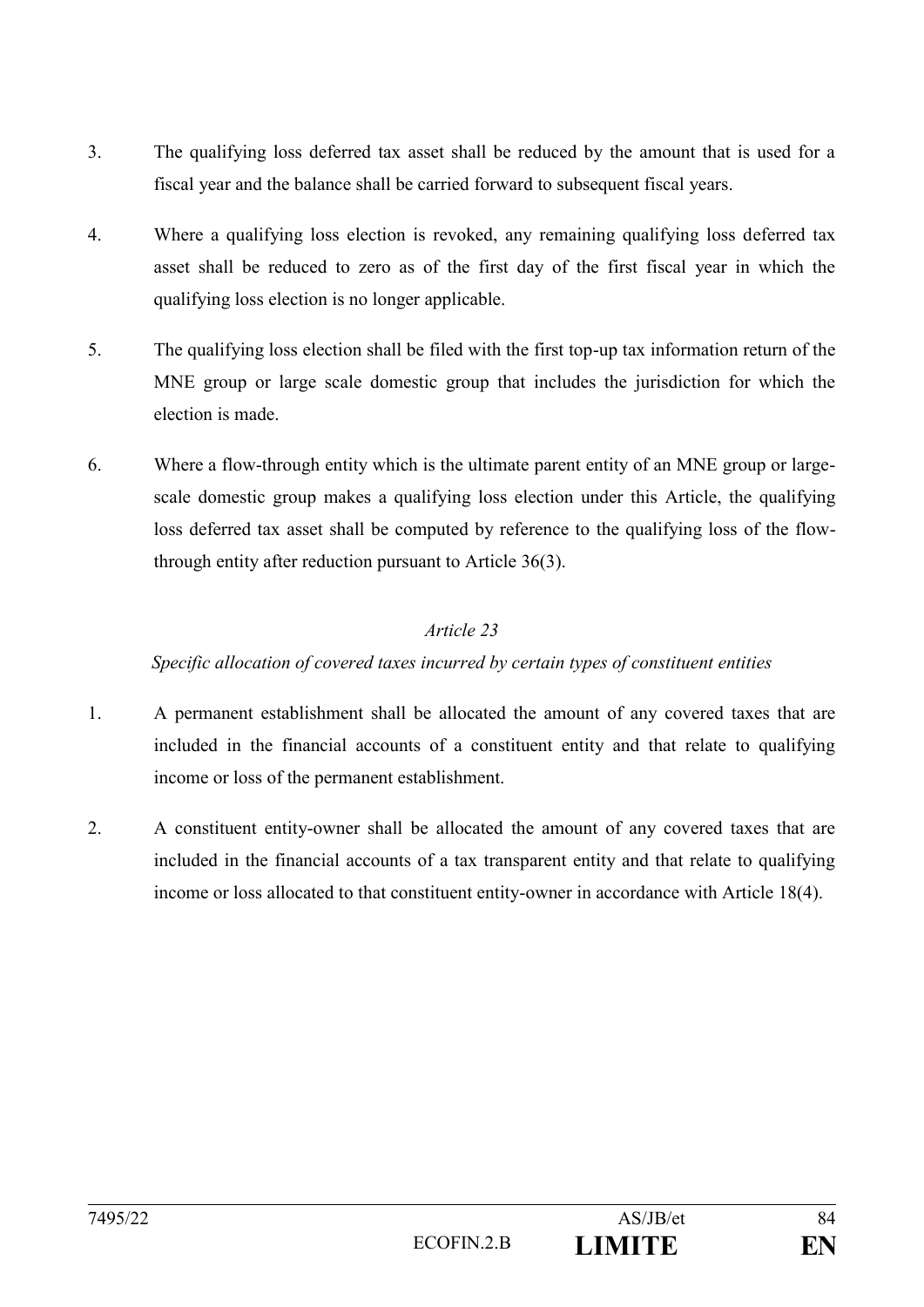- 3. A constituent entity shall be allocated the amount of any covered taxes included in the financial accounts of its direct or indirect constituent entity-owners under a controlled foreign company tax regime, on their share of the controlled foreign company's income.
- 4. A constituent entity that is a hybrid entity shall be allocated the amount of any covered taxes included in the financial accounts of its constituent entity-owner and which relates to qualifying income of the hybrid entity.

A hybrid entity means an entity treated as a separate person for income tax purposes in the jurisdiction where it is located but as fiscally transparent in the jurisdiction in which its owner is located;

- 5. A constituent entity that made a distribution during the fiscal year shall be allocated the amount of any covered taxes accrued in the financial accounts of its direct constituent entity-owners on such distributions.
- 6. A constituent entity, which was allocated covered taxes pursuant to paragraphs 3 and 4 in respect of passive income, shall include such covered taxes in an amount equal to the covered taxes allocated in respect of such passive income.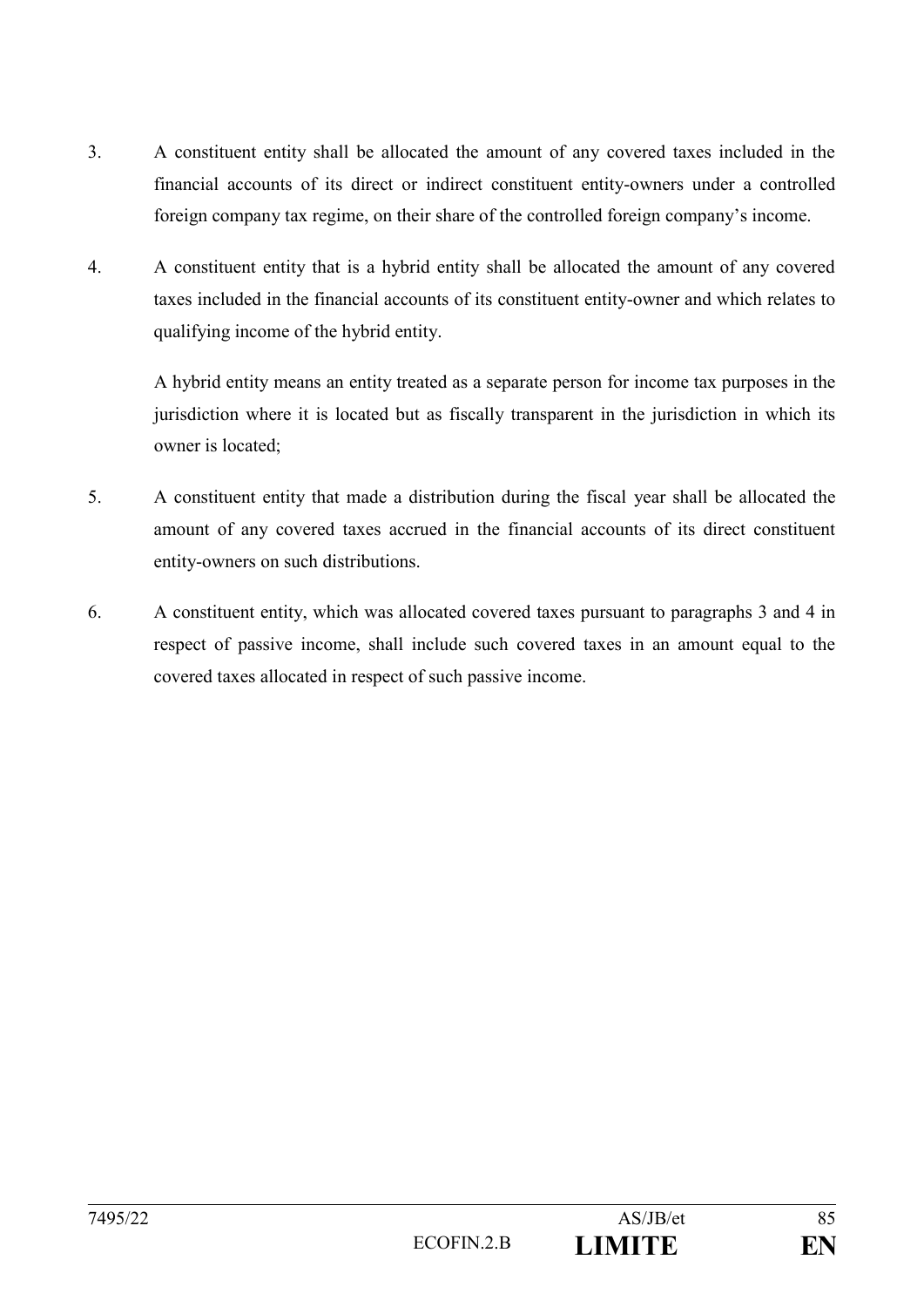By way of derogation from the first subparagraph, the constituent entity shall include the amount resulting from the multiplication of the top-up tax percentage for the jurisdiction by the amount of the constituent entity's passive income that is included under a controlled foreign company tax regime or a fiscal transparency rule where the result is lower than the amount determined under the first subparagraph. For the purpose of this subparagraph, the top-up tax percentage for the jurisdiction shall be determined without regard to covered taxes incurred with respect to such passive income by the constituent entity-owner.

Any covered taxes of the constituent entity-owner incurred with respect to such passive income that remains after the application of this paragraph shall not be allocated under paragraph 3 and 4.

For the purpose of this paragraph, passive income means the following items of income included in qualifying income to the extent a constituent entity-owner has been subject to tax under a controlled foreign company tax regime or as a result of an ownership interest in a hybrid entity:

- (a) a dividend or dividend equivalents;
- (b) interest or interest equivalents;
- (c) rent;
- (d) royalty;
- (e) annuity; or
- (f) net gains from property of a type that produces income described in points (a) to (e).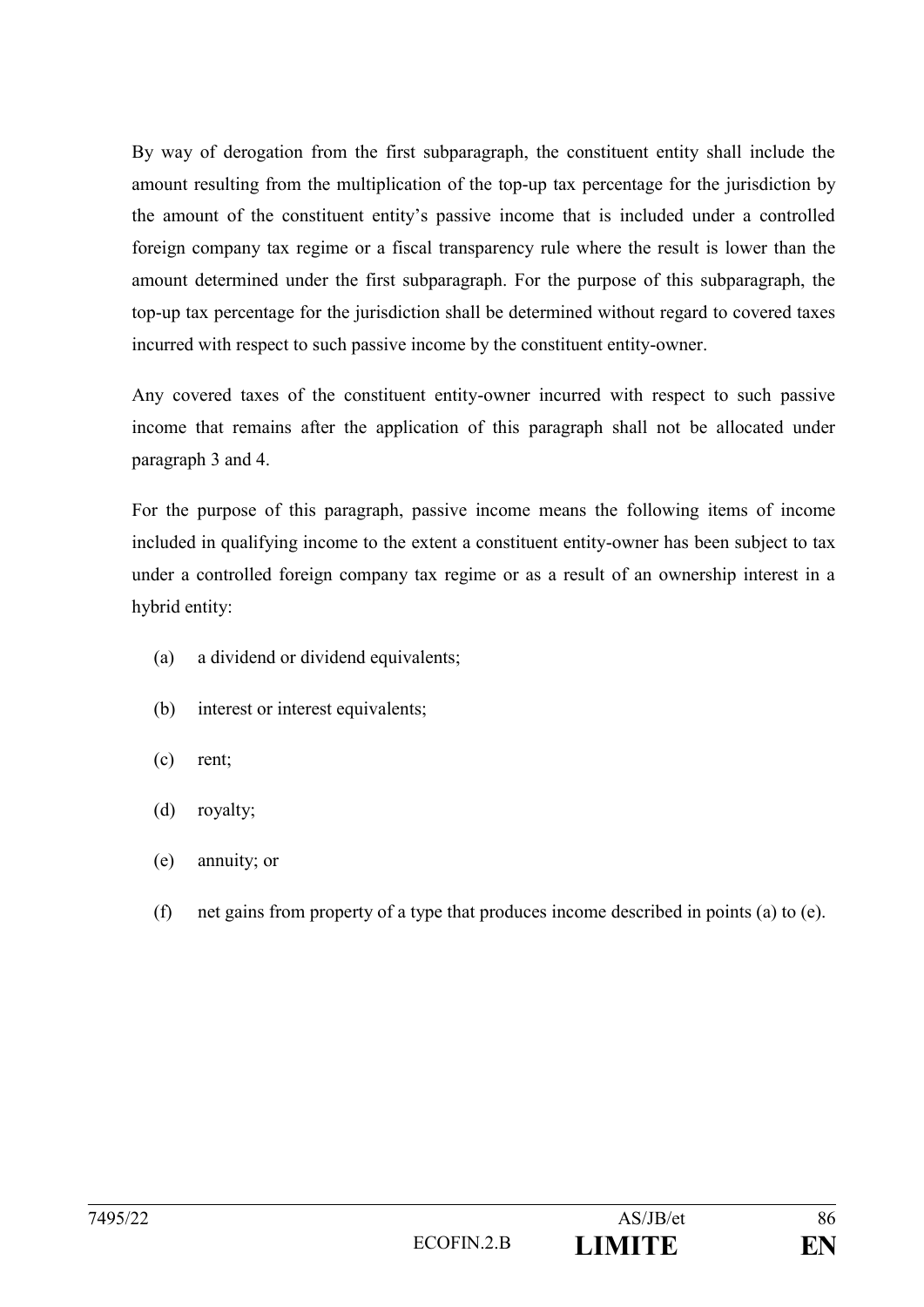7. Where the qualifying income of a permanent establishment is treated as qualifying income of the main entity in accordance with Article 17(5), any covered taxes arising in the jurisdiction where the permanent establishment is located and associated with such income shall be treated as covered taxes of the main entity for an amount not exceeding such income multiplied by the highest tax rate on ordinary income in the jurisdiction where the main entity is located.

## *Article 24 Post-filing adjustments and tax rate changes*

1. Where a constituent entity records an adjustment to its covered taxes for a previous fiscal year in its financial accounts, such adjustment shall be treated as an adjustment to covered taxes in the fiscal year in which the adjustment is made, unless the adjustment relates to a fiscal year in which there is a decrease in covered taxes for the jurisdiction.

Where there is a decrease in covered taxes that were included in the constituent entity's adjusted covered taxes for a previous fiscal year, the effective tax rate and top-up tax for such fiscal year shall be recomputed in accordance with Article 28(1) by reducing adjusted covered taxes by the amount of the decrease in covered taxes. The qualifying income for the fiscal year and any previous fiscal years shall be adjusted accordingly.

At the annual election of the filing constituent entity, made in accordance with Article 43(2), an immaterial decrease in covered taxes may be treated as an adjustment to covered taxes in the fiscal year in which the adjustment is made. An immaterial decrease in covered taxes shall be an aggregate decrease of less than EUR 1 000 000 in the adjusted covered taxes determined for the jurisdiction for the fiscal year.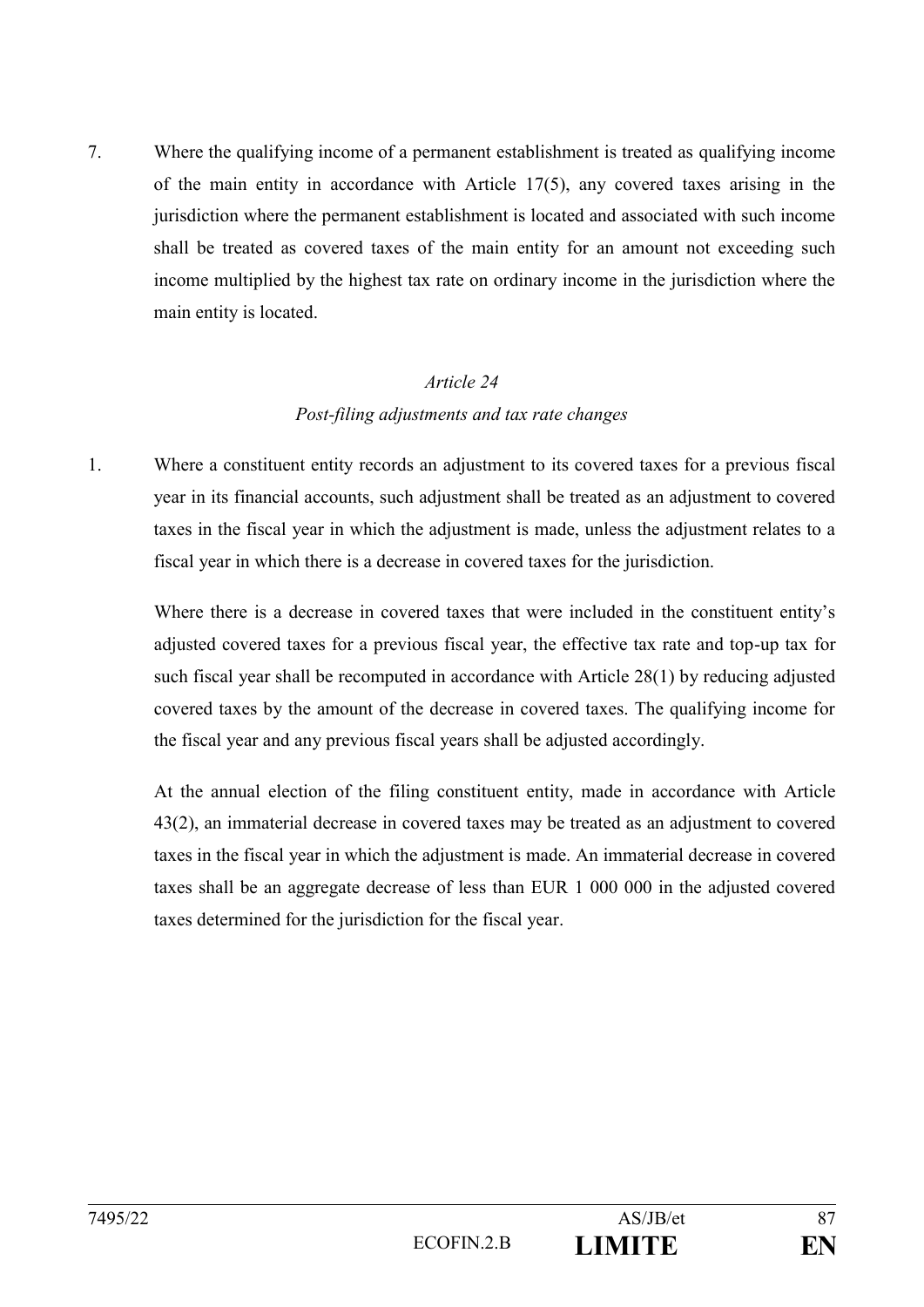- 2. Where the applicable domestic tax rate is reduced below the minimum tax rate and such reduction results in a deferred tax expense, the amount of the resulting deferred tax expense shall be treated as an adjustment to the constituent entity's liability for covered taxes that are taken into consideration pursuant to Article 20 for a previous fiscal year.
- 3. Where a deferred tax expense was taken into account at a rate lower than the minimum tax rate and the applicable tax rate is later increased, the amount of deferred tax expense that results from such increase shall be treated upon payment as an adjustment to a constituent entity's liability for covered taxes claimed for a previous fiscal year in accordance with Article 20.

The adjustment under the first subparagraph shall not exceed an amount equal to the deferred tax expense recast at the minimum tax rate.

4. Where more than EUR 1 000 000 of the amount accrued by a constituent entity as current tax expense and included in adjusted covered taxes for a fiscal year is not paid within three years after the end of that fiscal year, the effective tax rate and top-up tax for the fiscal year in which the unpaid amount was claimed as a covered tax shall be recomputed in accordance with Article 28(1) by excluding such unpaid amount from the adjusted covered taxes.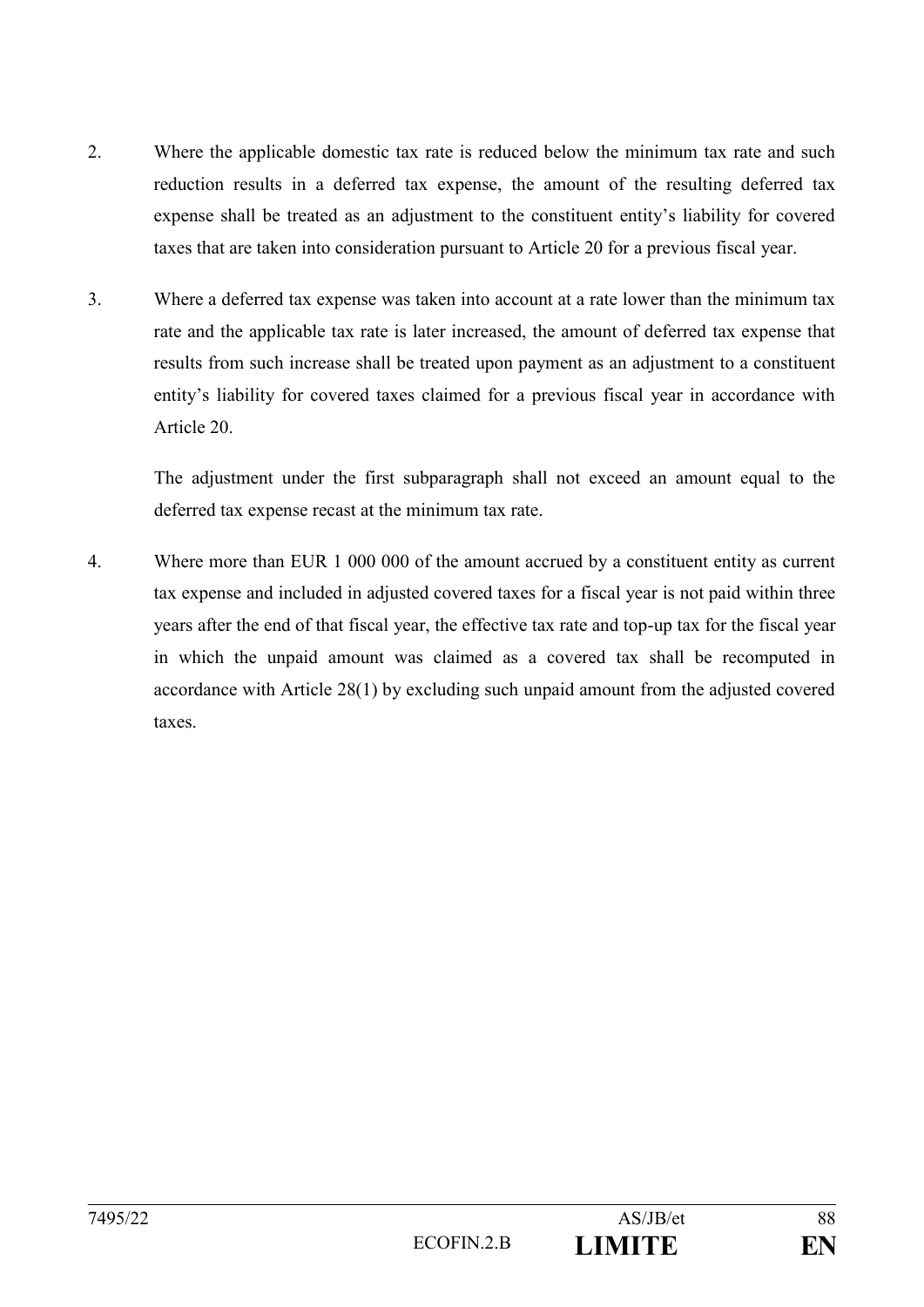# **CHAPTER V COMPUTATION OF THE EFFECTIVE TAX RATE AND THE TOP-UP TAX**

## *Article 25*

*Determination of the effective tax rate*

1. The effective tax rate of an MNE group or large-scale domestic group shall be computed, for each fiscal year and for each jurisdiction provided that there is net qualifying income in the jurisdiction, in accordance with the following formula:

#### Effective tax rate = adjusted covered taxes of the constituent entities in the jurisdiction net qualif ying income of the constituent entities in the jurisdiction

where the adjusted covered taxes of the constituent entities is the sum of the adjusted covered taxes of all the constituent entities located in the jurisdiction determined in accordance with Chapter IV.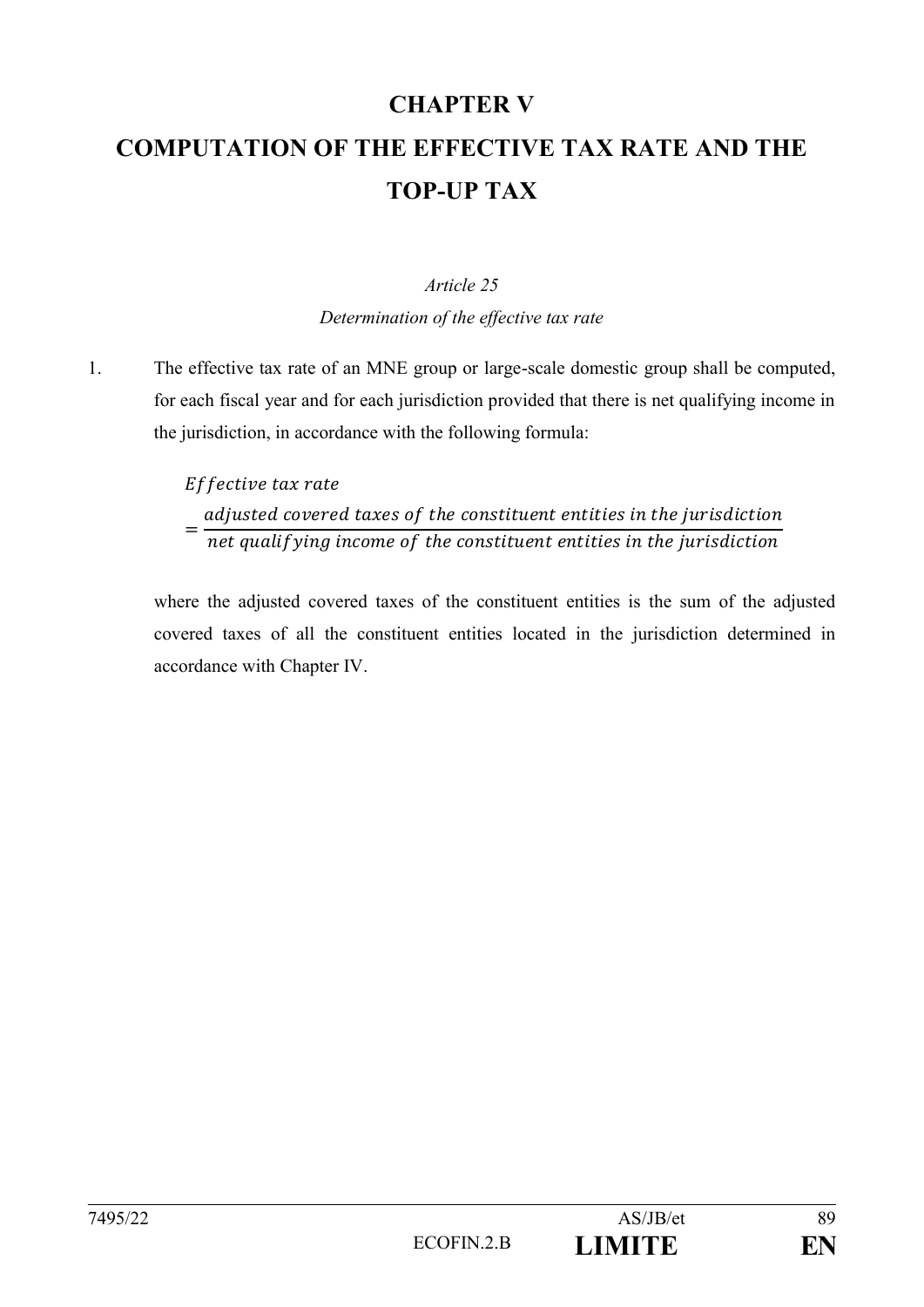2. The net qualifying income or loss of the constituent entities in the jurisdiction for a fiscal year shall be determined in accordance with the following formula:

> Net qualifying income or loss  $=$  qualifying income of the constituent entities − qualyfing losses of the constituent entities

where:

- (a) the qualifying income of the constituent entities is the positive sum, if any, of the qualifying income of all constituent entities located in the jurisdiction determined in accordance with Chapter III;
- (b) the qualifying losses of the constituent entities is the sum of the qualifying losses of all constituent entities located in the jurisdiction determined in accordance with Chapter III.
- 3. Adjusted covered taxes and qualifying income or loss of constituent entities that are investment entities are excluded from the calculation of the effective tax rate in accordance with paragraph 1 and the calculation of the net qualifying income in accordance with paragraph 2.
- 4. The effective tax rate of each stateless constituent entity shall be computed, for each fiscal year, separately from the effective tax rate of all other constituent entities.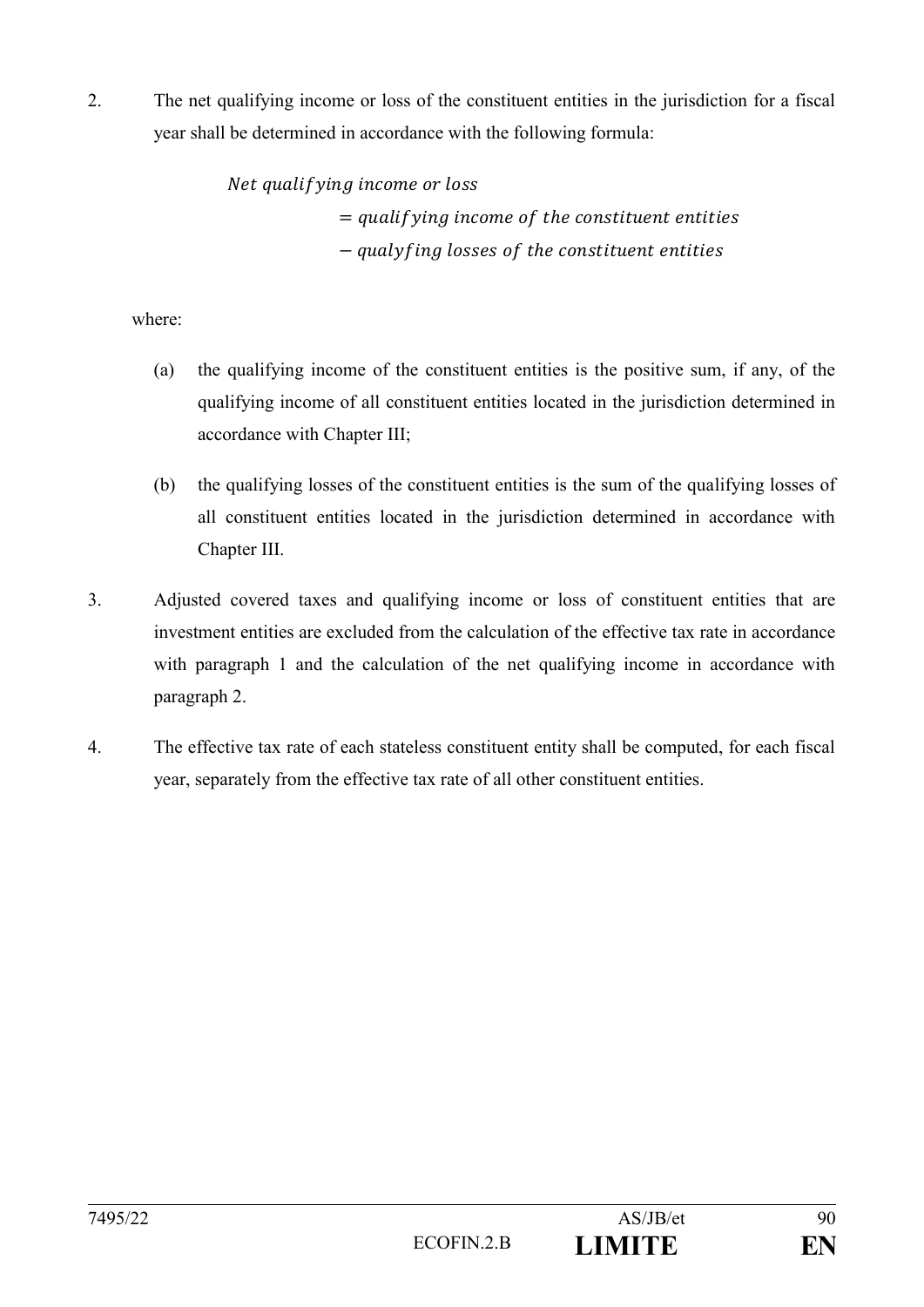## *Article 26 Computation of the top-up tax*

- 1. Where the effective tax rate of a jurisdiction in which constituent entities are located is below the minimum tax rate for a fiscal year, the MNE group or a large-scale domestic group shall compute the top-up tax separately for each of its constituent entities that has qualifying income included in the computation of net qualifying income of that jurisdiction. The top-up tax shall be computed on a jurisdictional basis.
- 2. The top-up tax percentage for a jurisdiction for a fiscal year shall be the positive percentage point difference, if any, computed in accordance with the following formula:

 $Top-up$  tax percentage = minimum tax rate – effective tax rate

where the effective tax rate is the rate computed in accordance with Article 25.

3. The jurisdictional top-up tax for a fiscal year shall be the positive amount, if any, computed in accordance with the following formula:

 $|urisdictional$  top  $-$  up tax

 $=$  (top up tax percentage x excess profit) + additional top  $-$  up tax  $-\textit{domestic top} - \textit{up tax}$ 

where:

- (a) the additional top-up tax is the amount of tax as determined in accordance with Article 28 for the fiscal year;
- (b) the domestic top-up tax is the amount of tax for the fiscal year as determined in accordance with Article 10 or under a qualified domestic minimum top-up tax of a third country jurisdiction.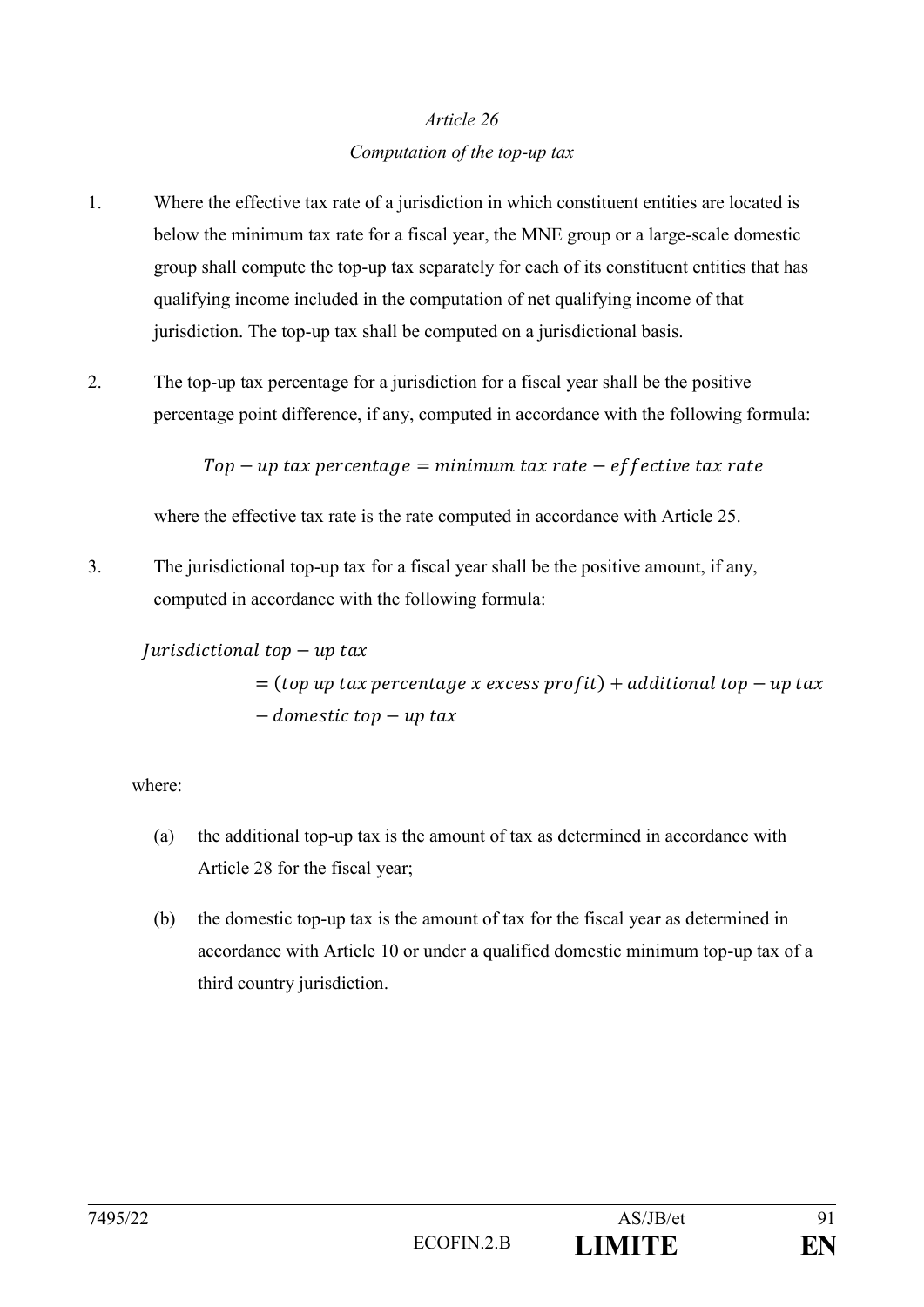4. The excess profit for the jurisdiction for the fiscal year referred to in paragraph 3 is the positive amount, if any, computed in accordance with the following formula:

Excess profit = net qualifying income  $-$  substance  $-$  based income exclusion

where:

- (a) the net qualifying income is the income determined in accordance with Article 25(2) for the jurisdiction;
- (b) the substance-based income exclusion is the amount determined in accordance with Article 27 for the jurisdiction.
- 5. The top-up tax of a constituent entity for the current fiscal year shall be computed in accordance with the following formula:

 $Top-up$  tax of a constituent entity = jurisdictional top  $- up$  tax

*x* 
$$
qualitying
$$
 *income of the constituent entity aggregate qualifying income of the constituent entities*

where:

- (a) the qualifying income of the constituent entity for a jurisdiction for a fiscal year is the income determined in accordance with Chapter III;
- (b) the aggregate qualifying income of all constituent entities for a jurisdiction for a fiscal year is the sum of the qualifying income of all the constituent entities located in the jurisdiction for the fiscal year.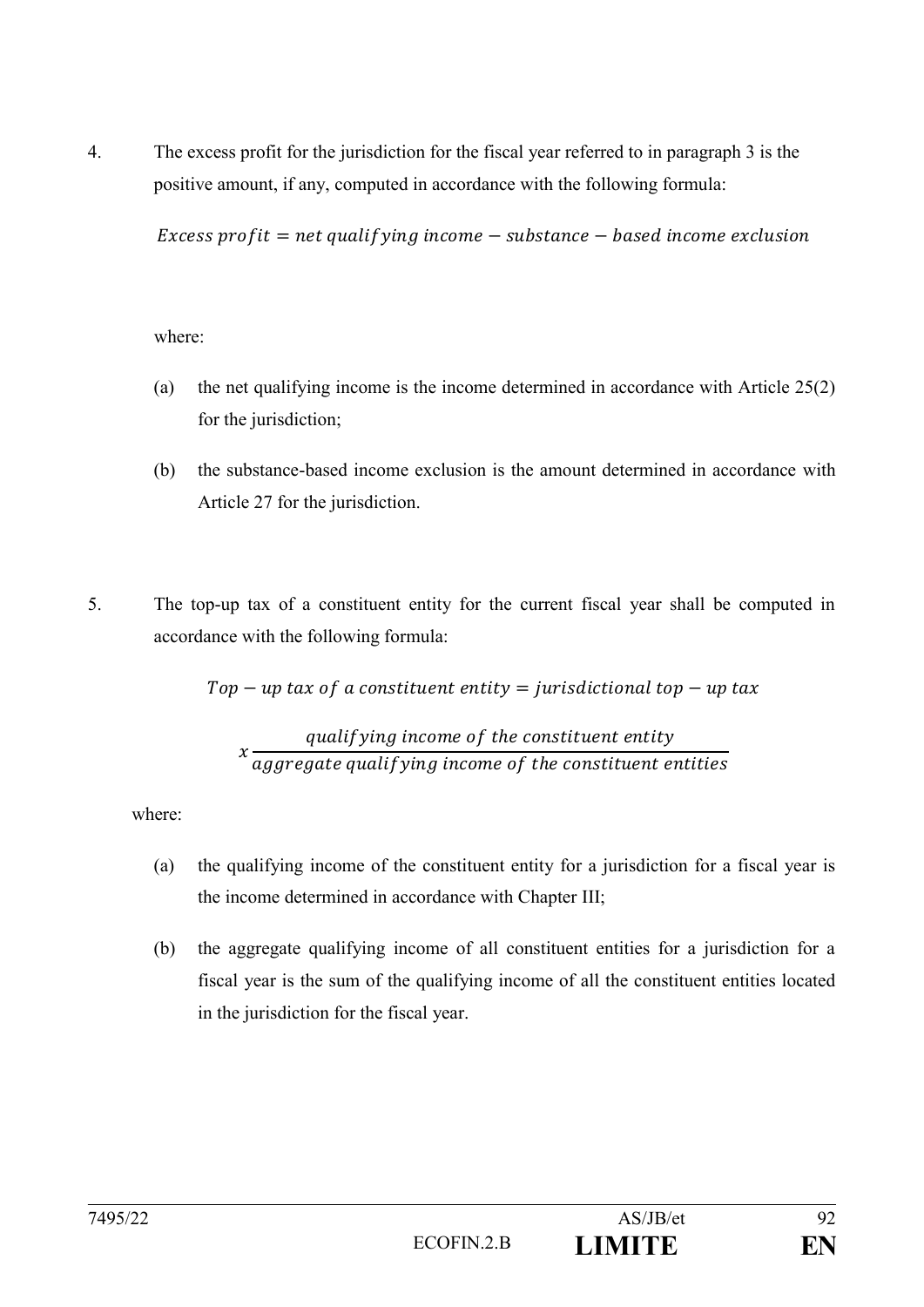- 6. If the jurisdictional top-up tax results from a recalculation pursuant to Article 28(1) and there is a no net qualifying income in the jurisdiction for the fiscal year, the top-up tax shall be allocated to each constituent entity using the formula set out in paragraph 5, based on the qualifying income of the constituent entities in the fiscal years for which the recalculations pursuant to Article 28(1) are performed.
- 7. The top-up tax of each stateless constituent entity shall be computed, for each fiscal year, separately from the top-up tax of all other constituent entities.

## *Article 27 Substance-based income exclusion*

- 1. For the purpose of this Article, the following definitions apply:
	- (a) 'eligible employees' means full-time or part-time employees of a constituent entity and independent contractors participating in the ordinary operating activities of the MNE group or large-scale domestic group under the direction and control of the MNE group or large-scale domestic group;
	- (b) 'eligible payroll costs' means employee compensation expenditures, including salaries, wages and other expenditures that provide a direct and separate personal benefit to the employee, such as health insurance and pension contributions, payroll and employment taxes, and employer social security contributions;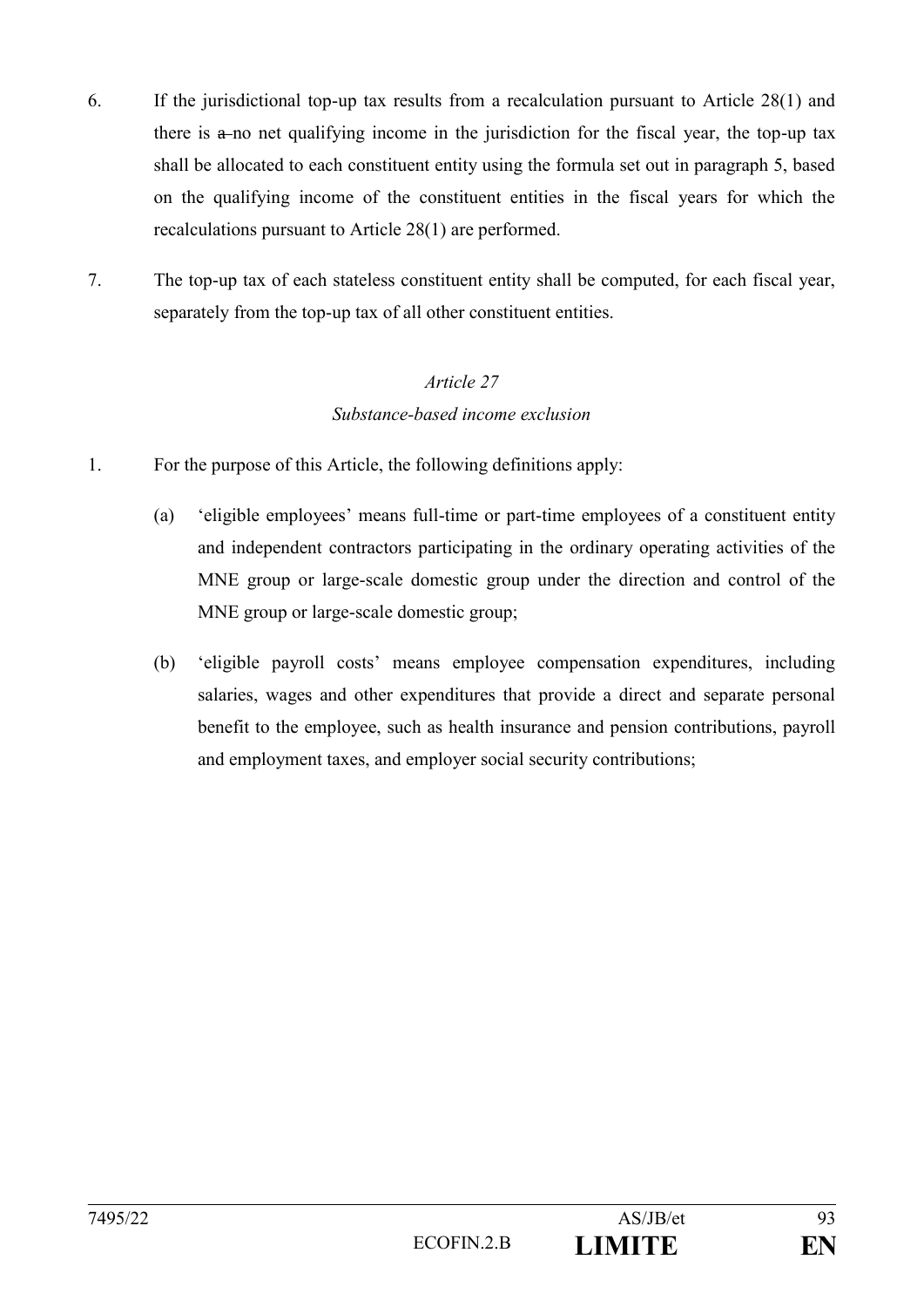- (c) 'eligible tangible assets' means:
	- (i) property, plant and equipment located in the jurisdiction;
	- (ii) natural resources located in the jurisdiction;
	- (iii) a lessee's right of use of tangible assets located in the jurisdiction; and
	- (iv) a licence or similar arrangement from the government for the use of immovable property or exploitation of natural resources that entails significant investment in tangible assets.
- 2. Unless a filing constituent entity of an MNE group or a large-scale domestic group elects, in accordance with Article 43(2), not to apply the substance-based income exclusion for the fiscal year, the net qualifying income for a jurisdiction shall be reduced, for the purpose of calculating the top-up tax, by an amount equal to the sum of the payroll carve-out and the tangible asset carve-out for each constituent entity located in the jurisdiction.
- 3. The payroll carve-out of a constituent entity located in a jurisdiction shall be equal to 5 % of its eligible payroll costs of eligible employees who perform activities for the MNE group or large-scale domestic group in such jurisdiction, with the exception of eligible payroll costs that are:
	- (a) capitalised and included in the carrying value of eligible tangible assets;
	- (b) attributable to income that is excluded in accordance with Article 16.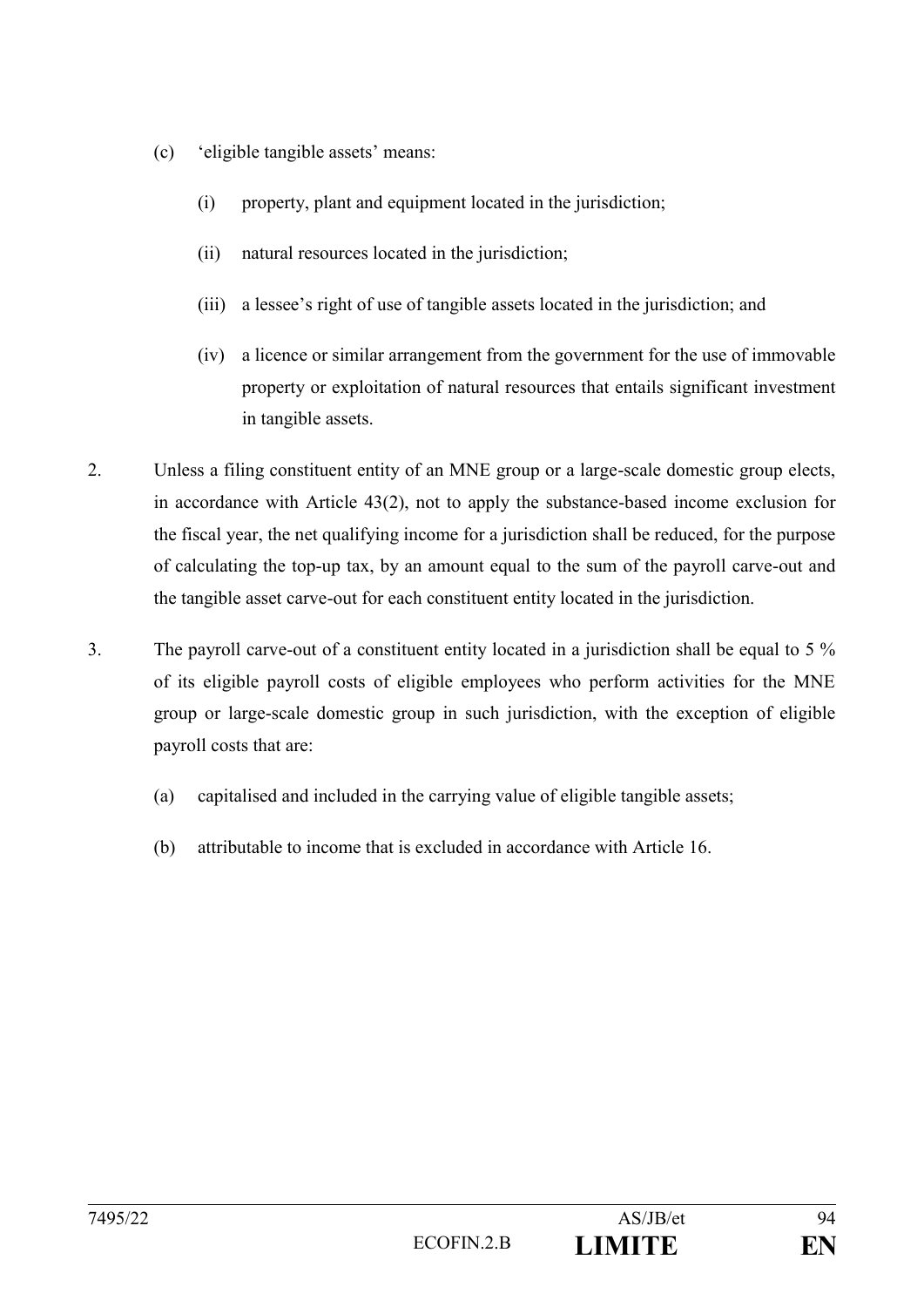- 4. The tangible asset carve-out of a constituent entity located in a jurisdiction shall be equal to 5 % of the carrying value of the eligible tangible assets located in the jurisdiction, with the exception of:
	- (a) the carrying value of property, including land and buildings, that is held for sale, for lease or for investment;
	- (b) the carrying value of tangible assets used to derive income that is excluded in accordance with Article 16.
- 5. For the purpose of paragraph 4, the carrying value of eligible tangible assets shall be the average of the carrying value of eligible tangible assets at the beginning and ending of the fiscal year, as recorded for the purpose of preparing the consolidated financial statements of the ultimate parent entity, reduced by any accumulated depreciation, amortisation and depletion and increased by any amount attributable to the capitalisation of payroll expenses.
- 6. For the purpose of paragraphs 3 and 4, the eligible payroll costs and eligible tangible assets of a constituent entity which is a permanent establishment shall be those that are included in its separate financial accounts in accordance with Article 17(1) and 17(2) provided that the eligible payroll costs and eligible tangible assets are located in the same jurisdiction as the permanent establishment.

The eligible payroll costs and eligible tangible assets of a permanent establishment shall not be taken into account for the eligible payroll costs and eligible assets of the main entity.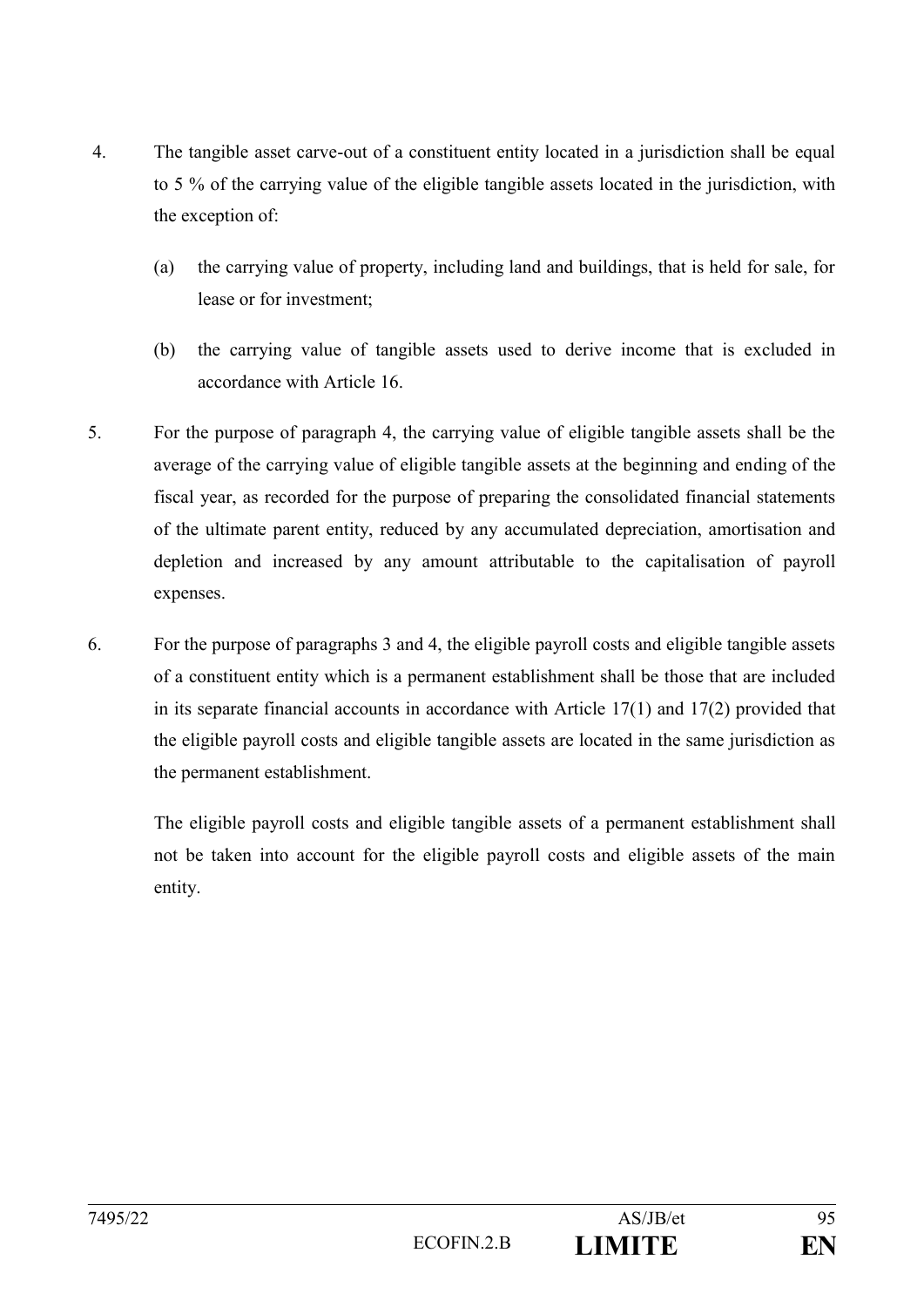Where the income of a permanent establishment was wholly or partially excluded pursuant to Article 18(1) and Article 36(5), the eligible payroll costs and eligible tangible assets of such permanent establishment shall be excluded in the same proportion from the computation under this Article for the MNE group or large-scale domestic group.

- 7. Eligible payroll costs of eligible employees paid by, and eligible tangible assets owned by, a flow-through entity that are not allocated under paragraph 6 shall be allocated to:
	- (a) the constituent entity owners of the flow-through entity, in proportion to the amount allocated to them pursuant to Article 18(4), provided that the eligible employees and eligible tangible assets are located in the jurisdiction of the constituent entity-owners; and
	- (b) the flow-through entity if it is the ultimate parent entity, reduced in proportion to the income excluded from the computation of the qualifying income of the flow-through entity pursuant to Article 36(1) and 36(2), provided that the eligible employees and eligible tangible assets are located in the jurisdiction of the flow-through entity.

All other eligible payroll costs and eligible tangible assets of the flow-through entity shall be excluded from the substance-based income exclusion computations of the MNE group or large-scale domestic group.

- 8. The substance-based income exclusion of each stateless constituent entity shall be computed, for each fiscal year, separately from the substance-based income exclusion of all other constituent entities.
- 9. The substance-based income exclusion computed under this Article shall not include the payroll carve-out and the tangible asset carve-out of constituent entities that are investment entities in that jurisdiction.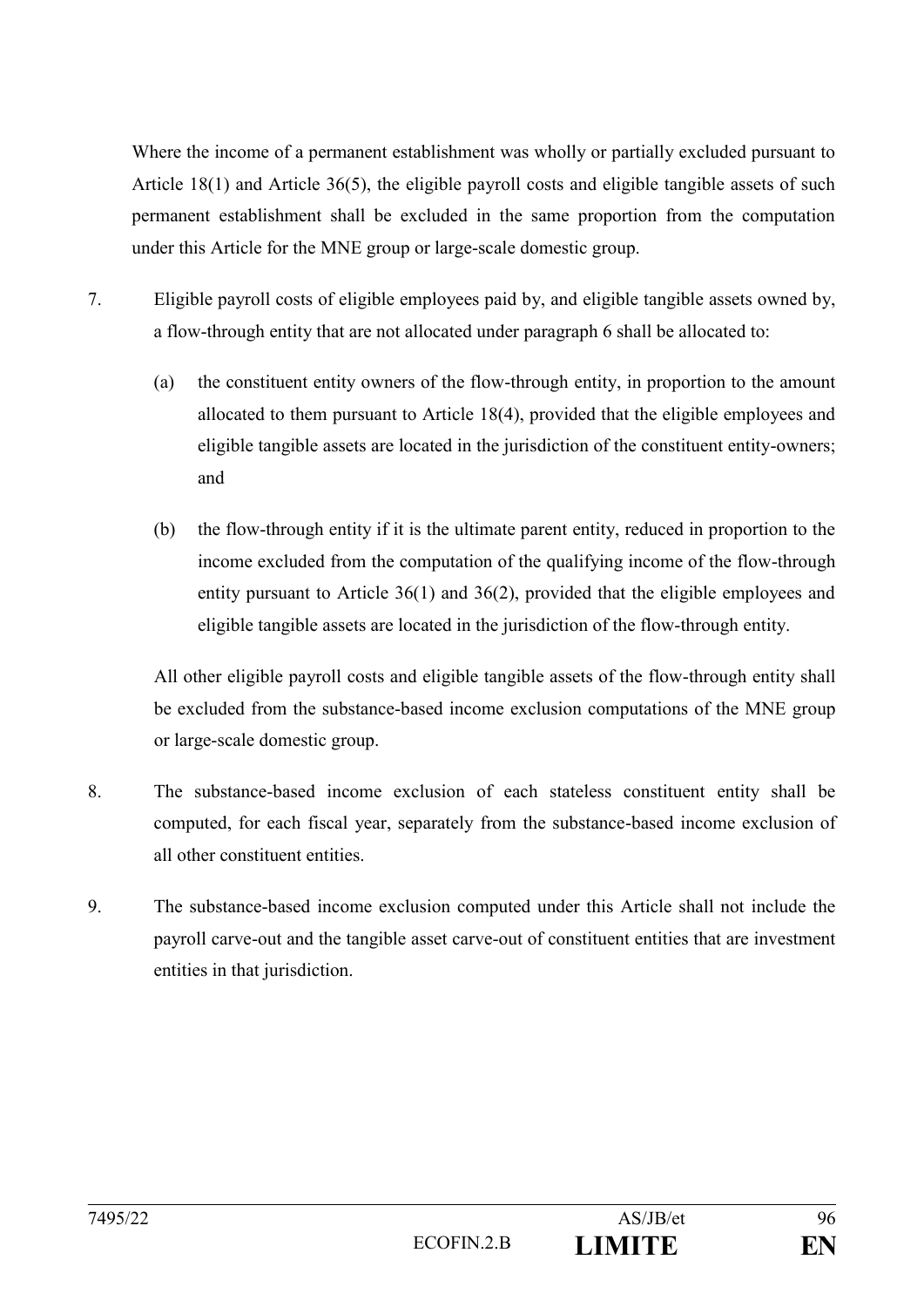## *Additional top-up tax*

- 1. Where, pursuant to Articles **10(3),** 15(7), 21(6), 24(1), 24(4) and 38(5), an adjustment to covered taxes or qualifying income or loss results in the recalculation of the effective tax rate and top-up tax of the MNE group for a prior fiscal year, the effective tax rate and topup tax shall be recomputed in accordance with the rules set out in Articles 25 to 27. Any amount of incremental top-up tax arising from such recalculation shall be treated as an additional top-up tax for the purpose of Article 26(3) for the fiscal year during which the recalculation is made.
- 2. Where there is an additional top-up tax and no net qualifying income for the jurisdiction for the fiscal year, the qualifying income of each constituent entity located in the jurisdiction shall be an amount equal to the top-up tax allocated to such constituent entities pursuant to Articles 26(5) and 26(6) divided by the minimum tax rate.
- 3. Where, pursuant to Article 20(5), additional top-up tax is due, the qualifying income of each constituent entity located in the jurisdiction shall be an amount equal to the top-up tax allocated to such constituent entity divided by the minimum tax rate. The allocation shall be made pro-rata, to each constituent entity, based on the following formula:

## $($ Qualif yingincome  $\vee$  lossxminimumtaxrate $) -$ adjustedcoveredtaxes

The additional top-up tax shall only be allocated to constituent entities that record an amount of adjusted covered tax that is less than zero and less than the qualifying income or loss of such constituent entities multiplied by the minimum tax rate.

4. Where a constituent entity is allocated additional top-up tax in accordance with this Article and Article 26(5) and 26(6), such constituent entity shall be treated as a low-taxed constituent entity for the purpose of Chapter II.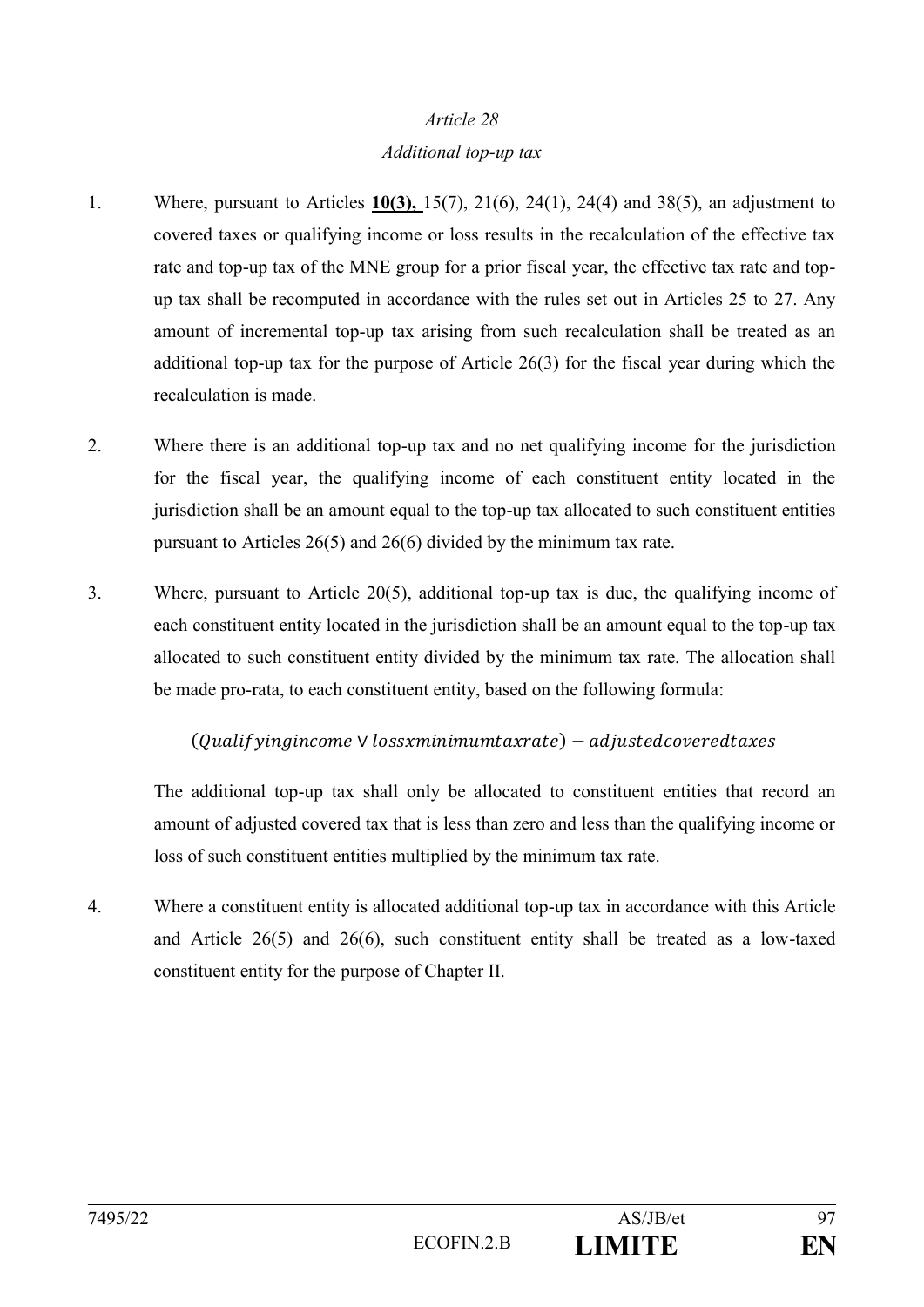#### *De minimis exclusion*

- 1. By way of derogation from Chapter V, at the election of the filing constituent entity, the top-up tax due for the constituent entities located in a jurisdiction shall be equal to zero for a fiscal year if, for such fiscal year:
	- (a) the average qualifying revenue of all constituent entities located in such jurisdiction is less than EUR 10 000 000; and
	- (b) the average qualifying income or loss of all constituent entities in such jurisdiction is a loss or is less than EUR 1 000 000.

The election shall be made annually in accordance with Article 43(2).

2. The average qualifying revenue or average qualifying income or loss referred to in paragraph 1 shall be the average of the qualifying revenue or qualifying income or loss of the constituent entities located in the jurisdiction for the fiscal year and the two preceding fiscal years.

If there are no constituent entities with qualifying revenue or qualifying loss located in the jurisdiction in the first or second preceding fiscal years, such fiscal years shall be excluded from the calculation of the average qualifying revenue or qualifying income or loss of that jurisdiction.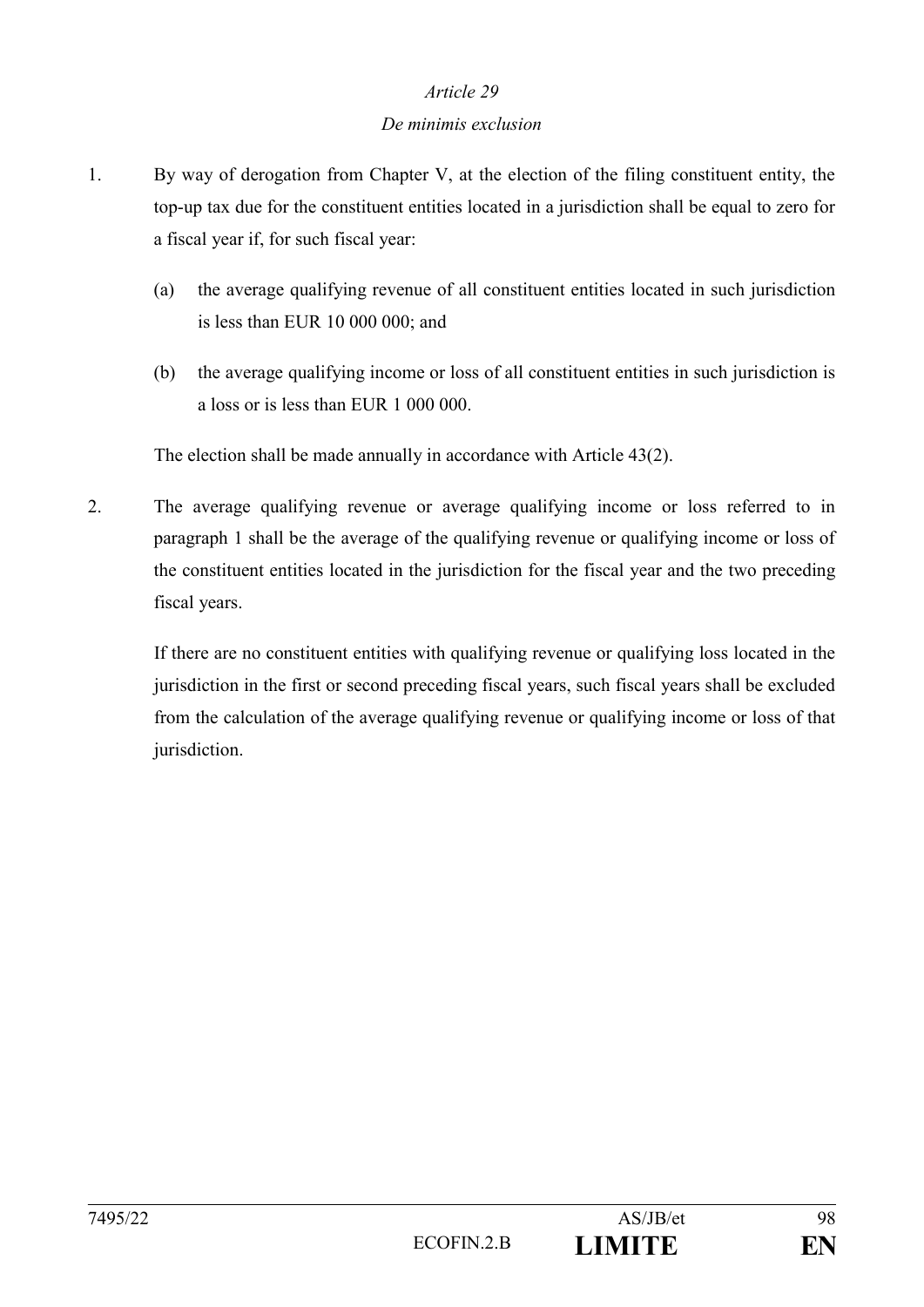- 3. The qualifying revenue of the constituent entities located in a jurisdiction for a fiscal year shall be the sum of all the revenues of the constituent entities located in that jurisdiction, reduced or increased by any adjustment carried out in accordance with Chapter III.
- 4. The qualifying income or loss of the constituent entities located in a jurisdiction for a fiscal year shall be the net qualifying income or loss of that jurisdiction as computed in accordance with Article 25(2).
- 5. The de minimis exclusion shall not be applicable to stateless constituent entities and investment entities. The revenue and qualifying income or loss of such entities shall be excluded from the computation of the de minimis exclusion.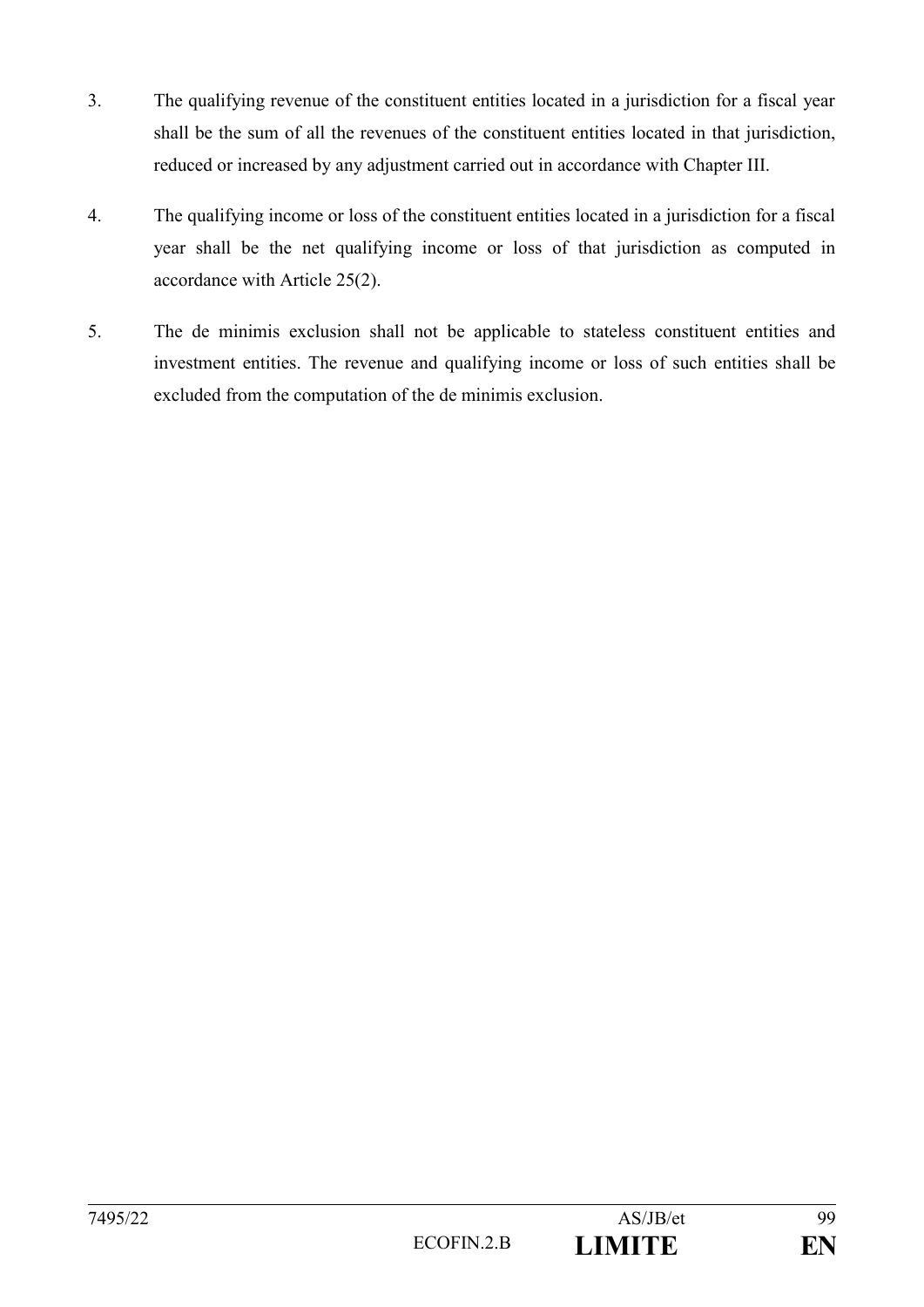## *Minority-owned constituent entities*

- 1. For the purpose of this Article, the following definitions apply:
	- (a) 'minority-owned constituent entity' means a constituent entity in which the ultimate parent entity has a direct or indirect ownership interest of 30 % or less;
	- (b) 'minority-owned parent entity' means a minority-owned constituent entity that holds, directly or indirectly, the controlling interests of another minority-owned constituent entity, except where the controlling interests of the former entity are held, directly or indirectly, by another minority-owned constituent entity;
	- (c) 'minority-owned subgroup' means a minority-owned parent entity and its minorityowned subsidiaries; and
	- (d) 'minority-owned subsidiary' means a minority-owned constituent entity whose controlling interests are held, directly or indirectly, by a minority-owned parent entity.
- 2. The computation of the effective tax rate and the top-up tax for a jurisdiction in accordance with Chapters III to VII with respect to members of a minority-owned subgroup shall apply as if each minority-owned subgroup was a separate MNE group or large-scale domestic group.

The adjusted covered taxes and qualifying income or loss of members of a minority-owned subgroup shall be excluded from the determination of the residual amount of the effective tax rate of the MNE group or large-scale domestic group computed in accordance with Article 25(1) and from the net qualifying income computed in accordance with Article  $25(2)$ .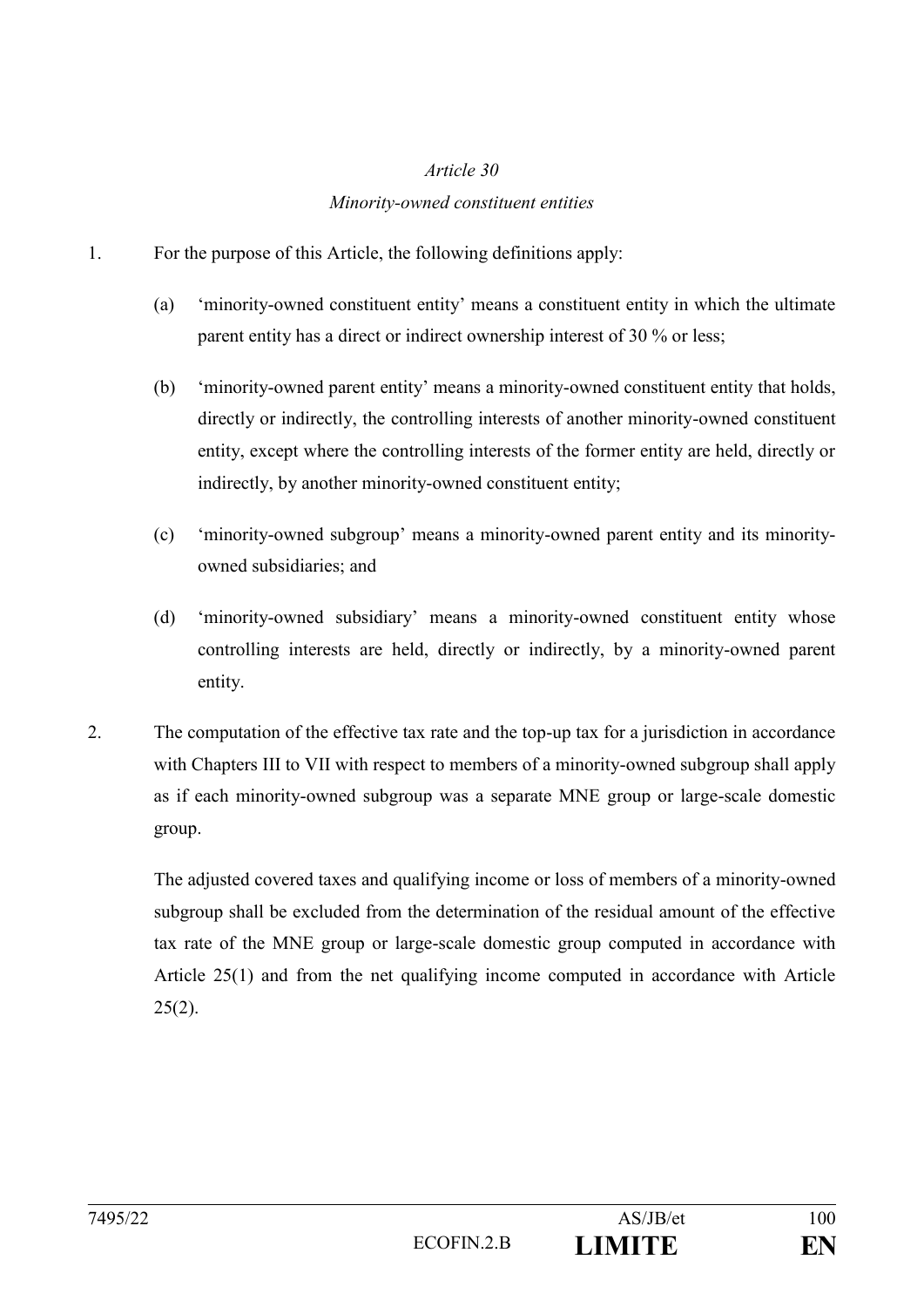3. The effective tax rate and top-up tax of a minority-owned constituent entity that is not a member of a minority-owned subgroup shall be computed on an entity basis in accordance with Chapters III to VII.

The adjusted covered taxes and qualifying income or loss of the minority-owned constituent entity shall be excluded from the determination of the residual amount of the effective tax rate of the MNE group or large-scale domestic group computed in accordance with Article 25(1) and from the net qualifying income computed in accordance with Article 25(2).

This paragraph shall not apply to a minority-owned constituent entity that is an investment entity.

## *Article 30a*

## *Safe harbours*

By way of derogation from Articles 25 to 30, Member States shall ensure that, at the election of the filing constituent entity, the top-up tax due by a group in a jurisdiction shall be deemed to be zero for a fiscal year if the effective level of taxation of the constituent entities located in that jurisdiction fulfils the conditions of a qualifying international agreement on safe harbours.

For the purpose of the preceding paragraph, qualifying international agreement on safe harbours means an international set of rules and conditions which all Member States have consented to and which grants groups in the scope of this Directive the possibility of electing to benefit from one or more safe harbours for a jurisdiction.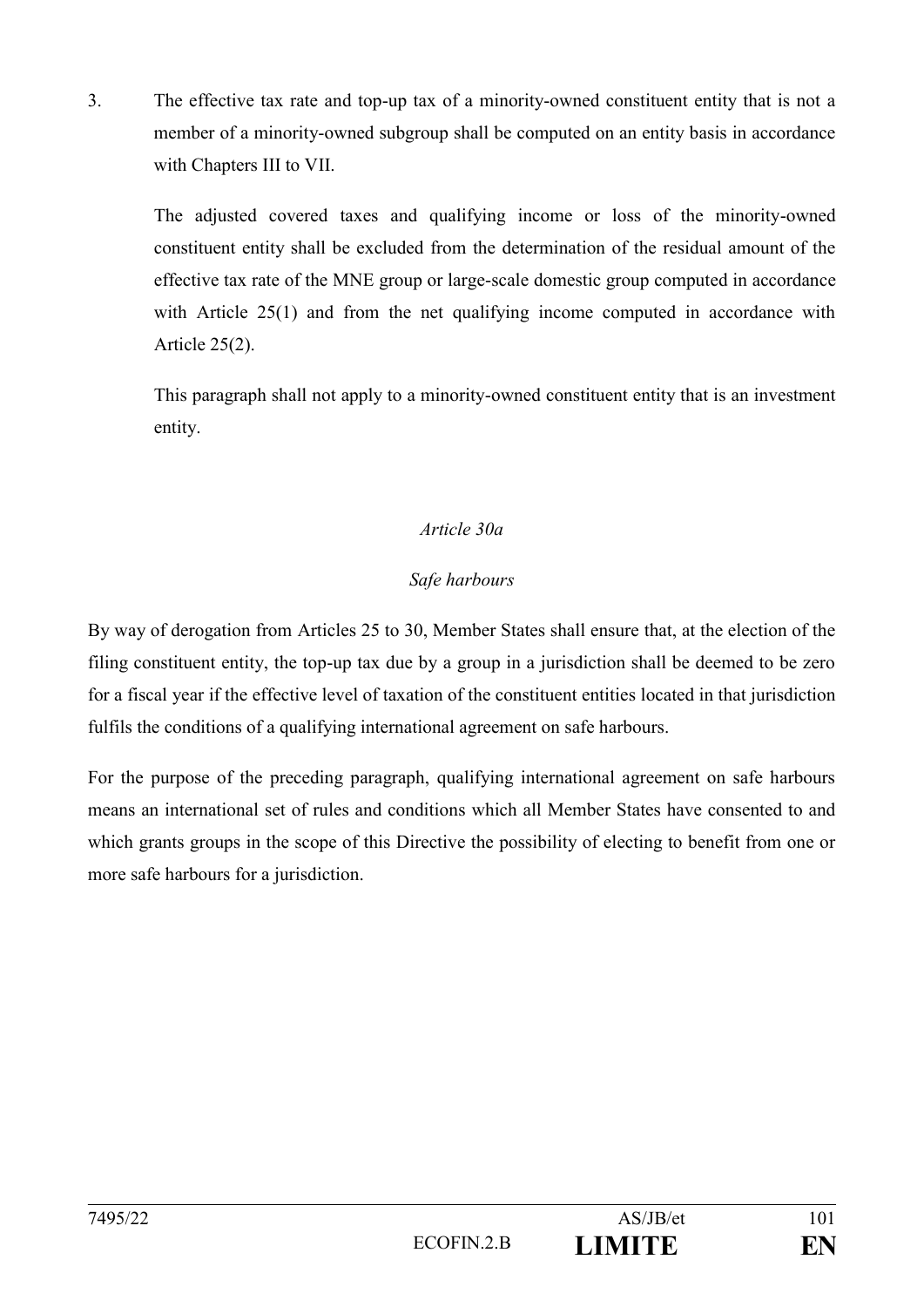# **CHAPTER VI SPECIAL RULES FOR CORPORATE RESTRUCTURING AND HOLDING STRUCTURES**

## *Article 31*

*Application of the consolidated revenue threshold to group mergers and demergers*

#### 1. For the purpose of this article, the following definitions apply:

- (a) 'merger' means any arrangement where:
	- (i) all or substantially all of the group entities of two or more separate groups are brought under common control in a way that they constitute entities of a combined group; or
	- (ii) an entity that is not a member of any group is brought under common control with another entity or group in a way that they constitute entities of a combined group;
- (b) 'demerger' means any arrangement where the group entities of a single group are separated into two or more different groups that are no longer consolidated by the same ultimate parent entity.
- 2. Where two or more groups merge to form a single group in any of the last four consecutive fiscal years immediately preceding the tested fiscal year, the consolidated revenue threshold of the MNE group or large-scale domestic group as referred to in Article 2 shall be deemed to be met for any fiscal year prior to the merger if the sum of the revenue included in each of their consolidated financial statements for that fiscal year is EUR 750 000 000 or more.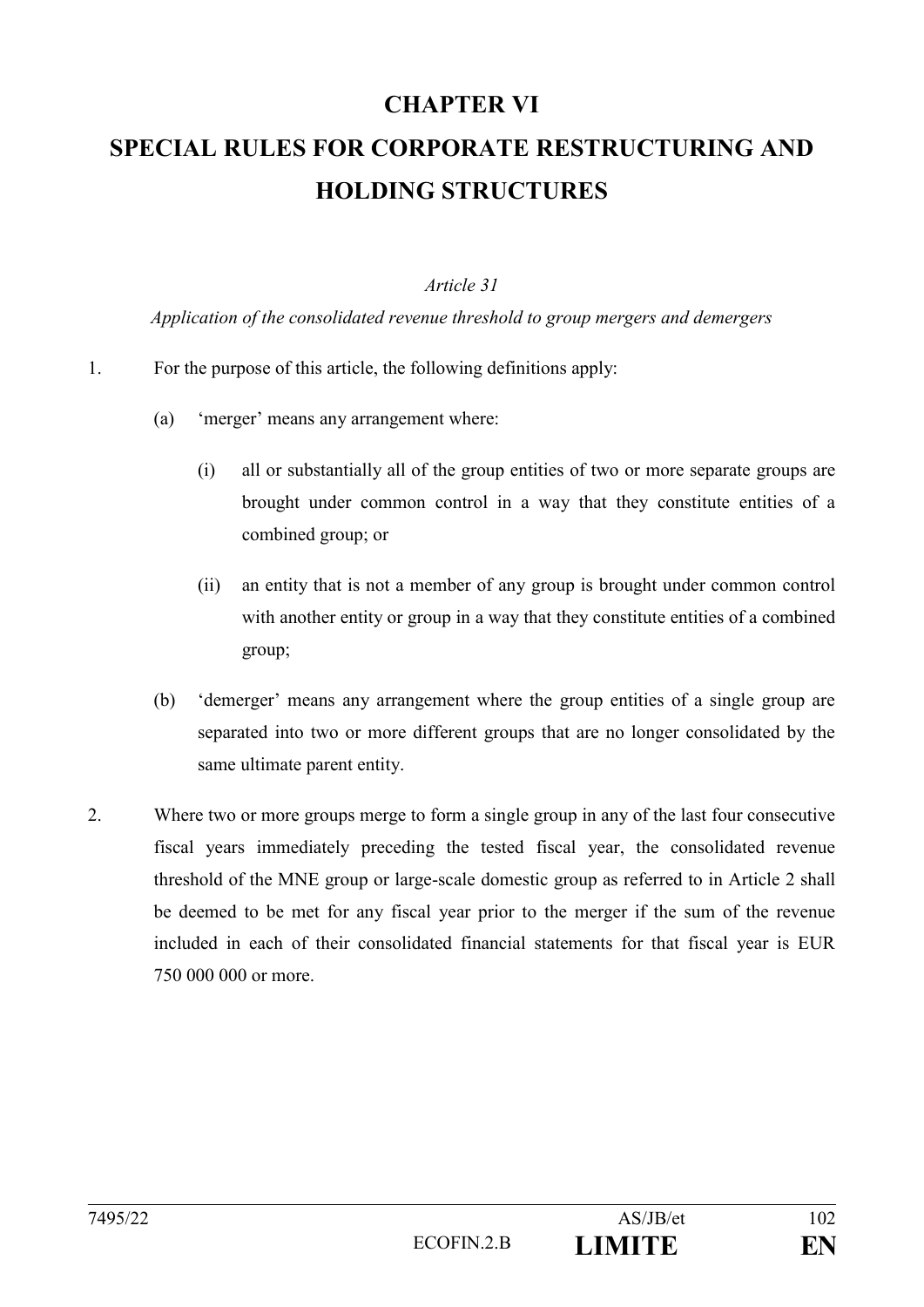- 3. Where an entity that is not a member of a group (the "target") merges with an entity or a group (the " acquiring entity") in the tested fiscal year, and either the target or the acquiring entity did not have consolidated financial statements in any of the last four consecutive fiscal years immediately preceding the tested fiscal year, the consolidated revenue threshold of the MNE group or large-scale domestic group shall be deemed to be met for that year if the sum of the revenue included in each of their financial statements or consolidated financial statements for that year is EUR 750 000 000 or more.
- 4. Where a single MNE group or large-scale domestic group within the scope of this Directive demerges into two or more groups (each a "demerged group"), the consolidated revenue threshold shall be deemed to be met by a demerged group :
	- (a) with respect to the first tested fiscal year ending after the demerger, if the demerged group has an annual revenue of EUR 750 000 000 or more in that year;
	- (b) with respect to the second to fourth tested fiscal years ending after the demerger, if the demerged group has an annual revenue of EUR 750 000 000 or more in at least two of those fiscal years.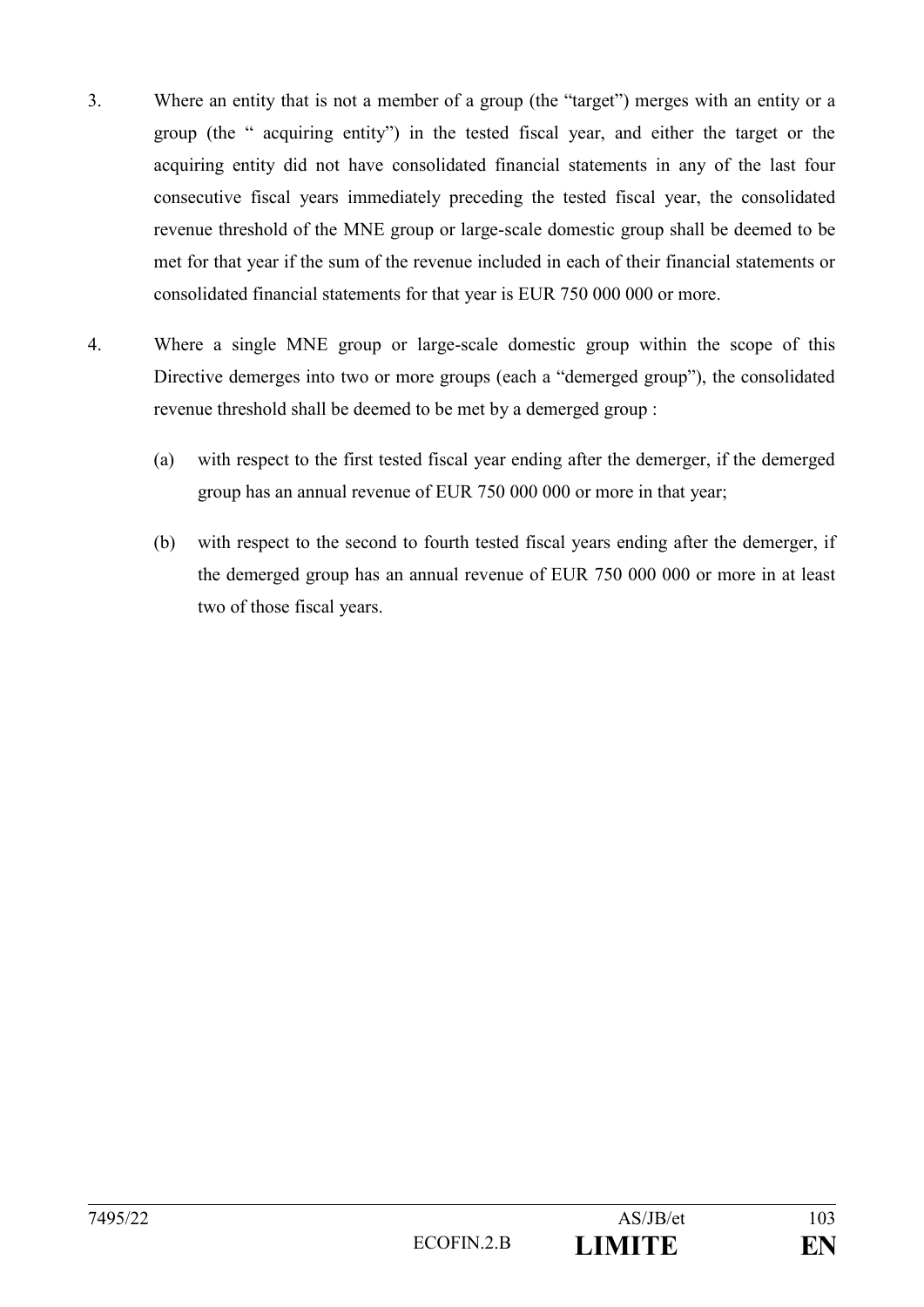## *Constituent entities joining and leaving an MNE group or large-scale domestic group*

1. Where an entity (the "target") becomes or ceases to be a constituent entity of an MNE group or large-scale domestic group as a result of a transfer of direct or indirect ownership interests in the target or the target becomes the ultimate parent entity of a new group during a fiscal year (the "acquisition year"), the target shall be treated as a member of the MNE group or large-scale domestic group for the purpose of this Directive provided that a portion of its assets, liabilities, income, expenses and cash flows is included on a line-byline basis in the consolidated financial statements of the ultimate parent entity in the acquisition year.

The effective tax rate and top-up tax of the target shall be computed in accordance with paragraphs 2 to 8.

- 2. In the acquisition year, an MNE group or large-scale domestic group shall take into account only the financial accounting net income or loss and adjusted covered taxes of the target that are included in the consolidated financial statements of the ultimate parent entity for purposes of this Directive.
- 3. In the acquisition year, and in each succeeding fiscal year, the qualifying income or loss and adjusted covered taxes of the target shall be based on the historical carrying value of its assets and liabilities.
- 4. In the acquisition year, the computation of the eligible payroll costs of the target pursuant to Article 27(3) shall take into account only the costs that are reflected in the consolidated financial statements of the ultimate parent entity.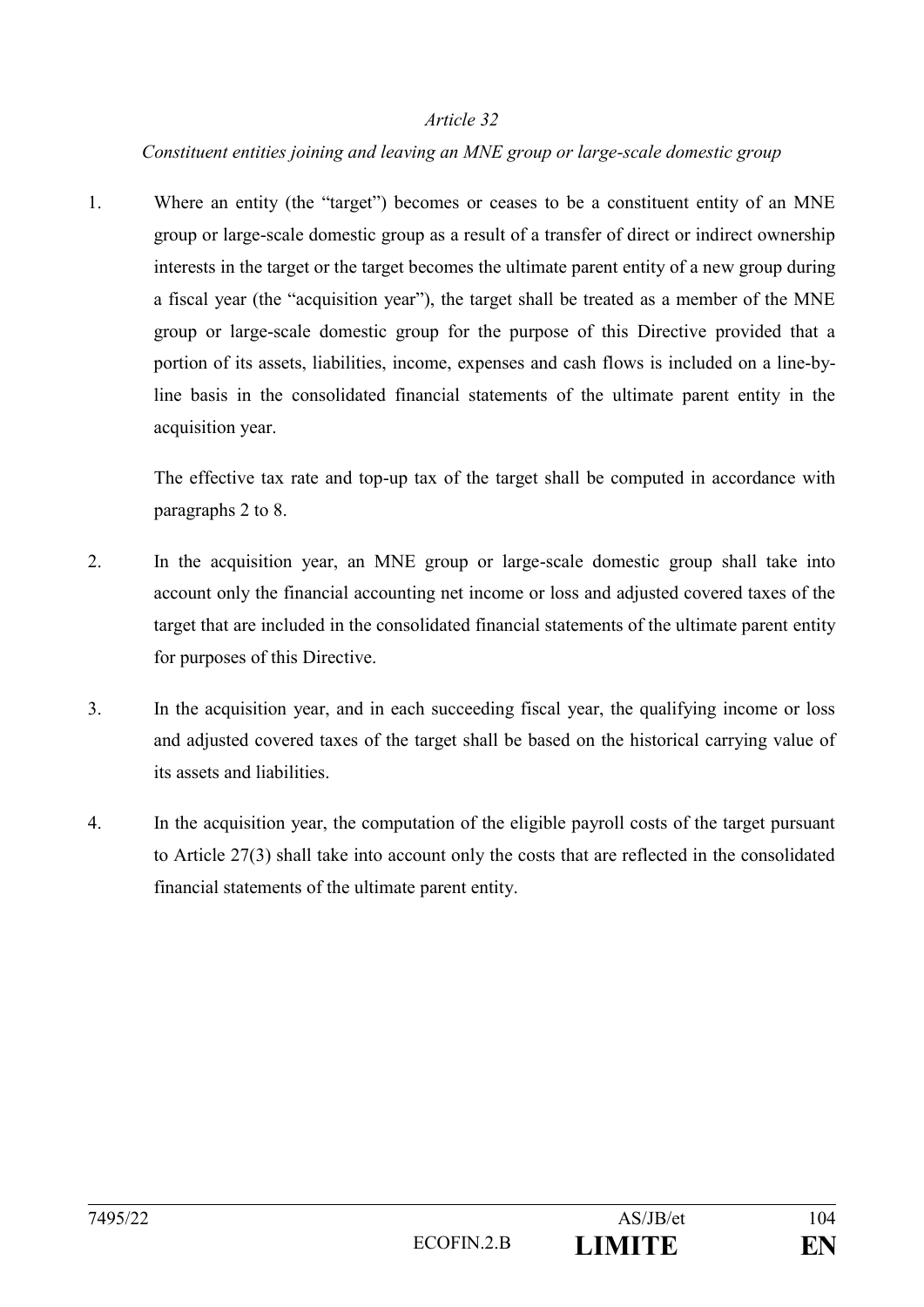- 5. The computation of the carrying value of the eligible tangible assets of the target pursuant to Article 27(4) shall be adjusted, where applicable, in proportion to the period of time in which the target was a member of the MNE group or large-scale domestic group during the acquisition year.
- 6. With the exception of the qualifying loss deferred tax asset, the deferred tax assets and deferred tax liabilities of a target that are transferred between MNE groups or large-scale domestic groups shall be taken into account by the acquiring MNE group or large-scale domestic group in the same manner and to the same extent as if the acquiring MNE group or large-scale domestic group controlled the target when such assets and liabilities arose;
- 7. Deferred tax liabilities of the target that have previously been included in its total deferred tax adjustment amount shall be treated as reversed, for the purpose of Article 21(7), by the disposing MNE group or large-scale domestic group and as arising from the acquiring MNE group or large-scale domestic group in the acquisition year, except that in such case any subsequent reduction of covered taxes pursuant to Article 21(7) shall have effect in the year in which the amount is recaptured.
- 8. Where the target is a parent entity and is a group entity in two or more MNE groups or large-scale domestic groups during the acquisition year, it shall apply separately the income inclusion rule to its allocable shares of the top-up tax of low-taxed constituent entities determined for each MNE group or large-scale domestic group.
- 9. By way of derogation from paragraphs 1 to 8, the acquisition or disposal of a controlling interest in a target shall be treated as an acquisition or disposal of assets and liabilities if the jurisdiction in which the target is located, or in the case of a tax transparent entity, the jurisdiction in which the assets are located, treats the acquisition or disposal of that controlling interest in the same, or in a similar manner, as an acquisition or disposal of assets and liabilities, and imposes a covered tax on the seller based on the difference between their tax basis and the consideration paid in exchange for the controlling interest or the fair value of the assets and liabilities.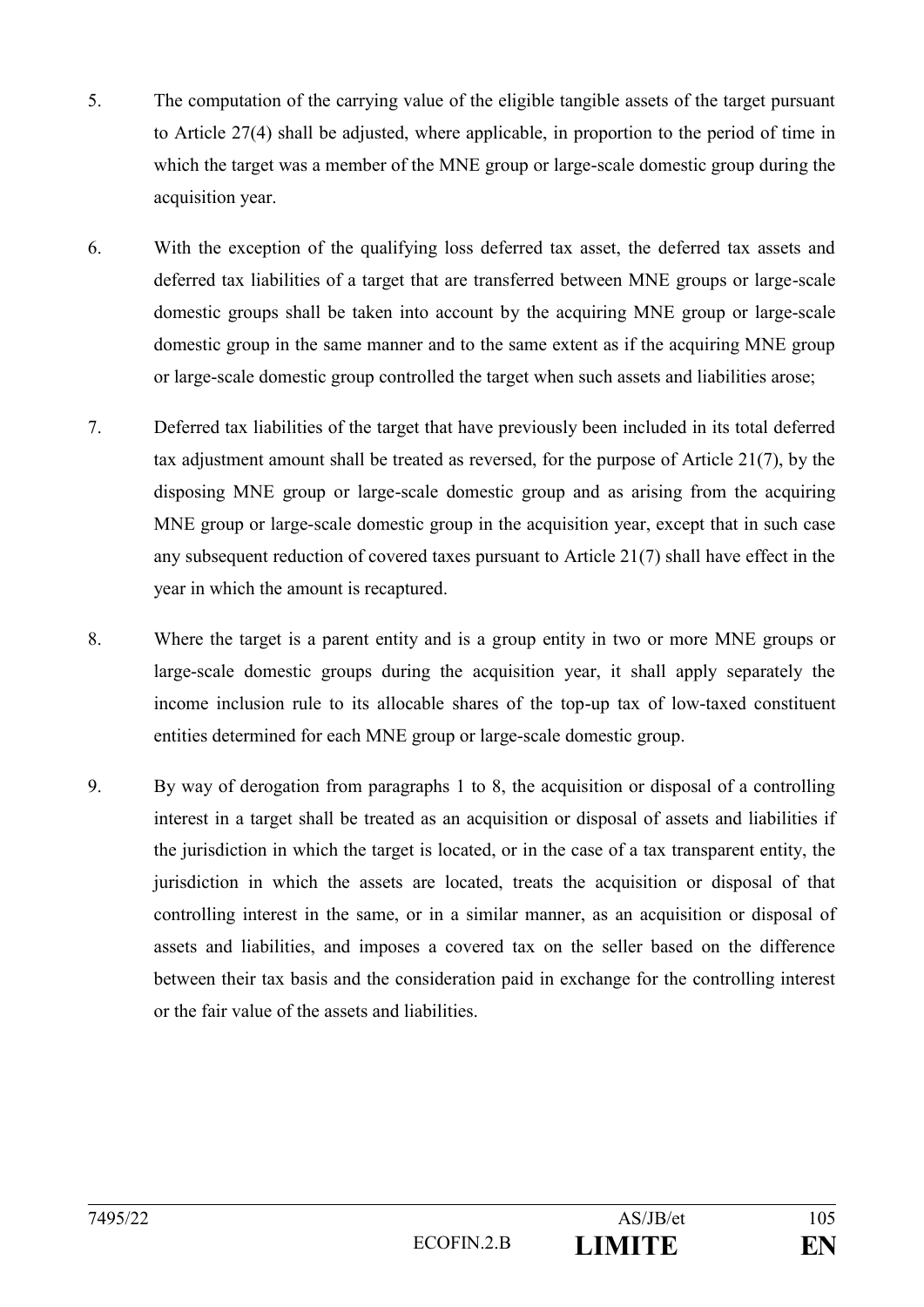## *Transfer of assets and liabilities*

- 1. For the purpose of this Article, the following definitions apply:
	- (a) 'reorganisation' means a transformation or transfer of assets and liabilities such as in a merger, demerger, liquidation, or similar transaction where:
		- (i) the consideration for the transfer is, in whole or in significant part, equity interests issued by the acquiring constituent entity or by a person connected with the acquiring constituent entity, or, in the case of a liquidation, equity interests of the target or, when no consideration is provided, where the issuance of an equity interest would have no economic significance;
		- (ii) the disposing constituent entity's gain or loss on those assets is not subject to tax, in whole or in part; and
		- (iii) the tax laws of the jurisdiction in which the acquiring constituent entity is located require the acquiring constituent entity to compute taxable income after the disposal or acquisition using the disposing constituent entity's tax basis in the assets, adjusted for any non-qualifying gain or loss on the disposal or acquisition.
	- (b) 'non-qualifying gain or loss' means the lesser of the gain or loss of the transferring entity arising in connection with a reorganisation that is subject to tax in the transferring entity's location and the financial accounting gain or loss arising in connection with the reorganisation.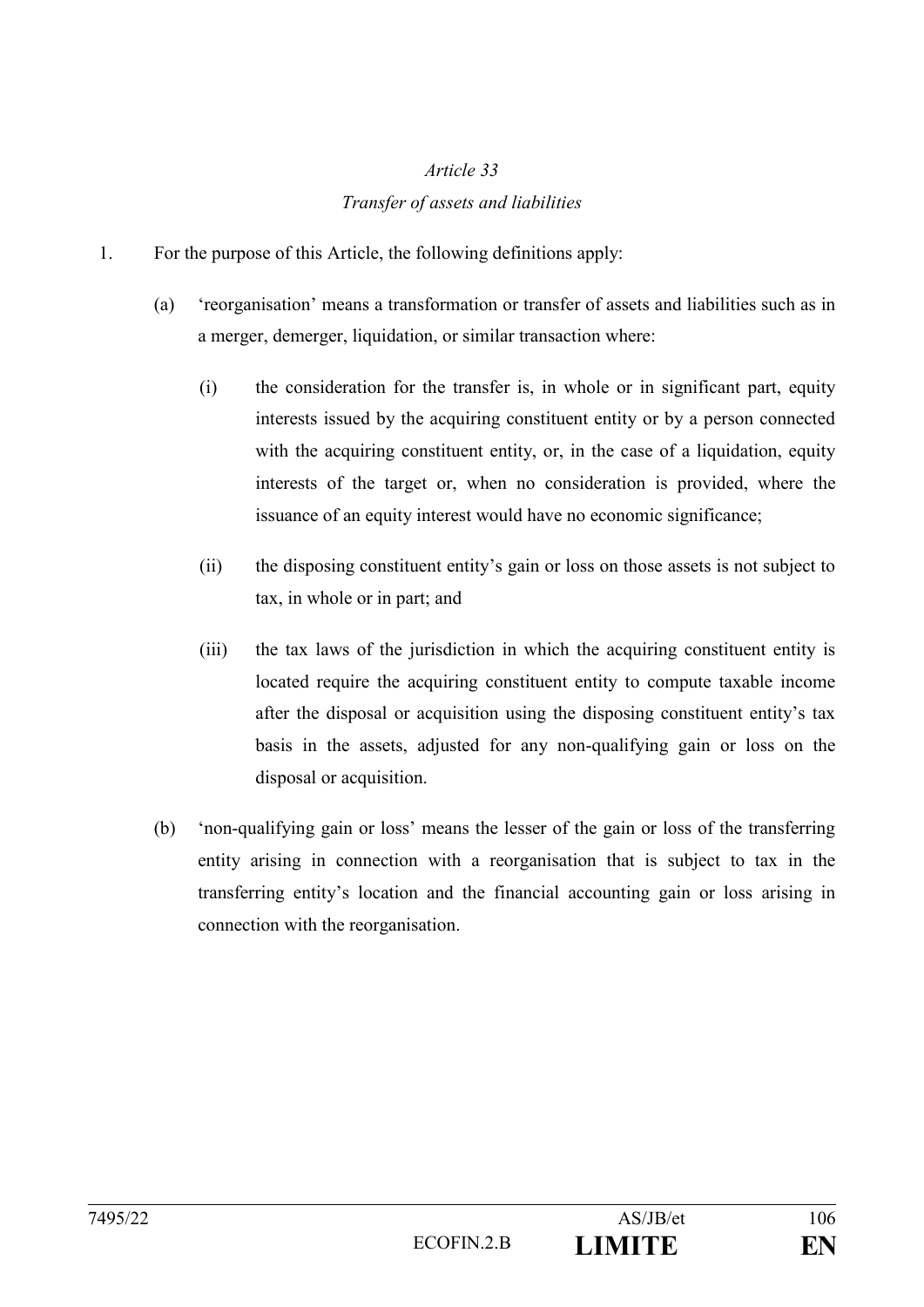2. A constituent entity that disposes of assets and liabilities (the "transferring entity") shall include the gain or loss arising from such disposal in the computation of its qualifying income or loss.

A constituent entity that acquires assets and liabilities (the "acquiring entity") shall determine its qualifying income or loss on the basis of its carrying value of the acquired assets and liabilities determined under the financial accounting standard used in preparing consolidated financial statements of the ultimate parent entity.

- 3. By way of derogation from paragraph 2, where a disposal or acquisition of assets and liabilities is performed in the context of a reorganisation:
	- (a) the transferring entity shall exclude any gain or loss arising from such disposal from the computation of its qualifying income or loss; and
	- (b) the acquiring entity shall determine its qualifying income or loss on the basis of the carrying value of the acquired assets and liabilities of the transferring entity upon transfer.
- 4. By way of derogation from paragraphs 2 and 3, where the transfer of assets and liabilities is performed in the context of a reorganisation which results, for the transferring entity, in a non-qualifying gain or loss:
	- (a) the transferring entity shall include the gain or loss on the disposal in its qualifying income or loss computation to the extent of the non-qualifying gain or loss; and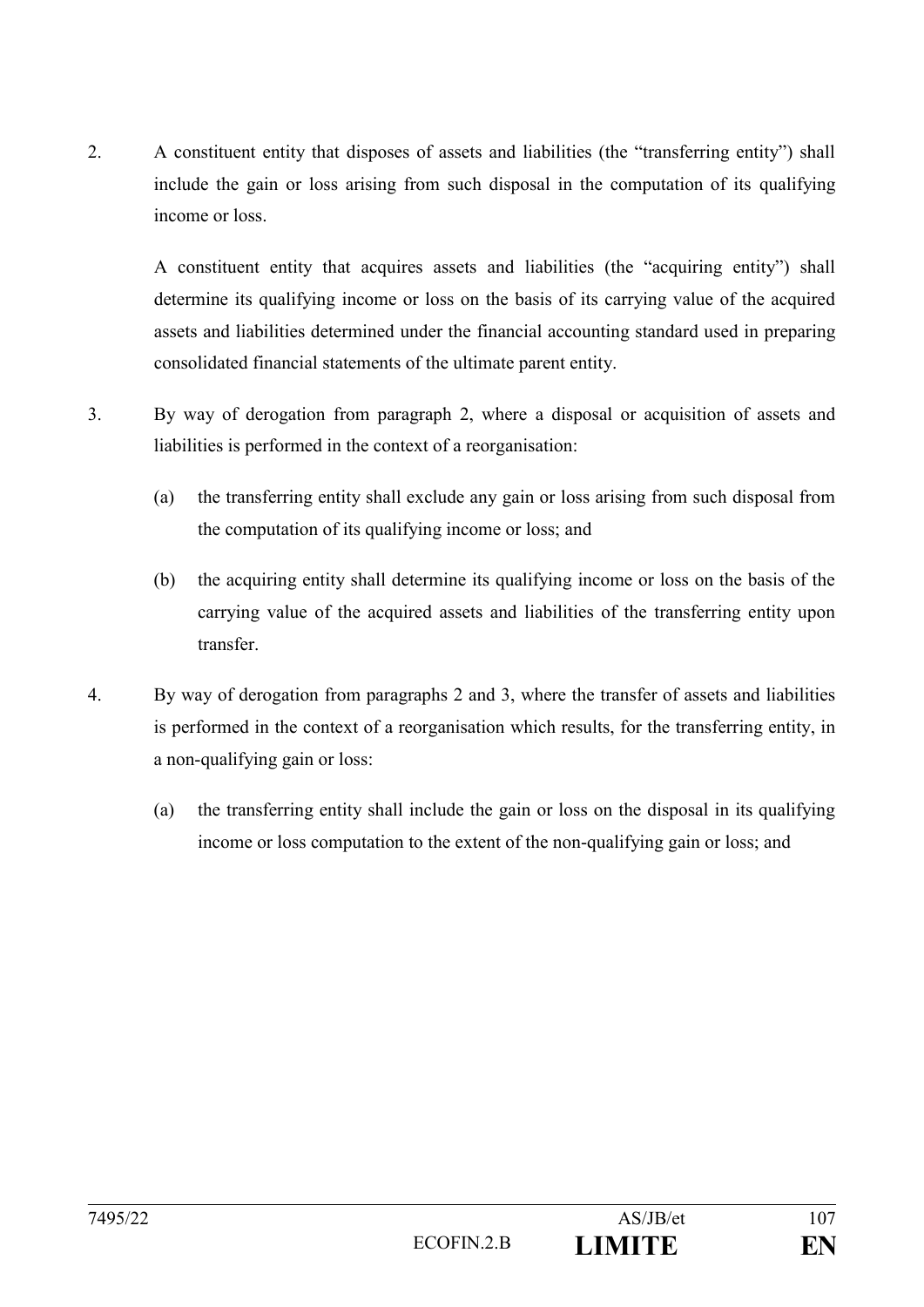- (b) the acquiring entity shall determine its qualifying income or loss after the acquisition using the transferring entity's carrying value of the acquired assets and liabilities upon disposal, as adjusted consistently with local tax rules of the acquiring entity to account for the non-qualifying gain or loss.
- 5. At the election of the filing constituent entity, where a constituent entity that is required or permitted to adjust the basis of its assets and the amount of its liabilities to fair value for tax purposes in the jurisdiction where it is located, such constituent entity may:
	- (a) include, in the computation of its qualifying income or loss, an amount of gain or loss in respect of each of its assets and liabilities, which shall be:
		- (i) equal to the difference between the carrying value for financial accounting purposes of the asset or liability immediately before the date of the event that triggered the tax adjustment (the "triggering event") and the fair value of the asset or liability immediately after the triggering event; and
		- (ii) decreased (or increased) by the non-qualifying gain or loss, if any, arising in connection with the triggering event;
	- (b) use the fair value for financial accounting purposes of the asset or liability immediately after the triggering event to compute qualifying income or loss in the fiscal years ending after the triggering event;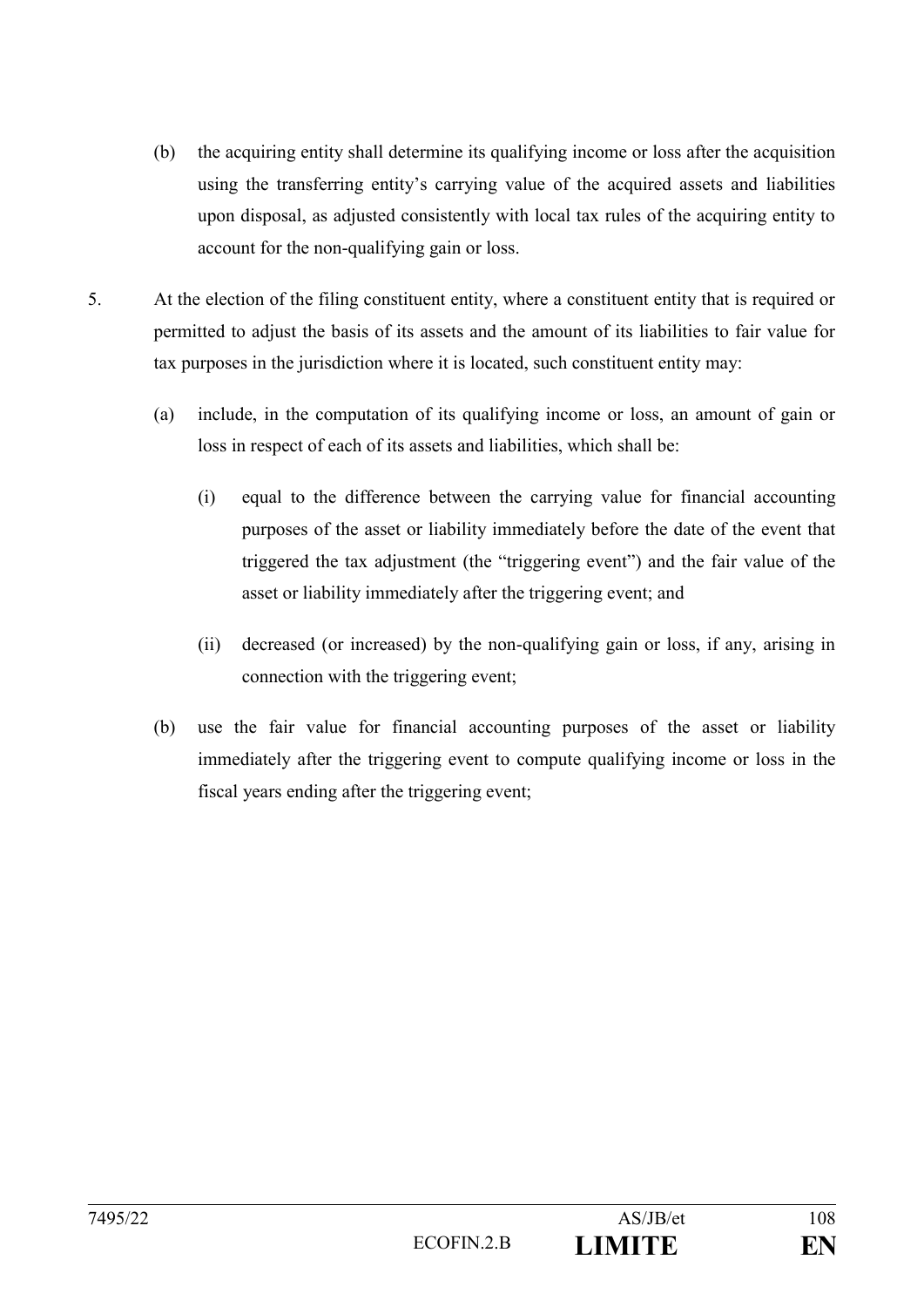- (c) include the net total of the amounts determined in point (a) in the constituent entity's qualifying income or loss in one of the following ways:
	- (i) the net total of the amounts is included in the fiscal year in which the triggering event occurs; or
	- (ii) an amount equal to the net total of the amounts divided by five is included in the fiscal year in which the triggering event occurs and in each of the immediate four subsequent fiscal years, unless the constituent entity leaves the MNE group or large-scale domestic group in a fiscal year within this period, in which case the remaining amount will be wholly included in that fiscal year.

## *Joint ventures*

1. For the purpose of this Article, 'joint venture' means an entity whose financial results are reported under the equity method in the consolidated financial statements of the ultimate parent entity provided that the ultimate parent entity holds, directly or indirectly, at least 50 % of its ownership interest.

A joint venture does not include:

- (a) an ultimate parent entity of an MNE group or large-scale domestic group that has to apply the IIR;
- (b) an excluded entity as defined by Article 2;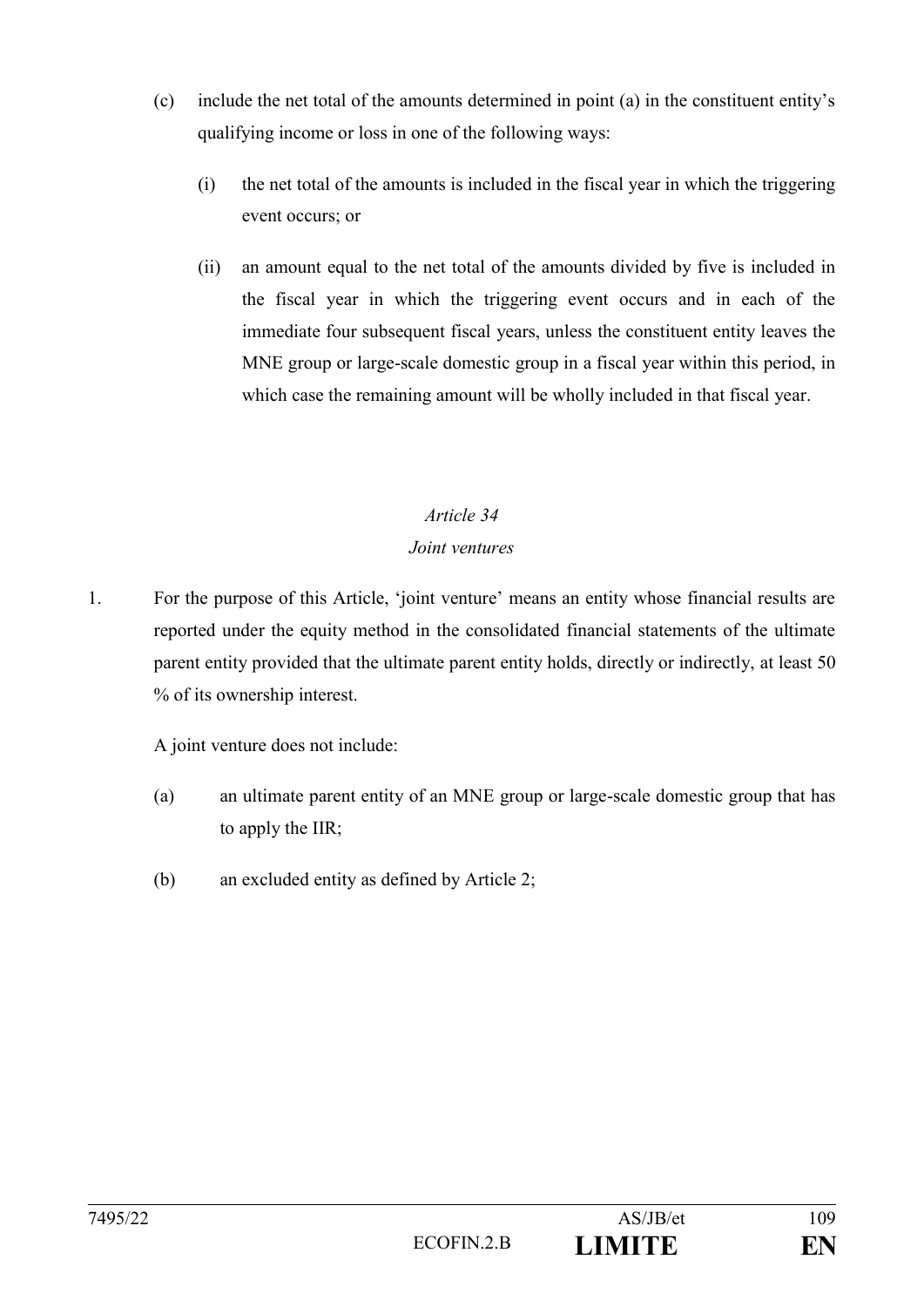- (c) an entity whose ownership interests held by the MNE group or large-scale domestic group are held directly through an excluded entity referred in Article 2 and which:
	- (i) operates exclusively or almost exclusively to hold assets or invest funds for the benefit of its investors;
	- (ii) carries out activities that are ancillary to those carried out by the excluded entity; or
	- (iii) substantially all of its income is excluded from the computation of qualifying income or loss in accordance with Article 15 (2) (b) and (c).
- (d) an entity that is held by an MNE group or large-scale domestic group composed exclusively of excluded entities; or
- (e) a joint venture affiliate.
- 1a. For the purpose of this Article, 'joint venture affiliate' means:
	- (a) an entity whose assets, liabilities, income, expenses and cash flows are consolidated by a joint venture under an acceptable financial accounting standard or would have been consolidated had the joint venture been required to consolidate such assets, liabilities, income, expenses and cash flows under an acceptable financial accounting standard; or
	- (b) a permanent establishment whose main entity is a joint venture or a joint venture affiliate. In these cases the permanent establishment shall be treated as a separate joint venture affiliate.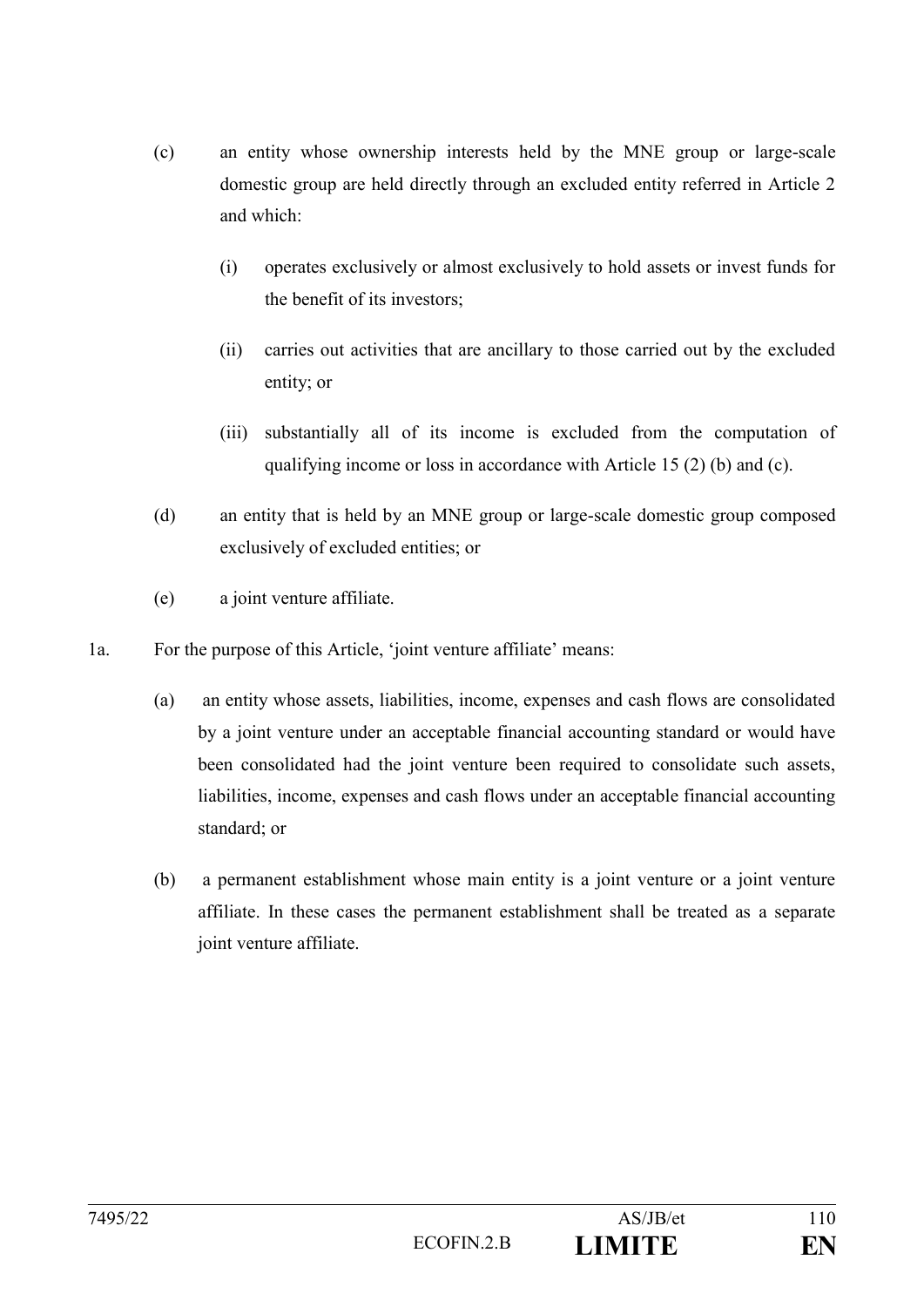- 2. A parent entity that holds a direct or indirect ownership interest in a joint venture or a joint venture affiliate (together referred to as a joint venture group) shall apply the IIR with respect to its allocable share of the top-up tax of each member of the joint venture group in accordance with Articles 5 to 9.
- 3. The computation of the top-up tax of the joint venture and its joint venture affiliates, shall be made in accordance with Chapters III to VII, as if they were constituent entities of a separate MNE group or large-scale domestic group and the joint venture was the ultimate parent entity of that group.
- 4. The top-up tax due by the joint venture group shall be reduced by each parent entity's allocable share of the top-up tax under paragraph 2 of each member of the joint venture group that is brought into charge under paragraph 3. Any remaining amount of top-up tax shall be added to the total UTPR top-up tax amount pursuant to Article 13 (2).

For the purpose of this paragraph, 'top-up tax due by the joint venture group' means the parent entity's allocable share of the top-up tax of the joint venture and its joint venture affiliates, together referred to as a joint venture group.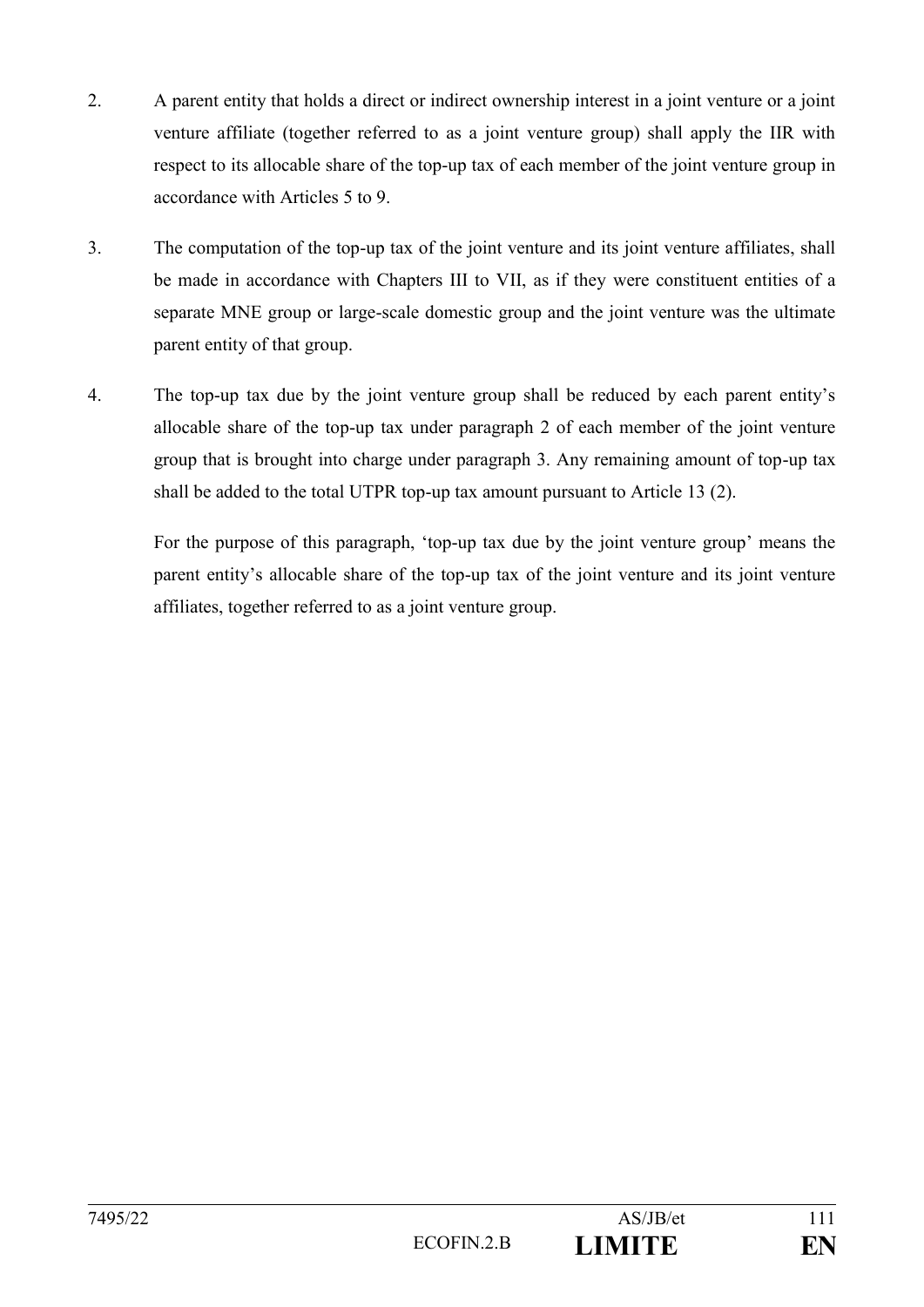## *Multi-parented MNE groups*

- 1. For the purpose of this Article, the following definitions apply:
	- (a) 'multi-parented MNE or large-scale domestic group' means two or more groups where the ultimate parent entities of those groups enter into an arrangement that is a stapled structure or a dual-listed arrangement that includes at least one entity or permanent establishment of the combined group which is located in a different jurisdiction with respect to the location of the other entities of the combined group;
	- (b) 'stapled structure' means an arrangement entered into by two or more ultimate parent entities of separate groups under which:
		- (i) 50 % or more of the ownership interests in the ultimate parent entities of separate groups which, if they are listed, are quoted at a single price, and are, by reason of form of ownership, restrictions on transfer, or other terms or conditions, combined with each other, and cannot be transferred or traded independently; and
		- (ii) one of the ultimate parent entities prepares consolidated financial statements in which the assets, liabilities, income, expenses and cash flows of all the entities of the groups concerned are presented together as those of a single economic unit and that are required by a regulatory regime to be externally audited.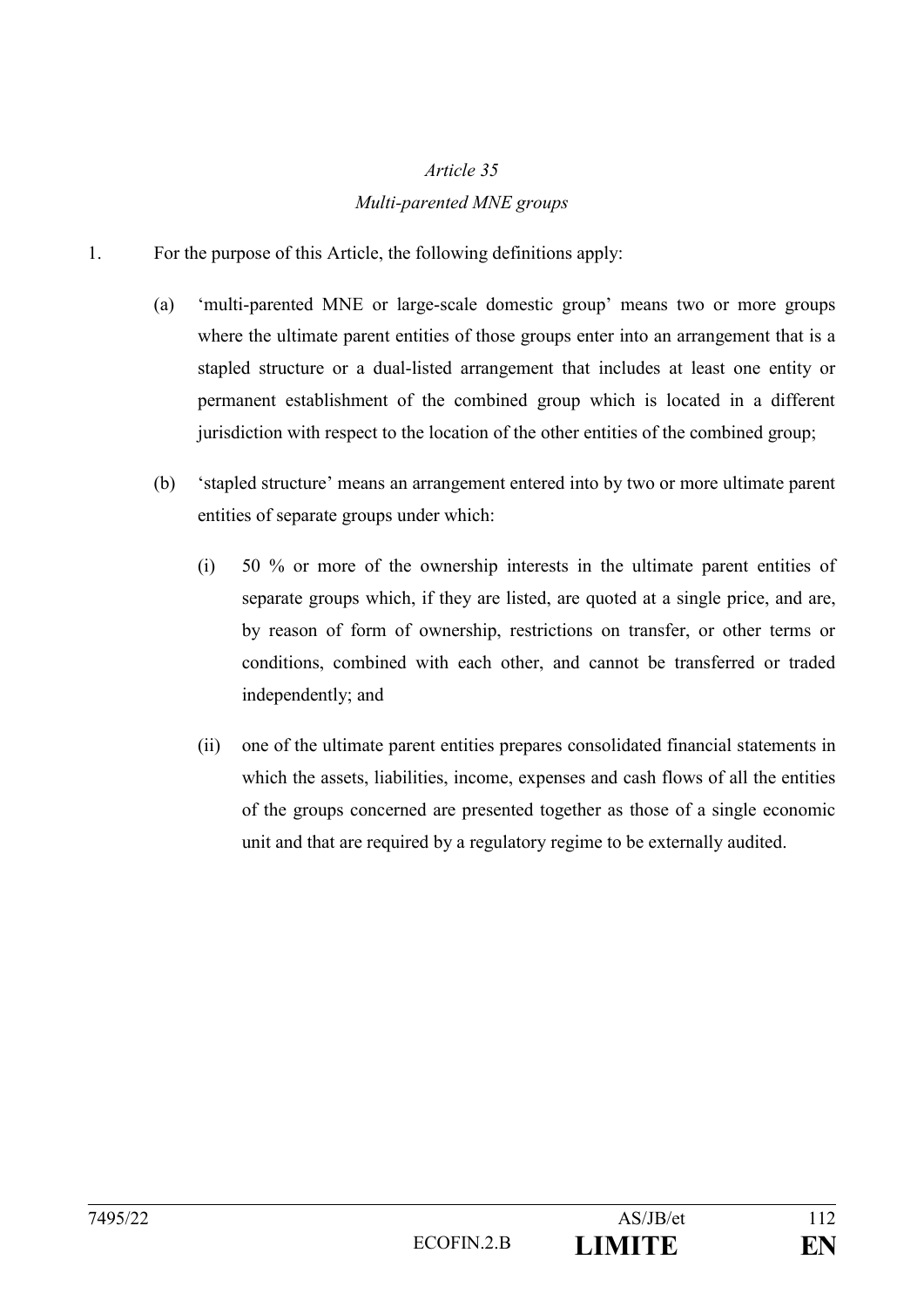- (c) 'dual-listed arrangement' means an arrangement entered into by two or more ultimate parent entities of separate groups under which:
	- (i) the ultimate parent entities agree to combine their business by contract alone;
	- (ii) pursuant to contractual arrangements the ultimate parent entities will make distributions, with respect to dividends and in liquidation, to their shareholders based on a fixed ratio;
	- (iii) the ultimate parent entities' activities are managed as a single economic unit under contractual arrangements while retaining the separate legal entities of each ultimate parent entities;
	- (iv) the ownership interests of the ultimate parent entities that comprise the agreement are quoted, traded or transferred independently in different capital markets; and
	- (v) the ultimate parent entities prepare consolidated financial statements in which the assets, liabilities, income, expenses and cash flows of entities in all of the groups are presented together as those of a single economic unit and that are required by a regulatory regime to be externally audited.
- 2. Where entities and constituent entities of two or more groups form part of a multi-parented MNE group or large-scale domestic group, the entities and constituent entities of each group shall be treated as members of one multi-parented MNE group or large-scale domestic group.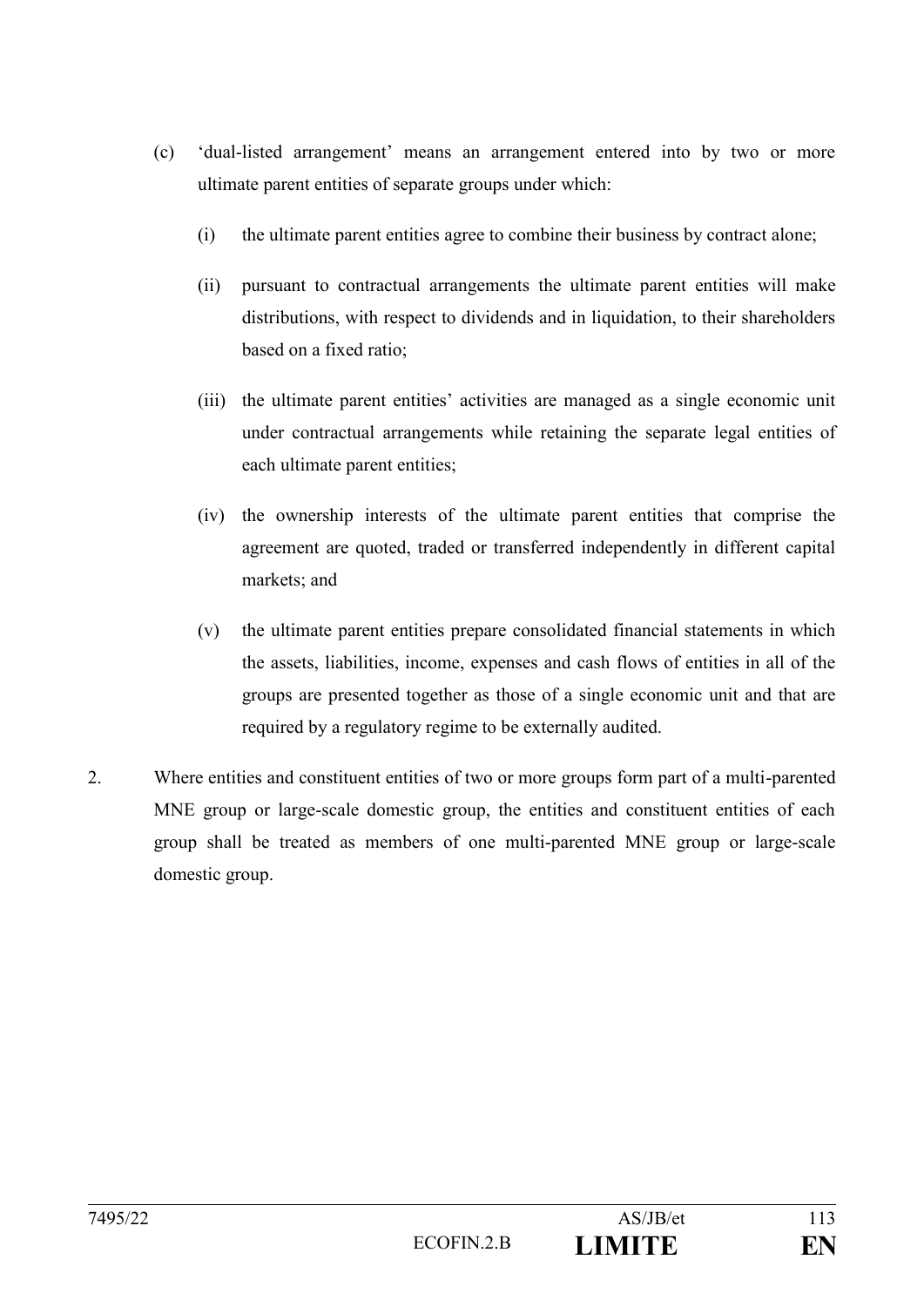An entity, other than an excluded entity, shall be treated as a constituent entity if it is consolidated on a line by line basis by the multi-parented MNE group or large-scale domestic group or if its controlling interests are held by entities in the multi-parented MNE group or large-scale domestic group.

- 3. The consolidated financial statements of the multi-parented MNE group or large-scale domestic group shall be the combined consolidated financial statements referred to in the definitions of a stapled structure or a dual-listed arrangement in paragraph 1, prepared under an acceptable financial accounting standard, which is deemed to be the accounting standard of the ultimate parent entity.
- 4. The ultimate parent entities of the separate groups that compose the multi-parented MNE group or large-scale domestic group shall be the ultimate parent entities of the multiparented MNE group or large-scale domestic group.

When applying this Directive in respect of a multi-parented MNE group or large-scale domestic group, any references to an ultimate parent entity shall apply, as required, as if they are references to multiple ultimate parent entities.

- 5. The parent entities of the multi-parented MNE group or large-scale domestic group located in a Member State, including each ultimate parent entity, shall apply the income inclusion rule in accordance with Articles 5 to 9 with respect to their allocable share of the top-up tax of the low-taxed constituent entities.
- 6. The constituent entities of the multi-parented MNE group or large-scale domestic group that are located in a Member State shall apply the UTPR in accordance with Articles 11, 12 and 13, taking into account the top-up tax of each low-taxed constituent entity that is a member of the multi-parented MNE group or large-scale domestic group.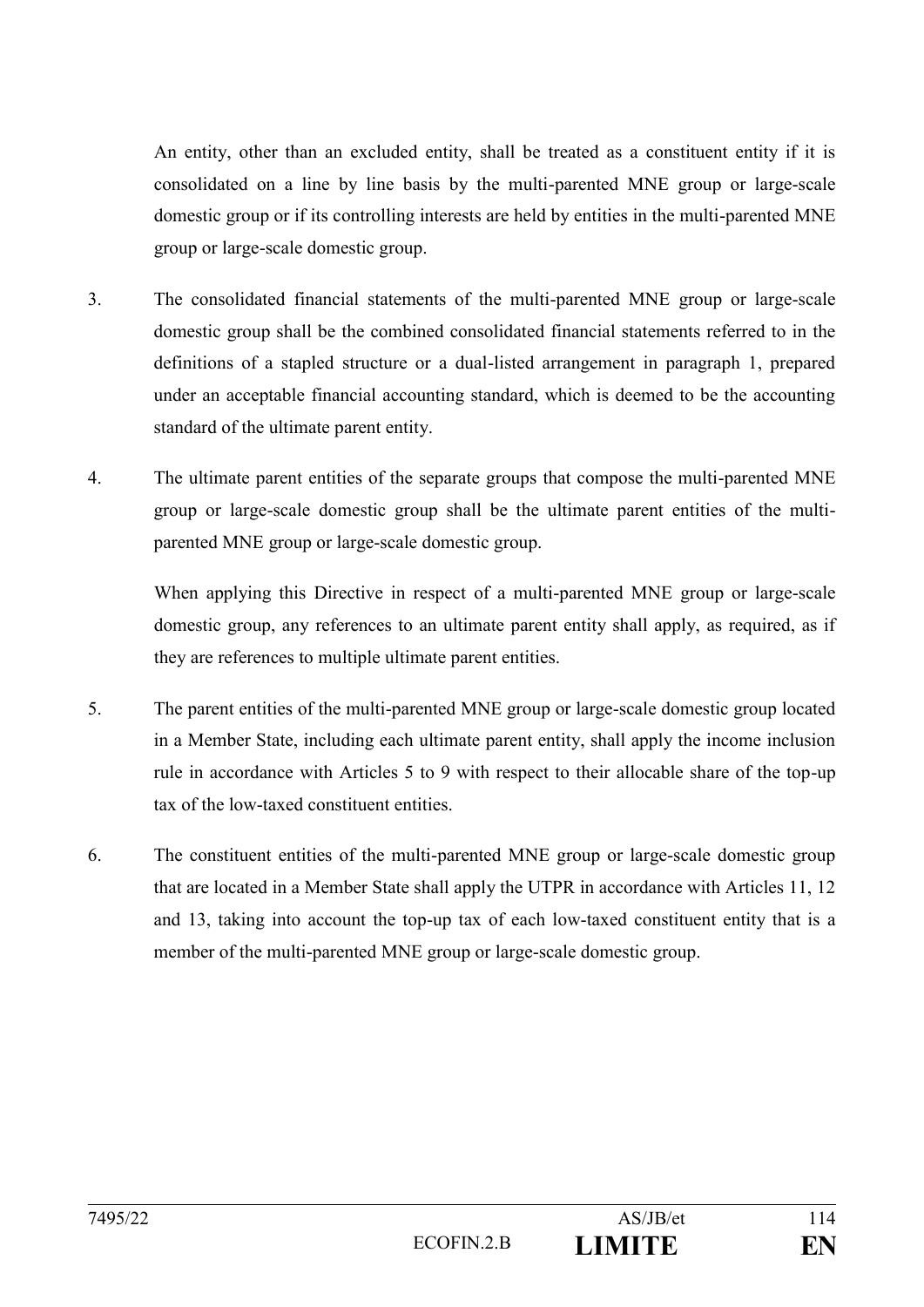7. The ultimate parent entities of the multi-parented MNE group or large-scale domestic group shall submit the top-up tax information return in accordance with Article 42(2) unless they appoint a single designated filing entity within the meaning of Article 42(3). That return shall include information concerning each of the groups that composes the multi-parented MNE group or large-scale domestic group.

# **CHAPTER VII TAX NEUTRALITY AND DISTRIBUTION REGIMES**

### *Article 36*

### *Ultimate parent entity that is a flow-through entity*

- 1. The qualifying income of a flow-through entity that is an ultimate parent entity shall be reduced, for the fiscal year, by the amount of qualifying income that is attributable to the holder of an ownership interest (the "ownership holder") in the flow-through entity, provided that:
	- (a) the holder is subject to tax on the income for a taxable period that ends within 12 months after the end of this fiscal year at a nominal rate that equals or exceeds the minimum tax rate; or
	- (b) it can be reasonably expected that the aggregated amount of adjusted covered taxes of the ultimate parent entity and taxes paid by the ownership holder on such income within 12 months after the end of the fiscal year equals or exceeds an amount equal to that income multiplied by the minimum tax rate.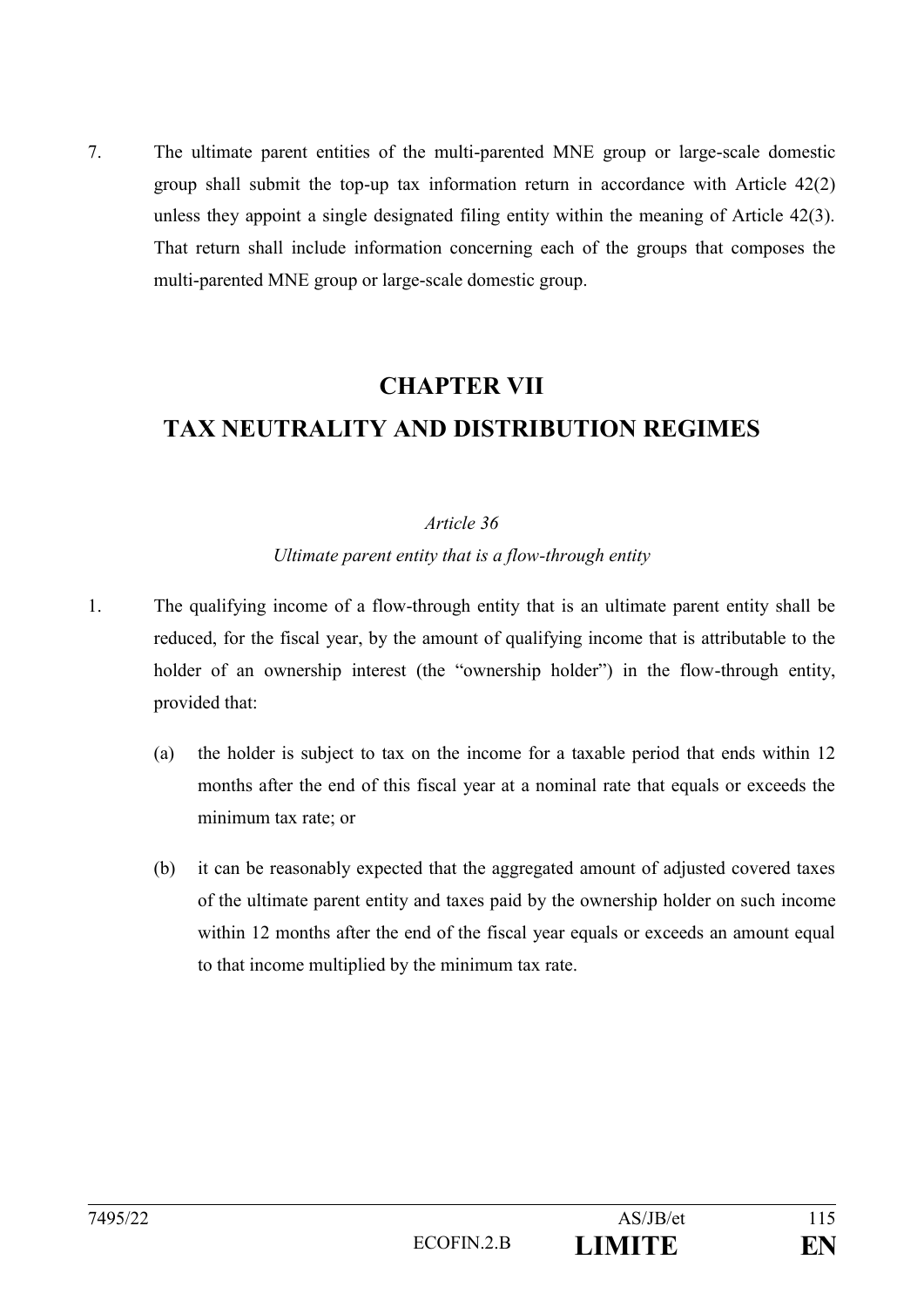- 2. The qualifying income of a flow-through entity that is an ultimate parent entity shall also be reduced, for the fiscal year, by the amount of qualifying income that is allocated to the ownership holder in the flow-through entity provided that the ownership holder is:
	- (a) a natural person that is tax resident in the jurisdiction where the ultimate parent entity is located and holds ownership interests representing a right to 5 % or less of the profits and assets of the ultimate parent entity; or
	- (b) a governmental entity, an international organisation, a non-profit organisation or a pension fund that is tax resident in the jurisdiction where the ultimate parent entity is located and holds ownership interests representing a right to 5 % or less of the profits and assets of the ultimate parent entity.
- 3. The qualifying loss of a flow-through entity that is an ultimate parent entity shall also be reduced, for the fiscal year, by the amount of qualifying loss that is attributable to the ownership holder in the flow-through entity.

The first subparagraph shall not apply to the extent the ownership holder is not allowed to use such loss for the computation of its taxable income.

- 4. The covered taxes of a flow-through entity that is an ultimate parent entity shall also be reduced proportionally to the amount of qualifying income reduced in accordance with paragraphs 1 and 2.
- 5. Paragraphs 1, 2, 3 and 4 shall apply to a permanent establishment through which a flowthrough entity that is an ultimate parent entity wholly or partly carries out its business or through which the business of a tax transparent entity is wholly or partly carried out provided that the ultimate parent entity's ownership interest in that tax transparent entity is held directly or through a chain of tax transparent entities.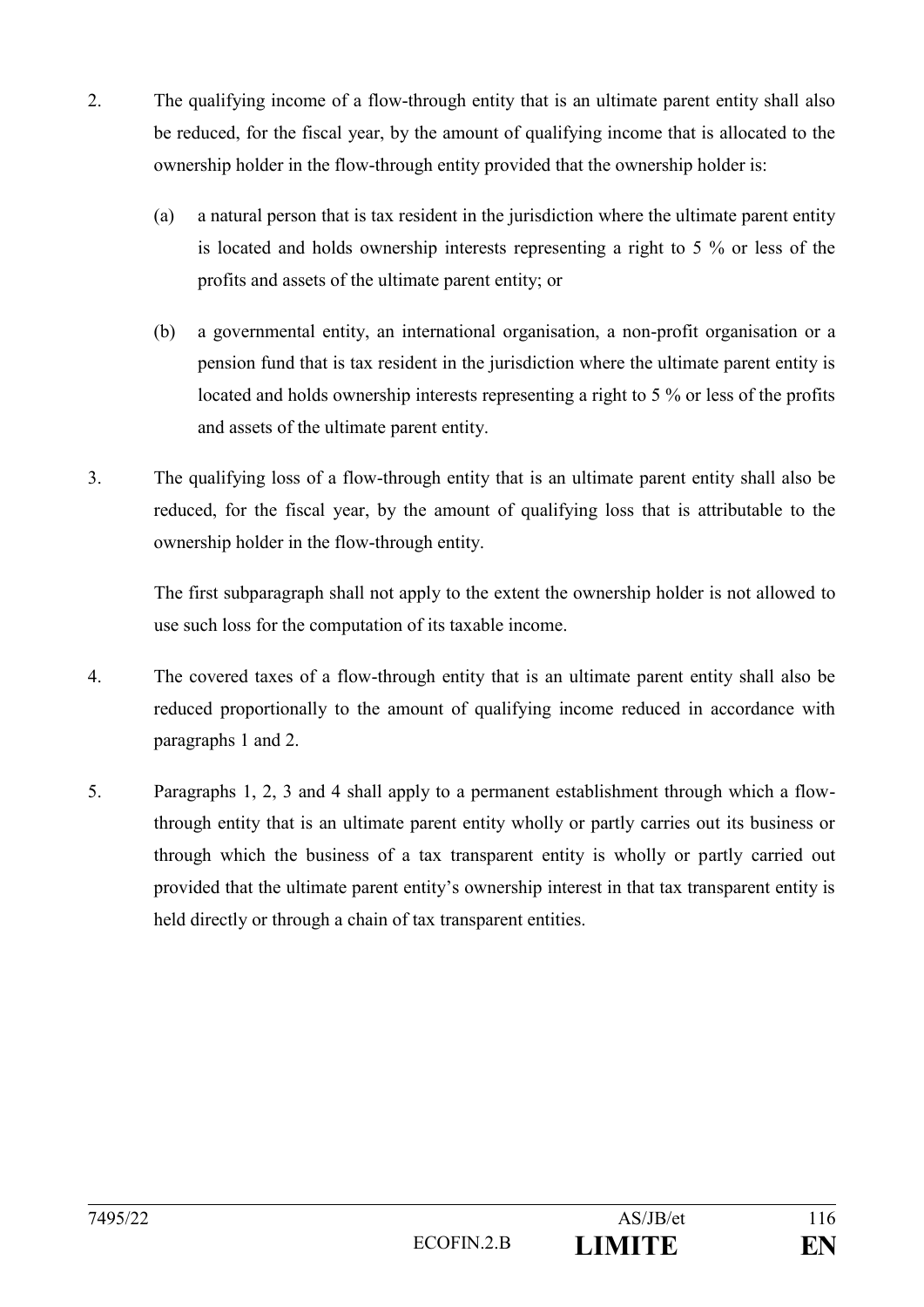## *Ultimate parent entity subject to a deductible dividend regime*

- 1. For the purpose of this Article, the following definitions apply:
	- (a) 'deductible dividend regime' means a tax regime that applies a single level of taxation on the income of the owners of an entity by deducting or excluding from the income of the entity the profits distributed to the owners or by exempting a cooperative from taxation;
	- (b) 'deductible dividend' means, with respect to a constituent entity that is subject to a deductible dividend regime:
		- (i) a distribution of profits to the holder of an ownership interest in the constituent entity that is deductible from the taxable income of the constituent entity under the laws of the jurisdiction in which it is located; or
		- (ii) a patronage dividend to a member of a cooperative; and
	- (c) 'cooperative' means an entity that collectively markets or acquires goods or services on behalf of its members and that is subject to a tax regime in the jurisdiction where it is located that ensures the tax neutrality in respect of goods or services that are sold or acquired by the members through the cooperative.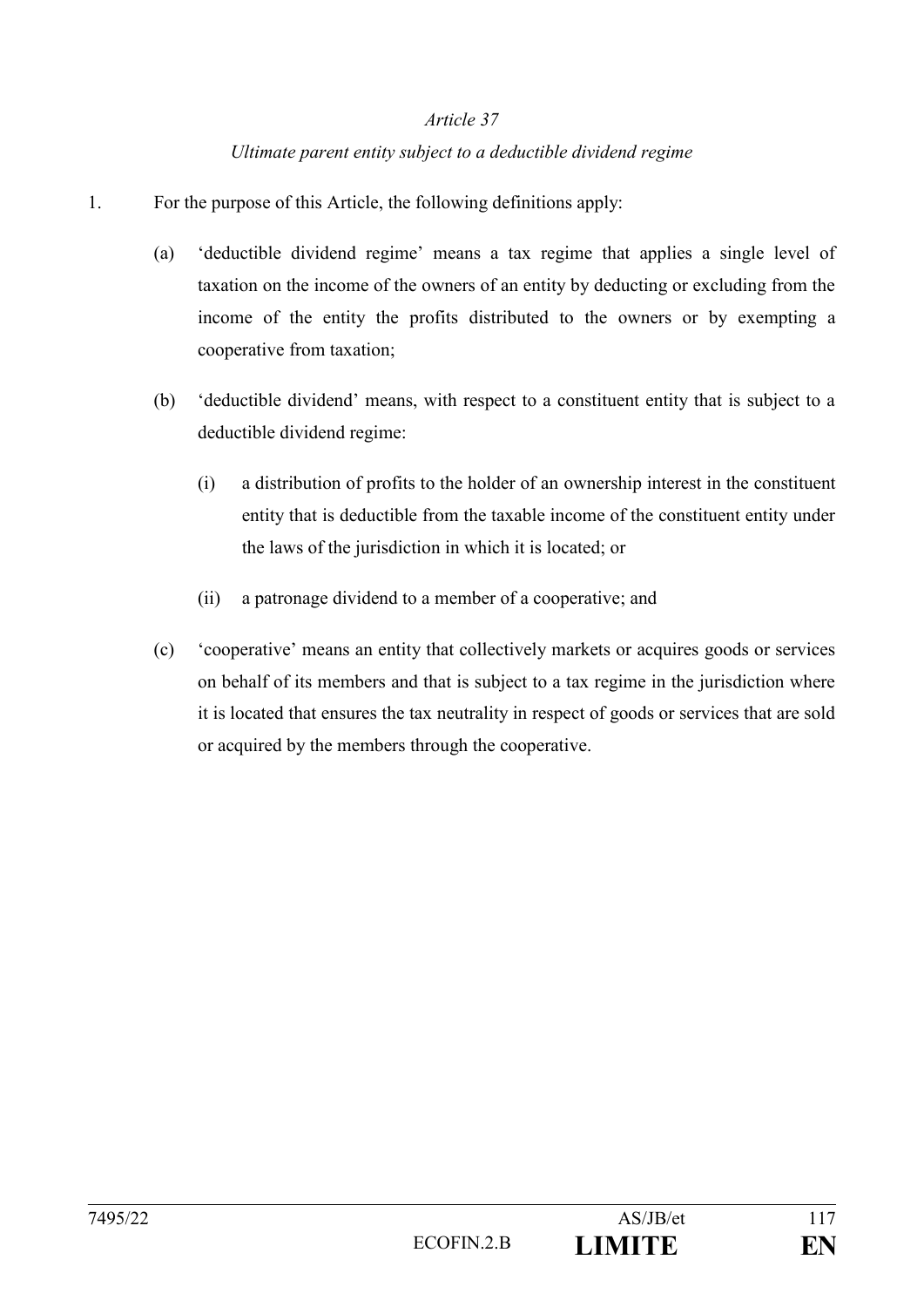- 2. An ultimate parent entity of an MNE group or large-scale domestic group that is subject to a deductible dividend regime shall reduce, up to zero, for the fiscal year, its qualifying income by the amount that is distributed as deductible dividend within 12 months after the end of the fiscal year, provided that:
	- (a) the dividend is subject to tax in the hands of the recipient for a taxable period that ends within 12 months after the end of the fiscal year at a nominal rate that equals or exceeds the minimum tax rate; or
	- (b) it can be reasonably expected that the aggregate amount of adjusted covered taxes and taxes of the ultimate parent entity paid by the recipient on such dividend equals or exceeds that income multiplied by the minimum tax rate.
- 3. An ultimate parent entity of an MNE group or large-scale domestic group that is subject to a deductible dividend regime shall also reduce, up to zero, for the fiscal year, its qualifying income by the amount that it distributes as deductible dividend within 12 months after the end of the fiscal year, provided that the recipient is:
	- (a) a natural person, and the dividend received is a patronage dividend from a supply cooperative;
	- (b) a natural person that is tax resident in the same jurisdiction where the ultimate parent entity is located and that holds ownership interests representing a right to 5 % or less of the profits and assets of the ultimate parent entity; or
	- (c) a governmental entity, an international organisation, a non-profit organisation or a pension fund other than a pension services entity that is tax resident in the jurisdiction where the ultimate parent entity is located.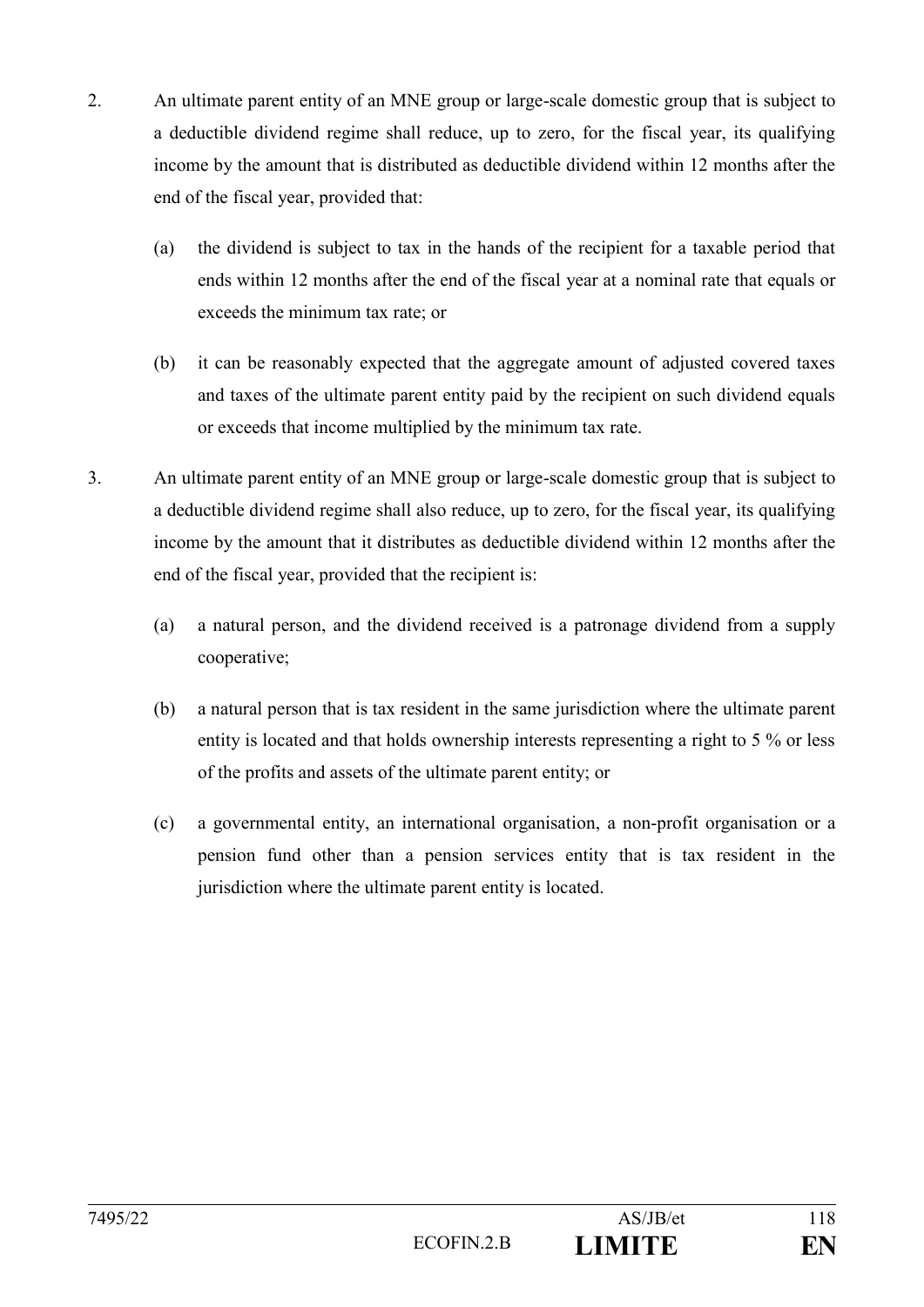- 4. The covered taxes of an ultimate parent entity, other than the taxes for which the dividend deduction was allowed, shall be reduced proportionally to the amount of qualifying income reduced in accordance with paragraphs 2 and 3.
- 5. Where the ultimate parent entity holds an ownership interest in another constituent entity that is subject to a deductible dividend regime, directly or through a chain of such constituent entities, that are subject to the deductible dividend regime, paragraphs 2 to4 shall apply to any other constituent entity located in the jurisdiction of the ultimate parent entity that is subject to the deductible dividend regime, to the extent that its qualifying income is further distributed by the ultimate parent entity to recipients that meet the requirements set out in paragraphs 2 and 3.
- 6. For the purpose of paragraph 2, a patronage dividend distributed by a supply cooperative shall be treated as subject to tax in the hands of the recipient insofar as such dividend reduces a deductible expense or cost in the computation of the recipient's taxable income or loss.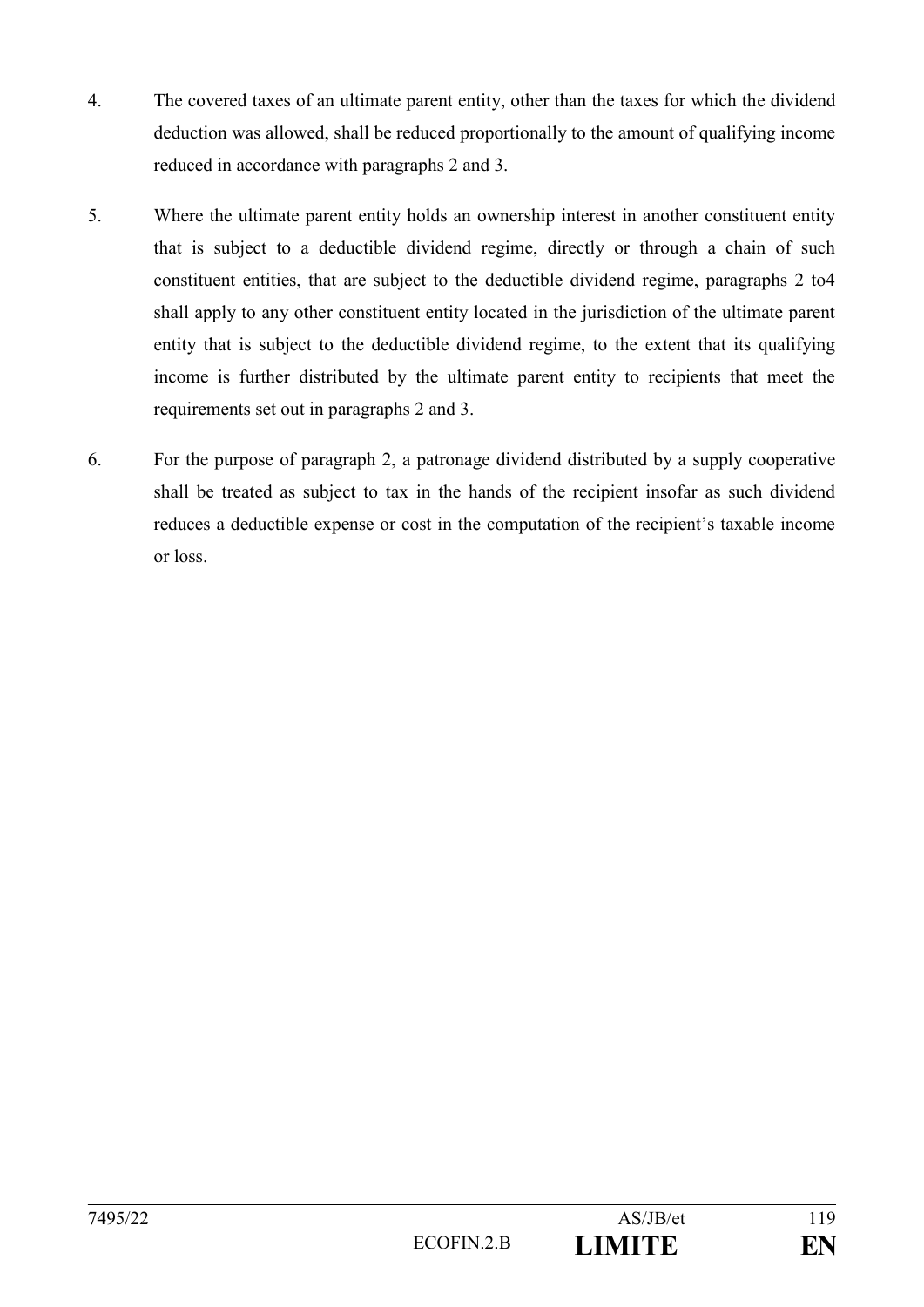## *Article 38 Eligible distribution tax systems*

1. A filing constituent entity may make an election for itself or with respect to another constituent entity that is subject to an eligible distribution tax system to include the amount determined as a deemed distribution tax in accordance with paragraph 2 of this Article in the adjusted covered taxes of the constituent entity for the fiscal year.

The election shall be made annually in accordance with Article 43(2) and shall apply to all the constituent entities that are located in a jurisdiction.

- 2. The amount of deemed distribution tax shall be the lesser of:
	- (a) the amount of adjusted covered taxes necessary to increase the effective tax rate as computed in accordance with Article 26(2) for the jurisdiction for the fiscal year to the minimum tax rate; or
	- (b) the amount of tax that would have been due if the constituent entities located in the jurisdiction had distributed all of their income that is subject to the eligible distribution tax system during such year.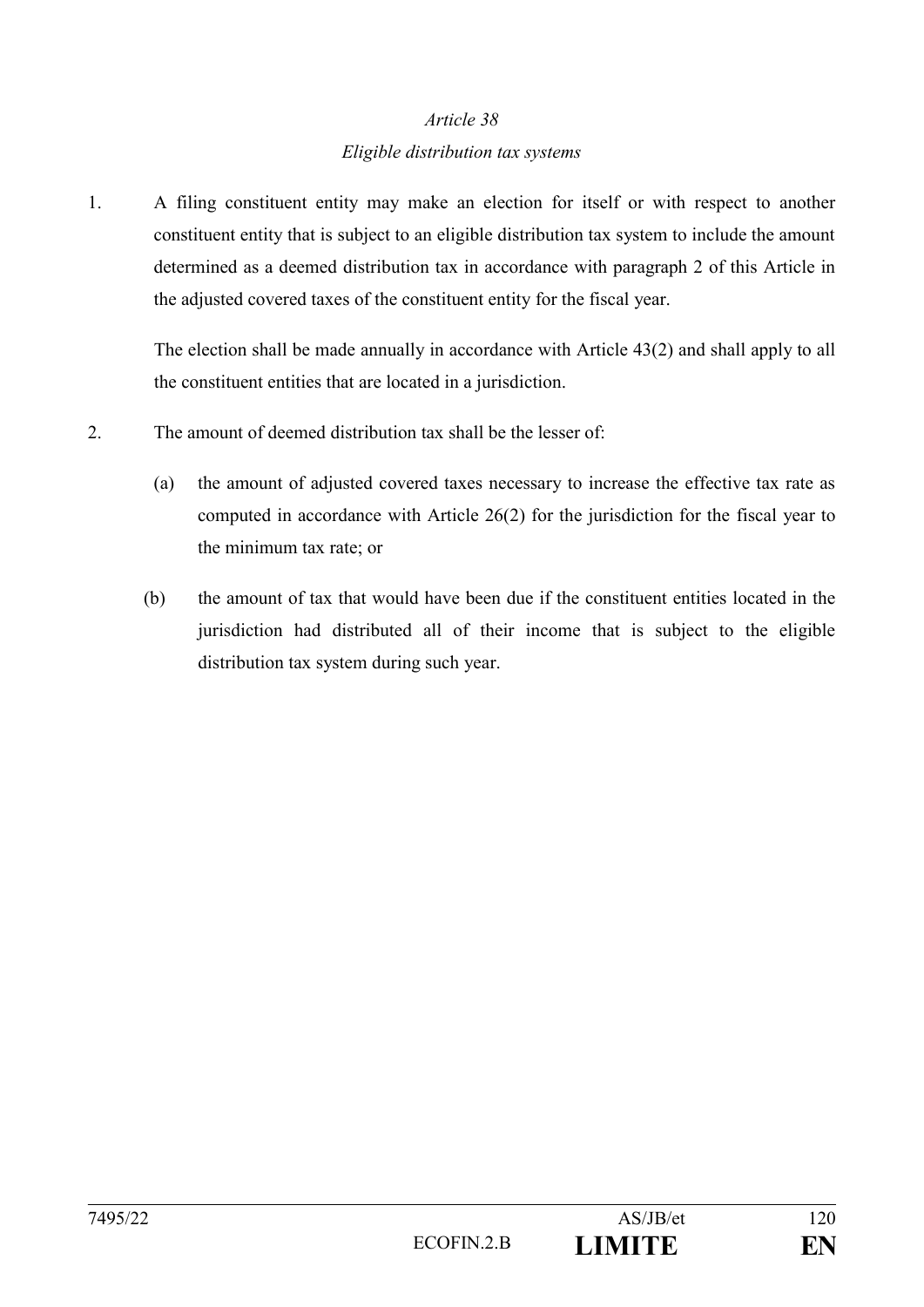3. Where an election is made under paragraph 1, a deemed distribution tax recapture account shall be established for each fiscal year in which such election applies. The amount of deemed distribution tax determined in accordance with paragraph 2 for the jurisdiction shall be added to the deemed distribution tax recapture account for the fiscal year in which it was established.

At the end of each succeeding fiscal year, the outstanding balances in the deemed distribution tax recapture accounts established for prior fiscal years shall be reduced in chronological order, up to zero, by the taxes paid by the constituent entities during the fiscal year in relation to actual or deemed distributions.

Any residual amount in the deemed distribution tax recapture accounts remaining after the application of the second subparagraph shall be reduced, up to zero, by an amount equal to the net qualifying loss of a jurisdiction multiplied by the minimum tax rate.

- 4. Any residual amount of net qualifying loss multiplied by the minimum tax rate remaining after the application of the last subparagraph of paragraph 3 for the jurisdiction, shall be carried forward to the following fiscal years and reduce any residual amount in the deemed distribution tax recapture accounts remaining after the application of paragraph 3.
- 5. The outstanding balance, if any, of the deemed distribution tax recapture account on the last day of the fourth fiscal year after the fiscal year for which such account was established, shall be treated as a reduction to the adjusted covered taxes previously determined for such year. The effective tax rate and top-up tax for such fiscal year must be recalculated accordingly, in accordance with Article 28 (1).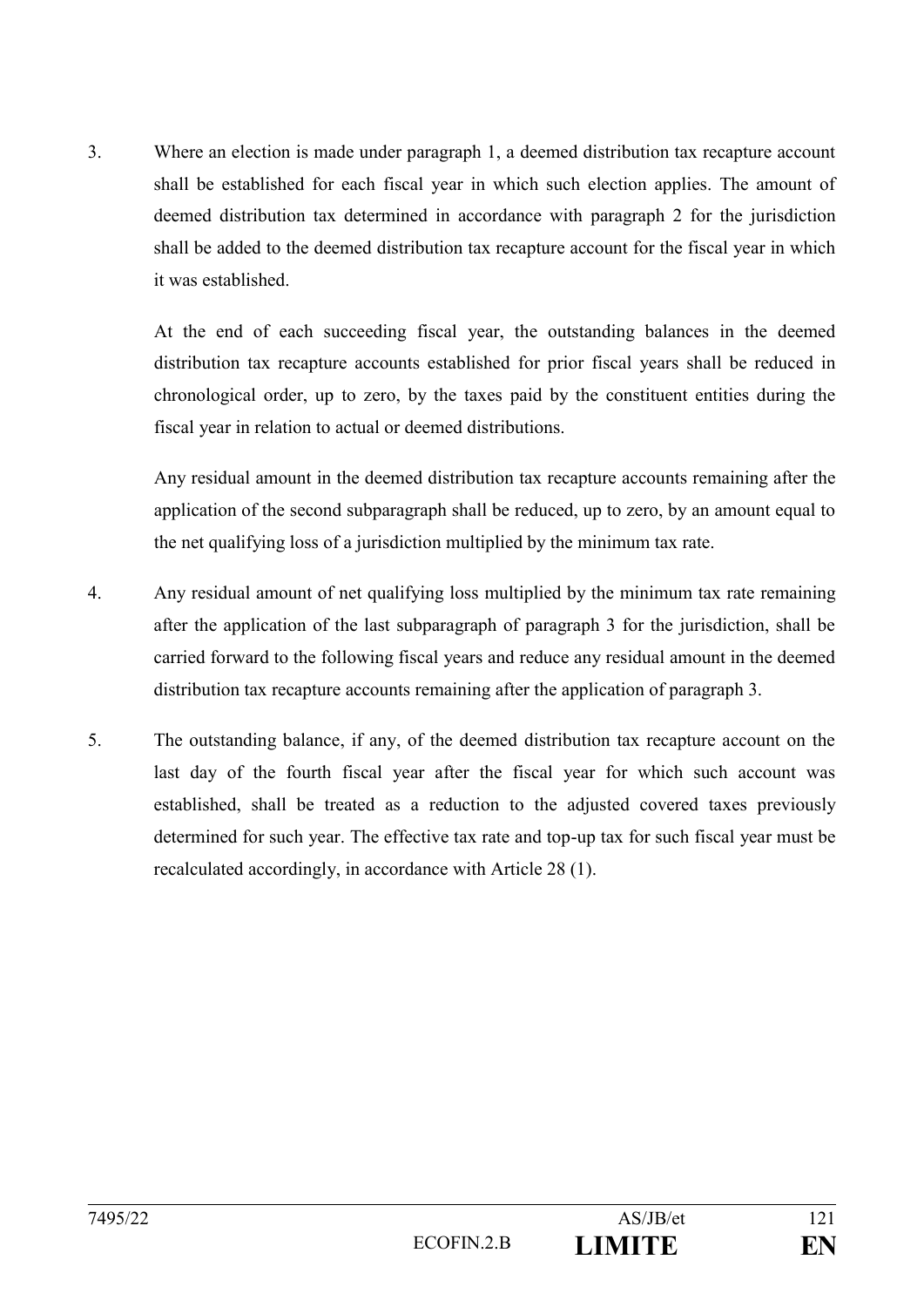- 6. Taxes that are paid during the fiscal year in relation to actual or deemed distributions shall not be included in adjusted covered taxes to the extent they reduce a deemed distribution tax recapture account in accordance with paragraphs 3 and 4.
- 7. Where a constituent entity that is subject to an election under paragraph 1 leaves the MNE group or large-scale domestic group or substantially all of its assets are transferred to a person that is not a constituent entity of the same MNE group or large-scale domestic group located in the same jurisdiction, any outstanding balance of the deemed distribution tax recapture accounts in previous fiscal years in which such account was established shall be treated as a reduction to the adjusted covered taxes for each of those fiscal years in accordance with Article 28(1).

Any additional top-up tax amount due shall be multiplied by the following ratio to determine the additional top-up tax due for the jurisdiction:

## Qualifying income of the constituent entity Net qualif ving income of the jurisdiction

where:

- (a) the qualifying income of the constituent entity shall be determined in accordance with Chapter III for each fiscal year in which there is an outstanding balance of the deemed distribution tax recapture accounts for the jurisdiction; and
- (b) the net qualifying income for the jurisdiction shall be determined in accordance with Article 25(2) for each fiscal year in which there is an outstanding balance of the deemed distribution tax recapture accounts for the jurisdiction.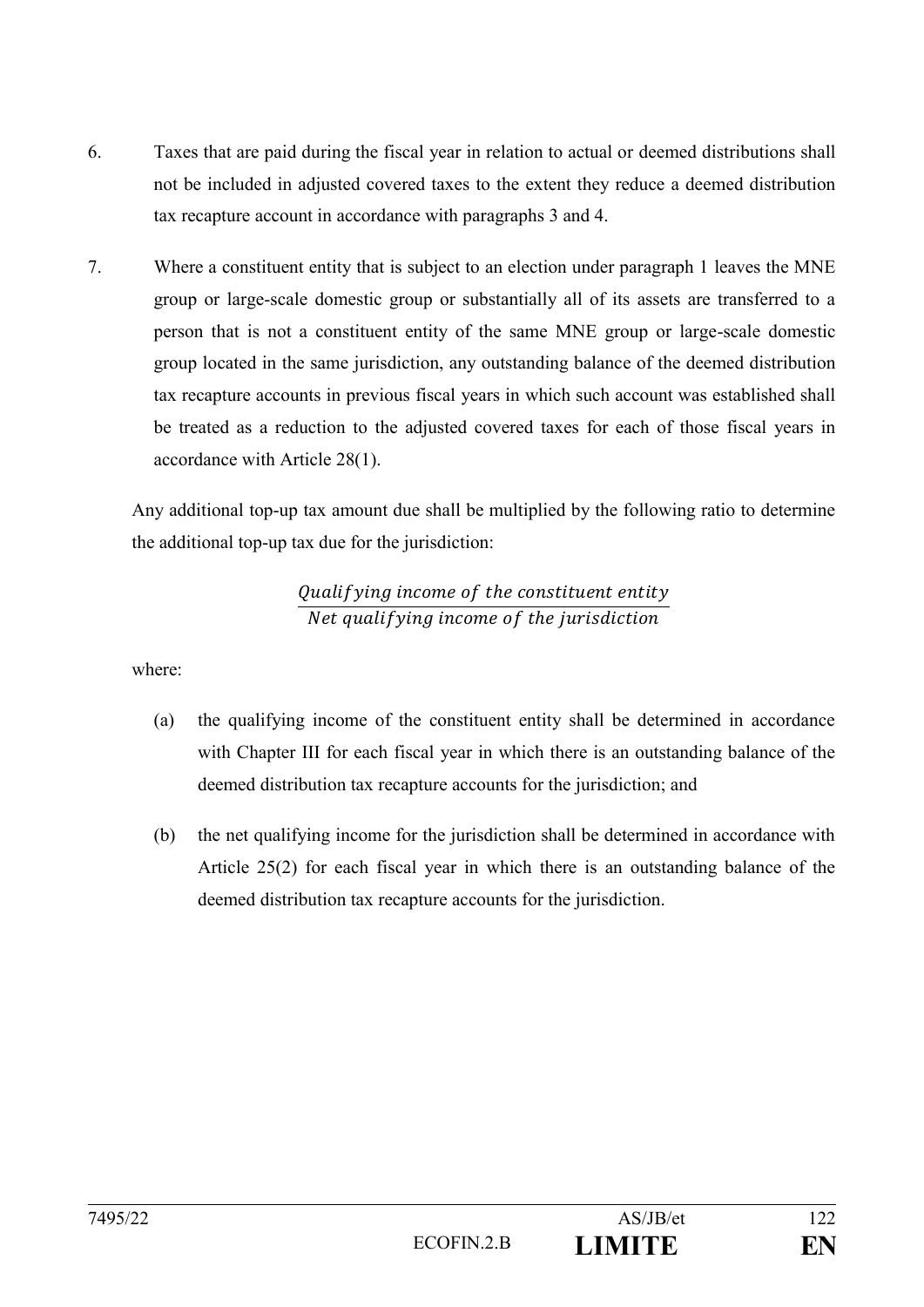### *Determination of the effective tax rate and top-up tax of an investment entity*

- 1. Where a constituent entity of an MNE group or large-scale domestic group is an investment entity that is not a tax transparent entity and that has not made an election in accordance with Articles 40 and 41, the effective tax rate of such investment entity shall be computed separately from the effective tax rate of the jurisdiction in which it is located.
- 2. The effective tax rate of the investment entity as referred to in paragraph 1 shall be equal to its adjusted covered taxes divided by an amount equal to the allocable share of the MNE group or large-scale domestic group in the qualifying income or loss of the investment entity.

Where more than one investment entity is located in a jurisdiction, their effective tax rate shall be computed by combining their adjusted covered taxes as well as the allocable share of the MNE group or large-scale domestic group in their qualifying income or loss.

3. The adjusted covered taxes of an investment entity as referred to in paragraph 1 shall be the adjusted covered taxes that are attributable to the allocable share of the MNE group or large-scale domestic group in the qualifying income of the investment entity and the covered taxes allocated to the investment entity in accordance with Article 23. The investment entity's adjusted covered taxes do not include any covered taxes accrued by the investment entity attributable to income that is not part of the MNE group or large-scale domestic group's allocable share of the investment entity's income.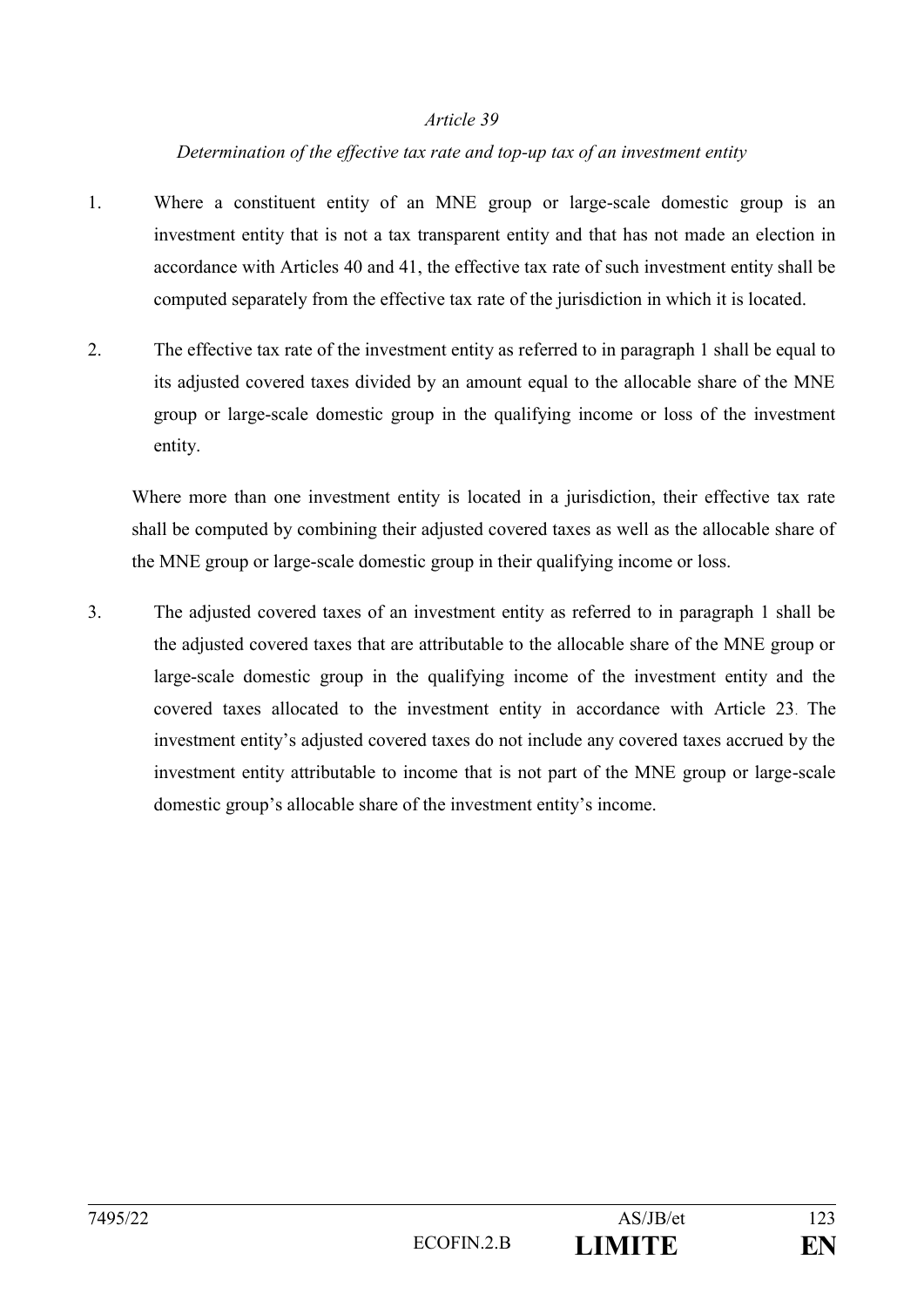4. The top-up tax of an investment entity as referred to in paragraph 1 shall be an amount equal to the top-up tax percentage of the investment entity multiplied by amount equal to the difference between the allocable share of the MNE group or large-scale domestic group in the qualifying income of the investment entity and the substance-based income exclusion computed for the investment entity.

The top-up tax percentage of an investment entity shall be a positive amount equal to the difference between the minimum tax rate and the effective tax rate of such investment entity.

Where more than one investment entity is located in a jurisdiction, their effective tax rate shall be computed by combining their substance-based income exclusion amounts as well as the allocable share of the MNE group or large-scale domestic group in their qualifying income or loss.

- 5. The substance-based income exclusion of an investment entity shall be determined in accordance with Articles 27(1) to 27(7). The eligible tangible assets and eligible payroll costs of eligible employees taken into account for such investment entity shall be reduced in proportion to the allocable share of the MNE group or large-scale domestic group in the qualifying income of the investment entity divided by the total qualifying income of such investment entity.
- 6. For the purpose of this Article, the allocable share of the MNE group or large-scale domestic group in the qualifying income or loss of an investment entity shall be determined in accordance with Article 8 taking into account only interests that are not subject to an election in accordance with Articles 40 and 41.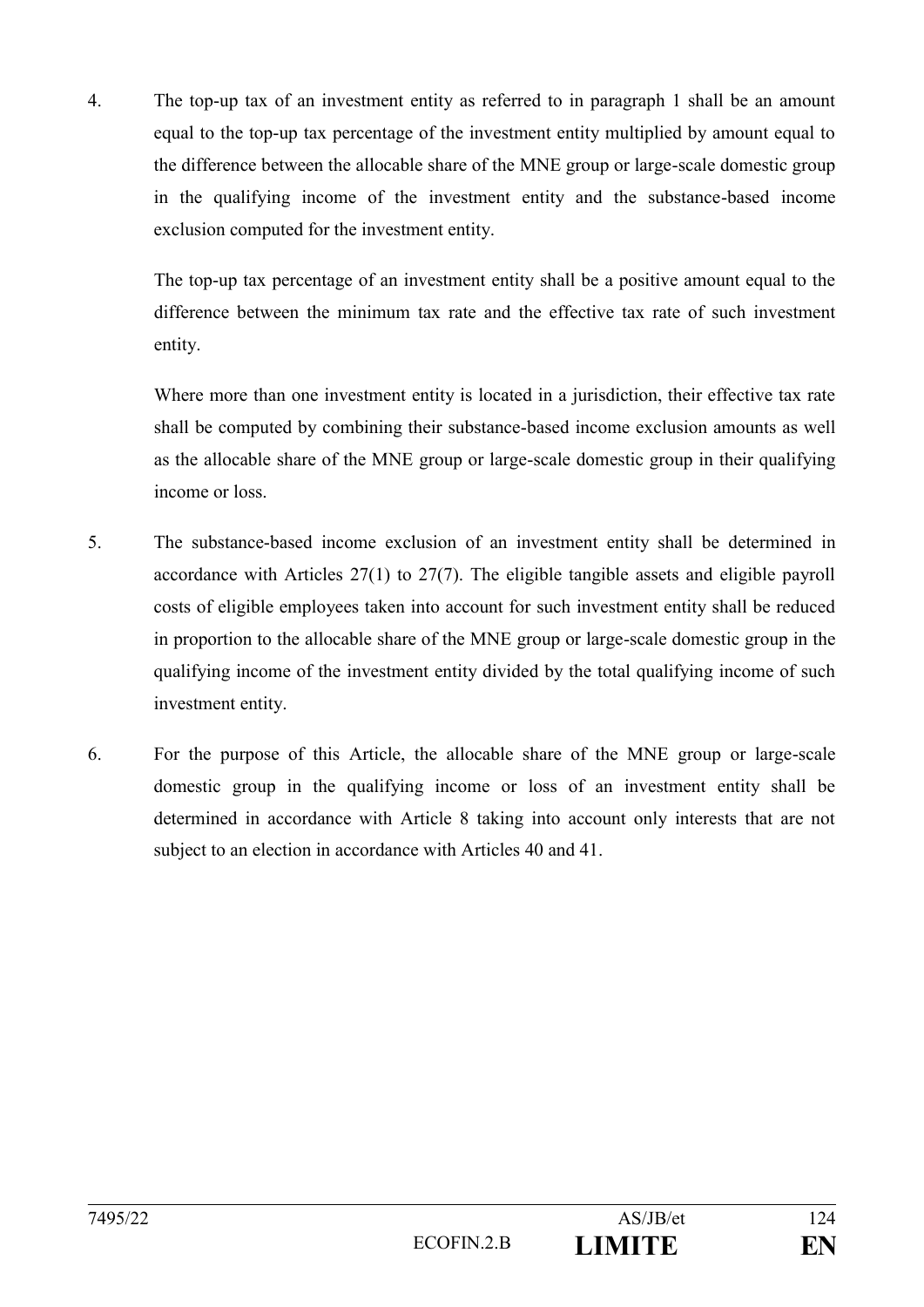#### *Election to treat an investment entity as a tax transparent entity*

- 1. For the purpose of this Article, an insurance investment entity means an entity that would meet the definitions of an investment fund set out in Article 3, point (25) or a real estate investment vehicle set out in Article 3, point (26) if it had not been established in relation to liabilities under an insurance or annuity contract and is owned wholly by an entity that is subject to regulation in the jurisdiction where it is located as an insurance company.
- 2. At the election of the filing constituent entity, a constituent entity that is an investment entity or an insurance investment entity may be treated as a tax transparent entity if the constituent entity-owner is subject to tax in the jurisdiction in which it is located under a fair market value or a similar regime based on the annual changes in the fair value of its ownership interests in such entity and the tax rate applicable to the constituent entityowner on such income equals or exceeds the minimum tax rate.
- 3. A constituent entity that indirectly owns an ownership interest in an investment entity or an insurance investment entity through a direct ownership interest in another investment entity or an insurance investment entity shall be considered to be subject to tax under a fair market value or similar regime with respect to its indirect ownership interest in the firstmentioned entity or insurance investment entity if it is subject to a fair market value or similar regime with respect to its direct ownership interest in the second-mentioned entity or insurance investment entity.
- 4. The election under paragraph 2 shall be made in accordance with Article 43(1).

If the election is revoked, any gain or loss from the disposal of an asset or a liability held by the investment entity or an insurance investment entity shall be determined on the basis of the fair market value of the asset or liability on the first day of the year the revocation is made.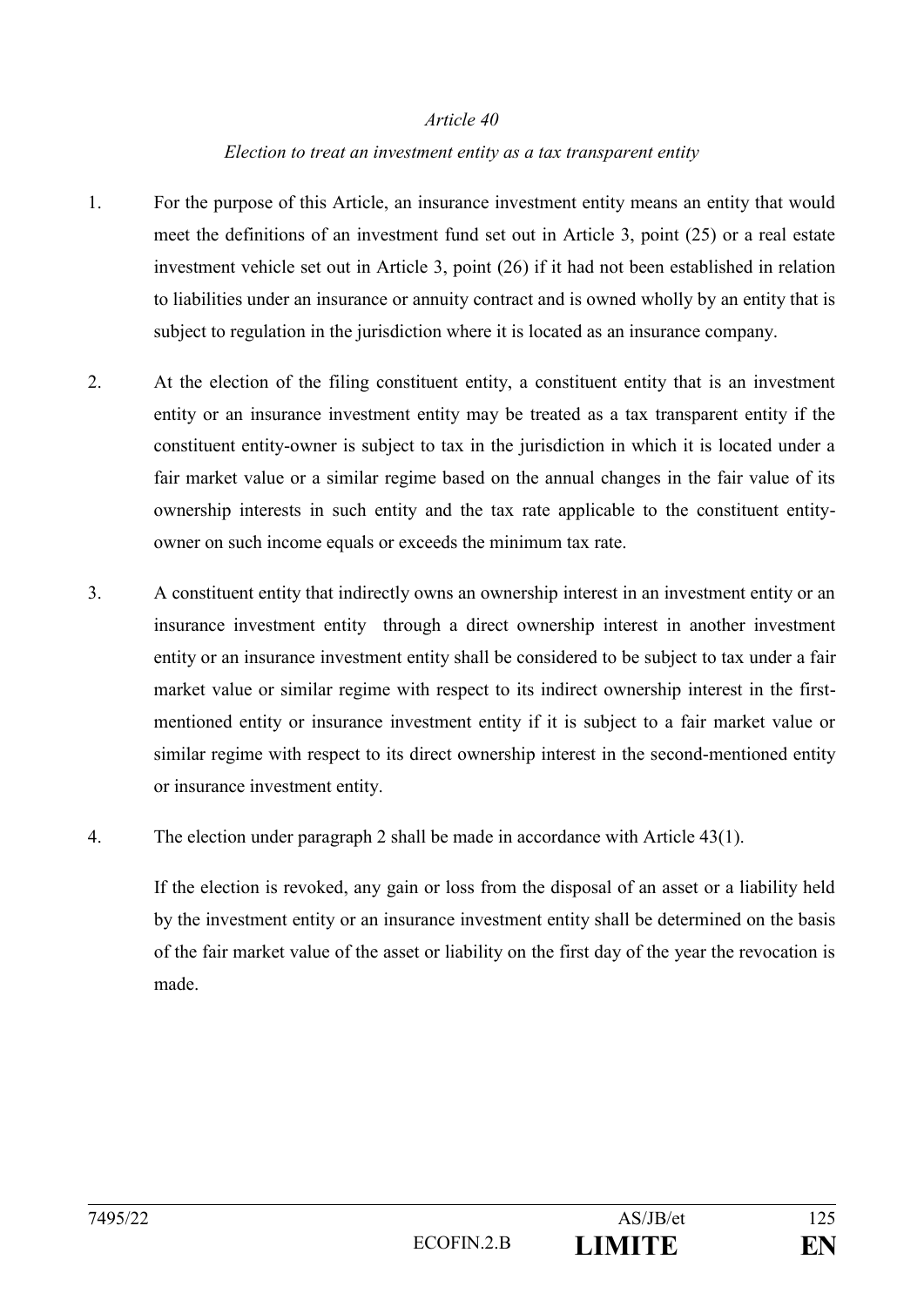# *Article 41 Election to apply a taxable distribution method*

- 1. At the election of the filing constituent entity, a constituent entity-owner of an investment entity may apply a taxable distribution method with respect to its ownership interest in the investment entity, provided that the constituent entity-owner is not an investment entity and can be reasonably expected to be subject to tax on distributions from the investment entity at a tax rate that equals or exceeds the minimum tax rate.
- 2. Under the taxable distribution method, distributions and deemed distributions of the qualifying income of an investment entity shall be included in the qualifying income of the constituent entity-owner that received the distribution, provided that it is not an investment entity.

The amount of covered taxes incurred by the investment entity that is creditable against the tax liability of the constituent entity-owner arising from the distribution of the investment entity shall be included in the qualifying income and adjusted covered taxes of the constituent entity-owner that received the distribution.

The share of the constituent entity-owner in the undistributed net qualifying income of the investment entity arising in the third year preceding the fiscal year (the "tested year") shall be treated as qualifying income of that investment entity for the fiscal year. The amount equal to such qualifying income multiplied by the minimum tax rate shall be treated as topup tax of a low-taxed constituent entity for the fiscal year for the purpose of Chapter II.

The qualifying income or loss of an investment entity and the adjusted covered taxes attributable to such income for the fiscal year shall be excluded from the computation of the effective tax rate in accordance with Chapter V and with Articles 39(1) to 39(4), except for the amount of covered taxes as referred to in the second subparagraph.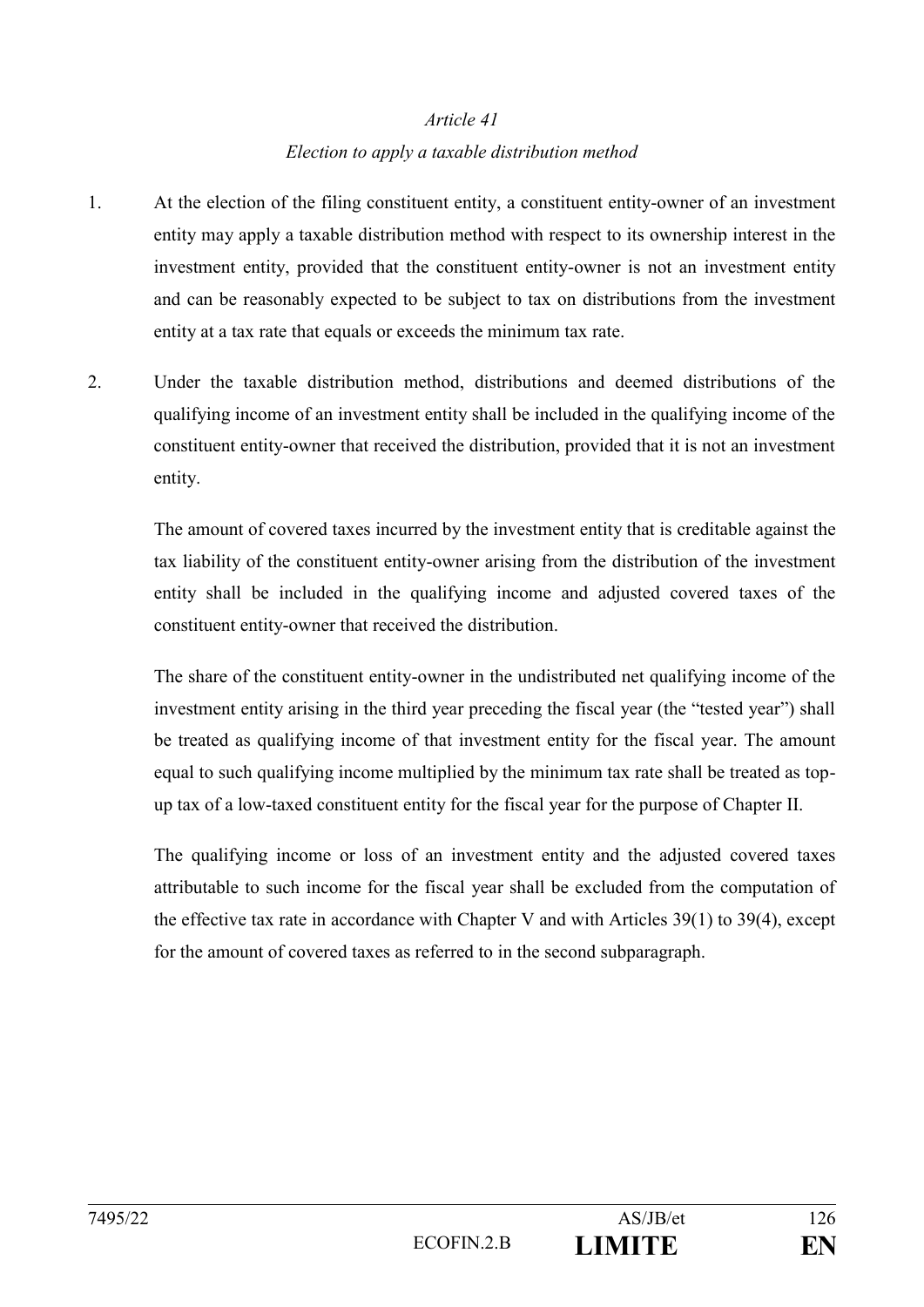- 3. The undistributed net qualifying income of an investment entity for the tested year shall be the amount of qualifying income of that investment entity for the tested year reduced, up to zero, by:
	- (a) the covered taxes of the investment entity;
	- (b) distributions and deemed distributions to shareholders that are not investment entities during the period starting with the first day of the third year preceding the fiscal year and ending with the last day of the reporting fiscal year in which the ownership interest was held (the "testing period");
	- (c) qualifying losses arising during the testing period; and
	- (d) any residual amount of qualifying losses that has not already reduced the undistributed net qualifying income of that investment entity for a previous tested year (the "investment loss carry-forward").

The undistributed net qualifying income of an investment entity shall not be reduced by distributions or deemed distributions that already reduced the undistributed net qualifying income of that investment entity for a previous tested year in application of point (b) of the first subparagraph.

The undistributed net qualifying income of an investment entity shall not be reduced by the amount of qualifying losses that already reduced the undistributed net qualifying income of that investment entity for a previous tested year in application of point (c) of the first subparagraph.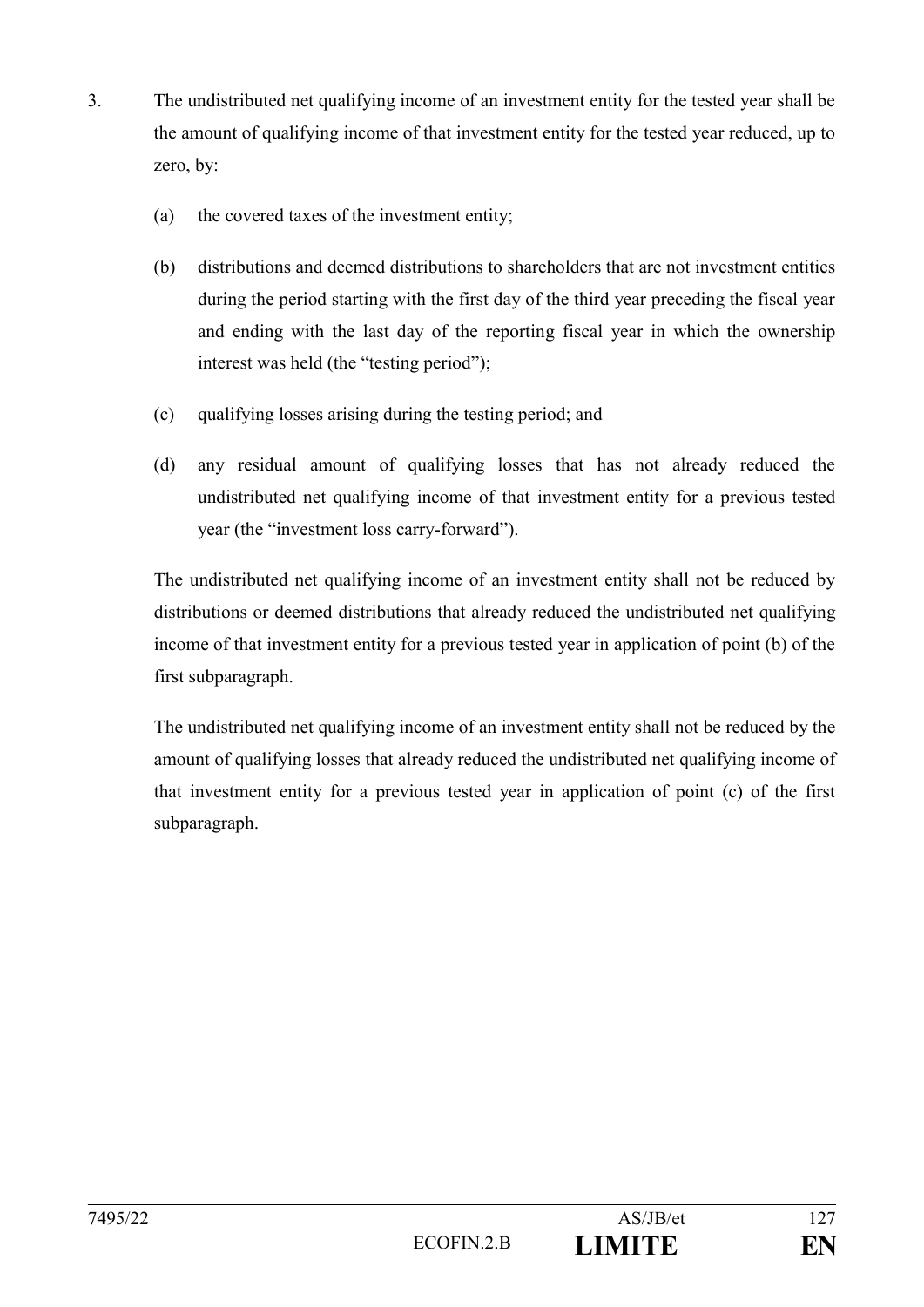- 4. For the purpose of this article, a deemed distribution shall be deemed to arise when a direct or indirect ownership interest in the investment entity is transferred to an entity that does not belong to the MNE group and which is equal to the share of the undistributed net qualifying income attributable to such ownership interest on the date of such transfer, determined without regard to the deemed distribution.
- 5. The election under paragraph 1shall be made in accordance with Article 43(1).

If the election is revoked, the share of the constituent entity-owner in the undistributed net qualifying income of the investment entity for the tested year at the end of the fiscal year preceding the fiscal year the revocation is made shall be treated as qualifying income of the investment entity for the fiscal year. The amount equal to such qualifying income multiplied by the minimum tax rate shall be treated as top-up tax of a low-taxed constituent entity for the fiscal year for the purpose of Chapter II.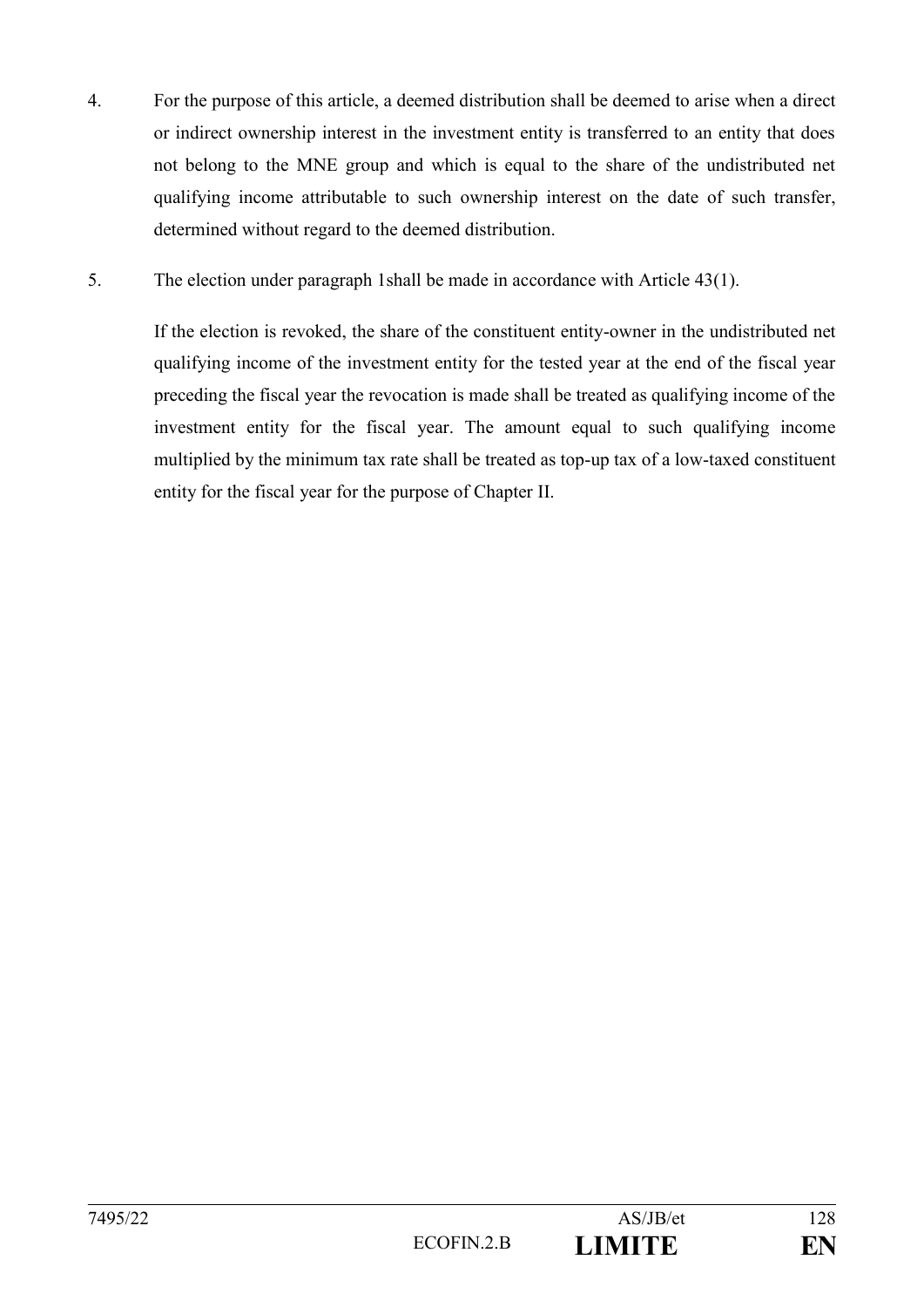# **CHAPTER VIII ADMINISTRATIVE PROVISIONS**

# *Article 42 Filing obligations*

- 1. For the purpose of this Article, the following definitions apply:
	- (a) 'designated local entity' means the constituent entity of an MNE group or large-scale domestic group that is located in a Member State and has been appointed by the other constituent entities of the MNE group or large-scale domestic group located in the same Member State to file the top-up tax information return or submit the notifications in accordance with this Article on their behalf;
	- (b) 'qualifying competent authority agreement' means a bilateral or multilateral agreement or arrangement between two or more competent authorities that provides for the automatic exchange of annual top-up tax information returns.
- 2. A constituent entity located in a Member State shall file a top-up tax information return with its tax administration in accordance with paragraph 5.

Such return may be filed by a designated local entity on behalf of the constituent entity.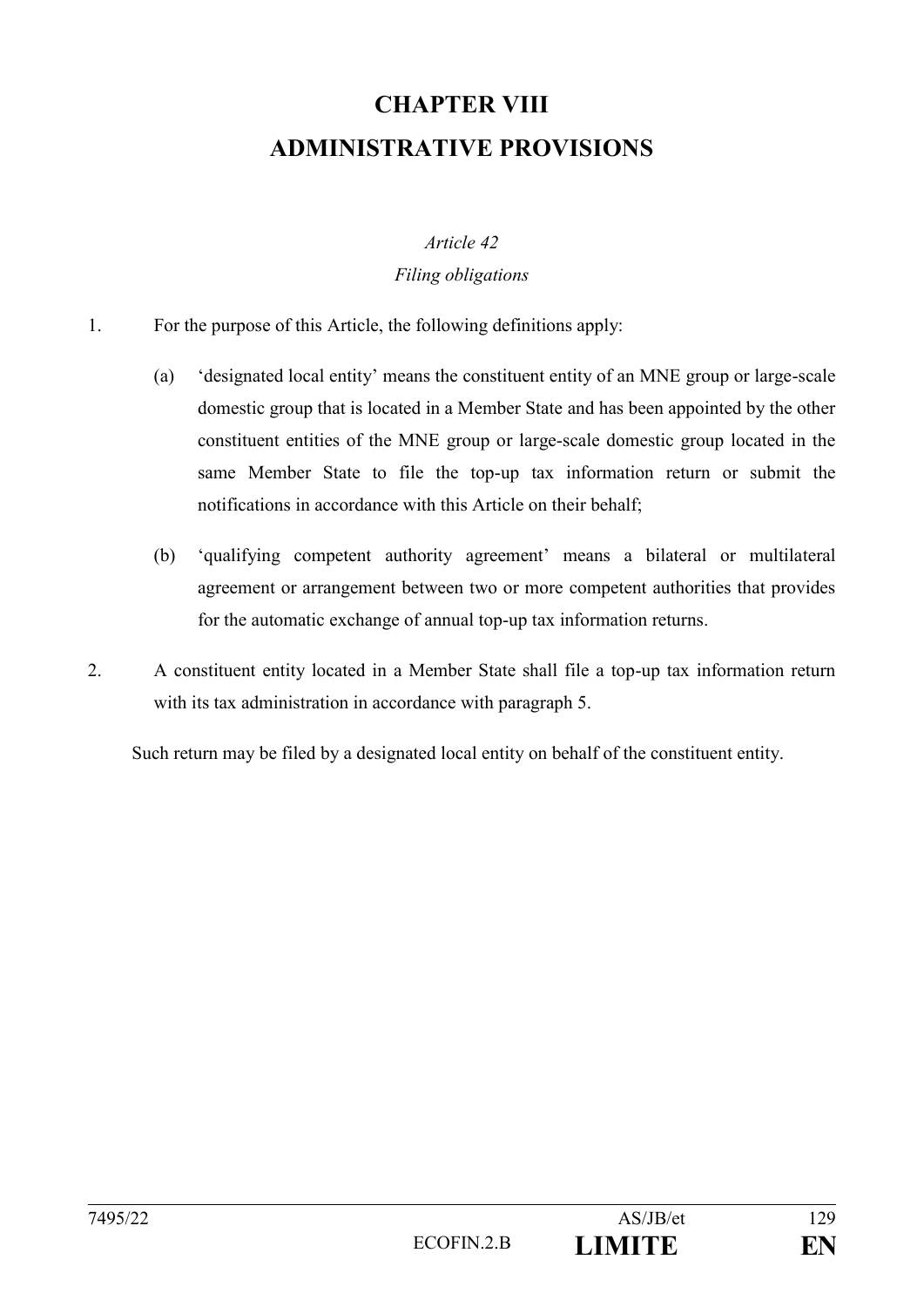- 3. By way of derogation from paragraph 2, a constituent entity shall not have the obligation to file a top-up tax information return with its tax administration if such a return has been filed, in accordance with the requirements set out in paragraph 5, by:
	- (a) the ultimate parent entity located in a jurisdiction that has, for the reporting fiscal year, a qualifying competent authority agreement in effect with the Member State in which the constituent entity is located; or
	- (b) the designated filing entity located in a jurisdiction that has, for the reporting fiscal year, a qualifying competent authority agreement in effect with the Member State in which the constituent entity is located.
- 4. Where paragraph 3 applies, the constituent entity located in a Member State, or the designated local entity on its behalf, shall notify its tax administration of the identity of the entity that is filing the top-up tax information return as well as the jurisdiction in which it is located.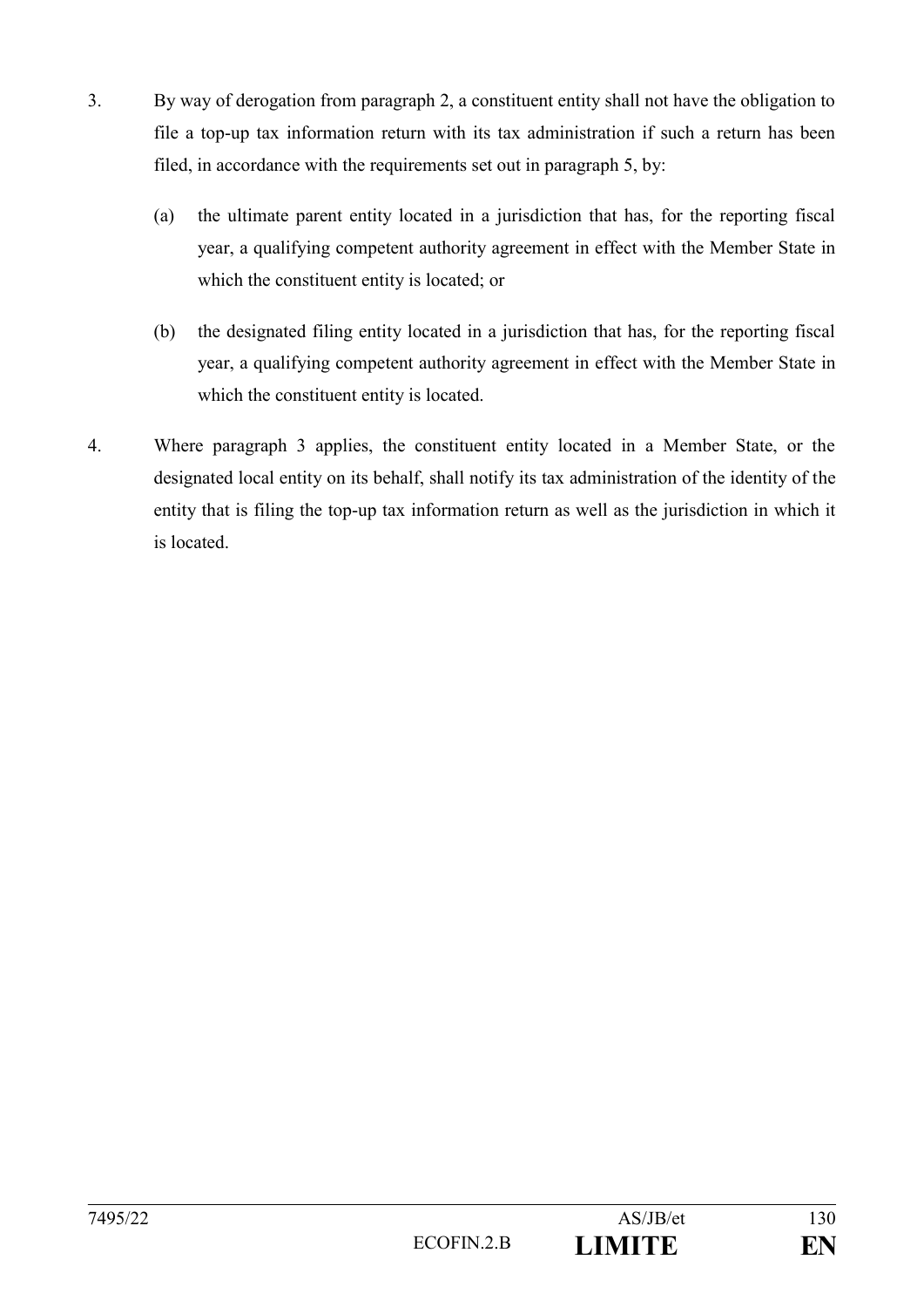- 5. The top-up tax information return shall be filed in a standard template and include the following information with respect to the MNE group or large-scale domestic group:
	- (a) identification of the constituent entities, including their tax identification numbers, if any, the jurisdiction in which they are located and their status under the rules of this Directive;
	- (b) information on the overall corporate structure of the MNE group or large-scale domestic group, including the controlling interests in the constituent entities held by other constituent entities;
	- (c) the information that is necessary in order to compute:
		- (i) the effective tax rate for each jurisdiction and the top-up tax of each constituent entity;
		- (ii) the top-up tax of a member of a joint-venture group;
		- (iii) the allocation of top-up tax under the income inclusion rule and the UTPR topup tax amount to each jurisdiction; and
	- (d) a record of the elections made in accordance with the relevant provisions of this Directive.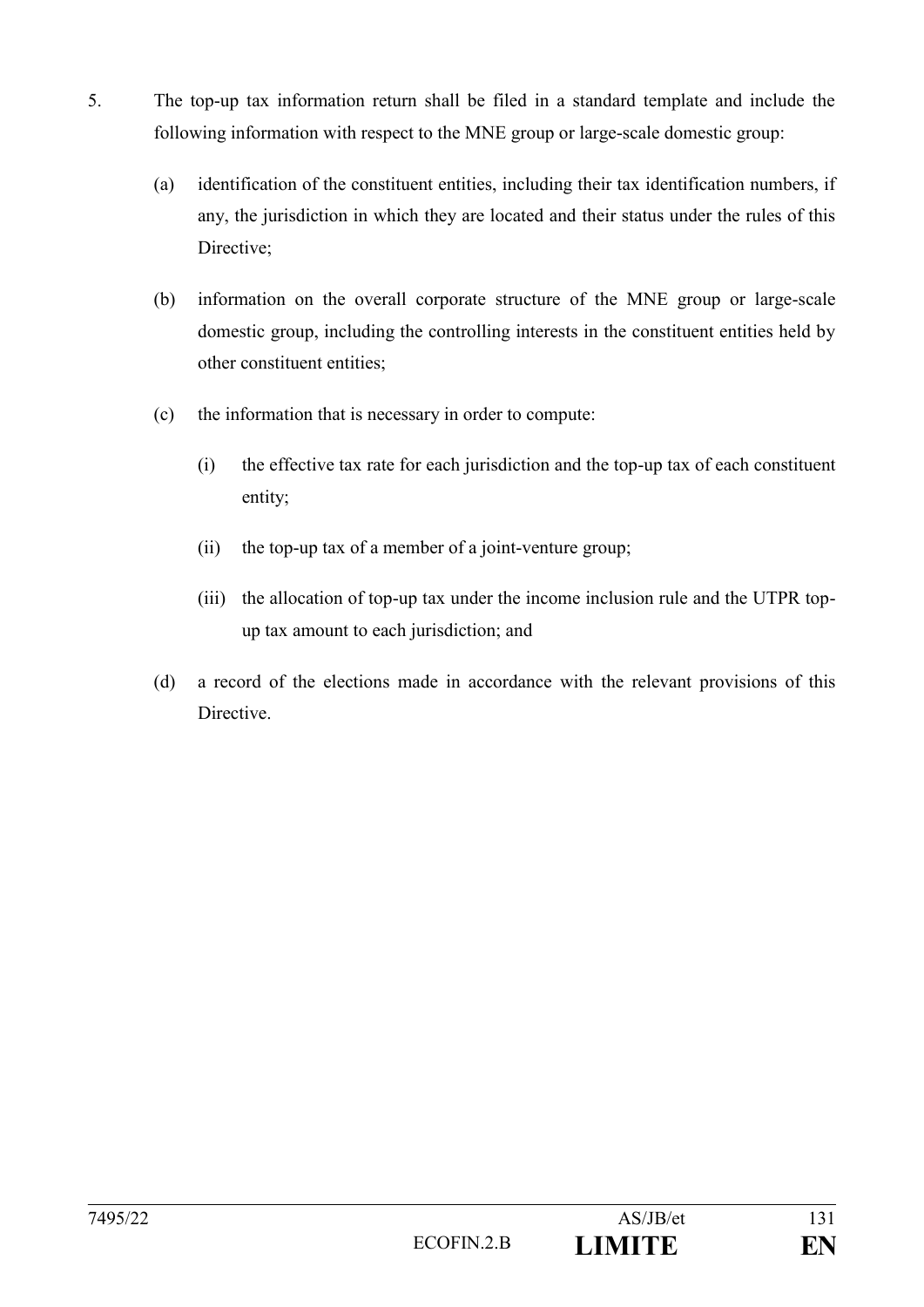- 6. By way of derogation from paragraph 5, where a constituent entity is located in a Member State with an ultimate parent entity located in a third country jurisdiction that applies rules which have been assessed as equivalent to the rules of this Directive pursuant to Article 51, the constituent entity or the designated local entity shall file a top-up tax information return containing the following information:
	- (a) all information that is necessary for the application of Article 7, including:
		- (i) identification of all the constituent entities in which a partially-owned parent entity located in a Member State holds, directly or indirectly, an ownership interest at any time during the fiscal year and the structure of such ownership interests;
		- (ii) all information that is necessary to compute the effective tax rate of the jurisdictions in which a partially-owned parent entity located in a Member State holds ownership interests in constituent entities identified under (i) and the top-up tax due; and
		- (iii) all information that is relevant for that purpose in accordance with Articles 8, 9 or 10;
	- (b) all information that is necessary for the application of Article 12, including:
		- (i) identification of all the constituent entities located in the ultimate parent entity jurisdiction and the structure of such ownership interests;
		- (ii) all information that is necessary in order to compute the effective tax rate of the ultimate parent entity's jurisdiction and its top-up tax due; and
		- (iii) all information necessary for the allocation of such top-up tax based on the UTPR allocation formula set out in Article 13.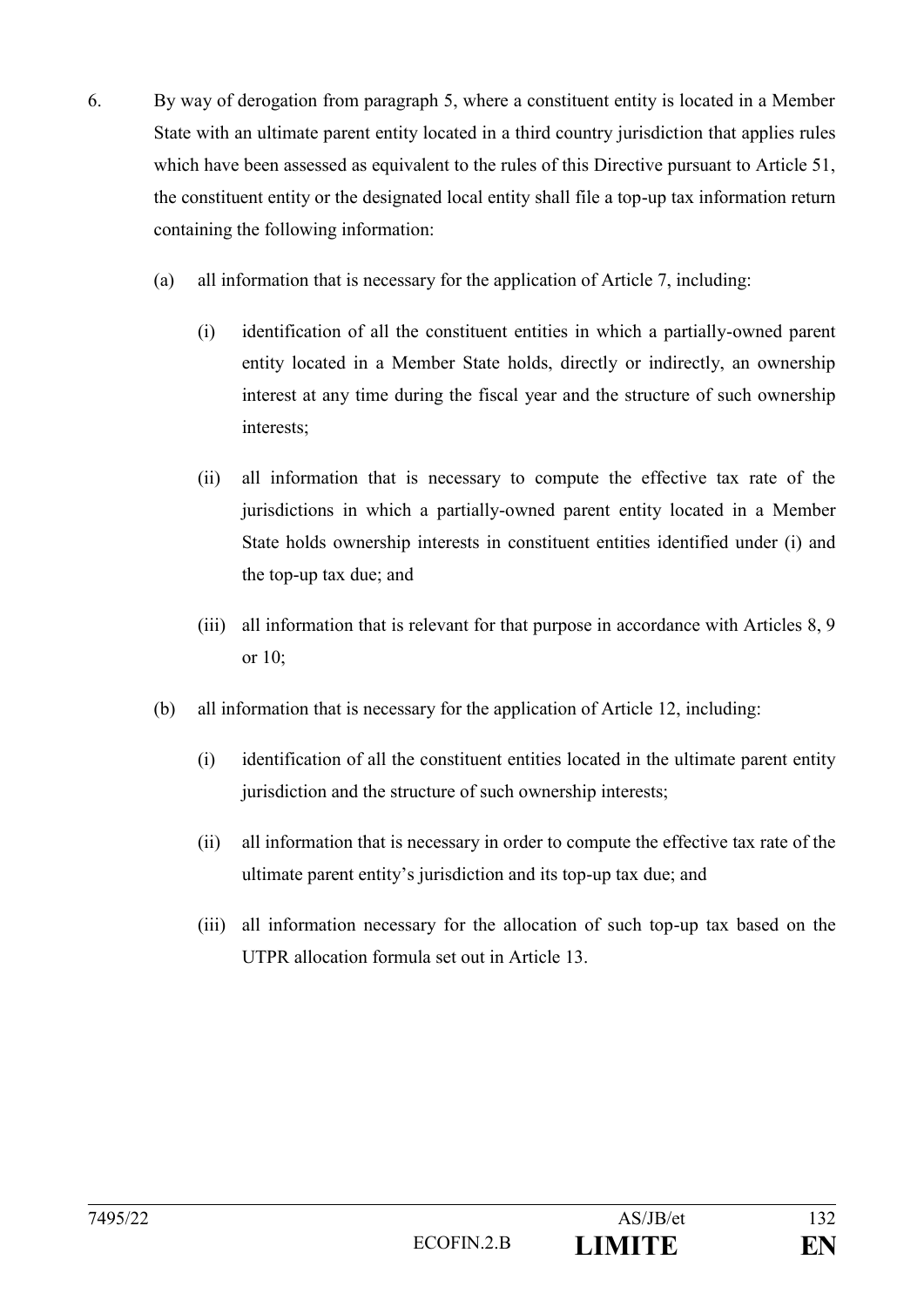- (c) all information that is necessary for the application of a qualified domestic top- up tax by any Member State that has made the election to apply such a top -up tax, in accordance with Article 10.
- 7. The top-up tax information return referred to in paragraphs 5 and 6 and any relevant notifications shall be filed with the tax administration of the Member State in which the constituent entity is located no later than 15 months after the last day of the reporting fiscal year.

## *Elections*

- 1. The election referred to in Articles 2(3), 15(3), 15(9), 40 and 41 shall be valid for a period of five years, starting from the year in which the election is made. The election shall be renewed automatically unless the filing constituent entity pursuant to article 42 revokes the election at the end of the five-year period. A revocation of the election shall be valid for a period of five years, starting from the end of the year in which the revocation is made.
- 2. The election referred to in Articles 15 (6), 15(7), 21 (1)(b), 24(1), 27(2), 29(1) and 38(1) shall be valid for a period of one year. The election shall be renewed automatically unless the filing constituent entity revokes the election at the end of the year.
- 3. The election shall be made to the tax administration of the Member State in which the filing constituent entity is located.

## *Article 44*

## *Penalties*

Member States shall lay down the rules on penalties applicable for infringement of national provisions adopted pursuant to this Directive, including those pertaining to the obligation of a constituent entity to file and pay its share of top-up tax or to have an additional cash tax expense, and shall take all necessary measures to ensure that they are effectively applied. The penalties provided for shall be effective, proportionate and dissuasive.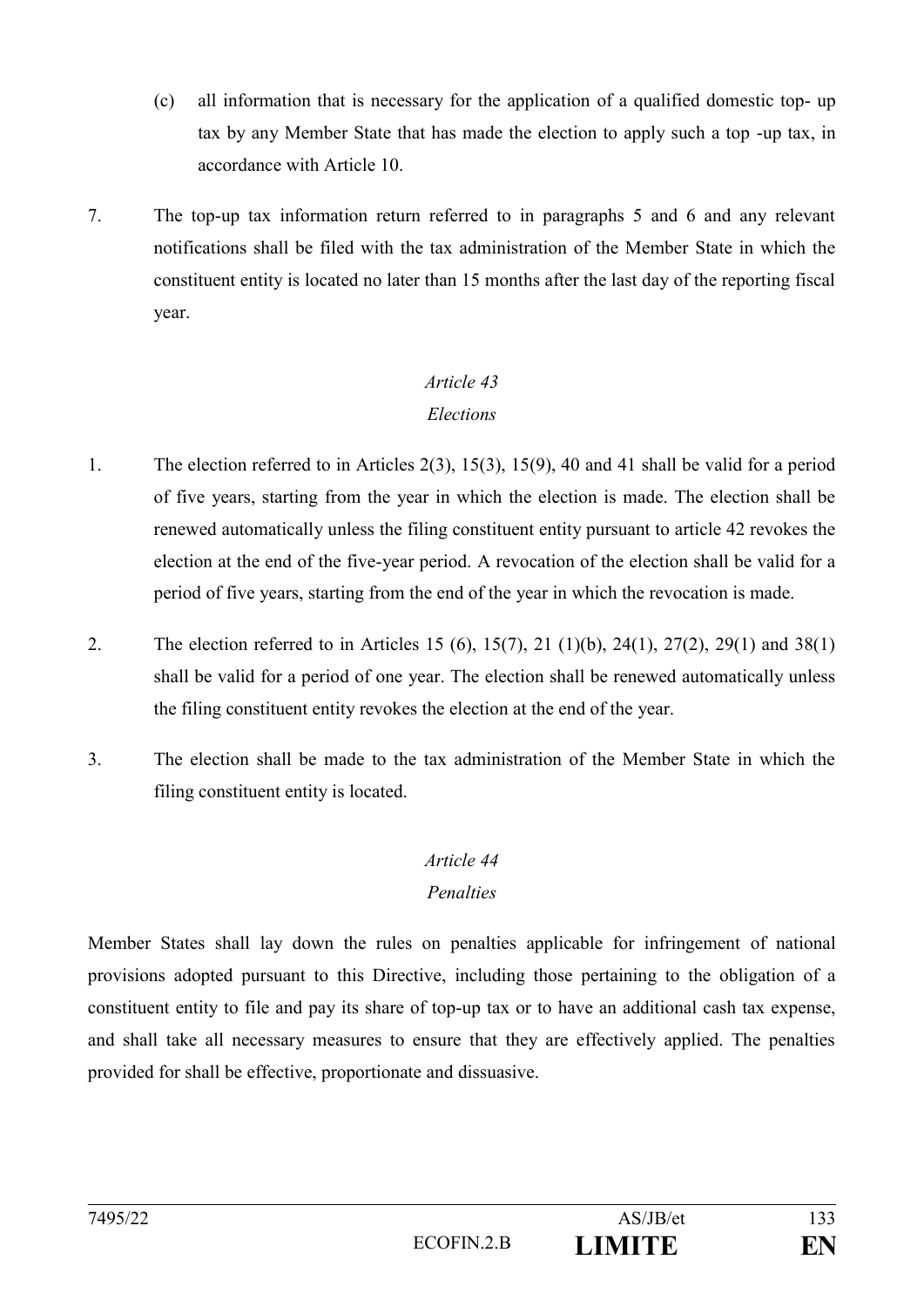# **CHAPTER IX TRANSITION RULES**

#### *Article 45*

*Tax treatment of deferred tax assets, deferred tax liabilities and transferred assets upon transition*

- 1. For the purpose of this Article, a transition year, for a jurisdiction, means the first fiscal year in which an MNE group or a large-scale domestic group falls within the scope of this Directive in respect of that jurisdiction.
- 2. When determining the effective tax rate for a jurisdiction in a transition year, and for each subsequent fiscal year, the MNE group or a large-scale domestic group shall take into account all the deferred tax assets and deferred tax liabilities reflected or disclosed in the financial accounts of all the constituent entities in a jurisdiction for the transition year.

Deferred tax assets and deferred tax liabilities shall be taken into account at the lower of the minimum tax rate and the applicable domestic tax rate. However, a deferred tax asset that has been recorded at a tax rate lower than the minimum tax rate may be taken into account at the minimum tax rate if the taxpayer can demonstrate that the deferred tax asset is attributable to a qualifying loss.

The impact of any valuation adjustment or accounting recognition adjustment with respect to a deferred tax asset shall be disregarded.

- 3 . Deferred tax assets arising from items excluded from the computation of qualifying income or loss in accordance with Chapter III shall be excluded from the calculation referred to in paragraph 2 when such deferred tax assets are generated in a transaction that takes place after 30 November 2021.
- 4. In the case of a transfer of assets between constituent entities after 30 November 2021 and before the commencement of a transition year, the basis in the acquired assets, other than inventory, shall be based upon the transferring entity's carrying value of the transferred assets upon disposal with a deferred tax assets and liabilities determined on that basis.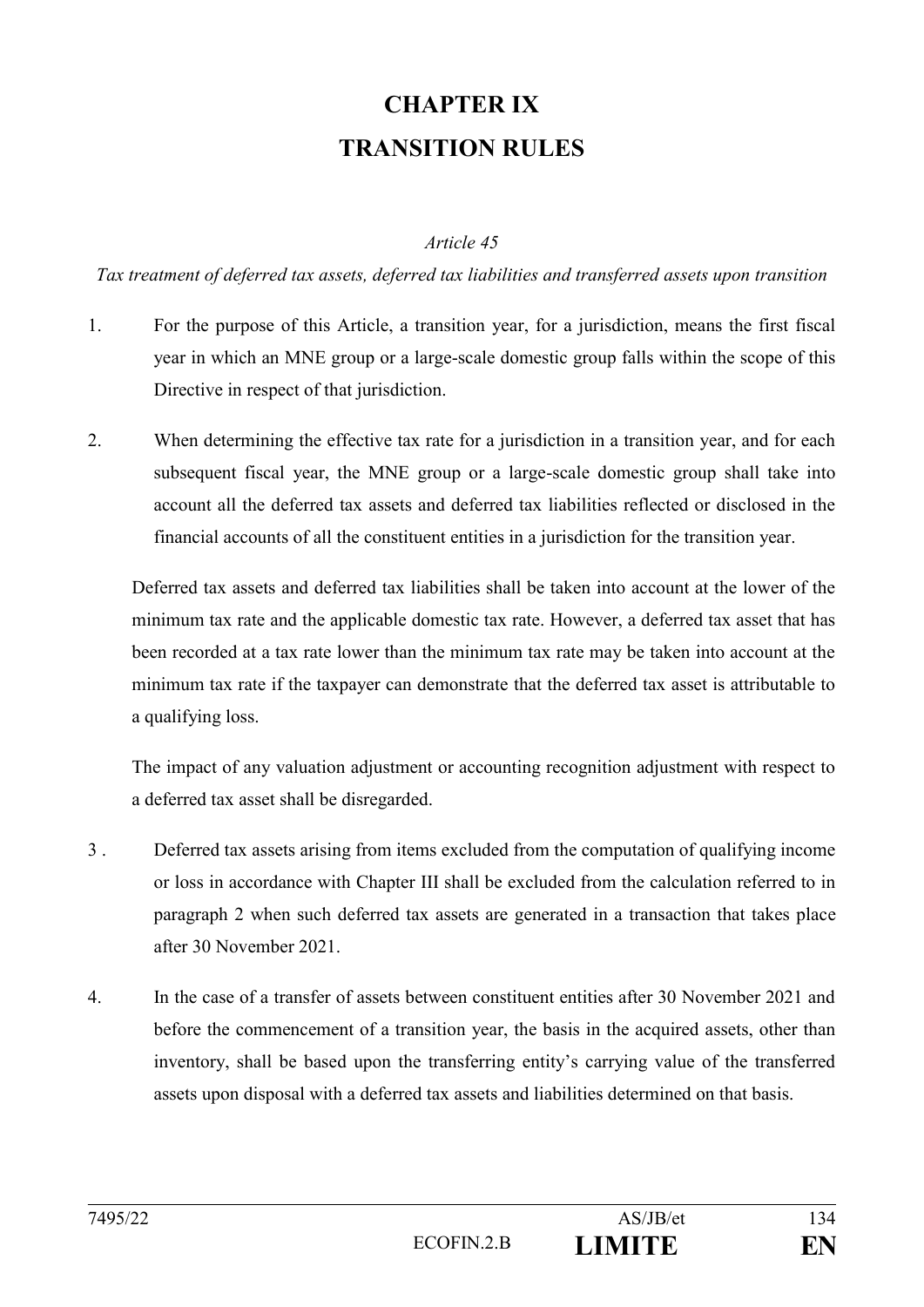## *Article 46 Transitional relief for the substance-based income exclusion*

1. For the purpose of applying Article 27(3), the value of 5 % shall be replaced, for each fiscal year beginning as from 31 December of the following calendar years, with the values set out in the following table:

| 2023 | 10 %  |
|------|-------|
| 2024 | 9,8%  |
| 2025 | 9,6%  |
| 2026 | 9,4%  |
| 2027 | 9,2%  |
| 2028 | 9,0%  |
| 2029 | 8,2%  |
| 2030 | 7,4 % |
| 2031 | 6,6%  |
| 2032 | 5,8%  |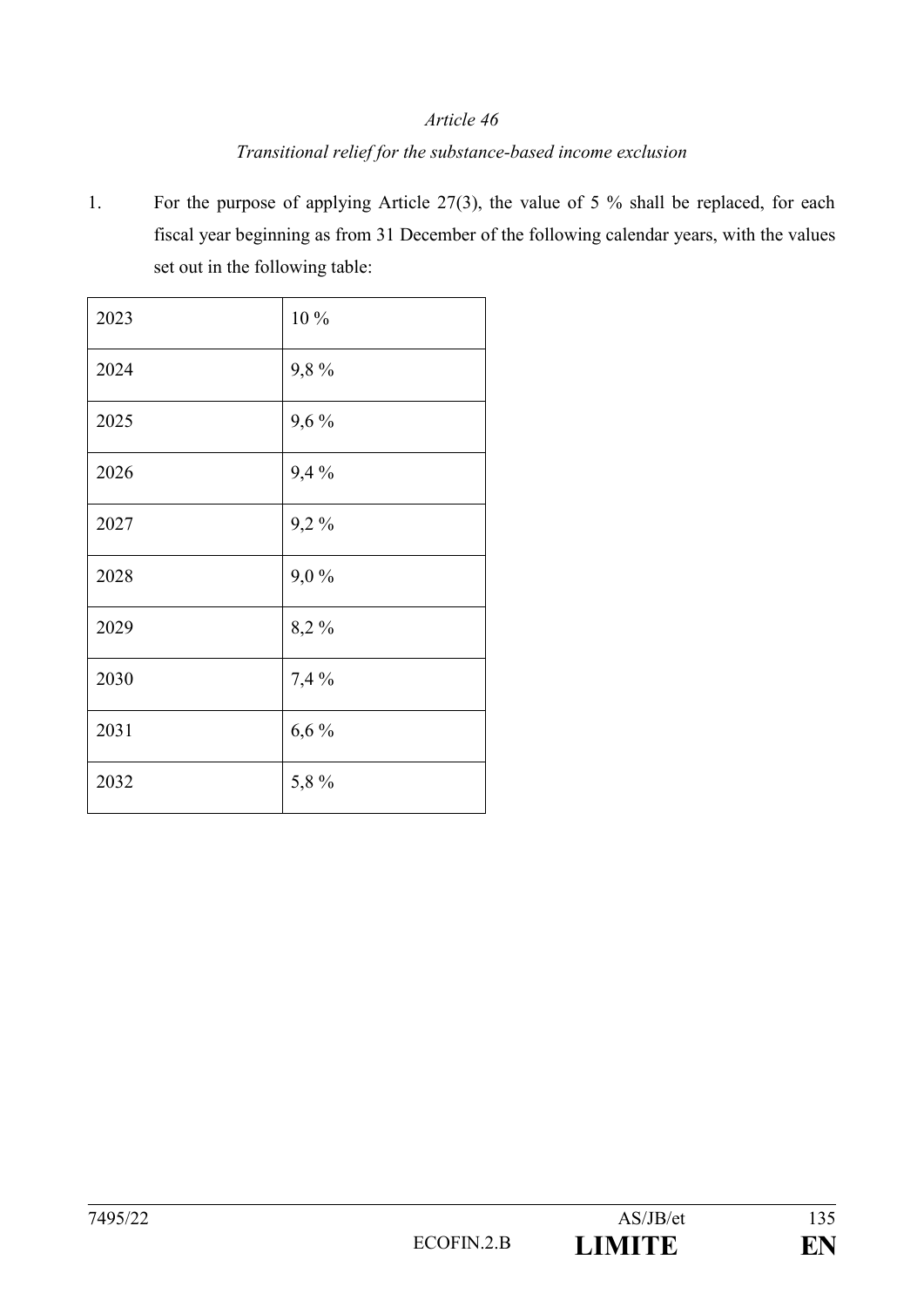2. For the purpose of applying Article 27(4), the value of 5 % shall be replaced, for each fiscal year beginning as from 31 December of the following calendar years, with the values set out in the following table:

| 2023 | $8\ \%$ |
|------|---------|
| 2024 | 7,8%    |
| 2025 | 7,6 %   |
| 2026 | 7,4 %   |
| 2027 | 7,2%    |
| 2028 | 7,0%    |
| 2029 | 6,6%    |
| 2030 | 6,2%    |
| 2031 | 5,8%    |
| 2032 | 5,4%    |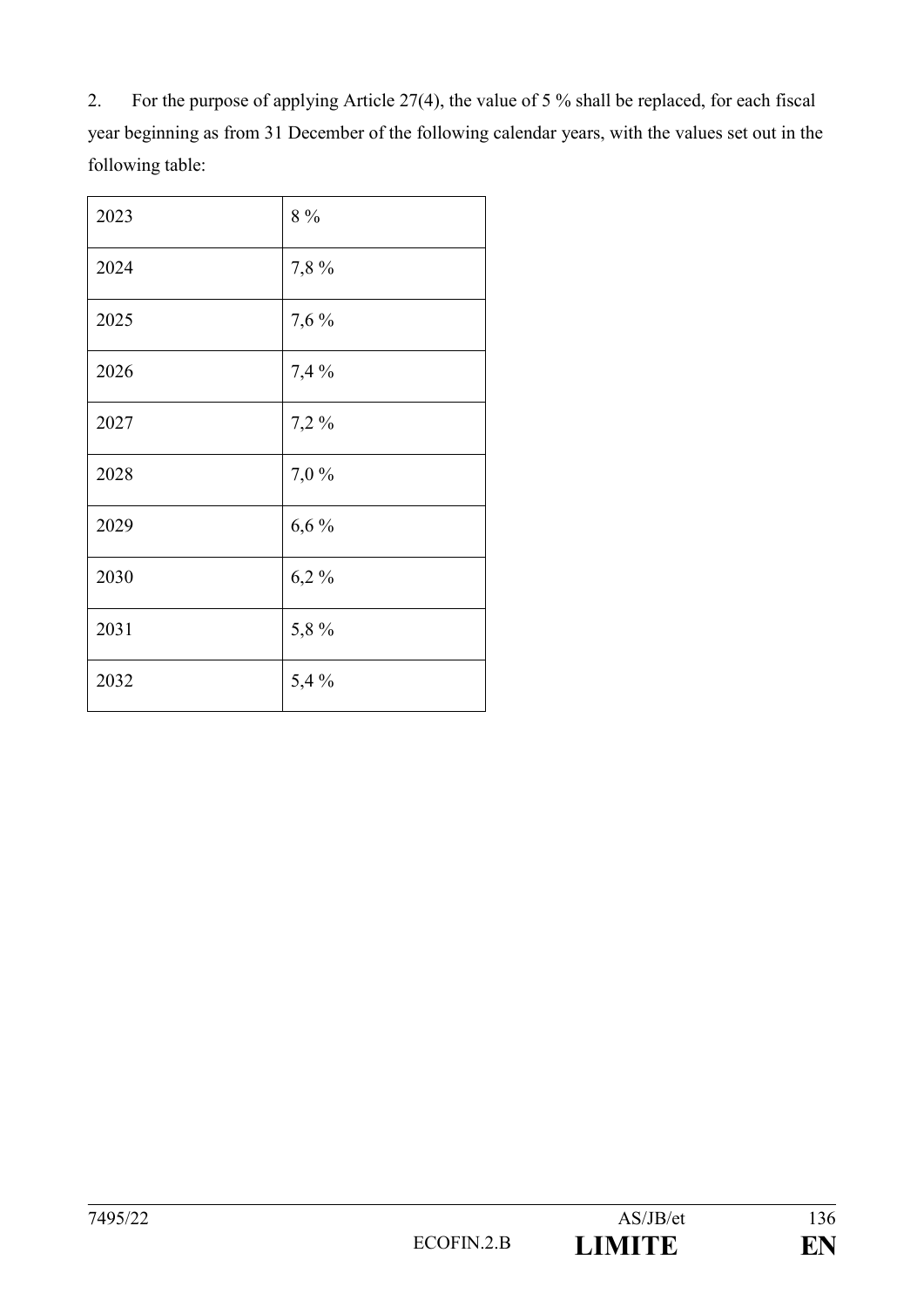*Initial phase of exclusion from the IIR and UTPR of MNE groups and large-scale domestic groups*

- 1. The top-up tax due by an ultimate parent entity located in a Member State in accordance with Article 5(2), or by an intermediate parent entity located in a Member State in accordance with Article 6a(2) when the ultimate parent entity is an excluded entity, shall be reduced to zero :
	- a) in the first five years of the initial phase of the international activity of the MNE group notwithstanding the requirements laid down in Chapter V;
	- b) in the first five years, starting from the first day of the fiscal year in which the large-scale domestic group falls within the scope of this Directive for the first time.
	- 2. Where the ultimate parent entity of an MNE group is located in a third country jurisdiction, the top-up tax due by a constituent entity located in a Member State in accordance with Article 13(2) shall be reduced to zero in the first five years of the initial phase of the international activity of that MNE group notwithstanding the requirements laid down in Chapter V.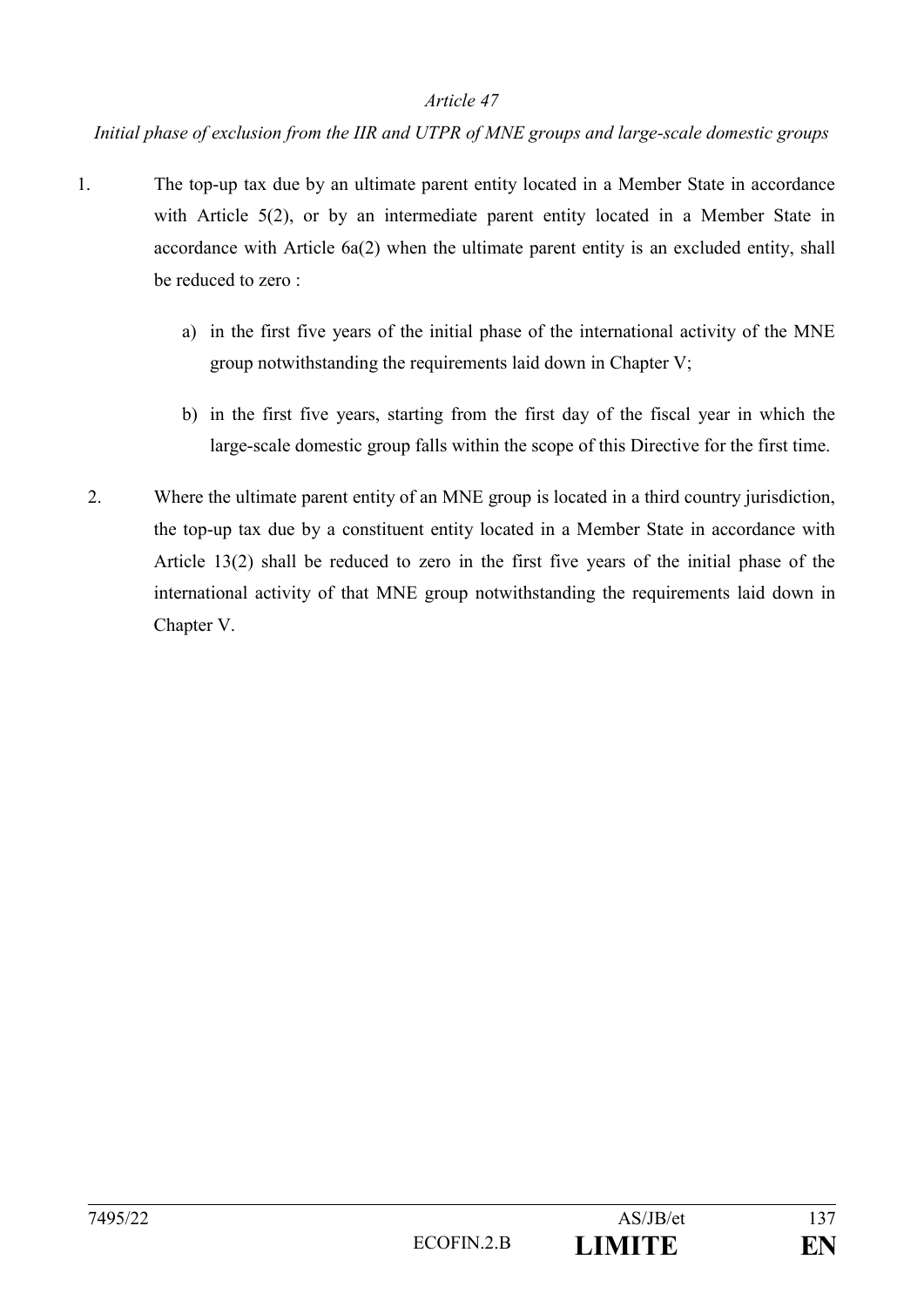- 3. An MNE group shall be considered to be in the initial phase of its international activity if:
	- (a) it has constituent entities in no more than six jurisdictions; and
	- (b) the sum of the net book value of the tangible assets of all the constituent entities of the MNE group located in all jurisdictions other than the reference jurisdiction does not exceed EUR 50 000 000.

For the purpose of point (b), reference jurisdiction means the jurisdiction in which the constituent entities of the MNE group have the highest sum of the net book value of tangible assets in the fiscal year in which the MNE group originally falls within the scope of this Directive. The total value of tangible assets in a jurisdiction is the sum of the net book values of all tangible assets of all the constituent entities of the MNE group that are located in that jurisdiction.

4. The period of five years referred to in paragraphs 1(a) and 2 shall start from the beginning of the fiscal year in which the MNE group originally falls within the scope of this **Directive** 

For MNE groups that are within the scope of this Directive when it enters into force, the five-year period referred to in paragraph 1(a) shall start on 31 December 2023.

For MNE groups that are within the scope of this Directive when it enters into force, the five-year period referred to in paragraph 2 shall start on 31 December 2024.

For large-scale domestic groups that are in scope of this Directive when it enters into force, the five-year period referred to in paragraph 1(b) shall start on 31 December 2023.

5. The designated filling **filing** entity referred to in Article 42 shall inform the tax administration of the Member State in which it is located of the start of the initial phase of its**the group's** international activity.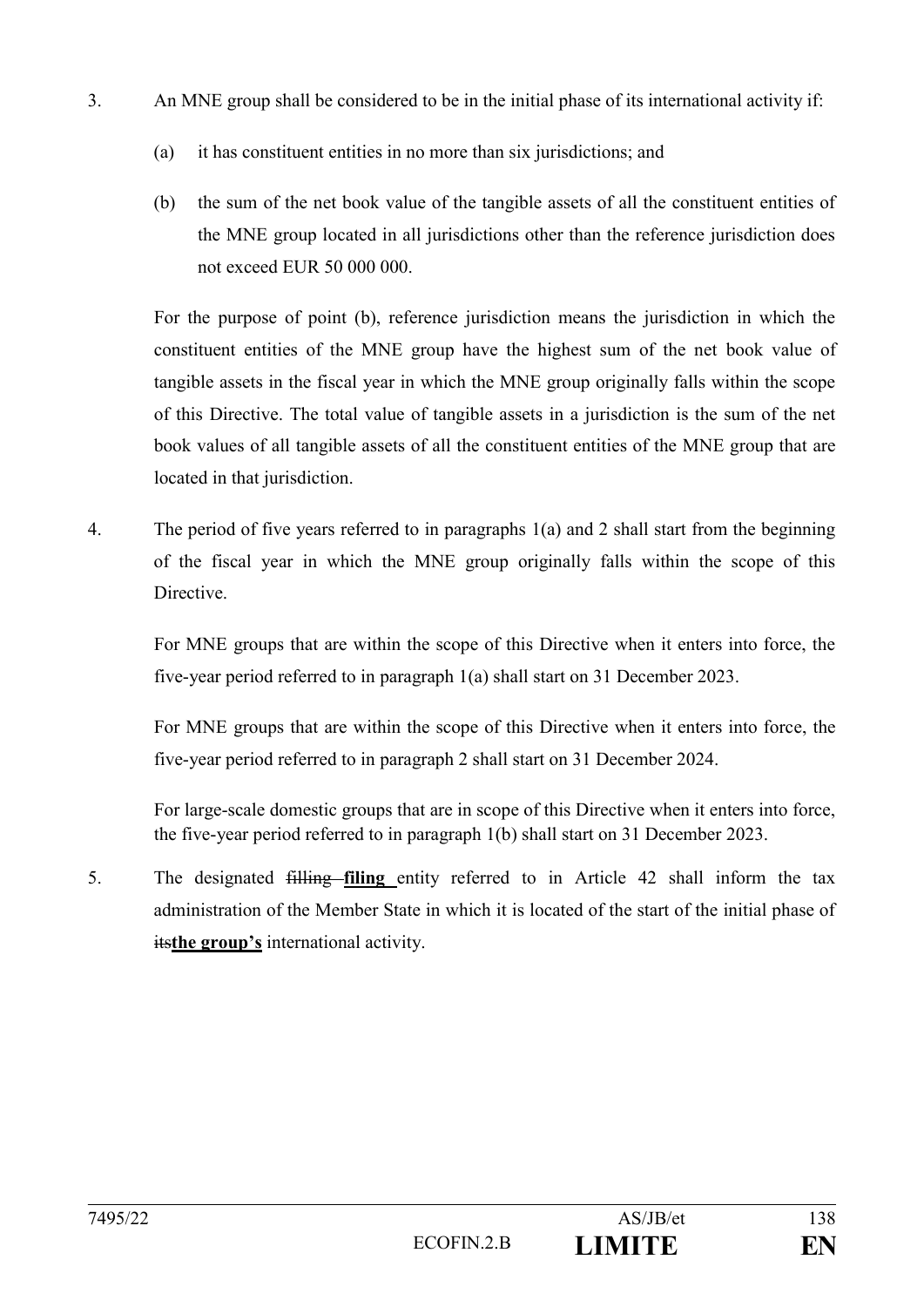### *Article 47a*

## *Election for a delayed application of the IIR and UTPR*

- 1. By way of derogation from Articles 5 to 13, Member States in which no more than ten **twelve** ultimate parent entities of groups in scope of this directive are located may elect not to apply the IIR and the UTPR for **six consecutive** each fiscal year**s** beginning as from 31 December 2023 to 31 December [2025]. Member States that make such election shall notify the Commission by the transposition date laid down in **the first** paragraph  $\pm$ -of Article 55.
- 2. Where the ultimate parent entity of an MNE group is located in a Member State that has made an election pursuant to paragraph 1, the Member States, other than the one in which the ultimate parent entity is located, shall ensure that the constituent entities of this group are subject, in the Member State in which they are located, to the UTPR top-up tax amount allocated to that Member State for the fiscal years beginning as from 31 December 2023 in accordance with Article 13.
- 3. The UTPR percentage determined for a Member State that has made an election pursuant to paragraph 1 shall be deemed to be zero for the fiscal year.

# *Article 48 Transitional relief for filing obligations*

Notwithstanding Article 42(7), the top-up tax information return and the notifications referred to in Article 42 shall be filed with the tax administration of the Member States no later than 18 months after the last day of the reporting fiscal year that is the transition year referred to in Article 45.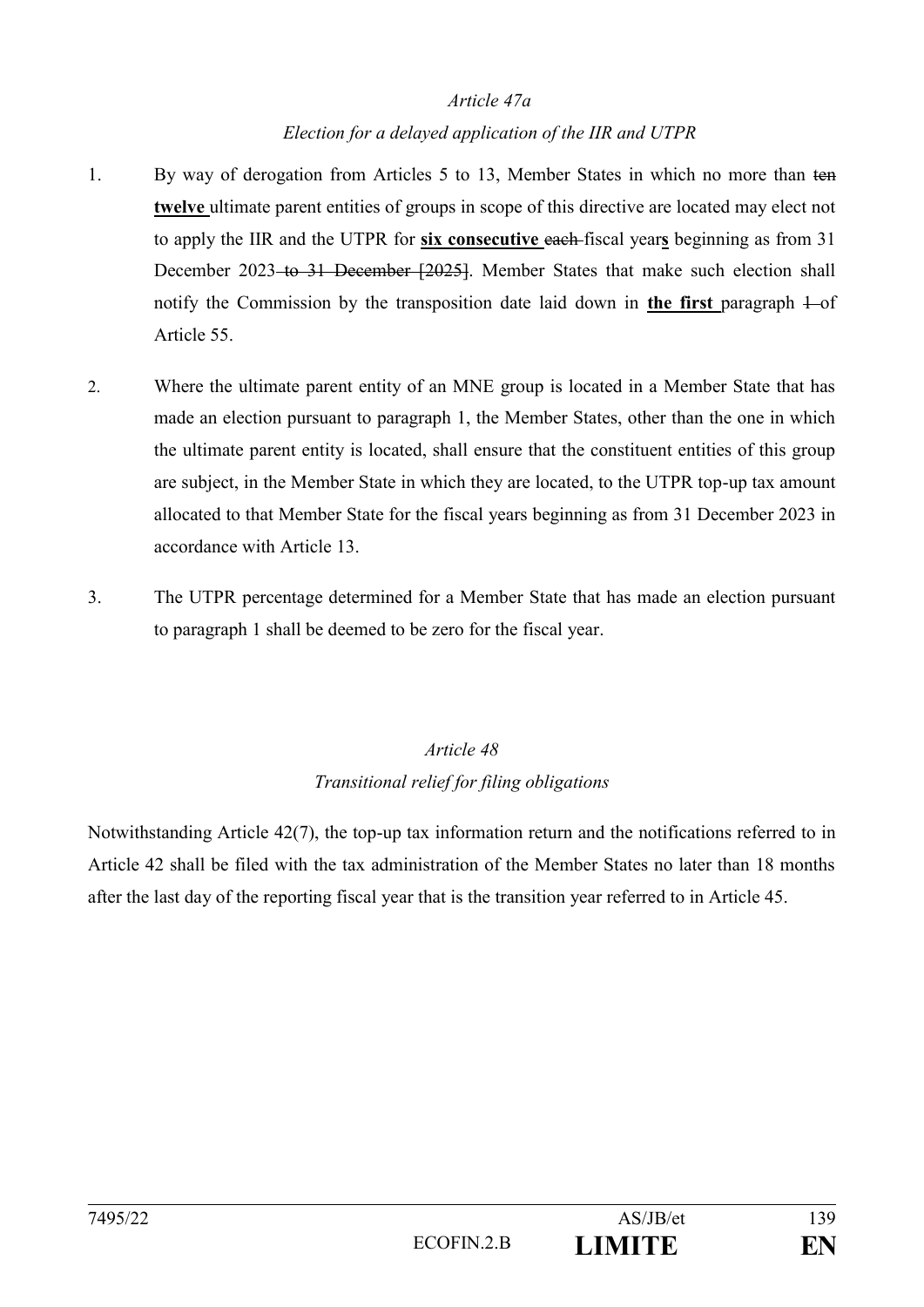# **CHAPTER XI FINAL PROVISIONS**

## *Article 51*

*Assessment of equivalence*

- 1. The legal framework implemented in the domestic law of a third country jurisdiction shall be considered as equivalent to a qualified IIR set out in Chapter II, and shall not be treated as a controlled foreign company tax regime, if it fulfils the following conditions:
	- (a) it enforces a set of rules in accordance with which the parent entity of an MNE group shall compute and pay its allocable share of top-up tax in respect of the low-taxed constituent entities of the MNE group;
	- (b) it establishes a minimum effective tax rate of at least 15 % below which a constituent entity is considered as low-taxed;
	- (c) for the purpose of computing the minimum effective tax rate, it only allows the blending of income of entities located within the same jurisdiction; and
	- (d) for the purpose of computing a top-up tax under the equivalent qualified IIR, it provides for relief for any top-up tax that was paid in a Member State in application of the IIR and for any qualified domestic top up tax set out in this Directive.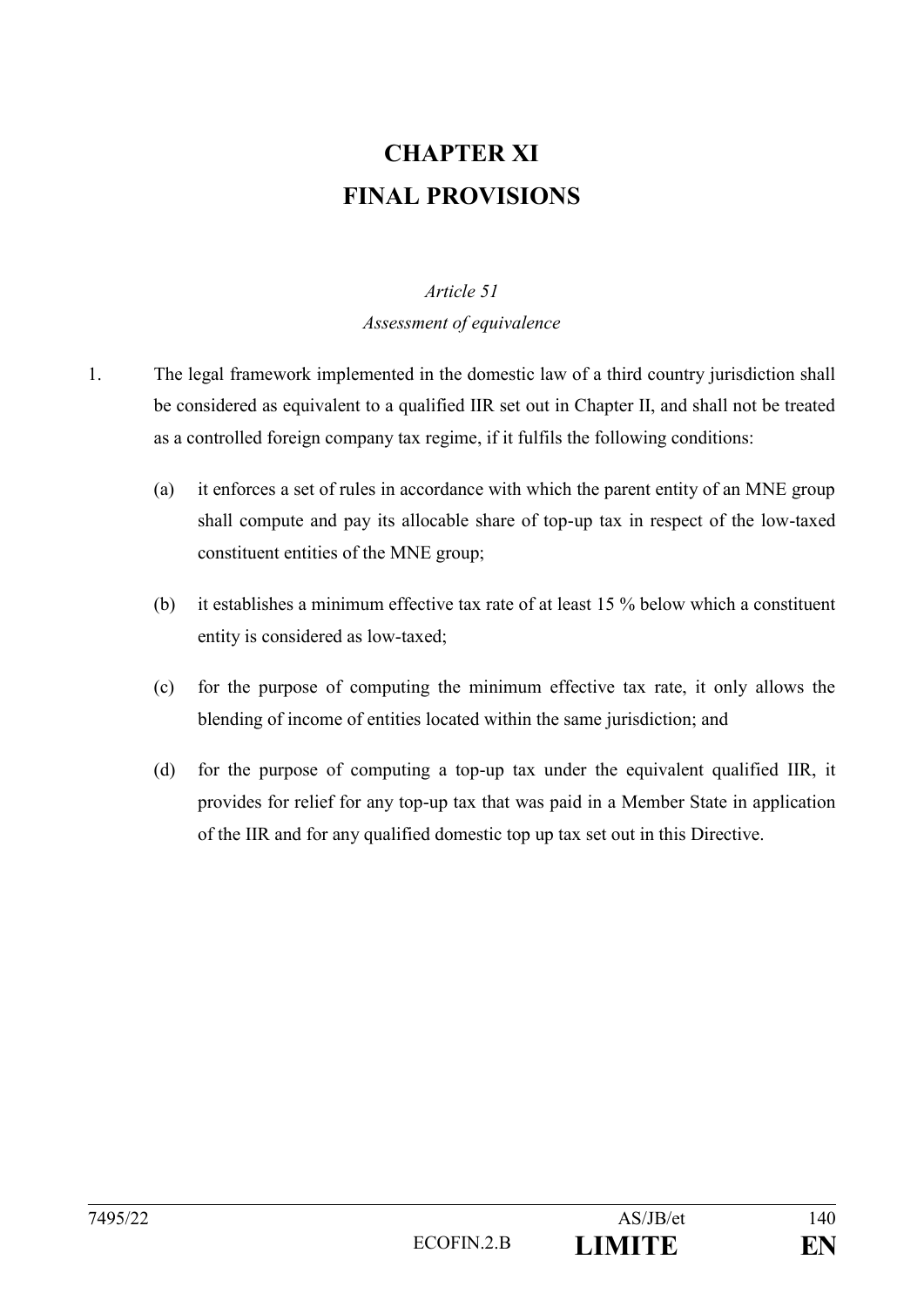- 2. **The Commission is empowered to adopt delegated acts in accordance with Article 52, in order to** The Council, acting on a proposal from the Commission, shall determine, by means of an implementing act, the **list of** third country jurisdictions that have implemented a legal framework in their domestic law, which can be considered equivalent to a qualified IIR in accordance **conformity** with **the conditions laid down in** paragraph 1**, and to update that list**.
- 3. When adopting the implementing act referred to in paragraph 2, the Council shall act by unanimity.
- 4. The procedure referred to in paragraphs 2 and 3 shall be followed whenever a **delegated**n implementing act adopted, in accordance with paragraphs 2 and 3, needs to be updated as a result of a subsequent assessment of the legal framework implemented by a third country jurisdiction in its domestic law.

# *Article 52 Exercise of the delegation*

- **1. The power to adopt delegated acts is conferred on the Commission subject to the conditions laid down in this Article.**
- **2. The power to adopt delegated acts referred to in Article 51 shall be conferred on the Commission for an indeterminate period of time from the date of entry into force of this Directive.**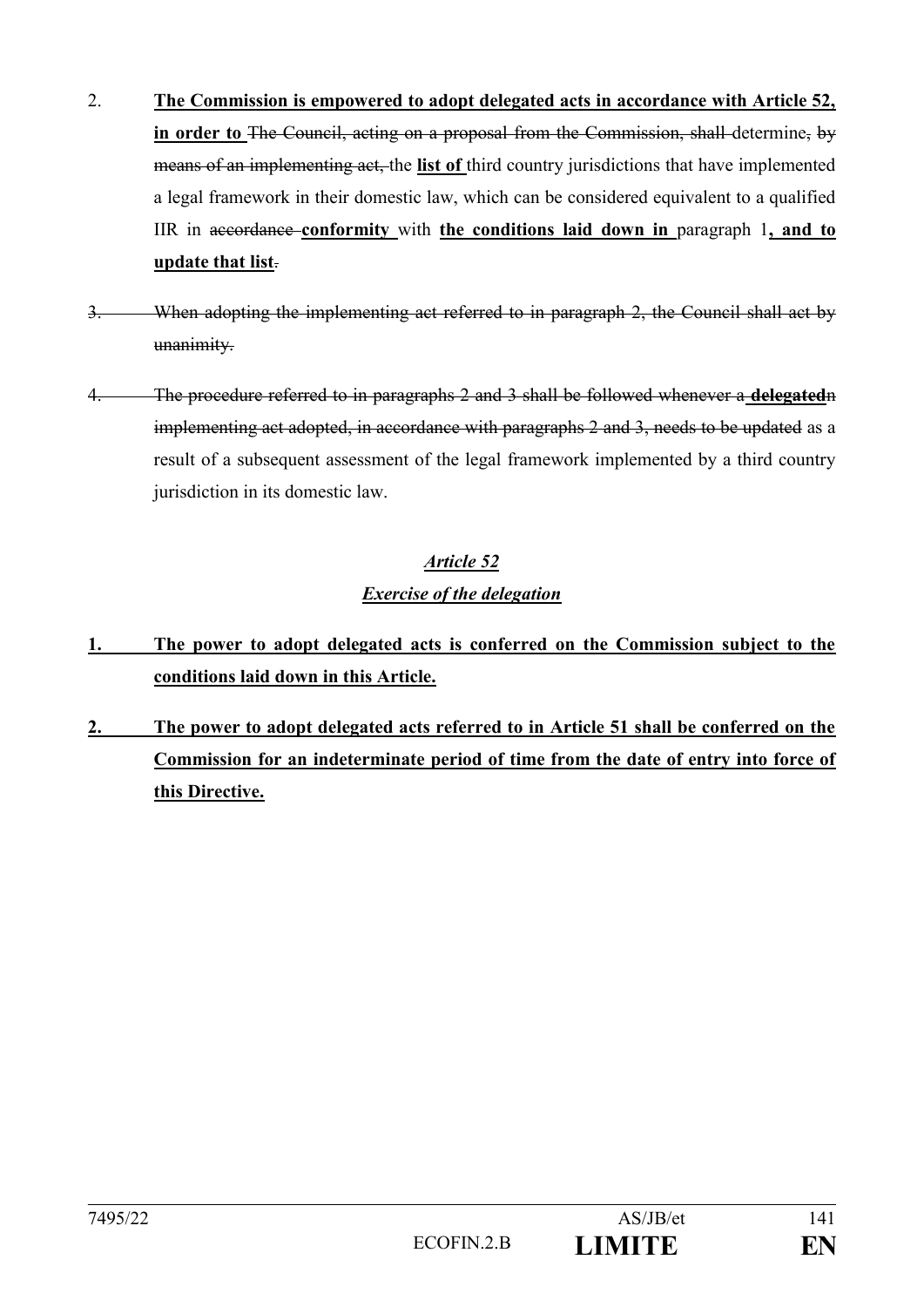- **3. The delegation of power referred to in Article 51 may be revoked at any time by the Council. A decision to revoke shall put an end to the delegation of the power specified in that decision. It shall take effect the day following the publication of the decision in the** *Official Journal of the European Union* **or at a later date specified therein. It shall not affect the validity of any delegated acts already in force.**
- **4. As soon as it adopts a delegated act, the Commission shall notify it to the Council.**
- **5. A delegated act adopted pursuant to Article 51 shall enter into force only if no objection has been expressed by the Council within a period of two months of notification of that act to the Council or if, before the expiry of that period, the Council has informed the Commission that it will not object. That period shall be extended by two months at the initiative of the Council.**

# *Article 53 Informing the European Parliament*

**The European Parliament shall be informed of the adoption of delegated acts by the Commission, of any objection formulated to them, and of the revocation of a delegation of powers by the Council.**

## *Article 54*

## *Bilateral agreement on simplified reporting obligations*

The Union may conclude agreements with third country jurisdictions whose legal frameworks have been assessed as equivalent to a qualified IIR in accordance with Article 51, with a view to arrange a framework for simplifying the reporting procedures laid down in Article 42(6).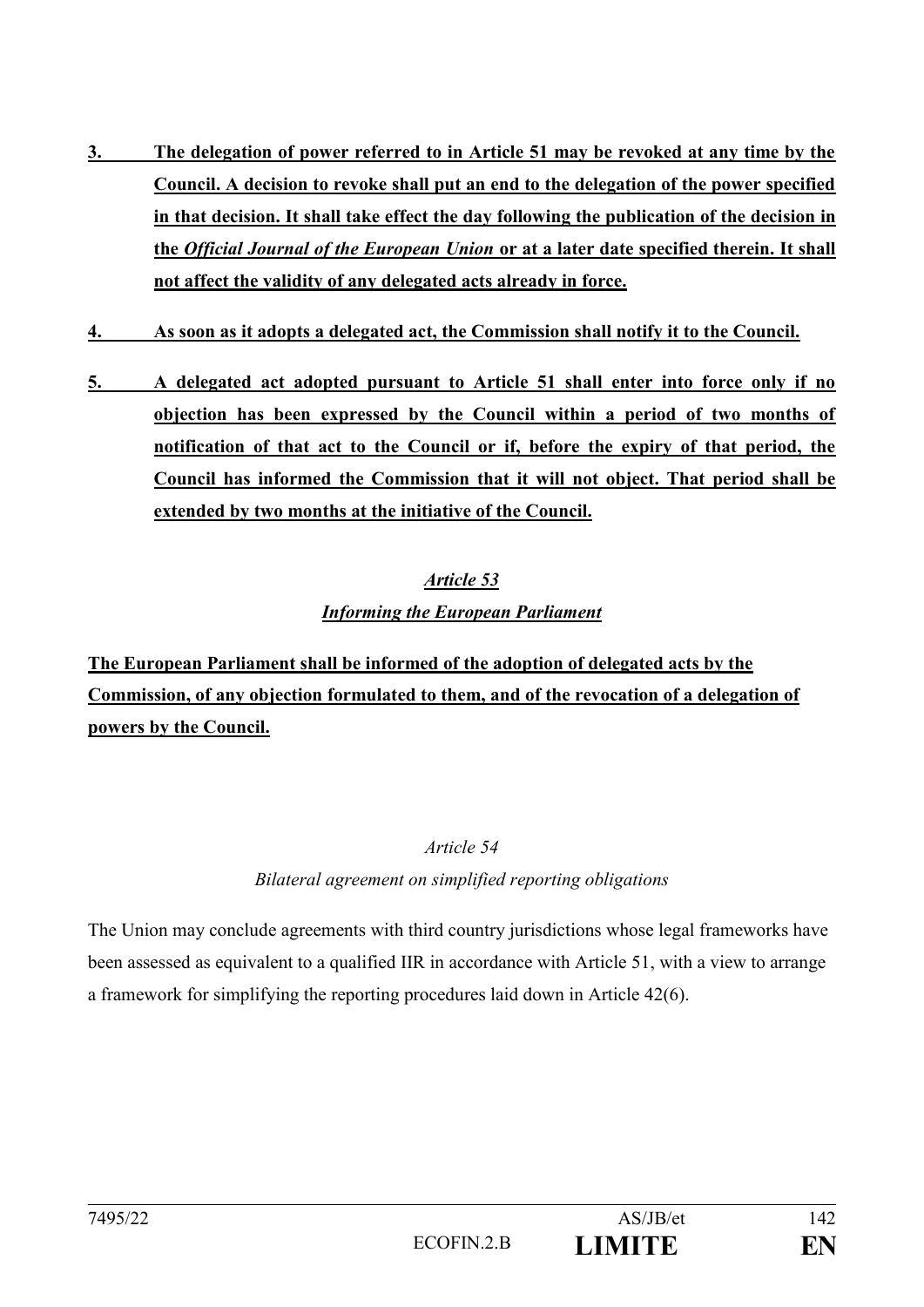### *Transposition*

Member States shall bring into force the laws, regulations and administrative provisions necessary to comply with this Directive by 31 December 2023.

Member States shall forthwith communicate to the Commission the text of those provisions.

They shall apply those provisions in respect of the fiscal years beginning as from 31 December 2023.

However, with the exception of the arrangement provided for in Article 47a(2), they shall apply the provisions necessary to comply with Articles 11, 12 and 13 in respect of the fiscal years beginning as from 31 December 2024.

These laws, regulations and administrative provisions shall include a reference to this Directive or such a reference shall be mentioned in their official publication. Member States shall determine how such reference is to be made.